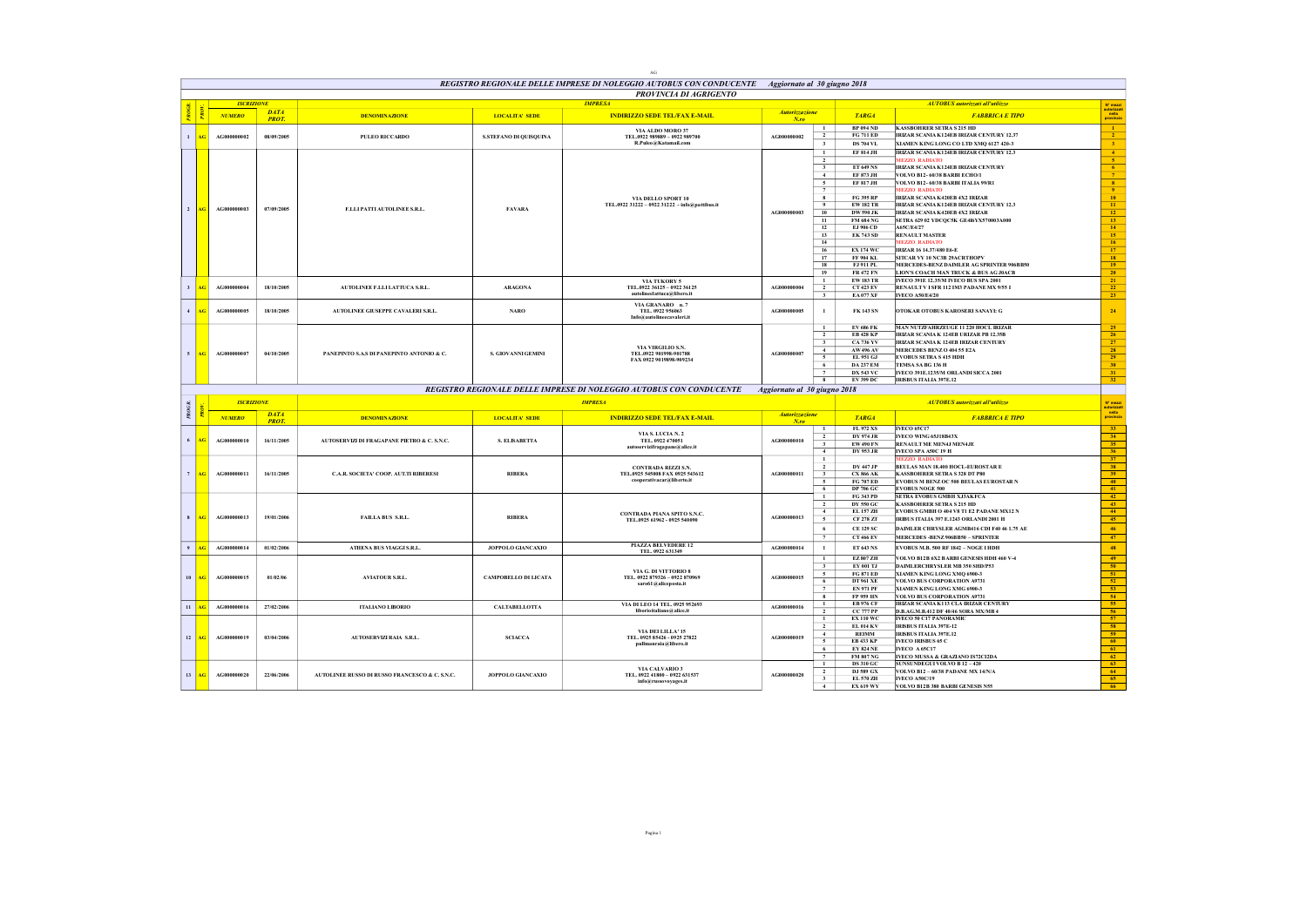|        |                 |                   |                             |                                                                 |                           | AG                                                                                               |                                  |                                           |                                      |                                                                               |                                                                                                                                                                         |
|--------|-----------------|-------------------|-----------------------------|-----------------------------------------------------------------|---------------------------|--------------------------------------------------------------------------------------------------|----------------------------------|-------------------------------------------|--------------------------------------|-------------------------------------------------------------------------------|-------------------------------------------------------------------------------------------------------------------------------------------------------------------------|
|        |                 |                   |                             |                                                                 |                           | REGISTRO REGIONALE DELLE IMPRESE DI NOLEGGIO AUTOBUS CON CONDUCENTE Aggiornato al 30 giugno 2018 |                                  |                                           |                                      |                                                                               |                                                                                                                                                                         |
| PROGR. |                 | <b>ISCRIZIONE</b> |                             |                                                                 |                           | <b>IMPRESA</b>                                                                                   |                                  |                                           |                                      | <b>AUTOBUS</b> autorizzati all'utilizzo                                       | N' mezzi<br>autorizzat<br>nella<br>provincia                                                                                                                            |
|        |                 | <b>NUMERO</b>     | <b>DATA</b><br><b>PROT.</b> | <b>DENOMINAZIONE</b>                                            | <b>LOCALITA' SEDE</b>     | <b>INDIRIZZO SEDE TEL/FAX E-MAIL</b>                                                             | <b>Autorizzazione</b><br>$N$ .ro |                                           | <b>TARGA</b>                         | <b>FABBRICA E TIPO</b>                                                        |                                                                                                                                                                         |
|        |                 |                   |                             | CA.MER VIAGGI S.N.C. DI MERLINO VINCENZO E CANZERI              |                           | <b>CORSO UMBERTO I, 81</b>                                                                       |                                  | $\mathbf{1}$                              | <b>EK 887 SE</b>                     | EVOBUS GMBH MB 0 350 SHD/P53TE3                                               | $-67$                                                                                                                                                                   |
| 14     | AC              | AG000000023       | 04/12/2006                  | <b>FILIPPO</b>                                                  | <b>RIBERA</b>             | TEL.0925 540468 - 0925 540213<br>camerviaggi@email.it                                            | AG000000023                      | $\mathbf{3}$<br>$\overline{4}$            | FJ 972 GK<br>EJ 007 EC               | <b>SETRA S 416 HDH</b><br>DAIMLER 906 CAR.IND. MB519 CDI F1                   | 68<br>69                                                                                                                                                                |
|        |                 |                   |                             |                                                                 |                           |                                                                                                  |                                  | $\mathbf{1}$                              | DJ 850 GZ                            | <b>RENAULT V.L SFR 115</b>                                                    | 70                                                                                                                                                                      |
|        |                 |                   |                             |                                                                 |                           | VIA D'ALESSANDRO 46                                                                              |                                  | $\overline{2}$                            | EL 369 ZH                            | VOLVO B12B 380 BARBI GENESIS N55                                              | 71                                                                                                                                                                      |
| 15     |                 | AG000000024       | 15/12/2006                  | CACCIATORE ANSELMO & C. S.A.S.                                  | <b>RAFFADALI</b>          | TEL. 0922 39016                                                                                  | AG000000024                      | $\overline{\mathbf{3}}$<br>$\mathbf{4}$   | EL 470 ZH<br>FJ 090 RV               | IRIZAR SCANIA K124 EB IRIZAR CENTURY<br>IRIZAR SCANIA K124EB IRIZAR PB 12.37A |                                                                                                                                                                         |
|        |                 |                   |                             |                                                                 |                           | cacciatorebus@libero.it                                                                          |                                  | 5                                         | DJ 986 GX                            | <b>RENAULT V ISFR 115</b>                                                     |                                                                                                                                                                         |
|        |                 |                   |                             |                                                                 |                           |                                                                                                  |                                  | 6                                         | <b>EF 909 JH</b>                     | RENAULT ME MEN4J MENJE MASTER                                                 | $\begin{array}{r} \hline 72 \\ \hline 73 \\ \hline 74 \\ \hline 75 \\ \hline 76 \\ \hline 77 \\ \hline 78 \\ \hline 79 \\ \hline 80 \\ \hline 81 \\ \hline \end{array}$ |
|        |                 |                   |                             |                                                                 |                           |                                                                                                  |                                  | -1<br>$\overline{2}$                      | FK 039 RJ<br><b>DY 764 GC</b>        | <b>IVECO FRANCE SFR310</b><br><b>IRISBUS ITALIA 397E.12</b>                   |                                                                                                                                                                         |
|        |                 |                   |                             |                                                                 |                           | VIA REGIONE SICILIANA TRA.A 20                                                                   |                                  | $\mathbf{3}$                              | <b>CY 129 XW</b>                     | EVOBUS M.B. OC 500 RF 2542-NOGE TOURING/NH                                    |                                                                                                                                                                         |
| 16     |                 | AG000000025       | 22/12/2006                  | BENITO LUPO AUTOSERVIZI S.R.L.                                  | <b>CANICATTP</b>          | TEL. 0922 851951                                                                                 | AG000000025                      | $\overline{4}$                            | <b>FG 718 ED</b>                     | <b>IRISBUS 397E.12</b>                                                        |                                                                                                                                                                         |
|        |                 |                   |                             |                                                                 |                           | info@benitolupoautoservizi.it                                                                    |                                  | $\overline{\phantom{a}}$<br>6             | <b>EX 101 WC</b><br><b>EX 133 WC</b> | IRISBUS ITALIA 397E/12.40<br>IRISBUS ITALIA 397E/12.40                        |                                                                                                                                                                         |
|        |                 |                   |                             |                                                                 |                           |                                                                                                  |                                  | $\overline{ }$                            | <b>FM 995 NG</b>                     | IVECO SPA IS56AC2DA V6F1AXE1                                                  | 82                                                                                                                                                                      |
|        |                 |                   |                             |                                                                 |                           |                                                                                                  |                                  | $\overline{1}$                            | CD 360 TC                            | <b>KASSBOHRER SETRA S 215 HD</b>                                              | $\begin{array}{c} 83 \\ 84 \end{array}$                                                                                                                                 |
| 17     | AC              | A G000000026      | 22/12/2006                  | VINCENZO CUFFARO & C. S.R.L.                                    | <b>CASTELTERMINI</b>      | VIA DON LUIGI STURZO 8<br>TEL. 0922 916649 - FAX 0922 916349                                     | AG000000026                      | $\overline{2}$                            | DV 272.JP                            | <b>VOLVO B 12-60/38 BARBI ITALIA 99/1</b>                                     |                                                                                                                                                                         |
|        |                 |                   |                             |                                                                 |                           | cuffaroautolinee@alice.it                                                                        |                                  | $\overline{\mathbf{3}}$<br>$\overline{4}$ | <b>DL 056 FT</b><br><b>ED 207 EG</b> | <b>INDCAR 65/E4 - WING/27</b><br><b>RENAULT PDMYL6 - MASTER</b>               | 85<br>86                                                                                                                                                                |
|        |                 |                   |                             |                                                                 |                           |                                                                                                  |                                  | $\mathbf{1}$                              | <b>BN 956 KY</b>                     | IRISBUS ITALIA SPA 391E.12.35                                                 | 87                                                                                                                                                                      |
|        |                 |                   |                             |                                                                 |                           |                                                                                                  |                                  | $\overline{2}$                            | <b>BN 957 KY</b>                     | IVECO FIAT 370.12.30 I ORLANDI                                                | 88                                                                                                                                                                      |
| 18     |                 | A G000000028      | 16/02/2007                  | S.A.L. SOCIETA' AUTOLINEE LICATA                                | <b>AGRIGENTO</b>          | VIA XXV APRILE TEL. 0922 401360 - 0922 29692 sal.ata@tin.it                                      | A (2000000028                    | $\mathbf{3}$                              | <b>BN 954 KY</b>                     | IVECO FIAT 315 8 18 ORLANDI                                                   | 89<br>90 <sub>1</sub>                                                                                                                                                   |
|        |                 |                   |                             |                                                                 |                           |                                                                                                  |                                  | 4<br>5 <sub>5</sub>                       | <b>EA617BF</b><br><b>FJ 091 RV</b>   | <b>IVECO A65C/E4/25</b><br>FERQUISF1 BS259 MO10M                              | 91                                                                                                                                                                      |
|        |                 |                   |                             |                                                                 |                           |                                                                                                  |                                  | $\mathbf{1}$                              | <b>EZ580 FE</b>                      | IRIZAR SCANIA K114IB IRIZAR CENTURY                                           | 92                                                                                                                                                                      |
| 19     |                 | AG000000029       | 06/04/2007                  | CONCORDIA AUTONOLEGGIO AUTOBUS DI SALLI' GIOVANNI &<br>C.S.N.C. | <b>AGRIGENTO</b>          | VIA ENRICO LA LOGGIA 45 info@autoservizisalli.it<br>TEL. FAX 0922 606705                         | AG000000029                      | $\overline{2}$                            | <b>DJ 147 GZ</b>                     | DAIMLERCRYSLER AG MB 413 CDIF 4046 1.75                                       | $\frac{93}{94}$                                                                                                                                                         |
|        |                 |                   |                             |                                                                 |                           |                                                                                                  |                                  | $3 -$                                     | <b>ER 935 HW</b>                     | MERCEDES 906 MB 519 CDI F CAR IND                                             |                                                                                                                                                                         |
|        |                 |                   |                             |                                                                 |                           |                                                                                                  |                                  | $\mathbf{1}$<br>$\overline{2}$            | DJ 676 GX<br><b>BG 990 FX</b>        | RENAULT V.I. SFR 115 I<br><b>KASSBOHRER SETRA S 215 HD 422</b>                | 95<br>96 <sup>°</sup>                                                                                                                                                   |
| 20     | AC              | AG000000030       | 15/05/2007                  | F.LLI CAMILLERI & ARGENTO S.R.L.                                | <b>RAFFADALI</b>          | VIA PIANO PROGRESSOTEL.0922 39084 FAX 0922 472737<br>gianni.celauro@gmail.com                    | AG000000030                      | $\overline{\mathbf{3}}$                   | <b>FE 621 VR</b>                     | MOVANO ADAM OPEL AG                                                           | $-97$                                                                                                                                                                   |
|        |                 |                   |                             |                                                                 |                           |                                                                                                  |                                  |                                           |                                      |                                                                               |                                                                                                                                                                         |
|        |                 |                   |                             |                                                                 |                           |                                                                                                  |                                  |                                           |                                      |                                                                               |                                                                                                                                                                         |
|        |                 |                   |                             |                                                                 |                           |                                                                                                  |                                  | 4                                         | <b>FE 622 VR</b>                     | MOVANO ADAM OPEL AG                                                           | 98                                                                                                                                                                      |
|        |                 |                   |                             |                                                                 |                           | REGISTRO REGIONALE DELLE IMPRESE DI NOLEGGIO AUTOBUS CON CONDUCENTE                              | Aggiornato al 30 giugno 2018     |                                           |                                      |                                                                               |                                                                                                                                                                         |
|        |                 | <b>ISCRIZIONE</b> |                             |                                                                 |                           | <b>IMPRESA</b>                                                                                   |                                  |                                           |                                      | <b>AUTOBUS</b> autorizzati all'utilizzo                                       | $N^*$ mezzi                                                                                                                                                             |
| PROGR. |                 | <b>NUMERO</b>     | <b>DATA</b><br><b>PROT.</b> | <b>DENOMINAZIONE</b>                                            | <b>LOCALITA' SEDE</b>     | <b>INDIRIZZO SEDE TEL/FAX E-MAIL</b>                                                             | Autorizzazione<br>$N$ .ro        |                                           | <b>TARGA</b>                         | <b>FABBRICA E TIPO</b>                                                        | autorizza<br>nella<br>provincia                                                                                                                                         |
|        |                 |                   |                             |                                                                 |                           |                                                                                                  |                                  | $\mathbf{1}$                              | <b>DY 580 GC</b>                     | <b>IVECO A45E12 T16 50</b>                                                    | 99                                                                                                                                                                      |
|        |                 |                   |                             |                                                                 |                           |                                                                                                  |                                  | $\mathbf{3}$                              | <b>CP 983 GW</b>                     | REIT.AS-REIT.AS MAN N. 1S.400 HOCL EIROSTAR                                   | 100                                                                                                                                                                     |
|        | AG I            | AG000000031       | 04/09/2007                  | AUTOTRASPORTI ADRANONE SCRL                                     | <b>SAMBUCA DI SICILIA</b> | <b>CORSO UMBERTO I 190</b><br>TEL.0925 942 770                                                   | AG000000031                      | $\overline{4}$<br>$\sim$                  | <b>EF 948 JH</b><br>EL 571 ZH        | <b>KAESSBOHRER SETRA S 315 HD</b><br><b>KAESSBOHERER SETRA S 228 DT</b>       | 101                                                                                                                                                                     |
| 21     |                 |                   |                             |                                                                 |                           | info@adranone.it                                                                                 |                                  | 6                                         | CD 619 NG                            | <b>KAESSROHRER SETRA S 215 HD</b>                                             | 102<br>103                                                                                                                                                              |
|        |                 |                   |                             |                                                                 |                           |                                                                                                  |                                  | 8                                         | EL 580 ZH                            | <b>KAESSBOHRER SETRA S315 HD P57E2 B</b>                                      | 104                                                                                                                                                                     |
|        |                 |                   |                             |                                                                 |                           |                                                                                                  |                                  | $\overline{9}$                            | <b>CD 618 NG</b>                     | <b>KAESSBOHRER SETRA S 215 HD</b>                                             | 105                                                                                                                                                                     |
|        |                 |                   |                             |                                                                 |                           |                                                                                                  |                                  | $\mathbf{1}$<br>$\overline{2}$            | EL 069 VV<br><b>DE 059 ZB</b>        | <b>EVOBUS GMBH SETRAS 315 GT HD</b><br>IRIZAR M.B. OC 500 RF 1842 PR 12.37    | 106<br>107                                                                                                                                                              |
|        |                 |                   |                             |                                                                 |                           |                                                                                                  |                                  | $\overline{\mathbf{3}}$                   | <b>EX 249 EN</b>                     | IRIZAR SCANIA K 470 EB 4X2 IRIZAR                                             | 108                                                                                                                                                                     |
|        |                 |                   |                             |                                                                 |                           | <b>VIA EDISON 7</b>                                                                              |                                  | $-4$                                      | <b>FC 272 MM</b>                     | <b>EVORUS SETRA S 416 HDH</b>                                                 | 109                                                                                                                                                                     |
| 22     | AG <sub>1</sub> | AG000000033       | 09/07/2007                  | IBLA TOUR SOCIETA' COOPERATIVA                                  | <b>RAVANUSA</b>           | TEL. 0922 874658 - 0922 881284<br>info@iblatour.it                                               | AG000000033                      | $\sim$<br>6                               | EB 563 VB<br><b>DK 597 HM</b>        | EVOBUS M.B. OC 500 RF 1842 NOGE I HDH<br>VOLVO B12 BARBI GENESIS HDH          | $-110$<br>$111$                                                                                                                                                         |
|        |                 |                   |                             |                                                                 |                           |                                                                                                  |                                  | $\overline{7}$                            | <b>FB 558 XG</b>                     | <b>EVOBUS SETRA S 416 HDH</b>                                                 | 112                                                                                                                                                                     |
|        |                 |                   |                             |                                                                 |                           |                                                                                                  |                                  | 8                                         | <b>FK 961 KR</b>                     | VOLVO B12B 380 BARBI GENESIS N53                                              | 113                                                                                                                                                                     |
|        |                 |                   |                             |                                                                 |                           |                                                                                                  |                                  | 10                                        | <b>EV 768 FK</b>                     | KING LONG XMQ6996                                                             | $114$                                                                                                                                                                   |
| 23     |                 | AG000000034       | 06/11/2007                  | AGRIGENTINA TRASPORTI AUTOMOBILISTICI A.T.A. S.R.L.             | <b>AGRIGENTO</b>          | VIA XV APRILE 142<br>TEL. 0922 401360 -FAX 0922 29692 info@atabusservice.it                      | AG000000034                      | $\mathbf{1}$                              | CE 676 EJ                            | IRISBUS ITALIA 397E.12.35/ORLANDI 2001                                        | 115                                                                                                                                                                     |
|        |                 |                   |                             |                                                                 |                           |                                                                                                  |                                  | $\mathbf{1}$                              | <b>DK 942 PA</b>                     | VOLVO B12B 380 BARBI GENESIS N53                                              | 116                                                                                                                                                                     |
|        |                 |                   |                             |                                                                 |                           |                                                                                                  |                                  | $\overline{2}$                            | <b>EA337LW</b>                       | VOLVO B12B 420 BARBI GENESIS                                                  | 117                                                                                                                                                                     |
| 24     | AG I            | AG000000037       | 26/02/2008                  | AUTOSERVIZI GRECO PIETRO E C. S.N.C.                            | PALMA DI MONTECHIARO      | VIA S. TENENTE PALMA 84<br>TEL. 0922/960572 FAX 0922 960572                                      | AG000000037                      | $\overline{\mathbf{3}}$<br>4              | <b>ER 117 AK</b><br><b>ET 628 NS</b> | IVECO 65C/E4<br><b>IVECO</b>                                                  | $-118$<br>119                                                                                                                                                           |
|        |                 |                   |                             |                                                                 |                           | grecobus@alice.it                                                                                |                                  | $\sim$                                    | DY 559 GC                            | <b>IRISBUS ITALIA 397E.12</b>                                                 | 120                                                                                                                                                                     |
|        |                 |                   |                             |                                                                 |                           |                                                                                                  |                                  | -6                                        | <b>FJ 941 WM</b>                     | INDCAR WG3 6A5DINNO WGIVMY11                                                  | 121                                                                                                                                                                     |
|        |                 |                   |                             |                                                                 |                           |                                                                                                  |                                  | $\mathbf{1}$                              |                                      |                                                                               |                                                                                                                                                                         |
| 25     |                 | AG000000039       | 6/03/2008                   | AUTOSERVIZI CUFFARO S.R.L.                                      | <b>CASTELTERMINI</b>      | VIA DON LUIGI STURZO 6<br>TEL. 091 6161510 casale@cuffaro.info                                   | AG000000039                      |                                           | DJ 980 GX                            | <b>IRISBUS FRANCE SFR 115-431 I</b>                                           | 122                                                                                                                                                                     |
|        |                 |                   |                             |                                                                 |                           | FAX 091 6162342                                                                                  |                                  | $\overline{2}$                            |                                      | <b>IEZZO RADIATO</b>                                                          | 123                                                                                                                                                                     |
| 26     |                 | AG000000042       | 29/07/2008                  | <b>CARRUBBA GIUSEPPE MICHELE</b>                                | ALESSANDRIA DELLA ROCCA   | VIA MELI 120<br>TEL. 0922 985133                                                                 | AG000000042                      | $\mathbf{1}$                              | <b>DS 435 VL</b>                     | D.B. AG 412 DT 40/46 - NEW CAR N                                              | 124                                                                                                                                                                     |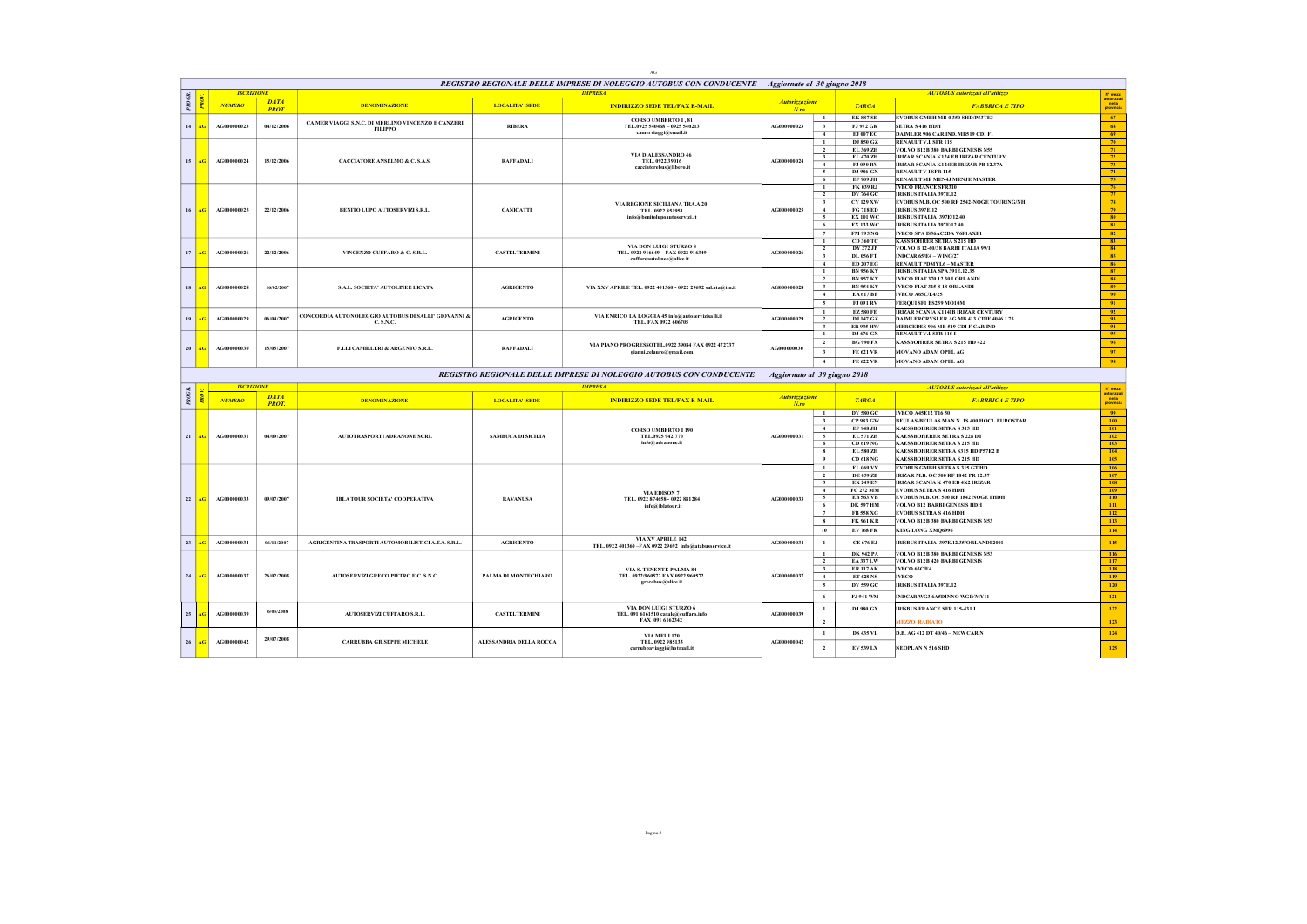|                 |      |                   |                             |                                      |                         | $\rm{AG}$                                                                                        |                           |                         |                        |                                                                             |                  |
|-----------------|------|-------------------|-----------------------------|--------------------------------------|-------------------------|--------------------------------------------------------------------------------------------------|---------------------------|-------------------------|------------------------|-----------------------------------------------------------------------------|------------------|
|                 |      |                   |                             |                                      |                         | REGISTRO REGIONALE DELLE IMPRESE DI NOLEGGIO AUTOBUS CON CONDUCENTE Aggiornato al 30 giugno 2018 |                           |                         |                        |                                                                             |                  |
|                 |      | <b>ISCRIZIONE</b> |                             |                                      |                         | <b>IMPRESA</b>                                                                                   |                           |                         |                        | <b>AUTOBUS</b> autorizzati all'utilizzo                                     |                  |
| PROGR.          |      | <b>NUMERO</b>     | <b>DATA</b><br><b>PROT.</b> | <b>DENOMINAZIONE</b>                 | <b>LOCALITA' SEDE</b>   | <b>INDIRIZZO SEDE TEL/FAX E-MAIL</b>                                                             | Autorizzazione<br>$N$ .ro |                         | <b>TARGA</b>           | <b>FABBRICA E TIPO</b>                                                      |                  |
|                 |      |                   |                             |                                      |                         |                                                                                                  |                           | $\mathbf{1}$            | <b>FG 897 ED</b>       | DAIMLERCHRYSLER MB 616CD160A SITCAR SK.1                                    | 126              |
|                 |      |                   |                             |                                      |                         |                                                                                                  |                           | $\overline{2}$          | FK 099 RJ              | MAN NUTZF.A.G. R 33-BEULAS AURA N                                           | $-127$           |
|                 |      |                   |                             |                                      |                         |                                                                                                  |                           | 3                       | <b>FL 850 XS</b>       | <b>SCANIA COACH</b>                                                         | 128              |
| 27 <sup>1</sup> | AG   | AG000000043       | 1/04/2009                   | CEFALU' AUTOSERVIZI S.R.L.           | <b>AGRIGENTO</b>        | VIA M. CIMARRA 34/36<br>TEL. 0922 403157 FAX 0922 023115                                         | AG000000043               | 4                       | <b>DS 672 GC</b>       | <b>RENAULT1SFR15</b>                                                        | 129              |
|                 |      |                   |                             |                                      |                         | Cuffarogroupfvirgilio.it                                                                         |                           | $\sim$                  | DJ 397 GZ              | VOLVO B12B 13.8 BARBI GENESIS HDH N6                                        | 130              |
|                 |      |                   |                             |                                      |                         |                                                                                                  |                           | 6                       | <b>EK 880 GV</b>       | EVOBUS GMBH 0 404 55 E2                                                     | 131              |
|                 |      |                   |                             |                                      |                         |                                                                                                  |                           | $\overline{7}$          | <b>ED 789 GP</b>       | BEULAS MAN N.18.460 HOCL EU 3 EUROSTAR                                      | 132              |
|                 |      |                   |                             |                                      |                         |                                                                                                  |                           | 8                       | <b>DG 123 VJ</b>       | <b>IRIZAR SCANIA K124EBVJ</b>                                               | 133              |
|                 |      |                   |                             |                                      |                         |                                                                                                  |                           | $\mathbf{1}$            | EF 931 JH              | VOLVO B12B 420-13.8 BARBI GENESIS HDH N6                                    | 134              |
|                 |      |                   |                             |                                      |                         |                                                                                                  |                           | $\overline{2}$          | FH 765 KY              | IRISBUS ITALIA 397E.12.43 ORLANDI 2001 HDH                                  | 135              |
|                 |      |                   |                             |                                      |                         |                                                                                                  |                           | $\overline{\mathbf{3}}$ | <b>EX 136 WC</b>       | G. AUWAERTER N 116                                                          | 136              |
|                 |      |                   |                             |                                      |                         |                                                                                                  |                           | $\overline{4}$          | <b>CT 437 EV</b>       | IRISBUS ITALIA 391E.12.38/2001HDH/NC53                                      | 137              |
|                 |      |                   |                             |                                      |                         |                                                                                                  |                           | $\sim$                  | DY 961 JR              | RENAULT V ISFR 1151                                                         | 138              |
|                 |      |                   |                             |                                      |                         |                                                                                                  |                           | - 6                     | <b>CT 393 EV</b>       | RENAULT V ISFR115 M41                                                       | 139              |
|                 |      |                   |                             |                                      |                         |                                                                                                  |                           |                         | <b>EX 147 WC</b>       | RENAULT V I SFR112 M3                                                       | 140              |
|                 |      |                   |                             |                                      |                         |                                                                                                  |                           | 8<br>$\overline{9}$     | DY 599 GC<br>DY 956 JR | IRIZAR SCANIA K124EB IRIZAR CENTURY 12.<br><b>IRIZAR VOLVO B12 AX2 D12A</b> | $-141$<br>$-142$ |
|                 |      |                   |                             |                                      |                         |                                                                                                  |                           | 10                      | <b>EX 145 WC</b>       | <b>IRISBUS FRANCE SFR 115-431I</b>                                          | 143              |
|                 |      |                   |                             |                                      |                         |                                                                                                  |                           | 11                      | <b>EX 150 WC</b>       | MERCEDES BENZ 0 350 SHD/P53                                                 | $-144$           |
|                 |      |                   |                             |                                      |                         |                                                                                                  |                           | 12                      | <b>EX 144 WC</b>       | <b>IRISBUS FRANCE SFR 115-431 I</b>                                         | $-145$           |
| 28              | AGL  | AG000000044       | 06/03/2012                  | <b>CUFFARO TOURS S.R.L.</b>          | <b>AGRIGENTO</b>        | <b>CONTRADA BUSONE'S.S. 118 S.N.</b>                                                             | AG000000044               | 13                      | <b>CT 405 EV</b>       | IRIZAR SCANIA K114IB IRIZAR CENTURY                                         | 146              |
|                 |      |                   |                             |                                      |                         | TEL. 0922/403157 FAX 0922/403159                                                                 |                           | 14                      | <b>EX 139 WC</b>       | IRIZAR SCANIA K 124 EB IRIZAR CENTURY 12.3C                                 | $-147$           |
|                 |      |                   |                             |                                      |                         |                                                                                                  |                           | 15                      | <b>EX 128 WC</b>       | RENAULT V I SFR 112 IM3                                                     | 148              |
|                 |      |                   |                             |                                      |                         |                                                                                                  |                           | 16                      | <b>EX 140 WC</b>       | VOLVO B12 60 36 E BARBI ITALIA 99                                           | 149              |
|                 |      |                   |                             |                                      |                         |                                                                                                  |                           | 17                      | <b>EX 141 WC</b>       | IVECO FIAT 380E 12.38 HD P N PADANE MX                                      | 150              |
|                 |      |                   |                             |                                      |                         |                                                                                                  |                           | 18                      | <b>EX 142 WC</b>       | <b>RENAULT RVISFR 115</b>                                                   | 151              |
|                 |      |                   |                             |                                      |                         |                                                                                                  |                           | 19                      | <b>FG 899 ED</b>       | <b>RENAULT V I SFR112 M41</b>                                               | 152              |
|                 |      |                   |                             |                                      |                         |                                                                                                  |                           | 20                      | <b>CT 390 EV</b>       | <b>IRISBUS FRANCE SFR115</b>                                                | 153              |
|                 |      |                   |                             |                                      |                         |                                                                                                  |                           | 21                      | <b>EX 125 WC</b>       | <b>RENAULT S.A. NDDCL5</b>                                                  | 154              |
|                 |      |                   |                             |                                      |                         |                                                                                                  |                           | 22                      | FG 732 ED              | IRIZAR SCANIA K113 CLA IRIZAR CENTURY                                       | 155              |
|                 |      |                   |                             |                                      |                         |                                                                                                  |                           | 23                      | <b>FG 898 ED</b>       | SETRA S 415 HDH P55E3                                                       | -156             |
|                 |      |                   |                             |                                      |                         |                                                                                                  |                           |                         |                        |                                                                             |                  |
|                 |      |                   |                             |                                      |                         |                                                                                                  |                           | 24                      | <b>FG 731 ED</b>       | İSCANIA K113 CLA-IRIZAR 12.37A                                              | 157              |
| 29              |      | AG000000045       | 04/12/2013                  | <b>CAFA' VIAGGI S.R.L.</b>           | <b>LICATA</b>           | <b>CORSO UMBERTO 34</b><br>TEL/FAX 0922770031                                                    | AG000000045               | $\mathbf{1}$            | <b>CT 422 EV</b>       | D.C. AG MB 416 CDI F 40 46 1.75                                             | 158              |
| 30              | AG I | AG000000046       | 23/02/2017                  | DI STEFANO GAETANO                   | <b>CIANCIANA</b>        | VIA GATTUSO 40<br>TEL. 0922 984132                                                               | AG000000046               |                         | <b>FH 226 PY</b>       | <b>DAIMLERCRYSLER AGB416CDIR46</b>                                          | 159              |
|                 |      |                   |                             |                                      |                         | info@autoservizipiazza.it                                                                        |                           | $\overline{2}$          | FH 225 PY              | IRIZAR SCANIA K 124 EB IRIZAR CENTURY 12.3                                  | 160              |
| 31              |      | AG000000047       | 24/05/17                    | NUOVA LAMPEDUSA SOCIETA' COOPERATIVA | <b>LAMPEDUSA</b>        | C.da CALA PISANA, 16 - tel 3497031844 - granseola@libero.it                                      | AG000000047               | $\mathbf{1}$            | FJ 604 ZP              | TRANSIT FORD-WERKE GMBH                                                     | 161              |
| 32              | AG   | AG000000048       | 14/03/18                    | CF VIAGGI S.R.L.                     | <b>CASTELTERMINI</b>    | VIA GAETANO DI GIOVANNI, 2<br>TEL.0922917797 - cfviaggisrl@gmail.com                             | AG000000048               | $\mathbf{1}$            | <b>REIMM.</b>          | KING LONG XMQ6996 3BL 1AA2A                                                 | 162              |
| 33              |      | AG000000049       | 11/04/18                    | COOPERATIVA AUTOTRASPORTI AETAERNAL  | <b>SCIACCA</b>          | VIA ALCIDE DE GASPERI SNC<br>TEL.092521154- info@aeternal.it                                     | AG000000049               | $\mathbf{1}$            | FN 486 ZS              | <b>IVECO DAYLY PLUS</b>                                                     | 163              |
| 34              | AG   | AG000000050       | 23/04/18                    | FRAGAPANE DOMENICO                   | <b>SANTA ELISABETTA</b> | VIA UMBERTO I, 475 - tel 3397873762 - fragapanence@gmail.com                                     | AG000000050               | $\mathbf{1}$            | FP 461 SR              | FORD TRANSIT FBD UYR62DDY                                                   | 164              |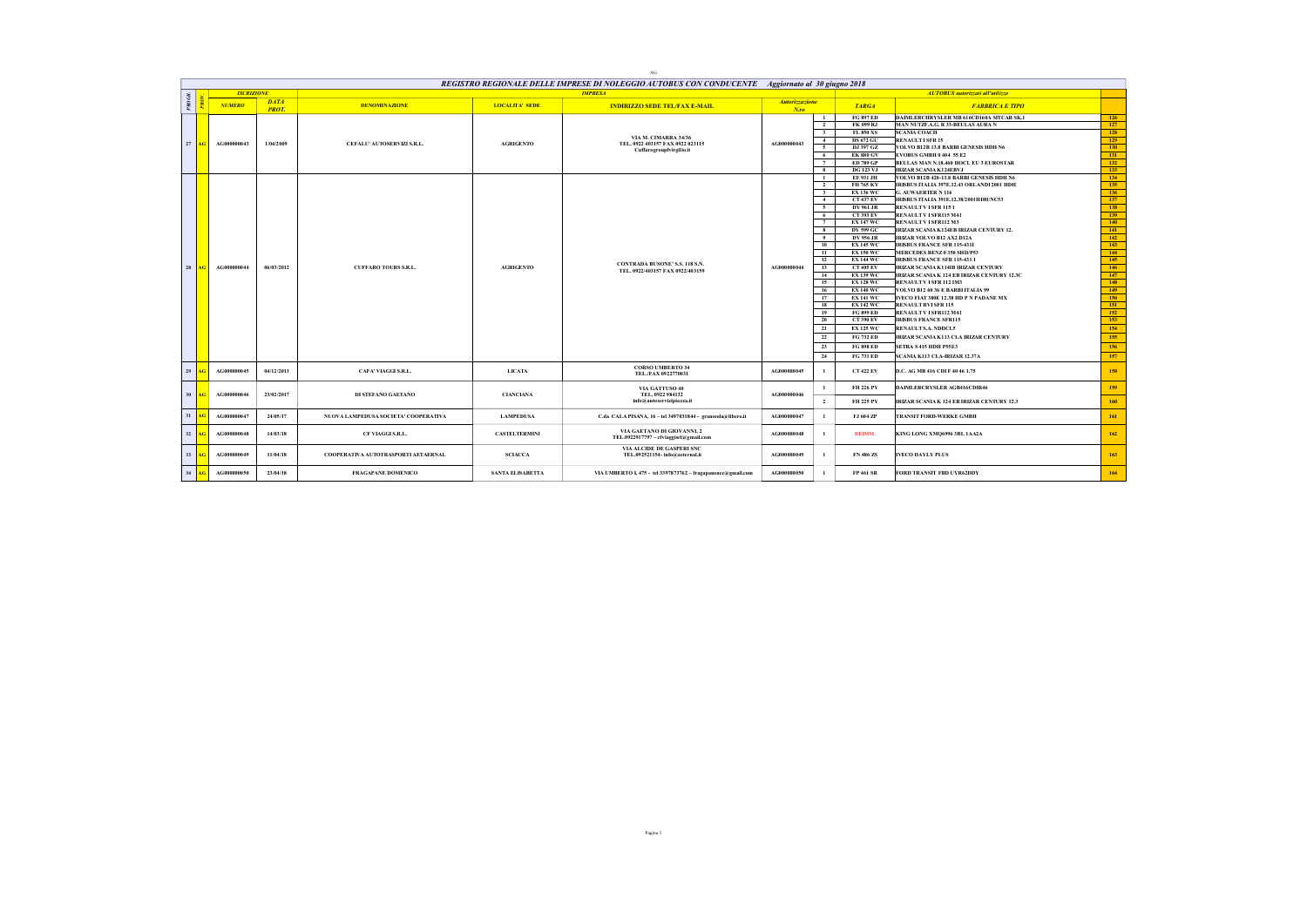|                    |                   |                             |                                                                                      |                       | AG.                                                                                                                            |                   |                                |                                         |                                                                  |                                  |
|--------------------|-------------------|-----------------------------|--------------------------------------------------------------------------------------|-----------------------|--------------------------------------------------------------------------------------------------------------------------------|-------------------|--------------------------------|-----------------------------------------|------------------------------------------------------------------|----------------------------------|
|                    |                   |                             |                                                                                      |                       | REGISTRO REGIONALE DELLE IMPRESE DI NOLEGGIO AUTOBUS CON CONDUCENTE Aggiornato al 30 giugno 2018<br>PROVINCIA DI CALTANISSETTA |                   |                                |                                         |                                                                  |                                  |
|                    | <b>ISCRIZIONE</b> |                             |                                                                                      |                       | <b>IMPRESA</b>                                                                                                                 |                   |                                | <b>AUTOBUS</b> autorizzati all'utilizzo |                                                                  | N° mezzi                         |
| PROGR.             | <b>NUMERO</b>     | <b>DATA</b><br><b>PROT.</b> | <b>DENOMINAZIONE</b>                                                                 | <b>LOCALITA' SEDE</b> | <b>INDIRIZZO SEDE TEL/FAX E-MAIL</b>                                                                                           | Autorizzazione N° |                                | <b>TARGA</b>                            | <b>FABBRICA E TIPO</b>                                           | autorizzat<br>nella<br>provincia |
| $1$ CL             | CL000000001       | 18/10/2005                  | Viaggi Florio di Giannocchiaro Diego Nico e Giannocchiaro Vincenzo<br>Daniele S.n.C. | Niscemi               | Via Vacirca, 149 TEL/FAX, 0933955448<br>nail: viaggiflorio@tiscali.it                                                          | CL000000001       | $\mathbf{1}$<br>$\overline{2}$ | <b>CY 000 NW</b><br><b>DD 985 SG</b>    | DAIMLERCHRYSLER AG MB C CF4A32B4EV29<br><b>IVECO A50/E4/20/B</b> | $\overline{1}$<br>$\overline{2}$ |
|                    |                   |                             |                                                                                      |                       |                                                                                                                                |                   |                                | $1$ DZ 094 JS                           | MAN NUTZFAHRZEUGE R08 LION'S COACH L.                            | $-3$                             |
|                    |                   |                             |                                                                                      |                       | Via XX Settembre, 76                                                                                                           |                   |                                | 2 EM 116 EH                             | <b>MAN LIONS COACH R07 EEV</b>                                   | $\overline{4}$                   |
| 2 CL               | CL000000003       | 21/10/2005                  | <b>Cooperativa Travel Bus A.r.L.</b>                                                 | Niscemi               | TEL. 0933 952900 FAX. 0933 956594                                                                                              | CL000000003       | $\overline{\mathbf{3}}$        | <b>FC 287 BR</b>                        | BARBI GALLILEO HD GT 40SDAM0000                                  | $-5$                             |
|                    |                   |                             |                                                                                      |                       | mail: viaggicirrone@tin.it                                                                                                     |                   |                                | 4 DT 874 AW                             | DAIMLER CHRYSLER AG MERCEDES BENZ 906 - NEW CAR                  | 6 <sup>2</sup>                   |
|                    |                   |                             |                                                                                      |                       |                                                                                                                                |                   |                                | 5 EG 049 LW                             | ISUZU O-BUS31 3 O AALEEIP2                                       | $\overline{7}$                   |
|                    |                   |                             |                                                                                      |                       |                                                                                                                                |                   |                                | 1 ET 631 NS                             | <b>IVECO</b>                                                     | $\bullet$                        |
|                    |                   |                             |                                                                                      |                       |                                                                                                                                |                   |                                | 2 EJ 811 ZF                             | <b>IRISBUS ITALIA 397 E.12</b>                                   | $\overline{9}$                   |
|                    |                   |                             |                                                                                      |                       |                                                                                                                                |                   | $\overline{\mathbf{3}}$        |                                         |                                                                  | 10                               |
|                    |                   |                             |                                                                                      |                       | VIA MAGELLANO 29                                                                                                               |                   |                                | 4 FJ 439 BF                             | <b>NEOPLAN N5217SHD</b>                                          | 11 <sub>1</sub>                  |
| 3 CL               | CL000000004       | 21/10/2005                  | <b>Pintandi Emanuele Andrea</b>                                                      | Gela                  | TEL./FAX. 0933 923035                                                                                                          | CL000000004       |                                | 5 FB 935GT                              | <b>IVECO A65C/E4/27</b>                                          | 12                               |
|                    |                   |                             |                                                                                      |                       | mail: emanuele.pintaudi@libero.it                                                                                              |                   |                                | 6 FE 637 WB                             | NEOPLAN BUS P14 N 1216 HD                                        | 13 <sup>°</sup>                  |
|                    |                   |                             |                                                                                      |                       |                                                                                                                                |                   | 7                              |                                         |                                                                  | 14                               |
|                    |                   |                             |                                                                                      |                       |                                                                                                                                |                   | 8<br>$\overline{9}$            |                                         |                                                                  | 15<br>16                         |
|                    |                   |                             |                                                                                      |                       | PIAZZALE STADIO S.N.                                                                                                           |                   |                                | $1$ CW 131 YR                           | IRIZAR SCANIA K1241IB IRIZAR CENTURY                             | 17                               |
|                    |                   |                             |                                                                                      |                       |                                                                                                                                |                   |                                | 2 EV 228 PN                             |                                                                  | 18                               |
| $4$ CL             | CL000000005       | 10/11/2005                  | A.T.M. Azienda Trasporti di Maida Angela & C. S.a.S.                                 | Mussomeli             | TEL./FAX. 0934 992665<br>mail: atmtraport@tiscali.it                                                                           | CL000000005       |                                | 3 DG 128 VJ                             | NEOPLAN-N316 SHD<br>IRISBUS ITALIA - 397E/12.40 HD               | 19                               |
|                    |                   |                             |                                                                                      |                       |                                                                                                                                |                   |                                | 4 FG 763 KV                             | IVECO A65C17                                                     | 20                               |
|                    |                   |                             |                                                                                      |                       | VIA TRIMEA 18                                                                                                                  |                   |                                | 1 FG 851 KV                             | IRIZAR SCANIA K124EB IRIZAR PB 12.37A                            | 21                               |
| $5$ CL             | CL000000007       | 16/11/2005                  | Calasciura S.r.L.                                                                    | Gela                  | TEL./FAX.0933 914604                                                                                                           | CL000000007       |                                | 2 CX 945 AK                             | <b>MERCEDES BENZ 0.303</b>                                       | 22                               |
|                    |                   |                             |                                                                                      |                       | mail: calasciura.srl@tiscali.it                                                                                                |                   |                                | 3 DM 146 RY                             | TENSA A.S. AUTOMOTIVE GROUP TB 283 L                             | 23                               |
|                    |                   |                             |                                                                                      |                       |                                                                                                                                |                   | $\mathbf{1}$                   |                                         |                                                                  | 24                               |
|                    |                   |                             |                                                                                      |                       | VIA DON MILANI3                                                                                                                |                   |                                | 2 FC 538 MM                             | MERCEDES BENZ TURK A SO 350                                      | 25                               |
|                    |                   |                             |                                                                                      |                       | TEL. 0934 556626 FAX. 0934 556909                                                                                              |                   |                                | 3 DE 949 KM                             | MERCEDES BENZ TURK A SO 350                                      | 26                               |
| $6$ CL             | CL000000008       | 21/12/2005                  | Savit Scichilone S.r.L.                                                              | Caltanissetta         | mail: savitscichilone@virgilio.it                                                                                              | CL000000008       |                                | 4 DC 261 SH                             | DAIMLERCRHYSLER 416 CDIF/40/46/1.75                              | 27                               |
|                    |                   |                             |                                                                                      |                       |                                                                                                                                |                   |                                | 5 BX 386 CD                             | <b>RENAULT NDDYL6</b>                                            | 28                               |
|                    |                   |                             |                                                                                      |                       |                                                                                                                                |                   |                                | 6 EL 702 BA                             | RENAULT ME MEN4J MEN4JE                                          | 29                               |
| CL.<br>7           | CL000000010       | 24/01/2006                  | Belvedere di Giambra Giuseppa S.r.L.                                                 | San Cataldo           | VIALE DELLA RINASCITA 88 TEL./FAX 0934 573876<br>mail:<br>belvedere.giambra@libero.it                                          | CL000000010       | $\mathbf{1}$                   | FD 003 GJ                               | <b>KAESSBOHRER SETRA S315 HD</b>                                 | 30                               |
| $s$   CL           | CL000000011       | 16/02/2006                  | Autonoleggiatori del Golfo di Gela - Società Cooperativa                             | Gela                  | VIA GIACOMO NAVARRA BRESMES 72<br>TEL. 0933 907733 - 0933<br>92631<br>mail: autonoleggiogela@tiscali.it                        | CL000000011       | $\mathbf{1}$                   | <b>CW 103 YR</b>                        | DAIMLER CHRYSLER AGMB 416CDIF40                                  | 31                               |
|                    |                   |                             |                                                                                      |                       | VIA GIACOMO MAMELI 10                                                                                                          |                   |                                | 1 FL 860 VM                             | VOLVO B12-60/38 BARBI ITALIA 99/R1                               | 32                               |
| $\mathbf{Q}$<br>CL | CL000000013       | 17/01/2007                  | <b>Barresi Salvatore</b>                                                             | Mazzarino             | TEL. 0934 382987 - 0934 382612                                                                                                 | CL000000013       |                                | 2 EF 841 HN                             | RENAULT NDDYL6-MASTER                                            | 33 <sup>°</sup>                  |
|                    |                   |                             |                                                                                      |                       | ail: salvatore.barresi71@virgilio.it                                                                                           |                   |                                | 3 EV 166 LL                             | EVOBUS GMBH M 0350 SHD/L3TE3                                     | 34                               |
|                    |                   |                             |                                                                                      |                       |                                                                                                                                |                   | $\mathbf{1}$                   |                                         |                                                                  | 35                               |
| 10<br>CL.          | CL000000015       | 28/09/2007                  | Servizi Autolinee Notaro di Giuffrè Rosa & C. S.a.S.                                 | Vallelunga Pratameno  | <b>VIALE ALESSANDRO VOLTA 26</b>                                                                                               | CL000000015       |                                | 2 EL 249 VV                             | DAIMLERCHRSLER AG MB 0 350                                       | 36                               |
|                    |                   |                             |                                                                                      |                       | TEL.0934 815557 - 0934 815656                                                                                                  |                   | $\mathbf{3}$                   |                                         |                                                                  | 37                               |
|                    |                   |                             |                                                                                      |                       | mail: simonrosyav@tiscali.it                                                                                                   |                   |                                | 4 DZ 285 KH                             | DAIMLERCHRYSLER MD 0 350 SHD/T50                                 | 38                               |
|                    |                   |                             |                                                                                      |                       |                                                                                                                                |                   | $\mathbf{1}$                   | DJ 676 GZ                               | <b>DAIMLER AG MERCEDES BENZ 906 - NEW CAR</b>                    | 39                               |
| $II$ CL            | CL000000019       | 17/04/2009                  | Monaco Taxi bus di Monaco Angelo Domenico & C. S.a.S.                                | Sommatine             | <b>CORSO UMBERTO I 353</b>                                                                                                     | CL000000019       | $\overline{2}$                 |                                         |                                                                  | 40                               |
|                    |                   |                             |                                                                                      |                       | TEL./FAX.0922 871205                                                                                                           |                   | $\overline{\mathbf{3}}$        |                                         |                                                                  | 41                               |
|                    |                   |                             |                                                                                      |                       | nail: info@monacotaxibus.it                                                                                                    |                   |                                | 4 FC 261 YK                             | EVOBUS M BENZ OC 500 RF 1842-NOGE/N HD                           | 42                               |
| 12<br>cт.          | CL000000021       | 01/10/2014                  | ASTRA AUTOTRASPORTI STRADALI S.r.L.                                                  | Caltanissetta         | C/DA GROTTICELLE S.N.<br>TEL./FAX. 0934 552655<br>mail: saltasso@simail.it                                                     | CL000000021       | $\mathbf{1}$                   | <b>EV 161 LL</b>                        | XIAMEN KING LONG XMQ6996Y                                        | 43                               |
| $13$ CL            | CL000000022       | 22/10/2014                  | <b>Alessi Albino</b>                                                                 | Mazzarino             | VIA BARTOLI 41<br>TEL./FAX 0934 384950<br>mail: alessiviaggi@virgilio.it                                                       | CL000000022       | $\mathbf{1}$                   | EW 936 ZT                               | DC AG MB 416 CDI F 40 46 1.75                                    | 44                               |
| 14<br>CL.          | CL000000023       | 27/07/2015                  | Barresi Tours di Barresi Vincenzo & C. S.a.S.                                        | Mazzarino             | VIA GOFFREDO MAMELI 19<br>TEL.0934 383528 - 0934<br>383760<br>mail: barretitours@alice.it                                      | CL000000023       | $\mathbf{1}$                   | <b>FA 998 AP</b>                        | DAIMLER AGTEKAYDINLAR 906/CONERO                                 | 45                               |
| $15$ CL            | CL000000024       | 19/09/2016                  | <b>Alba Giuseppe</b>                                                                 | Montedoro             | VIA DEI MILLE 12<br>mail: giuseppe.alba74@yahoo.it                                                                             | CL000000024       |                                | 1 FE 997 CK<br>2 FL 924 WZ              | TO JO IS72CI2DA IU11C1C HE7MA1XX76-TO<br>MERCEDES BENZ 906BB50   | 46<br>47                         |
| $16$ CL            | CL000000025       | 12/12/2017                  | <b>Barresi Vincenzo</b>                                                              | Mazzarino             | TEL 0934 381872 - 333<br>VIA MARTORANA 21<br>6164198<br>mail: barresivincenzo@live.it                                          | CL000000025       |                                | 1 FL 989 RB                             | <b>FORD TRANSIT</b>                                              | 48                               |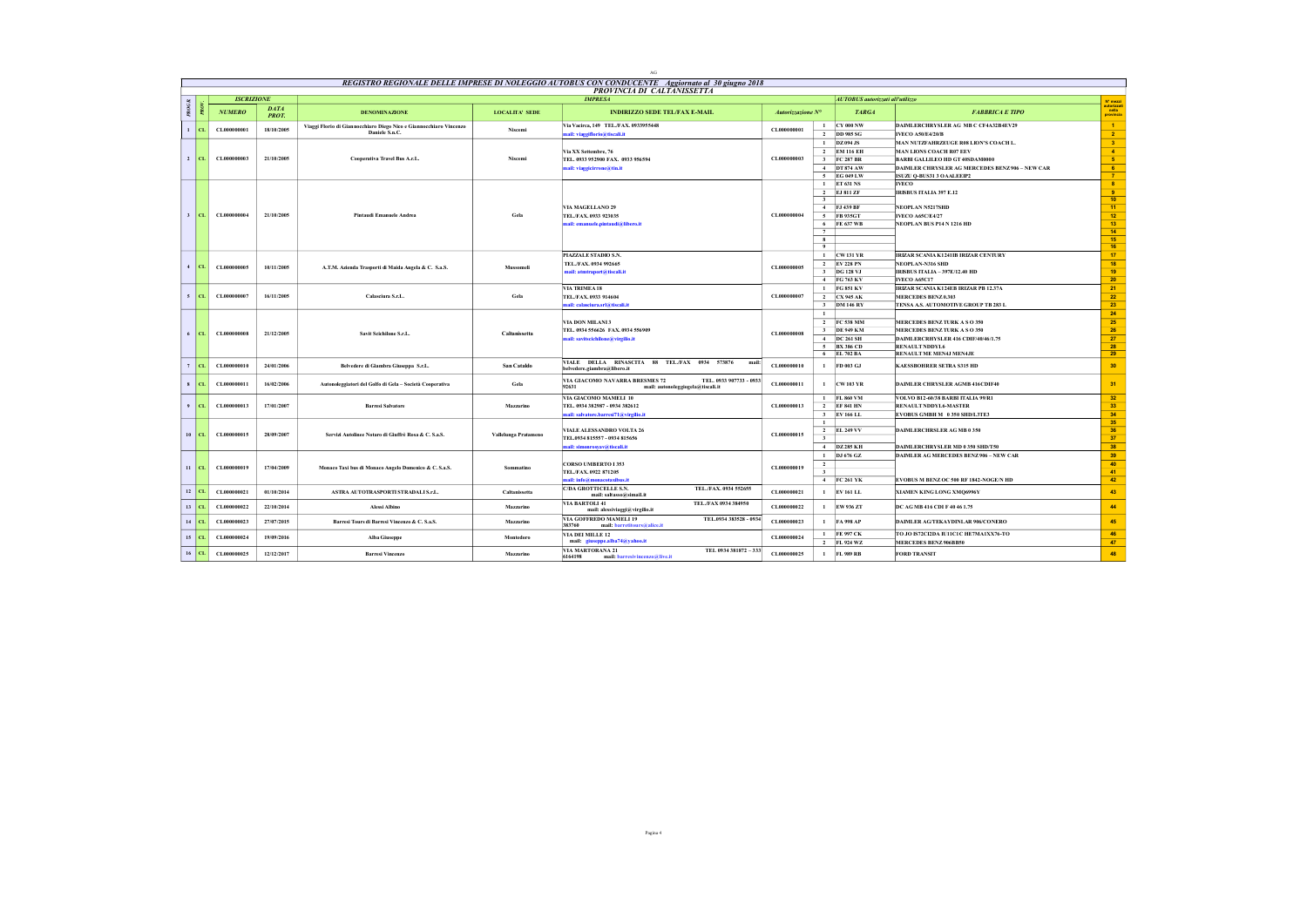|              |        |                   |                             |                                                                     |                       | $\Delta G$                                                                                |                   |                                                                                                                                                                                                                                                                                                                                                  |                                                                                                                                                                                                                                                                                                                                                                                                                                                                                                                                                                                                                                                                                                                                  |                                                                                                                                                                                                                                                                                                                                                                                                                                                                                                                                                                                                                                                                                                                                                                                                                                                                                                                                                                                                                                                                                                                                                                                                                                                                                                                                                                                                                                                                                                                                                                                                       |                                                                                                                                                                                                                                                                                                                                                       |
|--------------|--------|-------------------|-----------------------------|---------------------------------------------------------------------|-----------------------|-------------------------------------------------------------------------------------------|-------------------|--------------------------------------------------------------------------------------------------------------------------------------------------------------------------------------------------------------------------------------------------------------------------------------------------------------------------------------------------|----------------------------------------------------------------------------------------------------------------------------------------------------------------------------------------------------------------------------------------------------------------------------------------------------------------------------------------------------------------------------------------------------------------------------------------------------------------------------------------------------------------------------------------------------------------------------------------------------------------------------------------------------------------------------------------------------------------------------------|-------------------------------------------------------------------------------------------------------------------------------------------------------------------------------------------------------------------------------------------------------------------------------------------------------------------------------------------------------------------------------------------------------------------------------------------------------------------------------------------------------------------------------------------------------------------------------------------------------------------------------------------------------------------------------------------------------------------------------------------------------------------------------------------------------------------------------------------------------------------------------------------------------------------------------------------------------------------------------------------------------------------------------------------------------------------------------------------------------------------------------------------------------------------------------------------------------------------------------------------------------------------------------------------------------------------------------------------------------------------------------------------------------------------------------------------------------------------------------------------------------------------------------------------------------------------------------------------------------|-------------------------------------------------------------------------------------------------------------------------------------------------------------------------------------------------------------------------------------------------------------------------------------------------------------------------------------------------------|
|              |        |                   |                             | REGISTRO REGIONALE DELLE IMPRESE DI NOLEGGIO AUTOBUS CON CONDUCENTE |                       | Aggiornato al 30 giugno 2018<br>PROVINCIA DI CATANIA                                      |                   |                                                                                                                                                                                                                                                                                                                                                  |                                                                                                                                                                                                                                                                                                                                                                                                                                                                                                                                                                                                                                                                                                                                  |                                                                                                                                                                                                                                                                                                                                                                                                                                                                                                                                                                                                                                                                                                                                                                                                                                                                                                                                                                                                                                                                                                                                                                                                                                                                                                                                                                                                                                                                                                                                                                                                       |                                                                                                                                                                                                                                                                                                                                                       |
|              |        | <b>ISCRIZIONE</b> |                             |                                                                     |                       | <b>IMPRESA</b>                                                                            |                   |                                                                                                                                                                                                                                                                                                                                                  |                                                                                                                                                                                                                                                                                                                                                                                                                                                                                                                                                                                                                                                                                                                                  | AUTOBUS autorizzati all'utilizzo                                                                                                                                                                                                                                                                                                                                                                                                                                                                                                                                                                                                                                                                                                                                                                                                                                                                                                                                                                                                                                                                                                                                                                                                                                                                                                                                                                                                                                                                                                                                                                      | N° mezzi                                                                                                                                                                                                                                                                                                                                              |
| PROGR.       |        | <b>NUMERO</b>     | <b>DATA</b><br><b>PROT.</b> | <b>DENOMINAZIONE</b>                                                | <b>LOCALITA' SEDE</b> | <b>INDIRIZZO SEDE TEL/FAX E-MAIL</b>                                                      | Autorizzazione N° |                                                                                                                                                                                                                                                                                                                                                  | <b>TARGA</b>                                                                                                                                                                                                                                                                                                                                                                                                                                                                                                                                                                                                                                                                                                                     | <b>FABBRICA E TIPO</b>                                                                                                                                                                                                                                                                                                                                                                                                                                                                                                                                                                                                                                                                                                                                                                                                                                                                                                                                                                                                                                                                                                                                                                                                                                                                                                                                                                                                                                                                                                                                                                                | utorizza<br>nella<br>provincia                                                                                                                                                                                                                                                                                                                        |
| $\mathbf{1}$ | cr     | CT000000001       | 07/06/2005                  | ETNA TRAVEL SERVICE DI MALFITANA PIETRO & C. S.N.C.                 | <b>LINGUAGLOSSA</b>   | VICO SAN PASQUALE, 1<br>TEL/FAX.095 647996<br>mail: info@etnatravelservice.it             | CT000000001       | $\mathbf{1}$<br>$\overline{2}$<br>$\mathbf{3}$<br>5<br>6                                                                                                                                                                                                                                                                                         | <b>CW 047 NL</b><br><b>DH 273 CA</b><br><b>FB 179 TB</b><br><b>DV 371 KE</b><br><b>EZ610 FE</b>                                                                                                                                                                                                                                                                                                                                                                                                                                                                                                                                                                                                                                  | <b>IVECO A50C/19/H</b><br>IVECO 65C/E4 SITCAR SL11/NC25<br>SITCAR MARLIN 10-DC 970<br>ANADOLU ISUZU OTOMOTIV SAN. VE TIC.A.S.<br>DAIMLER AG 906 NEW CAR                                                                                                                                                                                                                                                                                                                                                                                                                                                                                                                                                                                                                                                                                                                                                                                                                                                                                                                                                                                                                                                                                                                                                                                                                                                                                                                                                                                                                                               | $\blacktriangleleft$<br>$\overline{2}$<br>$\frac{3}{4}$<br>5 <sub>1</sub>                                                                                                                                                                                                                                                                             |
|              | 2  CT  | CT000000003       | 27/07/2005                  | C.I.T.A. - COMPAGNIA ITALIANA TRASPORTI<br>AUTOMOBILISTICI S.R.L.   | <b>CATANIA</b>        | VIA ADOLFO BARTOLI 18<br>TEL. 095 354704 - FAX.095 354060<br>mail: info@cita-autolinee.it | CT000000003       | 7<br>$\mathbf{1}$<br>$\overline{2}$<br>$\overline{\mathbf{3}}$<br>4<br>5<br>6<br>7                                                                                                                                                                                                                                                               | FH 554 JV<br><b>BL 206 PF</b><br>FL 751 PX<br><b>BL 840 MR</b><br><b>AX 250 HV</b><br><b>EG 965 YD</b>                                                                                                                                                                                                                                                                                                                                                                                                                                                                                                                                                                                                                           | DAIMLER AG 906 BA50<br>MERCEDES BENZAG 410 D F 37 46 S<br>IRISBUS ITALIA 397E.12.35/ORLANDI 2001<br>MERCEDES BENZ 301225 0 303 15 B<br>MERCEDES BENZ 301225 0 303 15 B<br>FIAT 370.12.35.1/T - ORLANDI POKER 2.12.35                                                                                                                                                                                                                                                                                                                                                                                                                                                                                                                                                                                                                                                                                                                                                                                                                                                                                                                                                                                                                                                                                                                                                                                                                                                                                                                                                                                  | 6 <sup>7</sup><br>$\overline{7}$<br>8<br>$-9$<br>10 <sup>2</sup><br>$-11$<br>$\frac{12}{13}$                                                                                                                                                                                                                                                          |
| 3            | CT     | CT000000004       | 08/09/2005                  | FRATELLI SCIONTI CATANIA DI SCIONTI SEBASTIANO S.N.C.               | <b>CATANIA</b>        | VIA ADOLFO BARTOLI 9<br>TEL. 095 354704 - FAX. 095 354060<br>mail: info@sciontibus.it     | CT000000004       | $\mathbf{1}$<br>$\overline{2}$<br>$\overline{\mathbf{3}}$<br>$-4$<br>$\overline{\phantom{0}}$<br>6<br>$\overline{7}$<br>$\overline{\mathbf{8}}$<br>$\overline{9}$<br>10<br>11<br>12                                                                                                                                                              | <b>EK 749 EF</b><br><b>BP 707 SH</b><br><b>EV 741 XN</b><br>CT 710 GT<br>CT 371 GT<br><b>CY 472 XV</b><br><b>DD 046 SW</b><br><b>DZ 485 AT</b><br>DZ 693 VG<br>ED 718 MZ<br>ED 717 MZ                                                                                                                                                                                                                                                                                                                                                                                                                                                                                                                                            | <b>DAIMLER CHRYSLER AG MB 0 350 P55</b><br><b>DAIMLER CHRYSLER AG MB 0 350 P55</b><br>IVECO FIAT/ORLANDI 315.8.18 PK L30<br>MERCEDES BENZAG 0 404 455 55<br>MERCEDES BENZ 0 404 ICS T E2<br>EVOBUS MERCEDES BENZ416 CDIF/46/A/EVOBUS/P17<br><b>EVORUS MERCEDES BENZ OC 500 RF 1842</b><br>VDL BOVA FUTURA FHD 120-365 TE5<br>VDL BOVA FUTURA FHD 120-365 T E5/OBD2<br><b>IVECO A50/E4/20</b><br><b>IVECO A50/E4/20</b>                                                                                                                                                                                                                                                                                                                                                                                                                                                                                                                                                                                                                                                                                                                                                                                                                                                                                                                                                                                                                                                                                                                                                                                | 14 <sub>1</sub><br>15<br>16<br>17 <sup>2</sup><br>18<br>19<br>20<br>21<br>22<br>23<br>24<br>25                                                                                                                                                                                                                                                        |
|              | $4$ CT | CT000000005       | 08/09/2005                  | SCIONTI & C. DI SCIONTI IGNAZIO S.N.C.                              | <b>CATANIA</b>        | VIA ADOLFO BARTOLI, 7<br>TEL. 095 354704 - FAX.095 354060<br>mail: info@sciontibus.it     | CT000000005       | $\mathbf{1}$<br>$\overline{2}$<br>$\overline{\mathbf{3}}$<br>4<br>$\sim$<br>6<br>$\overline{7}$<br>$\bf{8}$<br>$\overline{9}$<br>10<br>$\overline{11}$<br>12<br>13<br>14<br>15<br>16<br>17<br>18<br>19<br>20<br>21<br>22<br>23<br>24<br>25<br>26<br>27<br>28<br>29<br>30<br>31<br>32<br>33<br>34<br>35<br>36<br>37<br>38<br>39<br>40<br>41<br>42 | <b>CV 645 RS</b><br><b>BA 770 SB</b><br><b>CV 845 RS</b><br><b>DZ 435 AT</b><br><b>CT A84590</b><br><b>BN 750 EV</b><br><b>DP 459 EZ</b><br>CD 697 TB<br>CT 300 GT<br><b>DZ 434 AT</b><br><b>EK 750 EF</b><br><b>FL 830 RB</b><br><b>EV 892 XN</b><br><b>DZ 436 AT</b><br>SR 288737<br><b>AE 750 JN</b><br><b>EK 748 EF</b><br>SR 289100<br><b>EL 112 LK</b><br>SR 305400<br><b>CD 440 TB</b><br>FG 952 BX<br>CL 979 JP<br>CT 982670<br>CT 960090<br><b>DZ178 AW</b><br>CT 845190<br><b>CS 921 FP</b><br><b>DB 096 LE</b><br>CT 798190<br><b>BG 460 VM</b><br><b>CN 191 HT</b><br><b>FG 951 BX</b><br>FG 936 BX<br><b>CJ 839 YK</b><br><b>BV 210 TJ</b><br><b>BL 253 PE</b><br>CT 333 GT<br><b>EA 081 SV</b><br><b>EA 082 SY</b> | <b>EVOBUS MERCEDES BENZ OC 500 RF 1842</b><br><b>MERCEDES BENZ 301225 0 303</b><br><b>EVOBUS MERCEDES BENZOC 500 RF 1842</b><br><b>MAN NUTZFAHRZEUGE RH 413</b><br>MERCEDES BENZ 0 303 - 15R/485.11/D PADANE<br>PADANE Z 40 SU MERCEDES 300335 (0.303/15R)<br>DAIMLERCHRYSLER MERCEDES BENZ AG 906<br>MERCEDES BENZ 300335 0303 15R GARBAR.GL<br>KASSBOHRER SETRA S 315 HD P56HAE1<br><b>MAN NUTZFAHRZEUGE RH 413</b><br>EVOBUS GMBH 0 404 VS TI T2 PADANE MX12 N<br><b>VECO 465C18</b><br>MERCEDES BENZ 0 303 - 15R/485.11/D PADANE<br>MAN NITZFAHRZEIGE RH 413<br>MERCEDES BENZ 301225 0 303 15 B<br>MERCEDES BENZ 300335 0303 15R<br><b>KASSBOHRER SETRA S 215 HD P58 4</b><br>MERCEDES BENZ 301225 0 303 15 B<br>G. AUWAERTER N 316 SHD<br>KASSBOHRER SETRA S 215 HD P58 4<br>DAIMLERCRYSLER AG 906 MB 518 CDI F 50<br>MAN RH 403 F - EUROBUS ENGINEERING SRL<br>G. AUWAERTER N 316 SHD<br>MERCEDES BENZ 0 303 - 15R/385.11/D PADANE<br>MERCEDES BENZ 0 303 - 15R/385.11/D PADANE<br>MERCEDES BENZ AG 0 303 15R/485 11/D<br>FIAT 370.12.35.1/K/PT - ORLANDI POKER<br>PADANE Z47 - MERCEDES BENZ 0.303/315<br>MERCEDES BENZ 0 303 - 15R/315/A - PADANE Z.55<br>FIAT 370.12.35.1/K/PT - ORLANDI POKER<br>MERCEDES BENZ 301225 0 303 15 B<br>PADANE Z40 SU MERCEDES 300335 (0.303/15R<br>MAN RH 403 F - EUROBUS MAGALI<br><b>IVECO A60C17</b><br>MERCEDES 0 303 - 15/R315/A - PADANE Z.55/K<br>PADANE Z47 - MERCEDES BENZ 0.303 - 15R/315<br>MAN RH 403 F - EUROBUS MAGALI<br>DAIMLERCHRYSLER AG MB 416 CDI F40 46 1.75 AC<br>DAIMLER AG 906/TEKAYDINLAR/CONERO<br>DAIMLER AG 906/TEKAYDINLAR/CONERO | 25<br>$\begin{array}{r}\n 26 \\  \hline\n 27 \\  \hline\n 28\n \end{array}$<br>$\begin{array}{r} 29 \\ 30 \\ 31 \end{array}$<br>$\frac{32}{33}$<br>34<br>35<br>36<br>37<br>38<br>39<br>40<br>41<br>42<br>43<br>44<br>45<br>46<br>47<br>48<br>49<br>50<br>51<br>52<br>53<br>54<br>55<br>56<br>57<br>58<br>59<br>60<br>61<br>62<br>63<br>64<br>65<br>66 |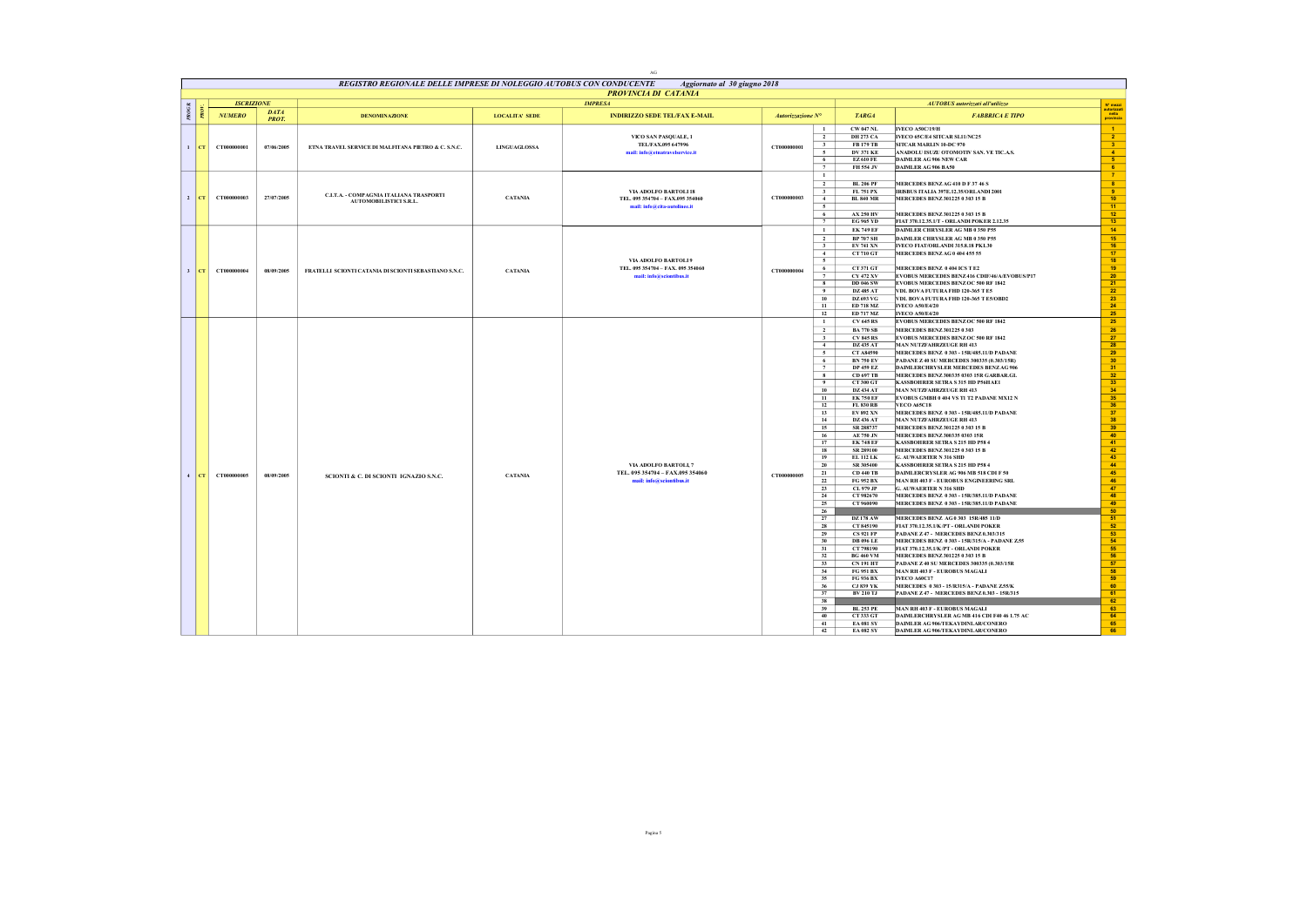|       |                  |                   |                             |                                                                       |                           | $\rm{AG}$                                                                                       |                   |                                                                                                                                                                                                                                                                               |                                                                                                                                                                                                                                                                                                                                                                                                                                                                                                                                                                                                                                             |
|-------|------------------|-------------------|-----------------------------|-----------------------------------------------------------------------|---------------------------|-------------------------------------------------------------------------------------------------|-------------------|-------------------------------------------------------------------------------------------------------------------------------------------------------------------------------------------------------------------------------------------------------------------------------|---------------------------------------------------------------------------------------------------------------------------------------------------------------------------------------------------------------------------------------------------------------------------------------------------------------------------------------------------------------------------------------------------------------------------------------------------------------------------------------------------------------------------------------------------------------------------------------------------------------------------------------------|
|       |                  |                   |                             | REGISTRO REGIONALE DELLE IMPRESE DI NOLEGGIO AUTOBUS CON CONDUCENTE   |                           | Aggiornato al 30 giugno 2018                                                                    |                   |                                                                                                                                                                                                                                                                               |                                                                                                                                                                                                                                                                                                                                                                                                                                                                                                                                                                                                                                             |
|       |                  | <b>ISCRIZIONE</b> |                             |                                                                       |                           | <b>IMPRESA</b>                                                                                  |                   |                                                                                                                                                                                                                                                                               | AUTOBUS autorizzati all'utilizzo<br>N° mezzi                                                                                                                                                                                                                                                                                                                                                                                                                                                                                                                                                                                                |
| PROGR |                  | <b>NUMERO</b>     | <b>DATA</b><br><b>PROT.</b> | <b>DENOMINAZIONE</b>                                                  | <b>LOCALITA' SEDE</b>     | <b>INDIRIZZO SEDE TEL/FAX E-MAIL</b>                                                            | Autorizzazione N° | <b>TARGA</b>                                                                                                                                                                                                                                                                  | autorizza<br>- nella<br><b>FABBRICA E TIPO</b><br>provinci                                                                                                                                                                                                                                                                                                                                                                                                                                                                                                                                                                                  |
| $5-1$ | CT               | CT000000006       | 18/10/2005                  | ZAPPALA' & TORRISI S.R.L.                                             | <b>ACIREALE</b>           | VIA ORESTE SCIONTI 10<br>TEL./FAX 095 7647139<br>mail: info@zappala-torrisi.it                  | CT000000006       | CT 824159<br>$\mathbf{1}$<br>$\overline{2}$<br><b>BN 749 EV</b><br>$\overline{\mathbf{3}}$<br><b>CA 161 RV</b><br>$\sim$<br>$\sim$<br>6<br>$\overline{7}$<br><b>EK 182 EF</b><br>8<br><b>FG 834 XD</b><br>$^{\circ}$<br>10<br>FG 638 MD<br>11<br>FG 986 BX<br>12<br>FG 983 BX | IVECO FIAT 370.12.35.1/KT - ORLANDI POKER<br>67<br>IVECO 391 E.12.35/M IRIBUS ITALIA SPA<br>68<br>69<br>IRIBUS ITALIA 391E.12.38/2001HDH/NC55<br>70 <sub>2</sub><br><b>FN 824 CT</b><br><b>IRIZAR 16 13.37/440</b><br>$71\,$<br><b>EJ 968 YF</b><br>XIAMEN KING LONG UNITED AUTOMOTIVE LTD XMQ6900-3<br>$\frac{72}{73}$<br><b>FF 178 YE</b><br>IRISBUS ITALIA 391E.12.38/2001 HDH/NC55<br>IRIZAR SCANIA K124EB IRIZAR CENTURY<br><b>FF 179 YE</b><br>74<br><b>IVECO FIAT 380E 12 38 HD P TR55</b><br>75<br><b>ROSERO-FIRST</b><br>76<br><b>EVOBUS SETRA S 328 DT</b><br>77<br>IVECO FIAT 380 12 35 IL55<br>78<br><b>IVECO DAILY 65C17/P</b> |
|       | CT               | CT000000010       | 19/10/2005                  | <b>MELITA SERAFINA</b>                                                | <b>CATANIA</b>            | <b>VIA GUGLIELMO MENGARINI ,9</b><br>TEL./FAX. 095 474562<br>mail: melita.autoservizi@libero.it | CT000000010       | $\mathbf{1}$<br>FD 907 KZ<br>$\overline{2}$<br><b>EX 261 PF</b><br>3                                                                                                                                                                                                          | 79<br><b>EVOBUS GMBH SETRAS 415 HDH</b><br>80<br><b>VOLVO 9700 4X2 HDH</b><br>81<br>VEICOLO RADIATO IN ATTESA DI SOSTITUZIONE                                                                                                                                                                                                                                                                                                                                                                                                                                                                                                               |
|       | $7$ $CT$         | CT000000012       | 11/11/2005                  | AUTOSERVIZI ROSARIO PAPPALARDO S.R.L.                                 | <b>CATANIA</b>            | VIALE VITTORIO VENETO 281<br>TEL.095 552364 - 095 552342<br>mail: pappalardobus@hotmail.com     | CT000000012       | $\mathbf{1}$<br>$\overline{2}$<br><b>EY 564 KS</b><br>$\overline{\mathbf{3}}$<br>CT 633 GT<br>4<br>$\overline{\phantom{0}}$<br><b>EG 220 YD</b><br>6<br>FK 730 PA                                                                                                             | 82<br>DJ 381 ZE<br>MERCEDES B. TURK A.S. 0350<br>83<br>MERCEDES BENZ 0404 55 E2A<br>84<br>BENZ 0.303 - 15R/385.11/D -PADANE X2.45/RS<br>85<br><b>CZ944 KM</b><br>MERCEDES BENZ 0350 RHD/P55E3<br>86<br>EVOBUS GMBH MERCEDES BENZ TOURISMO 15 RHD<br>87<br><b>FORD TRANSIT</b>                                                                                                                                                                                                                                                                                                                                                               |
|       | $s$   $c$ T      | CT000000013       | 01/12/2005                  | AUTONOLEGGI DI VALASTRO DI VALASTRO SALVATORE<br>& C. S.N.C.          | ZAFFERANA ETNEA           | VIA S. GIACOMO 78/80<br>TEL. 095 7081217<br>mail: valastro.salvatore@alice.it                   | CT000000013       | $\mathbf{1}$<br><b>FH 872 DD</b><br>$\overline{2}$<br>$\overline{\mathbf{3}}$<br>EY 933 GV<br>4<br>$CN$ 214 HT<br>5<br><b>DA 184 YN</b><br><b>EB 434 KP</b><br>6<br>$\overline{7}$                                                                                            | 88<br>SITCAR FY 15 NC 16 AC<br>89<br><b>AX 915 HA</b><br>MERCEDES BENZ TURK A S 0 350<br>90<br>VOLVO 9700 12 90<br>91<br>DAIMLERCHRYSLER AG MB 0 350 P55<br>92<br>MERCEDES BENZ TURK A S 0 350<br>93<br><b>IVECO A65C/E4/29</b><br>94<br><b>EM 634 LW</b><br>VOLVO 9700 4X2 FL06 HDH                                                                                                                                                                                                                                                                                                                                                        |
|       | $9$ $CT$         | CT000000015       | 05/01/2006                  | PRINCIPATO PIETRO & C. S.N.C.                                         | ZAFFERANA ETNEA           | VIA CAVALOVA 11<br>TEL. 095 7081161<br>mail: principatobus@principatobus.it                     | CT000000015       | <b>EP 138 DT</b><br><sup>1</sup><br>$\overline{2}$<br>$\overline{\mathbf{3}}$<br>4<br>5<br>6<br><b>FF 334 NE</b><br>$\overline{7}$                                                                                                                                            | 95<br><b>EVOBUS MB TOURISMO 15RHD</b><br>96<br>EICOLO RADIATO IN ATTESA DI SOSTITUZIONE<br>97<br>EICOLO RADIATO IN ATTESA DI SOSTITUZIONE<br>98<br><b>VEICOLO RADIATO IN ATTESA DI SOSTITUZIONE</b><br>99<br><b>DP 751 EZ</b><br><b>EVOBUS GMBH SETRAS 415 HDH</b><br>100<br><b>EVOBUS MB TOURISMO 15RHD/E4</b><br>EICOLO RADIATO IN ATTESA DI SOSTITUZIONE<br>101                                                                                                                                                                                                                                                                          |
| 10    | CT               | CT000000017       | 18/01/2006                  | AUTOSERVIZI VINCI DI VINCI GAETANO & C. S.A.S.                        | CASTIGLIONE DI SICILIA    | VIA REGINA MARGHERITA, 46 TEL. 0942 24188 - 094221178<br>mail: vincibus@tiscali.it              | CT000000017       | $\mathbf{1}$                                                                                                                                                                                                                                                                  | AJ 782 SB<br>102<br>KASSBOHRER SETRA S315 HDH 2 P55E2                                                                                                                                                                                                                                                                                                                                                                                                                                                                                                                                                                                       |
|       | $\  \cdot \ $ CT | CT000000019       | 01/02/2006                  | SALVOTOUR DI ROMEO FILIPPINA & C. S.N.C.                              | MIRABELLA IMBACCARI       | VIA ROMA 150 TEL. 0933 991432<br>mail: filippa.romeo@tiscali.it                                 | CT000000019       | EZ 950 TM<br>$\mathbf{1}$                                                                                                                                                                                                                                                     | 103<br><b>EVOBUS GMBH SETRA S415 HDH</b>                                                                                                                                                                                                                                                                                                                                                                                                                                                                                                                                                                                                    |
|       | $12$ CT          | CT000000020       | 01/02/2006                  | MAX TOUR DEI FRATELLI MASSIMINO FRANCO VITO STEFANO<br>E PIERO S.N.C. | <b>VALVERDE</b>           | VIA DEGLI OLEANDRI 22<br>TEL. 095 525719 - 095 721074<br>mail: info@maxtour.it                  | CT000000020       | $\mathbf{1}$<br><b>FB 926 KS</b><br>$\overline{2}$<br>FH 978 DJ<br>CT 933 GT<br>3<br>4<br><b>ED 291 EG</b><br>5<br><b>DD 111 SW</b><br>6<br><b>FE 934 RW</b>                                                                                                                  | 104<br>NEOPLAN P11 N 5217 SHD<br>105<br>DAIMLERCHRYLER AG 906 MB 518 CDI NEW CAR<br>106<br>IRIZAR SCANIA K124EB IRIZAR PB 12.37A<br>106<br>IRIZAR SCANIA K124EB IRIZAR CENTURY<br>DAIMLERCHRYSLER AG M.B. 416 CDIF40 46 1.75<br>107<br>107<br><b>IRIZAR SCANLA 16 14 37/480</b>                                                                                                                                                                                                                                                                                                                                                             |
|       | $13$ $ CT $      | CT000000021       | 01/02/2006                  | <b>COSENTINO S.R.L.</b>                                               | <b>CATANIA</b>            | VIA ZIA LISA 65<br>TEL./FAX 095/576180<br>mail: cosentinobus@libero.it                          | CT000000021       | <b>CA 359 ED</b><br>$\mathbf{1}$<br>$\overline{2}$<br><b>CK 995 DA</b><br>$\overline{\mathbf{3}}$<br><b>EX 110 PX</b><br>$\sim$<br><b>EH 103 CX</b><br><b>EL 686 LK</b><br>5<br>6<br><b>DN 072 ZK</b><br>7                                                                    | 108<br>MERCEDES BENZ 0 303 - 15R/315A PADANE Z.55/K<br>109<br>MERCEDES BENZ 0 303 - 15R/48.11/D PADANE<br>110<br>MERCEDES BENZ AG 0 404 V8 T<br>111<br>EVOBUS GMBH 0 404 V8 T1 E2 PADANE MX12 N<br>112<br>MERCEDES BENZAG 0 404 V6 TRH<br>113<br>RENAULT NDDYL6<br><b>EC 141 ZT</b><br>114<br>DAIMLER 906 CAR IND. MB 519 F 50                                                                                                                                                                                                                                                                                                              |
| 14    | CT               | CT000000023       | 10/02/2006                  | <b>AGOTOUR SRL</b>                                                    | ACI SANTANTONIO           | VIA PENNINAZZO 20<br>TEL. 095 7899248 - 095 7901435<br>mail: agotour@tiscali.it                 | CT000000023       | $\mathbf{1}$<br>$\overline{2}$<br>$\overline{\mathbf{3}}$<br>4<br>5<br><b>CV 913 WX</b><br>6<br>$\overline{7}$<br>FP 768 DT<br>8<br><b>EP 292 DT</b><br>$\ddot{\mathbf{q}}$                                                                                                   | VEICOLO RADIATO IN ATTESA DI SOSTITUZIONE<br>115<br>116<br>VEICOLO RADIATO IN ATTESA DI SOSTITUZIONE<br>117<br>VEICOLO RADIATO IN ATTESA DI SOSTITUZIONE<br>118<br>VEICOLO RADIATO IN ATTESA DI SOSTITUZIONE<br><b>DV 511 TR</b><br>MERCEDES BENZAG 0 404 V8 T<br>119<br>120<br>DAIMLERCHRYSLER AGMB416CDIF40<br>121<br>IRISBUS ITALIA 391E.12.38/2001HDH/NC53<br>122<br>D.B. AG MERCEDES BENZ 412 DF 4046<br>123                                                                                                                                                                                                                           |
|       | $15$ $CT$        | CT000000025       | 24/02/2006                  | EUROPA TOUR DI PAPALE GIOVANNIE C. S.A.S.                             | <b>GRAVINA DI CATANIA</b> | VIA AGATINO MALERBA 6<br>TEL. 095 7893595 - 095 7898042<br>mail: noleggio@europatour09.191.it   | CT000000025       | $\mathbf{1}$<br>$\overline{2}$<br><b>DW 378 JK</b><br>$\overline{\phantom{1}}$                                                                                                                                                                                                | <b>FF 173 YE</b><br><b>EVOBUS SETRA S 415 GT HD</b><br>124<br>$125$<br><b>EVOBUS GMBH 0 404 MB 0 580</b><br>126<br>DAIMLERCHRYSLER AG 906 JBN MB 515 CDI F 50<br><b>ED 850 MZ</b>                                                                                                                                                                                                                                                                                                                                                                                                                                                           |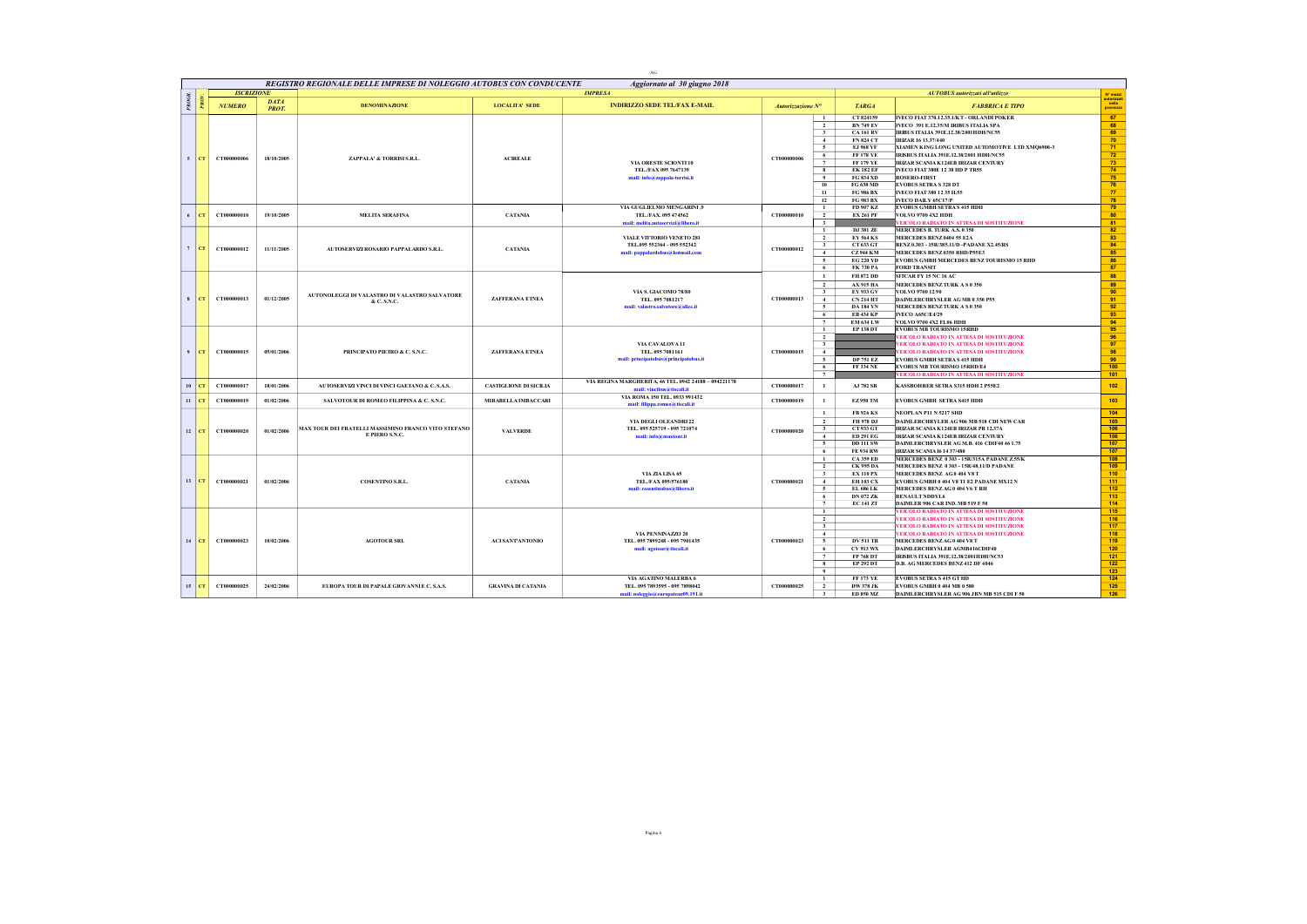|              |         |                   |              |                                                                     |                         | AC                                                                            |                   |                                           |                                      |                                                                                                         |                                               |
|--------------|---------|-------------------|--------------|---------------------------------------------------------------------|-------------------------|-------------------------------------------------------------------------------|-------------------|-------------------------------------------|--------------------------------------|---------------------------------------------------------------------------------------------------------|-----------------------------------------------|
|              |         |                   |              | REGISTRO REGIONALE DELLE IMPRESE DI NOLEGGIO AUTOBUS CON CONDUCENTE |                         | Aggiornato al 30 giugno 2018                                                  |                   |                                           |                                      |                                                                                                         |                                               |
| <b>PROGR</b> |         | <b>ISCRIZIONE</b> | <b>DATA</b>  |                                                                     |                         | <b>IMPRESA</b>                                                                |                   |                                           |                                      | AUTOBUS autorizzati all'utilizzo                                                                        | Nº mezzi<br>autorizzati<br>nella<br>provincia |
|              | å.      | <b>NUMERO</b>     | <b>PROT.</b> | <b>DENOMINAZIONE</b>                                                | <b>LOCALITA' SEDE</b>   | <b>INDIRIZZO SEDE TEL/FAX E-MAIL</b>                                          | Autorizzazione N° |                                           | <b>TARGA</b>                         | <b>FABBRICA E TIPO</b>                                                                                  |                                               |
|              |         |                   |              |                                                                     |                         |                                                                               |                   |                                           |                                      | EICOLO RADIATO IN ATTESA DI SOSTITUZIONI                                                                | 127                                           |
|              |         |                   |              |                                                                     |                         |                                                                               |                   | $\overline{2}$<br>$\overline{\mathbf{3}}$ |                                      | EICOLO RADIATO IN ATTESA DI SOSTITUZIONE<br><b>VEICOLO RADIATO IN ATTESA DI SOSTITUZIONE</b>            | 128<br>129                                    |
|              |         |                   |              |                                                                     |                         | VIA ROMA, 91                                                                  |                   | 4                                         | <b>BH 054 TY</b>                     | IRIZAR SCANIA K124EB IRIZAR CENTURY-12,3                                                                | 130                                           |
|              |         |                   |              |                                                                     |                         | TEL. 0933-981894 FAX 983060                                                   |                   | $\sim$                                    |                                      | <b>VEICOLO RADIATO IN ATTESA DI SOSTITUZIONE</b>                                                        | 131                                           |
|              | $16$ CT | CT000000026       | 27/02/2006   | AUTOLINEE REGIONALI S.R.L.                                          | <b>CALTAGIRONE</b>      | mail: amministrazioneviaggisimili@gmail.com                                   | CT000000026       | 6<br>$\overline{7}$                       | <b>DF 206 NH</b><br>DP 688 WN        | IVECO 65C15/UNVI ABRAIO GT<br>RENAULT NISSAN N3DYL6                                                     | $132$<br>133                                  |
|              |         |                   |              |                                                                     |                         |                                                                               |                   | $\overline{\mathbf{8}}$                   |                                      | <b>VEICOLO RADIATO IN ATTESA DI SOSTITUZIONE</b>                                                        | $134$                                         |
|              |         |                   |              |                                                                     |                         |                                                                               |                   | 9                                         | FL 978 JP                            | <b>IVECO A40C18</b>                                                                                     | 135                                           |
|              |         |                   |              |                                                                     |                         |                                                                               |                   | 10<br>11                                  | FL 977 JP<br><b>FM 946 TN</b>        | IVECO A40C18<br>IRIZAR SCANIA K490EB 6X2 IRIZAR                                                         | 136<br>137                                    |
|              |         |                   |              |                                                                     |                         |                                                                               |                   | 12                                        | <b>FK 711 WG</b>                     | MERCEDES BENZ TOURISMO RHD-M                                                                            | 138                                           |
|              | $17$ CT | CT000000027       | 20/03/2006   | AUTONOLEGGI FERLITO DI FERLITO AGATINO                              | PEDARA                  | VIA GABRIELE D'ANNUNZIO 1 TEL. 095 7800832                                    | CT000000027       | $\mathbf{1}$                              | <b>BD 272 HX</b>                     | MERCEDES BENZ 0404 55 E2A                                                                               | 139                                           |
|              |         |                   |              | E FERLITO ROSARIO & C. S.N.C.                                       |                         | mail: franc.ferlito@tiscali.it                                                |                   | $\overline{2}$                            | EW 705 DP                            | <b>KASSBOHRER SETRA S 315 HD</b>                                                                        | 140                                           |
|              |         |                   |              |                                                                     |                         |                                                                               |                   | $\mathbf{1}$                              | EP 137 DT                            | VOLVO B12-60/36 BARBI ECHO/1                                                                            | 141                                           |
|              |         |                   |              |                                                                     |                         | VILLAGGIO S.AGATA ZONA B 140                                                  |                   | $\overline{2}$<br>$\overline{\mathbf{3}}$ | FH 110 SM<br>FC 317 JS               | <b>VOLVO B12 60 38 PADANE</b><br><b>IRISBUS FRANCE SFR 115-431</b>                                      | $142$<br>$143$                                |
|              | $18$ CT | CT000000029       | 22/03/2006   | AUTONOLEGGI D'AMICO DI NICOSIA GRAZIA<br>& C. S.A.S.                | <b>CATANIA</b>          | TEL. 095 741 2046 - 095 7411 4175                                             | CT000000029       | $\overline{4}$                            | CP 704 VL                            | DAIMLERCHRYSLER AGMB416CDIF40 46 1.75AC                                                                 | 144                                           |
|              |         |                   |              |                                                                     |                         | mail: damicosas@virgilio.it                                                   |                   | $5\overline{5}$                           | <b>BP 188 SJ</b>                     | VOLVO B12-60/38 BARBI ITALIA 99/R1                                                                      | 145                                           |
|              |         |                   |              |                                                                     |                         |                                                                               |                   | 6<br>$\overline{7}$                       | <b>DP 552 HG</b><br><b>EZ769 ES</b>  | VOLVO B12-60/38 BARBI ITALIA 99/1<br>IVECO FIAT A60C17                                                  | $146$<br>147                                  |
|              |         |                   |              |                                                                     |                         | VIA PATERNO' 152                                                              |                   |                                           |                                      |                                                                                                         |                                               |
|              | $19$ CT | CT000000030       | 28/03/2006   | EURO VIAGGI DI BIONDI FRANCO S.A.S.                                 | <b>RAGALNA</b>          | TEL. 095 512360<br>mail: euroviaggibiondif.sas@.it                            | CT000000030       | $\mathbf{1}$                              | <b>EG 125 YD</b>                     | KASSBOHRER SETRA S 315 HDH/2                                                                            | 148                                           |
|              |         |                   |              |                                                                     |                         |                                                                               |                   | $\mathbf{1}$                              | <b>EK 938 EF</b>                     | IRIZAR SCANIA K124EB IRIZAR CENTURY                                                                     | 149                                           |
|              |         |                   |              |                                                                     |                         |                                                                               |                   | $\overline{2}$                            | FC 934 RX                            | DAIMLER CHRYSLER AG906/OFFICINE D'AURIA                                                                 | 150                                           |
|              |         |                   |              |                                                                     |                         |                                                                               |                   | $\overline{\mathbf{3}}$                   | FG 937 BX                            | <b>IRIZAR SCANIA K124EB IRIZAR PB 12.37A</b>                                                            | 151                                           |
|              |         |                   |              |                                                                     |                         |                                                                               |                   | $\overline{4}$<br>5                       | EL 197 ZZ<br><b>FC 698 BR</b>        | <b>EVOBUS GMBH SETRAS 425 HDH</b><br>MERCEDES BENZ TOURISMO RHD                                         | 152<br>153                                    |
|              |         |                   |              |                                                                     |                         |                                                                               |                   | 6                                         | <b>EL 291 VV</b>                     | <b>EVOBUS GMBH SETRAS 415 HDH</b>                                                                       | $154$                                         |
|              |         |                   |              |                                                                     |                         |                                                                               |                   | 7                                         | DT 900 ZH                            | IRIZAR SCANIA K124 EB IRIZAR CERNTURY 12.3                                                              | 155                                           |
|              |         |                   |              |                                                                     |                         |                                                                               |                   | $\mathbf{8}$<br>$\overline{9}$            | <b>EB 446 KP</b>                     | EICOLO RADIATO IN ATTESA DI SOSTITUZIONE<br><b>IVECO A50/E4/18</b>                                      | 156<br>157                                    |
|              |         |                   |              |                                                                     |                         |                                                                               |                   | 10                                        |                                      | EICOLO RADIATO IN ATTESA DI SOSTITUZIONE                                                                | 158                                           |
|              | $20$ CT | CT000000031       | 12/04/2006   | DI BELLA VIAGGI DI ORAZIO DI BELLA                                  | <b>CALATABIANO</b>      | VIA DOTT. SALLUZZO 8                                                          | CT000000031       | 11                                        |                                      | EICOLO RADIATO IN ATTESA DI SOSTITUZIONE                                                                | 159                                           |
|              |         |                   |              | & C. S.A.S                                                          |                         | TEL. 095 646393 - 095646393                                                   |                   | 12                                        | <b>ET 298 MA</b>                     | <b>IVECO A65C/E4/29</b>                                                                                 | 160                                           |
|              |         |                   |              |                                                                     |                         | mail: info@dibellaviaggi.it                                                   |                   | 13<br>14                                  | EZ 729 BJ                            | IRIZAR SCANIA K480EB 6X2 IRIZAR<br><b>EVOBUS SETRA S 416 HDH</b>                                        | 161<br>162                                    |
|              |         |                   |              |                                                                     |                         |                                                                               |                   | 15                                        |                                      | VEICOLO RADIATO IN ATTESA DI SOSTITUZIONE                                                               | $163$                                         |
|              |         |                   |              |                                                                     |                         |                                                                               |                   | 16                                        | <b>EY 887 KS</b>                     | IRIZAR SCANIA K124EB 6X2 IRIZAR                                                                         | 164                                           |
|              |         |                   |              |                                                                     |                         |                                                                               |                   | 17<br>18                                  | <b>EZ171 GV</b><br>FD 173 MP         | DAIMLER AG/OFFICINE D'AURIA D6 906BA50 FFNE15<br>IRIZAR RZR SCN M325-10 I6 12.37/440 M 320/450 E6/SCR/S | 165<br>166                                    |
|              |         |                   |              |                                                                     |                         |                                                                               |                   | 19                                        | <b>FH 458 PY</b>                     | TEMSA GLOBAL SAMD 9                                                                                     | 167                                           |
|              |         |                   |              |                                                                     |                         |                                                                               |                   | 20                                        | <b>FH 459 PY</b>                     | TEMSA GLOBAL SAMD 9                                                                                     | 168                                           |
|              |         |                   |              |                                                                     |                         |                                                                               |                   | 21<br>22                                  | <b>FN 028 CP</b>                     | IRIZAR SCANIA K450 EB 4X2 16 12.37 E6C<br>TEMSA GLOBAL SA MD 9                                          | 169<br>170                                    |
|              |         |                   |              |                                                                     |                         |                                                                               |                   | $\mathbf{1}$                              |                                      |                                                                                                         | 171                                           |
|              |         |                   |              |                                                                     |                         |                                                                               |                   |                                           |                                      | VEICOLI RADIATI IN ATTESA DI SOSTITUZIONE                                                               | $172$                                         |
|              |         |                   |              |                                                                     |                         | VIA MARENEVE 113                                                              |                   | $\overline{2}$<br>$\overline{\mathbf{3}}$ |                                      |                                                                                                         | $173$                                         |
|              | $21$ CT | CT000000033       | 05/05/2006   | C.E.T. SOCIETA' COOPERATIVA AGRI-TURISTICA                          | <b>LINGUAGLOSSA</b>     | TEL. 095 966637/ FAX 095 7701614                                              | CT000000033       | $\overline{4}$                            | <b>DF 361 NH</b>                     | IVECO FIAT A50CT/19                                                                                     | 174                                           |
|              |         |                   |              |                                                                     |                         | mail: trasporticet@tin.it                                                     |                   | $\sim$<br>6                               | <b>EF 841 NH</b><br><b>DV 609 TR</b> | <b>IVECO A45 12 19</b><br><b>IVECO A50/E4/20/B</b>                                                      | 175<br>176                                    |
|              |         |                   |              |                                                                     |                         |                                                                               |                   | $\tau$                                    |                                      |                                                                                                         | 177                                           |
|              |         |                   |              |                                                                     |                         |                                                                               |                   | $\mathbf{1}$                              | <b>DZ 482 AT</b>                     | MERCEDES BENZAG 0 404 455 ICR                                                                           | 178                                           |
|              |         |                   |              |                                                                     |                         | VIA FRATELLI MESSINA 30                                                       |                   | $\overline{2}$                            |                                      |                                                                                                         | 179                                           |
|              | $22$ CT | CT000000035       | 25/05/2006   | RAGUSA FRANCO VITO                                                  | <b>LINGUAGLOSSA</b>     | TEL./FAX 095 647062                                                           | CT000000035       | $\mathbf{3}$<br>$4 -$                     | <b>FN 408 AV</b><br><b>CA 341 RW</b> | IVECO FIAT 40-10.1W/L-3.2<br><b>IVECO FIAT A45-10.1</b>                                                 | 180<br>181                                    |
|              |         |                   |              |                                                                     |                         | mail: ragusaviaggi@live.it                                                    |                   | 5                                         |                                      |                                                                                                         | 182                                           |
|              | $23$ CT | CT000000038       | 27/06/2006   | VALASTRO TRASPORTI S.R.L.                                           | <b>CATANIA</b>          | VIA SAN PIO X N.18 TEL.095 482684 - 095 7170046 mail: valastrobus@virgilio.it | CT000000038       | $\overline{2}$                            | <b>BF 718 CP</b>                     | MERCEDES BENZ 0 350 SHD/P53                                                                             | 183                                           |
|              |         |                   |              |                                                                     |                         | VIA VECCHIO PINO 8/A                                                          |                   | $\mathbf{1}$                              | <b>EZ826 EP</b>                      | VOLVO B12B 380 BARBI GENESIS N53                                                                        | 184                                           |
| 24           | CT.     | CT000000039       | 29/06/2006   | PAM AUTOLINEE S.R.L.                                                | PEDARA                  | TEL. 095 7802038 FAX 095 7806129                                              | CT000000039       | $\overline{2}$                            | <b>CV 617 RS</b>                     | IVECO 391E.12.35/M IVECO SPA 2001                                                                       | 185                                           |
|              |         |                   |              |                                                                     |                         | mail: info@pambus.it                                                          |                   | $\overline{\mathbf{3}}$                   | <b>DS 025 ZV</b>                     | XIAMEN KING LONG U. A. I. CO LTD XMQ 6127 420-3                                                         | 186                                           |
|              |         |                   |              |                                                                     |                         |                                                                               |                   | $\overline{1}$<br>$\overline{2}$          | FH 610 DD                            | IRIZAR SCANIA K480EB 6X2 IRIZAR                                                                         | 187<br>188                                    |
|              |         |                   |              |                                                                     |                         | VIA CAPORALE PIETRO PENNISI 1                                                 |                   | $\overline{\mathbf{3}}$                   | <b>EK 633 SE</b>                     | <b>IRIZAR SCANIA K124ER CENTURY</b>                                                                     | 189                                           |
|              | $25$ CT | CT000000040       | 03/07/2006   | MOLINARO GIUSEPPE ANTONIO                                           | <b>CASTEL DI IUDICA</b> | TEL. 095 7755002 - 095 7755100                                                | CT000000040       | $\overline{4}$                            | <b>ER 670 EY</b>                     | PADANE SCANIA K124 4X2 PADANE ACCADM 4N                                                                 | 190                                           |
|              |         |                   |              |                                                                     |                         | mail: autoservizimolinaro@tiscali.it                                          |                   | $\sim$<br>6                               | <b>EV 824 FK</b><br><b>ET 983 AV</b> | IRIZAR SCANIA K124EB IRIZAR CENTURY 12.3<br>IVECO 65C SITCAR SL10                                       | 191<br>192                                    |
|              |         |                   |              |                                                                     |                         |                                                                               |                   | 7                                         | FC 066 YW                            | SETRA KASSBOHERER S 328 DT                                                                              | 193                                           |
|              | 26 CT   | CT000000042       | 11/07/2006   | NORMAN LINE DI CALTABIANO SALVATORE                                 | <b>ADRANO</b>           | VIA NICOLO' COPERNICO 25 TEL. 095 7691919 mail: normanline@hotmail.it         | CT000000042       | $\mathbf{1}$                              | <b>EK 989 MR</b>                     | IVECO FIAT 380 E 12.38/HD/TR48                                                                          | 194                                           |
|              |         |                   |              | <b>E GIUSEPPE S.N.C</b>                                             |                         | VIA ROMA 144                                                                  |                   | $\mathbf{1}$                              | <b>EL 241 LK</b>                     | IRIZAR SCANIA K124EB IRIZAR CENTURY 12.3                                                                | 195                                           |
|              | $27$ CT | CT000000043       | 18/07/2006   | KALATOUR S.R.L.                                                     | <b>CALTAGIRONE</b>      | TEL. 0933 51569 FAX 0933 59373                                                | CT000000043       | $\overline{2}$                            | <b>DT541 KV</b>                      | IRIZAR SCANIA K114EB IRIZAR CENTURY                                                                     | 196                                           |
|              |         |                   |              |                                                                     |                         | mail: info@kalatour.it                                                        |                   | $\overline{\mathbf{3}}$                   | <b>DD 345 SG</b>                     | IVECO A50C/19LX                                                                                         | 197                                           |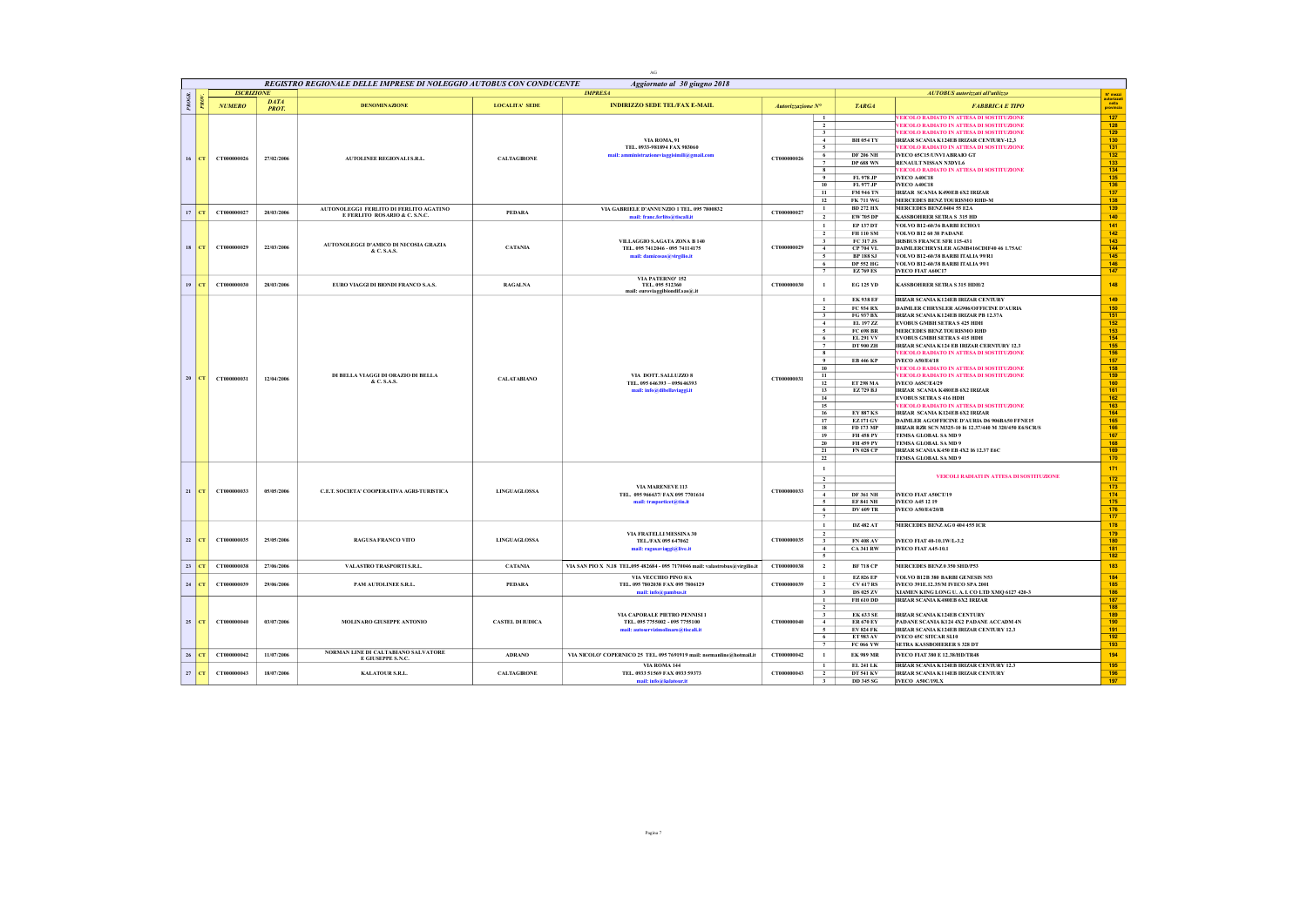|       |         |                   |             |                                                                     |                          | AC                                                                                     |                   |                                                                                    |                                                                                                                     |                                              |
|-------|---------|-------------------|-------------|---------------------------------------------------------------------|--------------------------|----------------------------------------------------------------------------------------|-------------------|------------------------------------------------------------------------------------|---------------------------------------------------------------------------------------------------------------------|----------------------------------------------|
|       |         |                   |             | REGISTRO REGIONALE DELLE IMPRESE DI NOLEGGIO AUTOBUS CON CONDUCENTE |                          | Aggiornato al 30 giugno 2018                                                           |                   |                                                                                    |                                                                                                                     |                                              |
| PROGR |         | <b>ISCRIZIONE</b> | <b>DATA</b> | <b>DENOMINAZIONE</b>                                                |                          | <b>IMPRESA</b>                                                                         |                   |                                                                                    | AUTOBUS autorizzati all'utilizzo                                                                                    | N' mezzi<br>autorizzat<br>nella<br>provincia |
|       | õ       | <b>NUMERO</b>     | PROT.       |                                                                     | <b>LOCALITA' SEDE</b>    | <b>INDIRIZZO SEDE TEL/FAX E-MAIL</b>                                                   | Autorizzazione N° | <b>TARGA</b>                                                                       | <b>FABBRICA E TIPO</b>                                                                                              |                                              |
| 28    | CT      | CT000000045       | 11/09/2006  | SIGMATUR S.R.L.                                                     | <b>MIRABELLA</b>         | <b>PLAZZA VESPRI 18</b><br>TEL. 0933 991751 - 0933 993087                              | CT000000045       | <b>EK 562 EF</b><br>$\mathbf{1}$<br>$\overline{2}$<br><b>EF 965 HN</b>             | MERCEDES BENZAG 0 404 V8 T<br>BEULAS HRAE 05 OC 500 RF-1842/AURA                                                    | 198<br>199                                   |
|       |         |                   |             |                                                                     | <b>IMBACCARI</b>         | mail: sigmatur@tin.it                                                                  |                   | $\mathbf{3}$<br><b>EN 960 SX</b>                                                   | <b>EVOBUS GMBH SETRAS 417 HDH</b>                                                                                   | 200                                          |
|       |         |                   |             |                                                                     |                          |                                                                                        |                   | $\mathbf{1}$<br><b>ET 113 EJ</b>                                                   | <b>EVOBUS GMBH SETRA S 315 HD P57HE2 B</b>                                                                          | 201                                          |
|       |         |                   |             |                                                                     |                          |                                                                                        |                   | $\overline{2}$<br>FL 758 PX<br>$\overline{\phantom{a}3}$                           | EVOBUS GMBH SETRA S315 HDH 2 P55E2<br><b>VEICOLO RADIATO IN ATTESA DI SOSTITUZIONE</b>                              | 202<br>203                                   |
|       |         |                   |             |                                                                     |                          |                                                                                        |                   | $-4$<br>FH 551 JV                                                                  | <b>BOVA FUTURA FHD 120 365</b>                                                                                      | 204                                          |
|       |         |                   |             |                                                                     |                          |                                                                                        |                   | $\sim$<br>DP 601 AJ                                                                | DAIMLERCHRYSLER AG MERCEDES BENZ 906                                                                                | 205                                          |
| 29    | CT.     | CT000000046       | 02/10/2006  | <b>BUSACCA ALESSANDRO FILIPPO</b>                                   | <b>VIZZINI</b>           | VIA SANTA TERESA 9<br>TEL./FAX 0933 961610                                             | CT000000046       | <b>EK 354 VV</b><br>6<br><b>ET 048 PJ</b><br>$\overline{7}$                        | <b>EVOBUS GMBH SETRA 632 05</b><br>SETRA 629 01 YB3 ACJG S 415 HD                                                   | 206<br>207                                   |
|       |         |                   |             |                                                                     |                          | mail: turismobusacca@inwind.it                                                         |                   | 8                                                                                  | EICOLO RADIATO IN ATTESA DI SOSTITUZIONE                                                                            | 208                                          |
|       |         |                   |             |                                                                     |                          |                                                                                        |                   | $\ddot{\mathbf{Q}}$<br><b>EX 166 TK</b><br>10                                      | BENZ 0.303-15R/385.11/D PADANE MX<br><b>MAN R7 LIONS'S COACH</b>                                                    | 209<br>210                                   |
|       |         |                   |             |                                                                     |                          |                                                                                        |                   | <b>EV 835 AK</b><br>11                                                             |                                                                                                                     | 211                                          |
|       |         |                   |             |                                                                     |                          |                                                                                        |                   | 12                                                                                 | VEICOLI RADIATI IN ATTESA DI SOSTITUZIONE                                                                           | 212                                          |
|       |         |                   |             |                                                                     |                          |                                                                                        |                   | 13<br><b>DP 260 EZ</b><br>$\mathbf{1}$                                             | DAIMLERCHRYSLER AG MB 0 350 ICR                                                                                     | 213<br>214                                   |
|       |         |                   |             |                                                                     |                          |                                                                                        |                   | $\overline{2}$                                                                     | EICOLO RADIATO IN ATTESA DI SOSTITUZIONE                                                                            | 215                                          |
|       |         |                   |             |                                                                     |                          |                                                                                        |                   | $\overline{\mathbf{3}}$<br>FL 903 RB                                               | RENAULT V I SFR112 M41                                                                                              | 216                                          |
|       |         |                   |             |                                                                     |                          |                                                                                        |                   | $-4$<br><b>FG 974 TW</b><br>5                                                      | EICOLO RADIATO IN ATTESA DI SOSTITUZIONE<br><b>EVORUS MR TOURISMO 15RHD/E4</b>                                      | 217<br>218                                   |
|       |         |                   |             |                                                                     |                          |                                                                                        |                   | 6<br>FG 973 TW                                                                     | <b>EVOBUS MB TOURISMO 15RHD/E4</b>                                                                                  | 219                                          |
|       |         |                   |             |                                                                     |                          | STRADA PILATA 4                                                                        |                   | $7\phantom{.0}$<br><b>EY 968 KS</b><br>$\overline{\mathbf{r}}$<br><b>EH 354 PM</b> | DAIMLERCHRYSLER AG MB 815 F EU3                                                                                     | 220                                          |
| 30    | CT.     | CT000000047       | 25/09/2006  | <b>ISEA VIAGGI S.R.L.</b>                                           | <b>MISTERBIANCO</b>      | TEL. 095 462949 FAX 095 464672                                                         | CT000000047       | $^{\circ}$<br><b>DP 086 EZ</b>                                                     | XIAMEN KING LONG UNITED AUTOMOTIVE LTD XMQ 6900 - 3<br>IVECO 391E.12.35/M IRISBUS ITALIA SPA                        | 221<br>222                                   |
|       |         |                   |             |                                                                     |                          | mail: info@iseaviaggi.it                                                               |                   | 10<br><b>REIMM IN CORSO</b>                                                        | <b>KASSBOHRER SETRA S 228 DT</b>                                                                                    | 223                                          |
|       |         |                   |             |                                                                     |                          |                                                                                        |                   | 11<br><b>REIMM IN CORSO</b><br>12<br><b>REIMM IN CORSO</b>                         | <b>IRIZAR SCANIA K113 CENTURY</b><br>IVECO BUS 380E 12 38 HD                                                        | $\overline{224}$<br>225                      |
|       |         |                   |             |                                                                     |                          |                                                                                        |                   | 13<br><b>REIMM IN CORSO</b>                                                        | <b>IVECO BUS 380E 12 38 HD</b>                                                                                      | 226                                          |
|       |         |                   |             |                                                                     |                          |                                                                                        |                   | 14<br><b>REIMM IN CORSO</b>                                                        | <b>ORLANDI SICCA</b>                                                                                                | 227                                          |
|       |         |                   |             |                                                                     |                          |                                                                                        |                   | 15<br>16                                                                           | EICOLO RADIATO IN ATTESA DI SOSTITUZIONE<br>EICOLO RADIATO IN ATTESA DI SOSTITUZIONE                                | 228<br>229                                   |
|       |         |                   |             |                                                                     |                          |                                                                                        |                   | 17                                                                                 | EICOLO RADIATO IN ATTESA DI SOSTITUZIONE                                                                            | 230                                          |
|       |         |                   |             |                                                                     |                          |                                                                                        |                   | <b>DN 311 GN</b><br>$\mathbf{1}$                                                   | IRIZAR SCANIA K124EB IRIZAR CENTURY 12.3                                                                            | 231                                          |
|       |         |                   |             |                                                                     |                          | VIA SCALAZZA N.2/E                                                                     |                   | $\overline{2}$<br>$\overline{\mathbf{3}}$<br><b>FP 017 SR</b>                      | EICOLO RADIATO IN ATTESA DI SOSTITUZIONE<br>IRIZAR SCANIA K440ER 4X2 IRIZAR                                         | 232<br>233                                   |
|       | $31$ CT | CT000000049       | 25/10/2006  | PENNISI CARMELO & C. S.A.S.                                         | <b>ACLCASTELLO</b>       | TEL./FAX 095 7636426                                                                   | CT000000049       | $\overline{4}$<br><b>FA 444 HB</b>                                                 | IRIZAR SCANIA K420EB 4X2 IRIZAR                                                                                     | 234                                          |
|       |         |                   |             |                                                                     |                          | mail: info@autoservizipennisi.com                                                      |                   | <b>DF 776 NH</b><br>$\sim$                                                         | DAIMLERCHRYSLER AG MB 416 CDI F40 46 1.75 AC<br>IRIZAR S. COOP. IRIZAR SCANIA K400 EB 4X2 IRIZAR N CENTURY 12.37 E5 | 235<br>236                                   |
|       |         |                   |             |                                                                     |                          |                                                                                        |                   | 6<br><b>EW 652 NF</b><br>$\mathbf{1}$<br><b>DC 152 SH</b>                          | DAIMLERCRYSLER AGMB416CDIF40 46                                                                                     | 237                                          |
| 32    | п.      | CT000000050       | 23/11/2006  | JONICA TOUR DI GRASSO SALVATORE                                     | <b>ACIREALE</b>          | PIAZZA DANTE N. 7                                                                      | CT000000050       | $\overline{2}$<br><b>DC 540 TF</b>                                                 | M B 0350 RDH E/3                                                                                                    | 238                                          |
|       |         |                   |             | & C. S.N.C.                                                         |                          | TEL. 095 604970 - 095 7634506                                                          |                   | <b>EK 123 EF</b><br>$\overline{\mathbf{3}}$                                        | <b>KAESSBOHRER SETRA S 309 HD</b>                                                                                   | 239                                          |
|       |         |                   |             |                                                                     |                          | mail: servizi@ionicatour.it                                                            |                   | $\overline{4}$<br><b>DN 283 GN</b><br><b>DB 085 GE</b><br>$\mathbf{1}$             | MERCEDES BENZ TURK A.S.<br>VOLVO B12-60/38 BARBI ITALIA 99/1                                                        | 240<br>241                                   |
|       |         |                   |             |                                                                     |                          |                                                                                        |                   | $\overline{2}$<br>EL 678 LK                                                        | VOLVO B12R FS 420 BARBI GENESIS HDL N55                                                                             | 242                                          |
|       |         |                   |             |                                                                     |                          |                                                                                        |                   | $\overline{\mathbf{3}}$<br><b>FC 244 WD</b>                                        | VOLVO B12B FS 420 BARBI GENESIS HDL V                                                                               | 243                                          |
|       |         |                   |             |                                                                     |                          |                                                                                        |                   | $-4$<br>$\overline{5}$<br><b>CG 738 TW</b>                                         | EICOLO RADIATO IN ATTESA DI SOSTITUZIONE<br>DAIMLERCHRYLER AGMB416CDIF40 46 1.75AC                                  | 244<br>245                                   |
|       |         |                   |             | AUTOSERVIZI CONDORELLI DI ANNA E                                    |                          | VIA FRATELLI G. E G. FORTE N. 26                                                       |                   | <b>CJ 832 YK</b><br>- 6                                                            | <b>VOLVO B12-60/38 BARBI</b>                                                                                        | 246                                          |
| 33    | m.      | CT000000052       | 29/11/2006  | CARMELO CONDORELLI S.N.C.                                           | <b>CATANIA</b>           | TEL. 095 511711 - 095 7142632<br>mail: condorellisne@tiscali.it                        | CT000000052       | 7<br><b>DR184 GF</b><br>8                                                          | EICOLO RADIATO IN ATTESA DI SOSTITUZIONE<br><b>VOLVO B12B FS 420 BARBI GENESIS HDL V</b>                            | 247<br>248                                   |
|       |         |                   |             |                                                                     |                          |                                                                                        |                   | $\overline{9}$<br><b>BX 910 NV</b>                                                 | DAIMLERCHRYLER AGMB416CDIF40 46 1.75                                                                                | 249                                          |
|       |         |                   |             |                                                                     |                          |                                                                                        |                   | 10<br>FC 245 WD                                                                    | <b>VOLVO B12B FS 420 BARBI GENESIS</b>                                                                              | 250                                          |
|       |         |                   |             |                                                                     |                          |                                                                                        |                   | 11<br><b>DL 808 NA</b><br>12<br><b>EF414 GW</b>                                    | VOLVO 9700 4X2 FL06 HDH<br>VOLVO B12B FS420 BARBI GENESIS HDL V-5.1                                                 | 251<br>252                                   |
|       |         |                   |             |                                                                     |                          |                                                                                        |                   | 13<br><b>EX 287 PX</b>                                                             | <b>MERCEDES BENZ SPRINTER</b>                                                                                       | 253                                          |
| 34    | CT      | CT000000053       | 14/12/2006  | SICILY ITALY EUROPE BUS SERVICE                                     | <b>CATANIA</b>           | VIA PADOVA 21 TEL. 095 7655142 - FAX. 095 879524 mail: sie@siebus.it                   | CT000000053       | <b>DF 207 NH</b><br>$\mathbf{1}$                                                   | DAIMLERCHRYSLER AG MB 815 S EU3 SITCAR                                                                              | 254                                          |
|       |         |                   |             | S.I.E. BUS SERVICE S.R.L.                                           |                          |                                                                                        |                   | $\overline{2}$<br><b>DP 359 EZ</b><br>$\mathbf{1}$                                 | DAIMLERCHRYSLER AG 906 MB S18 CDI F 50                                                                              | 255<br>256                                   |
|       | 35 CT   | CT000000054       | 29/01/2007  | DU.CA. DI TROVATO SALVATORE & C. S.N.C.                             | MILITELLO VAL DI CATANIA | VIA S. FRANCESCO DI PAOLA 12<br>TEL./FAX. 095 484166                                   | CT000000054       | FB 150 XG<br>$\overline{2}$                                                        | IRIZAR SCANIA K124BB IRIZAR CENTURY 12.3<br>EICOLO RADIATO IN ATTESA DI SOSTITUZIONE                                | 257                                          |
|       |         |                   |             |                                                                     |                          | mail: ducaautolinee@libero.it                                                          |                   | $\mathbf{3}$<br><b>CY 651 AE</b>                                                   | IRISBUS ITALIA 391E.12,38/2001HDH/PL55                                                                              | 258                                          |
| 36    | CТ      | CT000000065       | 25/07/2007  | <b>GLOBAL SERVICE - SOCIETA' COOPERATIVA</b>                        | <b>RANDAZZO</b>          | VIA CARMINE 35<br>TEL. 095 7991071 - 095 7992876<br>mail: globalservice.arl@tiscali.it | CT000000065       | $\mathbf{1}$<br><b>DV 349 SM</b>                                                   | MERCEDES BENZAG 0404 455 55                                                                                         | 259                                          |
| 37    | CT      | CT000000067       | 31/08/2007  | <b>AUTOLINEE BUDA S.R.L.</b>                                        | <b>GIARRE</b>            | VIA SIPIONI 11 TEL. 095 931905 FAX: 095 6179683 mail: info@autolineebuda.it            | CT000000067       | CY 079 TN<br>$\mathbf{1}$                                                          | <b>EVOBUS SETRA S 315 HDH/2</b>                                                                                     | 260                                          |
|       |         |                   |             |                                                                     |                          | VIA DELLARESISTENZA 65/D                                                               |                   | $\mathbf{1}$<br><b>EB 146 KX</b>                                                   | <b>IVECO A50C/19/H</b>                                                                                              | 261                                          |
| 38    | CT.     | CT000000069       | 31/10/2007  | COMEDAS CONSORZIO MEDITERRANEO<br><b>AUTOSERVIZI</b>                | PEDARA                   | TEL. 095 421879                                                                        | CT000000069       | $\overline{2}$<br>DP 920 JM                                                        | <b>BMC SANAYI TICARET A.S. 850</b>                                                                                  | 262                                          |
|       |         |                   |             |                                                                     |                          | mail: booking.comedas@gmail.com                                                        |                   | <b>EM 209 MW</b><br>$\overline{\mathbf{3}}$<br>4<br><b>EY 995 NE</b>               | IVECO A50/EV/21/SA<br><b>IVECO A65C17</b>                                                                           | 263<br>264                                   |
| 39    |         | CT000000070       | 14/11/2007  | PAFUMI TOUR S.R.L.                                                  | <b>FIUMEFREDDO</b>       | VIA LUIGI CAPUANA 22 TEL.FAX 095 646219<br>mail: pafumitour@live.it                    | CT000000070       | $\mathbf{1}$<br><b>CR 469 JK</b>                                                   | VOLVO B 12-60/38 BARBI ECHO/1                                                                                       | 265                                          |
|       |         |                   |             |                                                                     | <b>DI SICILIA</b>        | VIA BOSCO 6 TEL. /FAX 095 968352                                                       |                   | $\mathbf{1}$<br>${\rm CV}$ 508 FK                                                  | <b>EVOBUS GMBH MERCEDES BENZ 0 350</b>                                                                              | 266                                          |
|       | $40$ CT | CT000000075       | 29/11/2007  | <b>CARDILLO PAOLO</b>                                               | <b>SANTALFIO</b>         | mail: cardilloviaggi@tiscali.it                                                        | CT000000075       | $\overline{\phantom{a}}$<br><b>ES 132 LM</b>                                       | <b>EVOBUS GMBH S315 HD P57HE2 B</b>                                                                                 | 267                                          |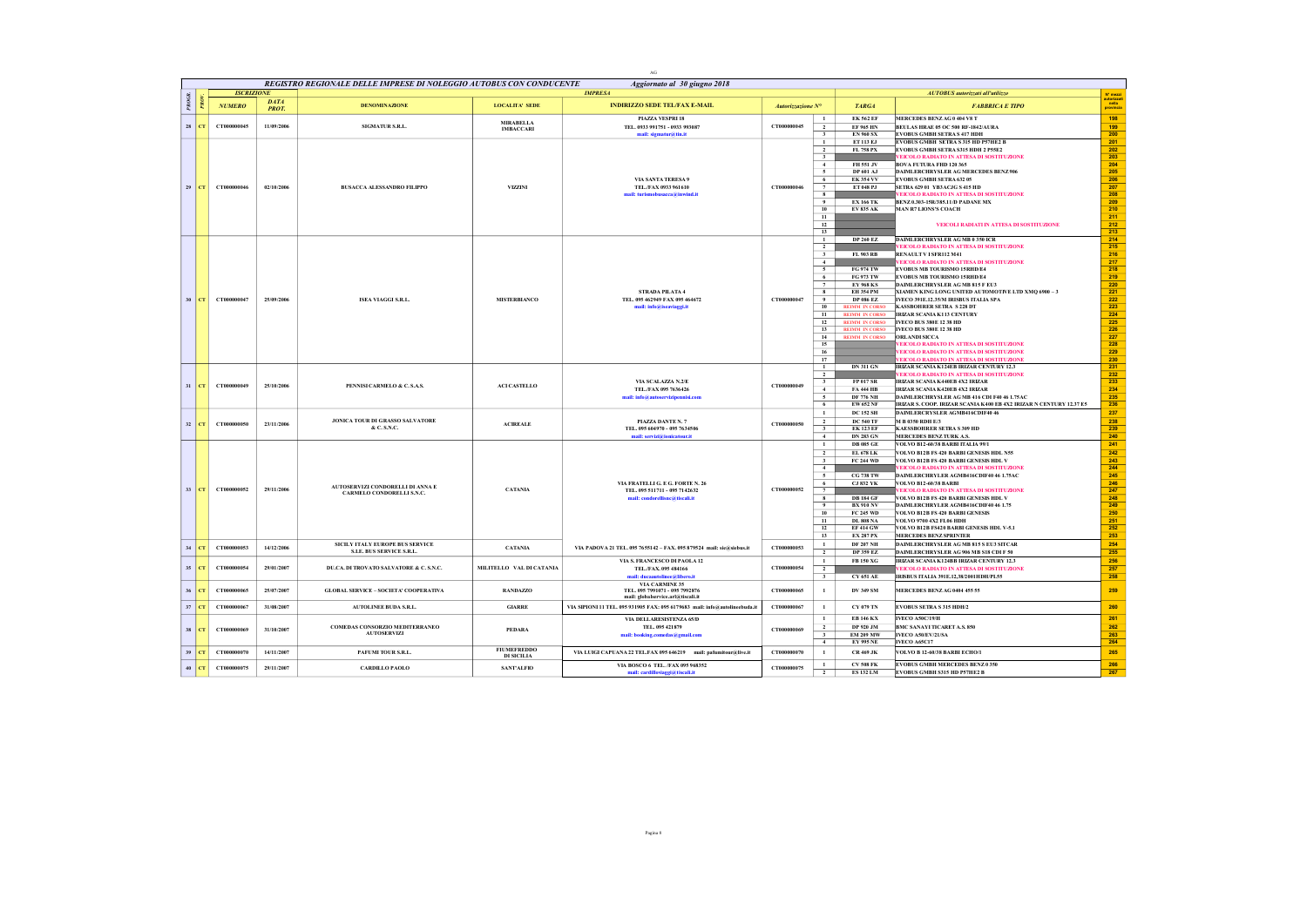|        |                |                   |                             | REGISTRO REGIONALE DELLE IMPRESE DI NOLEGGIO AUTOBUS CON CONDUCENTE |                                           | Aggiornato al 30 giugno 2018                                         |                   |                                            |                                      |                                                                                    |                                   |
|--------|----------------|-------------------|-----------------------------|---------------------------------------------------------------------|-------------------------------------------|----------------------------------------------------------------------|-------------------|--------------------------------------------|--------------------------------------|------------------------------------------------------------------------------------|-----------------------------------|
|        |                | <b>ISCRIZIONE</b> |                             |                                                                     |                                           | <b>IMPRESA</b>                                                       |                   |                                            |                                      | AUTOBUS autorizzati all'utilizzo                                                   | N° mezzi                          |
| PROGR  | $\overline{R}$ | <b>NUMERO</b>     | <b>DATA</b><br><b>PROT.</b> | <b>DENOMINAZIONE</b>                                                | <b>LOCALITA' SEDE</b><br><b>MIRABELLA</b> | <b>INDIRIZZO SEDE TEL/FAX E-MAIL</b>                                 | Autorizzazione N° |                                            | <b>TARGA</b>                         | <b>FABBRICA E TIPO</b>                                                             | autorizzati<br>nella<br>provincia |
|        | $41$ CT        | CT000000077       | 19/11/2009                  | EURO TOUR DI FERRO GIUSEPPE & C. S.N.C.                             | <b>IMBACCARI</b>                          | VIA TRIGONA 8 TEL./FAX 0933 991647<br>mail: eurotourviaggi@libero.it | CT000000077       | $\mathbf{1}$                               | FE 913 PN                            | <b>KASSBOHRER SETRA S315 HDH/2</b>                                                 | 268                               |
| $42\,$ |                | CT000000078       | 18/12/2007                  | S.M.A.T. BUS S.A.S. DI MAMMINO<br>SALVATORE ORAZIO & C.             | <b>S. VENERINA</b>                        | VIA FINOCCHIARO 24 TEL/FAX 095 954300 mail: smatbus@tiscali.it       | CT000000078       | $\mathbf{1}$                               | FN 709 AV                            | IVECO 65C15/70 NEW CAR N                                                           | 269                               |
|        |                |                   |                             |                                                                     |                                           |                                                                      |                   | $\mathbf{1}$                               | <b>DW 415 JK</b>                     | IVECO 65C15/UNVI ABRAIO                                                            | 270                               |
|        |                |                   |                             |                                                                     |                                           |                                                                      |                   | $\overline{2}$<br>$\overline{\mathbf{3}}$  | EY 653 KS                            | <b>IVECO A45 E12 T16 50</b><br>VEICOLO RADIATO IN ATTESA DI SOSTITUZIONE           | 271<br>272                        |
|        |                |                   |                             |                                                                     |                                           | VIA A. MANZONI 9                                                     |                   | $\overline{4}$                             | <b>DN 764 VL</b>                     | <b>IVECO A 50/E4/20/B</b>                                                          | 273                               |
| 43     |                | CT000000080       | 07/03/2008                  | LIUZZO SPARADRITTO ANTONINO                                         | <b>CALATABIANO</b>                        | TEL./FAX.095 645948                                                  | CT000000080       | $\sim$                                     | EJ 803 ZF                            | IVECO A50/EV/21/SA                                                                 | 274                               |
|        |                |                   |                             |                                                                     |                                           | mail: autonoleggio.liuzzo@tiscali.it                                 |                   | 6<br>$\overline{7}$                        | <b>EV 846 KL</b><br><b>EY 891 KS</b> | IVECO IS56AC2DA 5A1CN11 H5B1AXB A50C17<br>ADAM OPEL AG MONOVANO                    | 275<br>276                        |
|        |                |                   |                             |                                                                     |                                           |                                                                      |                   | $\overline{\mathbf{8}}$                    | FC 957 TD                            | INDBUS ITALMAK D.O.O.E.L. SKOPJE 0HM3                                              | 277                               |
|        |                |                   |                             |                                                                     |                                           |                                                                      |                   | $\overline{9}$                             | <b>FR 126 FN</b>                     | <b>MERCEDES BENZ 906ABA50</b>                                                      | 278                               |
|        |                |                   |                             |                                                                     |                                           |                                                                      |                   | $\mathbf{1}$<br>$\overline{2}$             | FR 923 ZK<br>DV 932 LL               | <b>EVOBUS SETRA S 416 HDH</b><br><b>EVOBUS SETRA S 315 HDH/2</b>                   | 279<br>280                        |
|        |                |                   |                             |                                                                     |                                           |                                                                      |                   | $\overline{\mathbf{3}}$                    | <b>CZ885 KH</b>                      | <b>KASSBOHRER SETRA S 215 HD</b>                                                   | 281                               |
|        | $44$ CT        | CT000000081       | 26/05/2008                  | SICIL TOUR S.R.L.                                                   | <b>GIARRE</b>                             | VIA FRATELLI CAIROLI 14                                              | CT000000081       | $-4$                                       |                                      | <b>VEICOLO RADIATO IN ATTESA DI SOSTITUZIONE</b>                                   | 282                               |
|        |                |                   |                             |                                                                     |                                           | TEL. 0957791608 FAX. 095 939710<br>mail: info@siciltoursrl.com       |                   | $\sim$<br>6                                | <b>EP 168 DT</b>                     | EICOLO RADIATO IN ATTESA DI SOSTITUZIONE<br>DAIMLERCHRYSLER AG MB 416CDIF4046 1.75 | 283<br>284                        |
|        |                |                   |                             |                                                                     |                                           |                                                                      |                   | $\overline{7}$                             | <b>EP 219 DT</b>                     | IVECO FIAT 380E 12 38 HD P L55                                                     | 285                               |
|        |                |                   |                             |                                                                     |                                           |                                                                      |                   | $\overline{\mathbf{g}}$                    | <b>EP 220 DT</b>                     | IVECO FIAT 380E 12 38 HD P L55                                                     | 286                               |
|        | $45$ CT        | CT000000082       | 23/09/2008                  | <b>AUTOSERVIZI TURISTICI</b><br>DI ROTONDO MARIO GIUSEPPE S.A.S.    | <b>MISTERBIANCO</b>                       | VIA MARCHESE 92 TEL/FAX 095 399173<br>mail: autoservizitur@alice.it  | CT000000082       | $\mathbf{1}$                               | <b>DT 586 XE</b>                     | <b>IVECO A50/E4/20/B</b>                                                           | 287                               |
|        |                |                   |                             |                                                                     |                                           | VIA RONCA 32                                                         |                   | $\overline{2}$                             | <b>DX 015 VC</b>                     | <b>IVECO A50/E4/21</b>                                                             | 288                               |
| 46     | CT             | CT000000083       | 31/03/2009                  | N.C.C. RENT SERVICE DI AVOLA SALVATORE                              | <b>CALTAGIRONE</b>                        | TEL. 0933/21385<br>mail:info@nccservice.com                          | CT000000083       | $\mathbf{1}$                               | <b>DV 325 KE</b>                     | DAIMLERCHRYSLER AG MERCEDES BENZ 906 OFFICINE D'AURIA<br><b>SRLD5/MAX</b>          | 289                               |
|        |                |                   |                             |                                                                     |                                           |                                                                      |                   | $\mathbf{1}$                               | <b>EP 932 RF</b>                     | <b>VOLVO B12B FS 420 BARBI GENESIS HDL V</b>                                       | 290                               |
|        | $47$ CT        | CT000000086       | 12/02/2010                  | CM TRAVEL GRUPPO CARCO' & MAUGERI S.R.L.                            | <b>MINEO</b>                              | <b>CONTRADA PUITTA S.N.</b><br>TEL/FAX 0933 981766                   | CT000000086       | $\overline{2}$<br>$\overline{\mathbf{3}}$  | <b>FR 878 PD</b><br><b>FK 845 LV</b> | IRIZAR SCANIA K480EB 6X2 IRIZAR<br><b>EVOBUS SETRA S 417 HDH</b>                   | 291<br>292                        |
|        |                |                   |                             |                                                                     |                                           | mail: gruppoemtravel@libero.it                                       |                   | $\overline{4}$                             | <b>EV 515 EW</b>                     | MAN TRUCK & BUS AG B200746006 LION'S COACH                                         | 293                               |
|        |                |                   |                             |                                                                     |                                           |                                                                      |                   | $\mathbf{1}$                               |                                      |                                                                                    | 294                               |
|        |                |                   |                             |                                                                     |                                           |                                                                      |                   | $\overline{2}$                             |                                      | VEICOLI RADIATI IN ATTESA DI SOSTITUZIONE                                          | 295                               |
|        |                |                   |                             | PRINCIPATO TOURS DI PRINCIPATO SALVATORE &                          |                                           | VIA COVALOVA 13<br>TEL. 0957093571                                   |                   | $\overline{\mathbf{3}}$<br>$\overline{4}$  |                                      |                                                                                    | 296<br>297                        |
|        | $48$ CT        | CT000000088       | 01/03/2010                  | DARIO ANGELO S.N.C.                                                 | ZAFFERANA ETNEA                           | mail: info@principatotour.it                                         | CT000000088       | $\sim$                                     | <b>FL 971 RB</b>                     | <b>EVOBUS GMBH SETRAS 416 GT - HD</b>                                              | 298                               |
|        |                |                   |                             |                                                                     |                                           |                                                                      |                   | 6                                          | <b>EX 900 JG</b>                     | SETRA S 516 HD                                                                     | 299                               |
|        |                |                   |                             |                                                                     |                                           |                                                                      |                   | $7\phantom{.0}$<br>$\overline{\mathbf{g}}$ | FL 759 PX                            | <b>SETRA S 516 HD</b><br>MERCEDES BENZ 410 03                                      | 300<br>301                        |
|        |                |                   |                             |                                                                     |                                           | VIA POMPEO CISTERNAZZA 10 B                                          |                   | $\mathbf{1}$                               | <b>EA619 BF</b>                      | <b>IVECO A50/E4/23</b>                                                             | 302                               |
|        |                |                   |                             |                                                                     |                                           | TEL/FAX 0957279637                                                   |                   | $\overline{2}$                             | <b>EL 012 KV</b>                     | <b>IVECO A65C/E4/29</b>                                                            | 303                               |
| 49     | CT             | CT000000089       | 09/04/2010                  | SHUTTLE SERVICE DI BOSCO MASSIMO                                    | <b>MASCALUCIA</b>                         | mail: info@siciliashuttleservice.it                                  | CT000000089       | $\overline{\mathbf{3}}$<br>$\overline{4}$  | ER 676 AZ<br><b>EN 184 GX</b>        | IVECO IS40AC2EA 5A1CV11 H5B1 AX A40AC 2EA<br>OPEL MOVANO SIAFB17                   | 304<br>305                        |
|        |                |                   |                             |                                                                     |                                           |                                                                      |                   | $\sim$                                     |                                      | IVECO IG100XM                                                                      | 306                               |
|        |                |                   |                             |                                                                     |                                           |                                                                      |                   | $\overline{1}$                             | FD 916 CT                            | NEOPLAN BUS P14 CITYLINER                                                          | 307                               |
| 50     | l CT.          | CT000000091       | 25/03/2011                  | <b>STARBUS S.R.L.</b>                                               | <b>CATANIA</b>                            | VIA VINCENZO NATALE 16/A<br>TEL./FAX 095 655635                      | CT000000091       | $\overline{2}$                             | <b>EP 166 DT</b><br><b>EP 868 RF</b> | VOLVO B12 - 60/36 E BARBI ITALIA 99/1,<br><b>KASSBHORER SETRA S315 HDH/2</b>       | 308<br>309                        |
|        |                |                   |                             |                                                                     |                                           | mail: starbusrl@gmail.com                                            |                   | $\overline{\mathbf{3}}$<br>$-4$            | <b>EZ975 TM</b>                      | ADAM OPEL AG MOVANO N4VE                                                           | 310                               |
|        |                |                   |                             |                                                                     |                                           | VIA S. GIUSEPPE LA RENA 86/A                                         |                   | $\mathbf{1}$                               | <b>DP 210 HK</b>                     | <b>IVECO FRANCE SFR160 CROSSWAY</b>                                                | 311                               |
| 51     | l et           | CT000000092       | 03/05/2011                  | ETNA TRASPORTI S.P.A.                                               | <b>CATANIA</b>                            | TEL. 0935/565111<br>Mail: mail@etnatrasporti.it                      | CT000000092       | $\overline{2}$                             | <b>DP 893 HK</b>                     | <b>IVECO FRANCE SFR160 CROSSWAY</b>                                                | 312                               |
|        |                |                   |                             |                                                                     |                                           | STRADA POLICARA 6                                                    |                   | $\overline{\mathbf{3}}$<br>$\mathbf{1}$    | FA 657 HB                            | <b>MERCEDES BENZ 632 451</b><br>IRIZAR SCANIA K114IB IRIZAR CENTURY                | 313<br>314                        |
|        | $52$ CT        | $C$ T000000096    | 18/06/2013                  | TRAVEL'S DI ALFIO DEL POPOLO                                        | <b>MOTTA</b>                              | TEL 095307182 FAX095309738                                           | CT000000096       | $\overline{2}$                             | <b>EP 765 DT</b>                     | MERCEDES BENZ 0404 55 E2A                                                          | 315                               |
|        |                |                   |                             |                                                                     | <b>S.ANASTASIA</b>                        | mail: commerciale@noleggiodelpopolo.it                               |                   | $\overline{\mathbf{3}}$                    | FG 602 MD                            | MERCEDES BENZ 519 DF 43L/50                                                        | 316                               |
|        |                |                   |                             |                                                                     |                                           |                                                                      |                   | $\mathbf{1}$                               | <b>EV 938 FK</b>                     | <b>IVECO FIAT 380E 12 38 HD TR55</b>                                               | 317                               |
|        | $53$ CT        | CT000000097       | 17/03/2014                  | <b>GOLD VIAGGIS R.L.</b>                                            | ACI CATENA                                | VIA S. MARIA DEL SANGUE N.73                                         | CT000000097       | $\overline{2}$                             | <b>EV 939 FK</b>                     | DAIMLERCHRYLER AGMB416CDIF40 46 1.75                                               | 318                               |
|        |                |                   |                             |                                                                     |                                           | TEL. /FAX 095801260<br>mail: info@goldviaggi.it                      |                   | $\overline{\mathbf{3}}$<br>$\overline{4}$  | <b>FC 124 MM</b><br><b>EP 193 EJ</b> | <b>IRIZAR I6 12.37/440</b><br><b>EVOBUS GMBH SETRAS 328 DT/L73TE2</b>              | 319<br>320                        |
|        |                |                   |                             |                                                                     |                                           |                                                                      |                   | $\sim$                                     | <b>EV 655 PN</b>                     | DAIMLERCHRYLER AGMB0 350                                                           | 321                               |
|        |                |                   |                             |                                                                     |                                           |                                                                      |                   | $\mathbf{1}$                               | <b>EV919 JE</b>                      | <b>KASSHORER SETRA S 215 HD 422</b>                                                | 322                               |
|        | 54 CT          | CT000000099       | 28/03/2014                  | SAM 221 DI MAUGERI GABRIELE CARMELO & C. S.A.S.                     | <b>BELPASSO</b>                           | STRADA PROVINCIALE 4/II 22<br>TEL. /FAX 095 7911303                  | CT000000099       | $\overline{2}$<br>$\overline{\mathbf{3}}$  | <b>FM 821 NR</b><br><b>FE 941 DS</b> | <b>IVECO CC80E18M/P</b><br><b>KASSBOHRER SETRA S 315 HD</b>                        | 323<br>324                        |
|        |                |                   |                             |                                                                     |                                           | mail: sam221noleggiobus@virgilio.it                                  |                   | 4                                          | <b>CE 853 KA</b>                     | <b>IVECO FIAT 380E 12 38 HD P L55</b>                                              | 325                               |
|        |                |                   |                             |                                                                     |                                           |                                                                      |                   | $\sim$                                     | FL 213 PW                            | IRIZAR SCANIA K114EB IRIZAR CENTURY                                                | 326                               |
|        |                |                   |                             |                                                                     |                                           |                                                                      |                   | $\mathbf{1}$                               | FH 935 SP                            | FERQUISF1 BS259 M010M SUNSET S3                                                    | 327                               |
|        |                |                   |                             |                                                                     |                                           |                                                                      |                   | $\overline{2}$<br>$\overline{\mathbf{3}}$  | <b>EX 399 TK</b>                     | SITCAR EU 13 NC19 AC RT HO                                                         | 328<br>329                        |
|        |                |                   |                             |                                                                     |                                           |                                                                      |                   | $\sim$                                     | <b>EH 377 EG</b>                     | DAIMLERCHRYSLER AG 906 MB 515 CDI F 50                                             | 330                               |
|        |                |                   |                             |                                                                     |                                           |                                                                      |                   | $\sim$                                     | <b>FN 027 CP</b>                     | <b>EVOBUS SETRA S 415 GT HD/E4</b>                                                 | 331                               |
| 55     | $ c_{\rm T} $  | CT000000100       | 24/11/2014                  | SEA BUS S.R.L.                                                      | <b>S. GIOVANNI</b>                        | VIA MORGIONI, 11<br>TEL. 0957413841 FAX 0957415292                   | CT000000100       | 6<br>7                                     |                                      |                                                                                    | 332<br>333                        |
|        |                |                   |                             |                                                                     | <b>LA PUNTA</b>                           | mail: info@seabus.it                                                 |                   | $\overline{\mathbf{8}}$                    |                                      |                                                                                    | 334                               |
|        |                |                   |                             |                                                                     |                                           |                                                                      |                   | $\overline{9}$                             |                                      | <b>VEICOLI RADIATI IN ATTESA DI SOSTITUZIONE</b>                                   | 335                               |
|        |                |                   |                             |                                                                     |                                           |                                                                      |                   | 10<br>11                                   |                                      |                                                                                    | 336<br>337                        |
|        |                |                   |                             |                                                                     |                                           |                                                                      |                   | 12                                         |                                      |                                                                                    | 338                               |
|        |                |                   |                             |                                                                     |                                           |                                                                      |                   | 13                                         |                                      |                                                                                    | 339                               |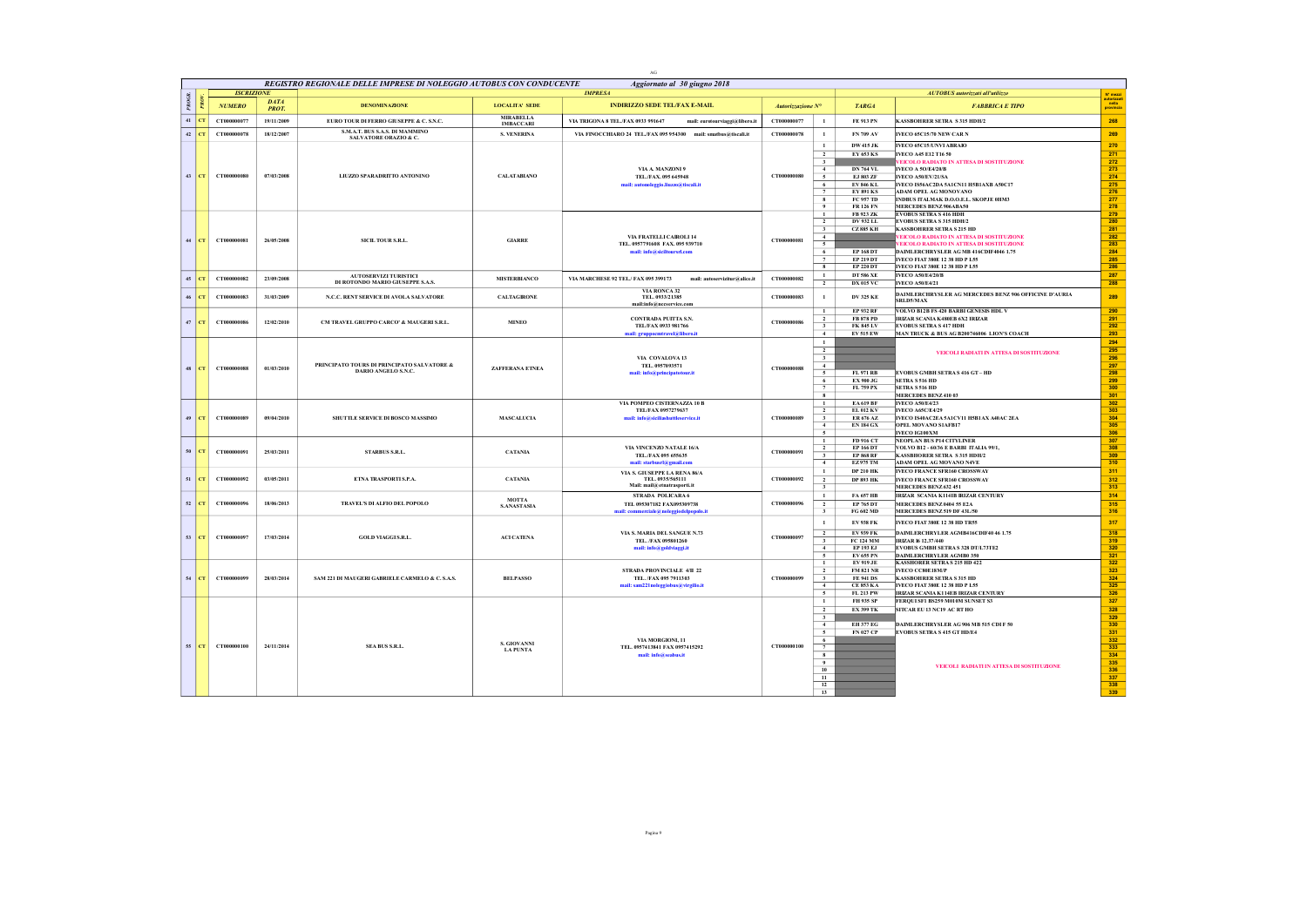|           |                   |                             |                                                                             |                           | AG                                                                                             |                   |                                           |                                      |                                                                                           |                    |
|-----------|-------------------|-----------------------------|-----------------------------------------------------------------------------|---------------------------|------------------------------------------------------------------------------------------------|-------------------|-------------------------------------------|--------------------------------------|-------------------------------------------------------------------------------------------|--------------------|
|           |                   |                             | REGISTRO REGIONALE DELLE IMPRESE DI NOLEGGIO AUTOBUS CON CONDUCENTE         |                           | Aggiornato al 30 giugno 2018                                                                   |                   |                                           |                                      |                                                                                           |                    |
|           | <b>ISCRIZIONE</b> |                             |                                                                             |                           | <b>IMPRESA</b>                                                                                 |                   |                                           |                                      | AUTOBUS autorizzati all'utilizzo                                                          | $N^*$ mezzi        |
| PROGR     | <b>NUMERO</b>     | <b>DATA</b><br><b>PROT.</b> | <b>DENOMINAZIONE</b>                                                        | <b>LOCALITA' SEDE</b>     | <b>INDIRIZZO SEDE TEL/FAX E-MAIL</b>                                                           | Autorizzazione N° |                                           | <b>TARGA</b>                         | <b>FABBRICA E TIPO</b>                                                                    | nella<br>provincia |
| 56<br>CT  | CT000000101       | 24/11/2014                  | INTERNATIONAL SCHOOL BUS S.P.L.                                             | <b>CATANIA</b>            | VIA FEDERICO DELPINO, 7<br>TEL. 3474417939 FAX 095576077<br>mail: internat-schoolbus@yahoo.com | CT000000101       | $\mathbf{1}$<br>$\overline{2}$            | <b>EX 125 TK</b><br><b>EX 124 TK</b> | <b>IVECO A50/E4/21</b><br><b>IVECO A50/E4/21/B</b>                                        | 340<br>341         |
| $57$ CT   | CT000000102       | 21/04/2015                  | <b>LARA MARIA MANSFELD TRASPORTI</b>                                        | <b>LINGUAGLOSSA</b>       | VIA FORTINO, 73 TEL. 0957774065<br>mail: info@etnatrekking.com                                 | CT000000102       | $\mathbf{1}$                              | <b>EY 819 KS</b>                     | <b>IVECO A50/E4/20/B</b>                                                                  | 342                |
|           |                   |                             |                                                                             |                           |                                                                                                |                   | $\mathbf{1}$                              | FL 918 KG                            | SETRA S 415 HDH                                                                           | 343                |
| $58$ $CT$ | CT000000103       | 21/04/2015                  | <b>AURORA BUS S.R.L.</b>                                                    | <b>CALTAGIRONE</b>        | VIA ACQUANOVA I, 119 TEL/FAX 093356964 mail: aurorabus@virgilio.it                             | CT000000103       | $\overline{2}$                            | <b>FF 849 GV</b>                     | <b>KAESSBOHRER SETRA S 215 HDH</b>                                                        | 344                |
|           |                   |                             |                                                                             |                           |                                                                                                |                   | -1<br>$\overline{2}$                      | <b>FC 000 RW</b>                     | IRIZAR 16 12.37/450 E6 SCR/S<br>FEROUI SF1 BS259 M010M                                    | 345                |
|           |                   |                             |                                                                             |                           |                                                                                                |                   | $\overline{\mathbf{3}}$                   | FH 130 SM<br><b>FK 999 PA</b>        | IRIZAR SCANIA K420EB 4X2 IRIZAR                                                           | 346<br>347         |
| 59 CT     | CT000000104       | 11/02/2016                  | PAPPALARDO TRANSPORT S.R.L.                                                 | <b>CATANIA</b>            | VIA PETTINATO 5 TEL/FAX 095 376326                                                             | CT000000104       | 4                                         | EL 266 LJ                            | IRIZAR SCANIA K114 IB IRIZAR CENTURY                                                      | 348                |
|           |                   |                             |                                                                             |                           | mail: info@pappalardotrasporti.it                                                              |                   | $\sim$                                    | EL 267 LJ                            | <b>IRIZAR SCANIA K114 EB IRIZAR CENTURY</b>                                               | 349                |
|           |                   |                             |                                                                             |                           |                                                                                                |                   | 6<br>$\overline{7}$                       | EL 268 LJ<br>EL 265 LJ               | IRIZAR SCANIA K124 EB IRIZAR CENTURY 12.37<br><b>IRIZAR SCANIA K114 IB IRIZAR CENTURY</b> | 350<br>351         |
|           |                   |                             |                                                                             |                           |                                                                                                |                   | 8                                         | FP 670 ED                            | IRIZAR SCANIA K 124EB 6X2 IRIZAR                                                          | 352                |
|           |                   |                             |                                                                             |                           | VIA LECCE 7                                                                                    |                   | $\mathbf{1}$                              | EP 724 SL                            | DAIMLER AG 906-CAR BUS CB002                                                              | 353                |
| $60$ $cr$ | CT000000105       | 08/04/2016                  | VALASTRO TOUR SERVICE S.R.L.                                                | <b>CATANIA</b>            | FAX. 095 7177205                                                                               | CT000000105       | $\overline{2}$                            | FE 723 BC                            | DAIMLERCHRYSLER AG 670 SITCAR TR 12/FR28                                                  | 354                |
|           |                   |                             |                                                                             |                           | mail: valastrobus@virgilio.it                                                                  |                   | $\mathbf{3}$<br>$\mathbf{1}$              | FE 170 PJ                            | <b>EVOBUS SETRA S 415 HD</b><br>VEICOLO RADIATO IN ATTESA DI SOSTITUZIONE                 | 355<br>356         |
|           |                   |                             |                                                                             |                           |                                                                                                |                   | $\overline{2}$                            | <b>CE 880 KA</b>                     | DAIMLERCHRYSLER AG U 2450L/38/A-E2                                                        | 357                |
|           |                   |                             |                                                                             |                           |                                                                                                |                   | $\overline{\mathbf{3}}$                   | <b>CE 884 KA</b>                     | DAIMLERCHRYSLER AG U 24501/38/A-F2                                                        | 358                |
|           |                   |                             |                                                                             |                           |                                                                                                |                   | $-4$                                      | <b>CE 883 KA</b>                     | DAIMLERCHRYSLER AG U 2450L/38/A-E2                                                        | 359                |
|           |                   |                             |                                                                             |                           |                                                                                                |                   | $\sqrt{5}$                                | <b>CE 876 KA</b>                     | DAIMLER AG 906 TOMASSINI CB/20                                                            | 360                |
|           |                   |                             |                                                                             |                           |                                                                                                |                   | 6<br>$\overline{7}$                       | FF 067 BA                            | IVECO 150W/E4<br><b>FEICOLO RADIATO IN ATTESA DI SOSTITUZIONE</b>                         | 361<br>362         |
|           |                   |                             |                                                                             |                           |                                                                                                |                   | $\mathbf{8}$                              | FF 066 BA                            | DAIMLERCHYSLER TOMASINI STYLE II 5000                                                     | 363                |
|           |                   |                             |                                                                             |                           |                                                                                                |                   | $\overline{9}$                            | <b>CE 879 KA</b>                     | DAIMLERCHRYSLER AG M. B. 2450L/38/A-E2                                                    | 364                |
| 61<br>CT  | CT000000106       | 31/05/2016                  | Russo Morosoli S.r.L.                                                       | <b>NICOLOSI</b>           | PIAZZA FUNIVIA ETNA SUD S.N.                                                                   | CT000000106       | 10 <sup>°</sup>                           | FF 064 BA                            | DAIMLERCHYSLER TOMASSINI STYLE U 5000                                                     | 365                |
|           |                   |                             |                                                                             |                           | TEL. /FAX 095 387426<br>ministrazione@funiviaetna.con                                          |                   | 11<br>12                                  | FF 069 BA                            | VEICOLO RADIATO IN ATTESA DI SOSTITUZIONE<br>IVECO 100W/ABICAR ETNA 100                   | 366<br>367         |
|           |                   |                             |                                                                             |                           |                                                                                                |                   | 13                                        | <b>CE 878 KA</b>                     | DAIMLERCHRYSLER AGMB416CDIF40 46 1.75                                                     | 368                |
|           |                   |                             |                                                                             |                           |                                                                                                |                   | 14                                        | <b>CE 862 KA</b>                     | MERCEDES BENZAGU 1550 L37                                                                 | 369                |
|           |                   |                             |                                                                             |                           |                                                                                                |                   | 15                                        | <b>CE 882 KA</b>                     | DAIMLERCHRYSLER AG M.B. U 2450L/38/A-E2                                                   | 370                |
|           |                   |                             |                                                                             |                           |                                                                                                |                   | 16<br>17                                  | FF 065 BA<br>FF 068 BA               | IVECO 140W E4/ABICAR SRL<br>IVECO 100W/ABICAR ETNA100                                     | 371<br>372         |
|           |                   |                             |                                                                             |                           |                                                                                                |                   | 18                                        | <b>CE 877 KA</b>                     | DAIMLERCHRYSLER AGMB416CDIF40.46 1.75AC                                                   | 373                |
|           |                   |                             |                                                                             |                           |                                                                                                |                   | 19                                        | FF 070 BA                            | IVECO 140 E4/ABICAR S.R.L.                                                                | 374                |
|           |                   |                             |                                                                             |                           |                                                                                                |                   | 20                                        | <b>CE 881 KA</b>                     | DAIMLERCHRYSLER AG M.B. U 2450 L/38/A-E2                                                  | 375                |
| 62<br>CT  | CT000000107       | 10/03/2017                  | BONACCORSO NOLEGGIO SOC. COOP. A R.L.                                       | <b>BRONTE</b>             | VIA MOSE' 3<br>TEL/FAX 0957724137                                                              | CT000000107       | $\mathbf{1}$<br>$\overline{2}$            | <b>FP 498 BC</b><br><b>FD 600 ST</b> | MAN NUTZFAHRZEUGE AG R07 LION'S COCH<br><b>EVORUS GMBH SETRAS 416 GT-HD</b>               | 376<br>377         |
|           |                   |                             |                                                                             |                           | mail: alfio13.bona@tiscali.it                                                                  |                   | $\mathbf{3}$                              | FD 601ST                             | SITCAR VOYAGER 10/NC2B                                                                    | 378                |
|           |                   |                             |                                                                             |                           |                                                                                                |                   | $\mathbf{1}$                              | <b>FH 925 SP</b>                     | VM 2DA XOAUH35J2 LHHM5LE LT/ABICAR                                                        | 379                |
|           |                   |                             |                                                                             |                           |                                                                                                |                   | $\overline{2}$                            | <b>FH 616 SP</b>                     | <b>IVECO FIAT A 45 12</b>                                                                 | 380                |
|           |                   |                             |                                                                             |                           |                                                                                                |                   | $\mathbf{3}$                              | FH 926 SP                            | <b>IVECO FIAT A45E12</b>                                                                  | 381                |
|           |                   |                             |                                                                             |                           | VIA FERDINANDO MAGELLANO, 8                                                                    |                   | $\overline{4}$<br>5                       | <b>FH 944 SP</b><br><b>FH 941 SP</b> | FORD W.A.G. FCDVD0FASD/1<br>RENAULT S.A. NDDCL5                                           | 382<br>383         |
| $63$ CT   | CT000000108       | 04/04/2017                  | ATOUR S.r.L.                                                                | SAN GREGORIO DI CATANIA   | TEL. 3407721737- FAX:095 492656                                                                | CT000000108       | 6                                         | FH 942 SP                            | RENAULT S.A. NDDCL5                                                                       | 384                |
|           |                   |                             |                                                                             |                           | mail: marcoantonpe@tiscali.it                                                                  |                   |                                           |                                      | VEICOLO RADIATO IN ATTESA DI SOSTITUZIONE                                                 | 385                |
|           |                   |                             |                                                                             |                           |                                                                                                |                   | 8<br>$\overline{9}$                       |                                      | REIMM IN CORSO IVECO 59E12 NEW CAR N<br><b>VEICOLI RADIATI IN ATTESA DI SOSTITUZIONE</b>  | 386<br>387         |
|           |                   |                             |                                                                             |                           |                                                                                                |                   | 10                                        |                                      |                                                                                           | 388                |
|           |                   |                             |                                                                             |                           |                                                                                                |                   | $\overline{11}$                           |                                      |                                                                                           | 389                |
|           |                   |                             |                                                                             |                           | VIA CALATABIANO-PASTERIA I, TRAV. 1                                                            |                   | $\mathbf{1}$                              | <b>FP 009 SR</b>                     | MERCEDES BENZ 906BA50                                                                     | 390                |
| 64 CT     | CT000000109       | 12/01/2018                  | GALATECHAUTOSERVIZI di Chiavello Annamaria & C. S.a.S.                      | <b>CALATABIANO</b>        | TEL./FAX 095 640020<br>mail: info@galatechautoservizi.it                                       | CT000000109       | $\overline{2}$                            | <b>FP 010 SR</b>                     | <b>MERCEDES BENZ 906BA50</b>                                                              | 391                |
|           |                   |                             |                                                                             |                           |                                                                                                |                   | $\overline{1}$                            | <b>FN 205 NY</b>                     | IRIZAR SCANIA K 1241 IRIZAR CENTURY                                                       | 392                |
|           |                   |                             |                                                                             |                           | VIA GIORGIO ARCOLEO, 67                                                                        |                   | $\overline{2}$                            | <b>FN 208 NY</b>                     | <b>IRIBUS ITALIA 391E.12.38/2001HDH/NC55</b>                                              | 393                |
| $65$ $CT$ | CT000000110       | 27/02/2018                  | Aurtoservizi Federico SrL                                                   | <b>CALTAGIRONE</b>        | TEL. 0933 23641-0933 24170/23641<br>mail: info@autoservizifederico.it                          | CT000000110       | $\overline{\mathbf{3}}$<br>$\overline{4}$ | <b>FN 207 NY</b><br><b>FN 204 NY</b> | IRIZAR SCANIA K124 IRIZAR PB 12.37A<br>IRISBUS ITALIA - 397E.12                           | 394<br>395         |
|           |                   |                             |                                                                             |                           |                                                                                                |                   | $\overline{5}$                            |                                      | EICOLO RADIATO IN ATTESA DI SOSTITUZIONE                                                  | 396                |
| 66<br>CT  | CT000000111       | 13/03/2018                  | FULL SERVICE TRAVEL di Di Bernardo Alessia Maria e Cutuli<br>Lorenzo S.n.C. | <b>GRAVINA DI CATANIA</b> | VIA DANTE MAIORANA, 3/B TEL. 3475284529<br>mail:<br>fullservicecatania@gmail.com               | CT000000111       | $\mathbf{1}$                              | FP 753 DT                            | OPEL MV N4UE 51APB17 MOVANO                                                               | 397                |
|           |                   |                             |                                                                             |                           |                                                                                                |                   | $\mathbf{1}$                              | <b>BN 795 EV</b>                     | FIAT 75 PC R RUGGERI ETNA D                                                               | 398                |
|           |                   |                             |                                                                             |                           |                                                                                                |                   | $\overline{2}$                            | CT 870543                            | UNIMOG U1300L/37/A CACCIAMALI TEMA 34<br>MERCEDES BENZ UNIMOG U1550L/37/A                 | 399<br>400         |
|           |                   |                             |                                                                             |                           |                                                                                                |                   | $\overline{\mathbf{3}}$<br>$\overline{4}$ | CT 971821<br>CY 363 AE               | IVECO FIAT 40-10 1W/L-28                                                                  | 401                |
|           |                   |                             |                                                                             |                           |                                                                                                |                   | $\sim$                                    | CT A29476                            | MERCEDES BENZ UNIMOG U1550L/37/A                                                          | 402                |
|           |                   |                             |                                                                             |                           |                                                                                                |                   | 6                                         | <b>CT A60548</b>                     | IVECO FIAT 40-10 1W/L-3,2                                                                 | 403                |
|           | 67 CT CT000000112 |                             | RUSSO MOROSOLI INVEST S.p.A.                                                | <b>NICOLOSI</b>           | STAZ, PART, PIAZZALE FUNIVIA                                                                   | CT000000112       | $\overline{7}$                            | <b>CT A61285</b>                     | MERCEDES BENZ UNIMOG U1550L/37/A                                                          | 404                |
|           |                   |                             |                                                                             |                           | TEL./FAX. 095 387426<br>mail: russomorosoliinvest@pec.it                                       |                   | $\bf{8}$<br>9                             | <b>RH 448 TZ</b><br><b>BH 447 TZ</b> | DAIMLERCHRYSLER AG M.B. U 2450 L/38/A-E2<br>DAIMLERCHRYSLER AG M.B. U 2450 L/38/A-E3      | 405<br>406         |
|           |                   |                             |                                                                             |                           |                                                                                                |                   | 10                                        | <b>BJ 334 YH</b>                     | DAIMLERCHRYSLER AG M.B. U 2450 L/38/A-E2                                                  | 407                |
|           |                   |                             |                                                                             |                           |                                                                                                |                   | 11                                        |                                      |                                                                                           | 408                |
|           |                   |                             |                                                                             |                           |                                                                                                |                   | 12<br>13                                  |                                      | VEICOLI RADIATI IN ATTESA DI SOSTITUZIONE                                                 | 409<br>410         |
|           |                   |                             |                                                                             |                           |                                                                                                |                   |                                           |                                      |                                                                                           |                    |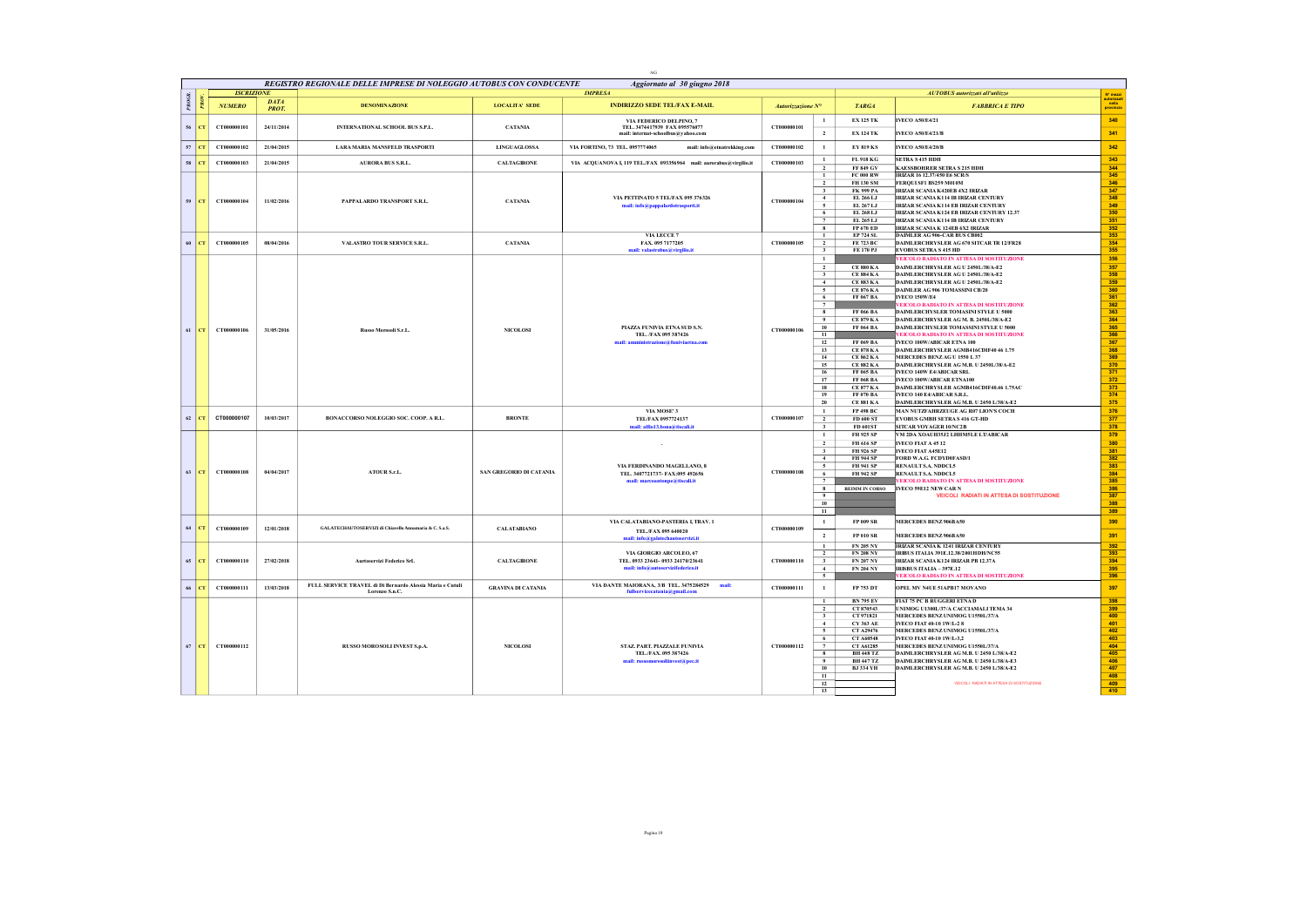|        |                       |                   |                     |                                                                     |                       | AG                                                                                                        |                                                                                                                                                                             |                                                                                                                                                                                                                                                                   |                                                                                                                                                                                                                                                                                                                                                                                                                                             |                                                                                                                                                                                                                              |
|--------|-----------------------|-------------------|---------------------|---------------------------------------------------------------------|-----------------------|-----------------------------------------------------------------------------------------------------------|-----------------------------------------------------------------------------------------------------------------------------------------------------------------------------|-------------------------------------------------------------------------------------------------------------------------------------------------------------------------------------------------------------------------------------------------------------------|---------------------------------------------------------------------------------------------------------------------------------------------------------------------------------------------------------------------------------------------------------------------------------------------------------------------------------------------------------------------------------------------------------------------------------------------|------------------------------------------------------------------------------------------------------------------------------------------------------------------------------------------------------------------------------|
|        |                       |                   |                     | REGISTRO REGIONALE DELLE IMPRESE DI NOLEGGIO AUTOBUS CON CONDUCENTE |                       | Aggiornato al 30 giugno 2018                                                                              |                                                                                                                                                                             |                                                                                                                                                                                                                                                                   |                                                                                                                                                                                                                                                                                                                                                                                                                                             |                                                                                                                                                                                                                              |
|        |                       | <b>ISCRIZIONE</b> |                     |                                                                     |                       | PROVINCIA DI ENNA<br><b>IMPRESA</b>                                                                       |                                                                                                                                                                             | AUTOBUS autorizzati all'utilizzo                                                                                                                                                                                                                                  |                                                                                                                                                                                                                                                                                                                                                                                                                                             | N" mozz                                                                                                                                                                                                                      |
| PROGR  |                       | NUMERO            | DATA<br>PROT.       | <b>DENOMINAZIONE</b>                                                | <b>LOCALITA' SEDE</b> | <b>INDIRIZZO SEDE TEL/FAX E-MAIL</b>                                                                      | Autorizzazione $N^{\circ}$                                                                                                                                                  | <b>TARGA</b>                                                                                                                                                                                                                                                      | <b>FABBRICA E TIPO</b>                                                                                                                                                                                                                                                                                                                                                                                                                      | nella<br>provincia                                                                                                                                                                                                           |
|        | EN                    | EN000000001       | 19/07/2005          | <b>INTERBUS S.p.A.</b>                                              | Enna                  | Corso Sicilia, 22<br>TEL.0935 565111 FAX.0935 502711<br>mail: mail@interbus.it                            | $\mathbf{1}$<br>$\overline{2}$<br>EN000000001<br>$\sqrt{5}$<br>6                                                                                                            | <b>DP 529 HK</b><br><b>DP 775 HK</b><br>3 DS 855 EX<br>4 DP 548 HK                                                                                                                                                                                                | <b>IVECO FRANCE SFR 160 CROSSWAY</b><br>TEMSA GLOBAL SANAYI VE TICARET ANONIM SIRKETI MD<br><b>IVECO BUS 380 10 29 P L72G</b><br>TEMSA A MDCP AVENTURIN<br>VEICOLI RADIATI IN ATTESA DI SOSTITUZIONE                                                                                                                                                                                                                                        | $\vert 1 \rangle$<br>$\frac{2}{3}$<br>$\frac{4}{5}$<br>6 <sup>2</sup>                                                                                                                                                        |
|        |                       |                   |                     |                                                                     |                       |                                                                                                           | $\overline{\tau}$<br>$\mathbf{1}$                                                                                                                                           | <b>DA 232 EF</b>                                                                                                                                                                                                                                                  | EVOBUS GMBH MB0350SHD/L3TE3                                                                                                                                                                                                                                                                                                                                                                                                                 | $\overline{7}$<br>8 <sub>1</sub>                                                                                                                                                                                             |
|        | $\overline{2}$<br>EN  | EN000000003       | 17/03/2006          | <b>SAIS Autolinee S.p.A.</b>                                        | Enna                  | Corso Sicilia, 20<br>TEL. 0935 524111 FAX 0935 500520<br>mail: direzione commerciale@saisant<br>linee.com | $\overline{2}$<br>$\overline{\mathbf{3}}$<br>$\,$ 4 $\,$<br>$\overline{\phantom{a}}$<br>6<br>$\overline{7}$<br>EN000000003<br>10                                            | 8 DT 166 AY<br>9 DG 259 DP<br>11 DT 770 AY<br>12 FG 603 KV<br>13 FG 604 KV<br>14 FG 610KV                                                                                                                                                                         | VEICOLI RADIATI IN ATTESA DI SOSTITUZIONE<br>MERCEDES BENZ R2 17 RHD<br>OTOKAR OTOBUS KASORERY SANAYI A.S. F 185 X31<br><b>MAN LION'S COACH</b><br>MERCEDES BENZ TOURISMO 16 RHD 2-A<br>MERCEDES BENZ TOURISMO 16 RHD 2-A<br>OTOCAR VECTIO T                                                                                                                                                                                                | $\overline{\phantom{a}}$<br>$-10$<br>$\begin{array}{c} \hline 11 \\ 12 \end{array}$<br>$-13$<br>$\frac{18}{15}$<br>$16 -$<br>17 <sub>1</sub><br>$-18$<br>$\begin{array}{ c c }\n\hline\n19 \\ \hline\n20\n\end{array}$<br>21 |
|        | 3 <sup>1</sup><br>EN. | EN000000005       | 11/07/2006          | Autoservizi Fratelli Guarrera di Guarrera Francesco Paolo S.n.C.    | Assore                | C.da Piano della Corte s.n.<br>TEL./FAX.0935 620710<br>nail: salvatoreguarrera@alice.it                   | $\mathbf{1}$<br>$\overline{2}$<br>EN000000005<br>6                                                                                                                          | 3 AD 880 JY<br>$4$ CS 434 FX<br>5 FG 611 KV<br><b>DN 054 GN</b><br>7 EP 288 ND<br>8 CT 570 GT                                                                                                                                                                     | VEICOLI RADIATI IN ATTESA DI SOSTITUZIONE<br>MERCEDES BENZ AG 412 DE 40/46 TOMASINI<br>BENZ 0.303-15R/385 11/D PADANE X 2.45/RS<br>EVOBUS GMBH SETRAS 328 DT P80 E2<br>KAESSROHRER - SETRA S 315 HDH/2<br><b>EVOBUS SETRA S 415 HD</b><br>FIAT AUTO S.P.A 244 CPMMC AY1 FIAT DUCATO                                                                                                                                                         | 22<br>23<br>24<br>25<br>26<br>27<br>28<br>29                                                                                                                                                                                 |
|        | $\overline{4}$<br>EN  | EN000000009       | 27/03/2007          | Autonoleggio Società Cooperativa                                    | Troing                | Via Vittorio Emanuele, 209<br>TEL./FAX.0935 650424<br>mail: info@autonoleggioscoop.i                      | $\mathbf{1}$<br>EN000000009                                                                                                                                                 | <b>BB 477 YA</b><br>$2$ EK 739 TC<br>3 DP 259 EZ<br>4 BS 261 TX                                                                                                                                                                                                   | IRIZAR SCANIA K 124EB IRIZAR CENTURY 12.3<br>IVECO 100 INDICAR CC 100 M AG 02/32<br>VOLVO B12-60/38 BARBI ITALIA 99/R3<br>MERCEDES BENZL 608 D F 35 56                                                                                                                                                                                                                                                                                      | 30 <sub>2</sub><br>31<br>32<br>33                                                                                                                                                                                            |
|        | 5<br>EN               | EN000000011       | 28/05/2007          | Beccaria Epifanio Eredi di Beccaria Giuseppe                        | Villarosa             | Corso Garibaldi, 169<br>TEL./FAX.0935 31417<br>mail: beccariaviaggi@gmail.com                             | $\mathbf{1}$<br>EN000000011<br>5<br>$\mathbf{g}$                                                                                                                            | <b>ES 383 RL</b><br>2 DT 129 AY<br>3 FK 950 VH<br>4 EZ 784 ES<br>FH 992 LG<br>6 EZ913 VR<br>7 EZ943 TC<br><b>FJ 658 AD</b>                                                                                                                                        | <b>KASSBOHRER SETRA S 315 HD</b><br>DAIMLERCHRYSLER AG MERCEDES BENZ 03500/L55<br><b>EVOBUS MB TOURISMO 15RHD/E4</b><br><b>KASSBOHRER SETRA S 328DT/80</b><br>EVOBUS MB TOURISMO 15RHD/E4<br>SETRA S 516 HD<br>VOLVO BUS CORPORATION B6SC<br><b>MAN LION'S COACH</b>                                                                                                                                                                        | 34 <sub>1</sub><br>35<br>36<br>37 <sup>°</sup><br>38<br>39<br>40<br>$-41$                                                                                                                                                    |
|        |                       |                   |                     | REGISTRO REGIONALE DELLE IMPRESE DI NOLEGGIO AUTOBUS CON CONDUCENTE |                       | Aggiornato al 30 giugno 2018                                                                              |                                                                                                                                                                             | 9 FJ 132 AB                                                                                                                                                                                                                                                       | <b>MAN LION'S COACH</b>                                                                                                                                                                                                                                                                                                                                                                                                                     | 42                                                                                                                                                                                                                           |
|        |                       | <b>ISCRIZIONE</b> |                     |                                                                     |                       | <b>IMPRESA</b>                                                                                            |                                                                                                                                                                             | AUTOBUS autorizzati all'utilizzo                                                                                                                                                                                                                                  |                                                                                                                                                                                                                                                                                                                                                                                                                                             | N° mezz                                                                                                                                                                                                                      |
| PROGR. | DМ                    | NUMERO            | DATA<br><b>PROT</b> | <b>DENOMINAZIONE</b>                                                | LOCALITA' SEDE        | <b>INDIRIZZO SEDE TEL/FAX E-MAIL</b>                                                                      | Autorizzazione N°                                                                                                                                                           | <b>TARGA</b>                                                                                                                                                                                                                                                      | <b>FABBRICA E TIPO</b>                                                                                                                                                                                                                                                                                                                                                                                                                      | autorizzat<br>nella<br>provincia                                                                                                                                                                                             |
|        | 6<br>EN               | EN000000013       | 22/07/2009          | Etna Trasporti In S.p.A.                                            | Enna                  | Corso Sicilia, 22<br>TEL. 0935 565111 FAX. 0935 502711<br>mail: mail@interbus.it                          | $\mathbf{1}$<br>$\overline{2}$<br>3<br>$\sim$<br>$\overline{\phantom{a}}$<br>EN000000013<br>6<br>$\overline{7}$<br>$\overline{9}$<br>10                                     | <b>DN 471 GN</b><br><b>DP 927 HK</b><br><b>DT 244 AY</b><br><b>DT 245 AY</b><br>DT 326 AY<br>8 FF 632 ND<br>FF 633 ND<br>$G$ 618 KV                                                                                                                               | <b>DAIMLERCHRYSLER AG MB 0 350 ICR</b><br>VEICOLO RADIATO IN ATTESA DI SOSTITUZIONE<br><b>MERCEDES BENZ 632 RHD-L</b><br>MERCEDES-BENZ 632 02 DJ3AKAA DC7I420610003<br>MERCEDES-BENZ 632 02 DJ3AKAA DC7I420610003<br>EVOBUS GMBH MERCEDES BENZ 632.02 TOURISMO RHD-L<br>VEICOLO RADIATO IN ATTESA DI SOSTITUZIONE<br><b>EVOBUS SETRA 431 DT</b><br><b>EVOBUS SETRA 431 DT</b><br><b>SETRA S 431 DT</b>                                      | 43<br>$-44$<br>45<br>46<br>$-47$<br>48<br>49<br>50 <sub>2</sub><br>$-51$<br>52                                                                                                                                               |
|        | EN.                   | EN000000015       | 17/11/2010          | SA.DA. Tours S.r.L.                                                 | Piazza Amerina        | Via Papa Montini, 21<br>TEL./FAX. 0935 687723<br>mail: sadatourssrl@virgilio.it                           | $\mathbf{1}$<br>$\overline{2}$<br>$\mathbf{3}$<br>EN000000015<br>$\,$ 4 $\,$<br>5<br>6 <sup>2</sup>                                                                         | <b>EG 181 CA</b><br>FH 710 DD<br><b>DP 679 HK</b><br><b>EP 900 WG</b><br><b>EV 329 FK</b>                                                                                                                                                                         | <b>KAESSBOHER SETRA S 315 HDH/2</b><br>VEICOLO RADIATO IN ATTESA DI SOSTITUZIONE<br><b>KASSBOHRER SETRA S 315 HD P56AE1</b><br>MERCEDES B. AG 412 DT 40/46<br>XIAMEN KING LONG XMO 6900-3<br>XIAMEN KING LONG XMQ 6900-3                                                                                                                                                                                                                    | 53<br>54<br>55<br>56<br>57<br>58                                                                                                                                                                                             |
|        | <b>EN</b>             | EN000000016       | 22/03/2011          | <b>Autolinee Cipolla S.a.S.</b>                                     | Leonforte             | Via Granfonte, C/da Conceria TEL./FAX. 0935 905022<br>mail: gcipolla@alice.it                             | EN000000016<br>$\mathbf{1}$                                                                                                                                                 | <b>FL 444 EN</b>                                                                                                                                                                                                                                                  | SETRA S 315 HD                                                                                                                                                                                                                                                                                                                                                                                                                              | 59                                                                                                                                                                                                                           |
|        |                       | EN000000017       | 22/11/2012          | Zuccalà Giovanni S.r.L.                                             | Pietraperzia          | Via Enna, 6<br>TEL. 0931 746601 FAX. 0931 740811<br>mail: pino@zuccalabus.com                             | $\mathbf{1}$<br>$\overline{2}$<br>$\overline{\mathbf{3}}$<br>$\sim$ 4<br>$5 -$<br>6<br>$\overline{7}$<br>$\bf{8}$<br>EN000000017<br>$\overline{9}$<br>$\overline{11}$<br>12 | <b>EX 971 NK</b><br><b>FC 867 AB</b><br><b>FC 916 AB</b><br><b>EL. 906 DX</b><br><b>FF 988 WK</b><br><b>ED 347 SE</b><br><b>BP 109 ET</b><br>10 FH 939 D.I<br><b>EV 282 MR</b><br><b>L 879 KG</b><br>13 DP 966 KW<br>14 EL 905 DX<br>15 FE 874 PS<br>16 FP 994 DZ | <b>EVOBUS SETRA S 416 HDH</b><br>SETRA S 416 HDH<br>MERCEDES 906 OK 50 FFB51500E<br>SETRA S 415 HDH<br><b>SETRA S 431 DT</b><br><b>SETRA S 415 HDH</b><br>VEICOLO RADIATO IN ATTESA DI SOSTITUZIONE<br>SETRA S 411 HD<br>VEICOLO RADIATO IN ATTESA DI SOSTITUZIONE<br><b>SETRA S 416 HDH</b><br><b>SETRA S 416 HDH</b><br>SETRA S 416 HDH<br><b>SETRA S 415 HDH</b><br>SETRA S 415 HDH/3<br>MERCEDES BENZ 906AC35<br>MERCEDES BENZ SPRINTER | 60<br>61<br>62<br>$\begin{array}{c} 63 \\ 64 \end{array}$<br>65<br>66<br>67<br>68<br>69<br>70<br>71<br>72<br>73<br>74<br>75                                                                                                  |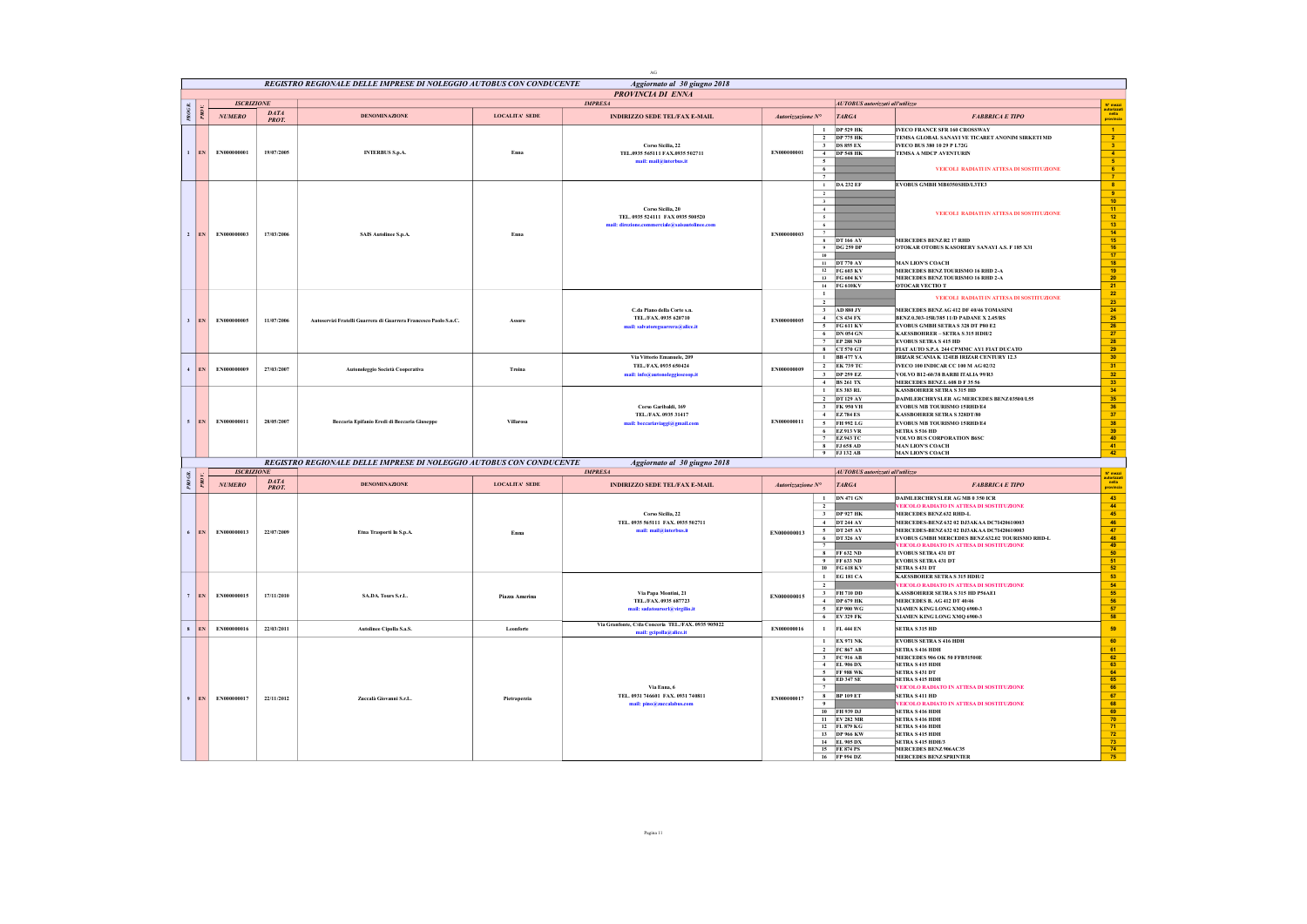|                         |                 |                   |                             |                                      |                         | $\Delta G$                                                                            |                              |                                           |                                      |                                                                                        |                                                             |
|-------------------------|-----------------|-------------------|-----------------------------|--------------------------------------|-------------------------|---------------------------------------------------------------------------------------|------------------------------|-------------------------------------------|--------------------------------------|----------------------------------------------------------------------------------------|-------------------------------------------------------------|
|                         |                 |                   |                             |                                      |                         | REGISTRO REGIONALE DELLE IMPRESE DI NOLEGGIO AUTOBUS CON CONDUCENTE                   |                              |                                           | Aggiornato al 30 giugno 2018         |                                                                                        |                                                             |
|                         |                 | <b>ISCRIZIONE</b> |                             |                                      |                         | PROVINCIA DI MESSINA<br><b>IMPRESA</b>                                                |                              |                                           |                                      | <b>AUTOBUS</b> autorizzati all'utilizzo                                                |                                                             |
|                         |                 | <b>NUMERO</b>     | DATA                        | <b>DENOMINAZIONE</b>                 | <b>LOCALITA' SEDE</b>   | <b>INDIRIZZO SEDE TEL/FAX E-MAIL</b>                                                  | Autorizzazione Nº            |                                           | <b>TARGA</b>                         | <b>FABBRICA E TIPO</b>                                                                 | $N^0$ mazi<br>utorizza<br>-<br>- milia                      |
| š                       |                 |                   | PROT.                       |                                      |                         |                                                                                       |                              |                                           |                                      |                                                                                        |                                                             |
|                         |                 |                   |                             |                                      |                         |                                                                                       |                              | $\mathbf{1}$<br>$\overline{2}$            | $CC$ 487 $GS$<br>FD 577 ST           | KASSBOHRER SETRA S315 HD L58AE1<br>VOLVO B12B 380 - BARBI GENESIS                      | $\mathbf{1}$                                                |
|                         |                 |                   |                             |                                      | <b>S.AGATA</b>          | VIA CANNAMELATA 12<br>TEL. 0941 702270/722809                                         |                              | $\overline{\mathbf{3}}$                   | <b>DL 251 RV</b>                     | EVOBUS GMBH MERCEDES-BENZ TOURISMO 17 RHD/E4                                           | $\frac{2}{3}$                                               |
|                         | $1$ ME          | ME000000001       | 06/06/2005                  | <b>CAMARDA &amp; DRAGO S.R.L.</b>    | DI MILITELLO            | FAX0941 702270/722809                                                                 | ME000000001                  | $\overline{4}$                            | <b>EC 308 CH</b>                     | DAIMLER AG 670 (MB 818S82) SITCAR TR.12/FR28                                           | $\overline{4}$                                              |
|                         |                 |                   |                             |                                      |                         | camardadrago@ciaoweb.it                                                               |                              | $\overline{5}$                            | EJ 256 AX                            | <b>MERCEDES BENZ</b>                                                                   | $\overline{5}$                                              |
|                         |                 |                   |                             |                                      |                         |                                                                                       |                              | 6<br>$\mathbf{1}$                         | <b>FK 899 SV</b><br><b>FE 771 DS</b> | IVECO A65C18 IS56AC2DA<br>SETRA 416 HDH 629 02                                         | $-6$<br>$-7$                                                |
|                         |                 |                   |                             |                                      |                         |                                                                                       |                              | $\overline{\mathbf{3}}$                   | <b>CW117 TH</b>                      | <b>IRIZAR SCANIA K 124EB</b>                                                           | 8 <sub>1</sub>                                              |
|                         |                 |                   |                             |                                      |                         |                                                                                       |                              | $\sim$                                    | <b>CW 216 TH</b>                     | <b>IVB IRIBUS 397E.12.43 HDH</b>                                                       | $\frac{9}{10}$                                              |
|                         | $2$ ME          | ME000000002       | 06/06/2005                  | <b>GIUNTABUS S.R.L.</b>              | <b>MONFORTE</b>         | VIA DUCA DEGLI ABRUZZI 2                                                              | ME000000002                  | 5                                         | <b>CS 544 CL</b>                     | IRIBUS ITALIA 397 E.12.43 ORLANDI 2001                                                 |                                                             |
|                         |                 |                   |                             |                                      | <b>SAN GIORGIO</b>      | TEL. 090 673782 090 679677 info@giuntabus.com                                         |                              | 6                                         | <b>DL 349 RV</b>                     | <b>EVOBUS SETRA S 416 HDH/E4</b>                                                       | $\,$ 11 $\,$                                                |
|                         |                 |                   |                             |                                      |                         |                                                                                       |                              | 7<br>8                                    | <b>EC 460 ZT</b><br><b>EW174 XL</b>  | <b>RENAULT NDDYL6 - MASTER</b><br>VOLVO 9700 4X2                                       | 12 <sub>12</sub><br>13                                      |
|                         |                 |                   |                             |                                      |                         |                                                                                       |                              | $\bullet$                                 | <b>EX 014 ZG</b>                     | <b>DAIMLERCHRYSLER AG 906 -JB</b>                                                      | 14                                                          |
|                         |                 |                   |                             |                                      |                         | VIA SOLFERINO 21                                                                      |                              | $\mathbf{1}$                              | <b>CG 405 VM</b>                     | <b>IVECO A50CT/19</b>                                                                  | $15\,$                                                      |
| $\overline{\mathbf{3}}$ | ME.             | ME000000003       | 21/06/2005                  | CAMPAGNA & CICCOLO S.R.L.            | <b>MESSINA</b>          | TEL.090 675035 - 090 675062<br>dittacampagnaciccolos.r.@tin.it.                       | ME000000003                  | $\overline{2}$                            | <b>CW313 NL</b>                      | IRIBUS ITALIA 397E. 12.35/ORLANDI 2001                                                 | 16                                                          |
|                         |                 |                   |                             |                                      |                         |                                                                                       |                              | $\mathbf{3}$<br>$\mathbf{1}$              | CZ 765 SZ<br>EJ 639 AX               | IRIBUS ITALIA 397 E.12.35/ORLANDI 2001/NC-55<br>IVECO 65C15/70 ORLANDI HAPPY T-20      | 17 <sup>2</sup><br>18                                       |
|                         |                 |                   |                             |                                      |                         | VIA ZAPPULLA S.N.C.                                                                   |                              | $\overline{2}$                            | <b>EN 828 KZ</b>                     | <b>KASSBOHER SETRA S 315 HD</b>                                                        | 19                                                          |
|                         | $5$ ME          | ME000000005       | 20/10/2005                  | BEVACQUA & VITANZA & C. S.N.C.       | <b>TORTORICI</b>        | TEL. 0941 424028 - 0941 430856<br>autolineebevvit@fiscali.it                          | ME000000005                  | $\sim$                                    | <b>BF 851 WF</b>                     | <b>IVECO FIAT A45.12.19</b>                                                            | 20                                                          |
|                         |                 |                   |                             |                                      |                         |                                                                                       |                              | $\overline{5}$                            | FD 799 ST                            | <b>KASSBOHRER SETRA 215 HR GT 4</b>                                                    | $\overline{21}$                                             |
|                         |                 |                   |                             |                                      |                         |                                                                                       |                              | $\mathbf{1}$                              | <b>CK 998 KZ</b>                     | <b>KASSBOHRER SETRA 315HD</b>                                                          | $\overline{22}$                                             |
|                         |                 |                   |                             |                                      |                         |                                                                                       |                              | $\overline{2}$<br>$\overline{\mathbf{3}}$ | <b>FF 798 ND</b><br>ED 629 FZ        | MERCEDES BENZ-TOURISMO RHD-M 632 02<br>IRIZAR SCANIA K380EB 4X2 IRIZAR                 | $\overline{23}$<br>$-24$                                    |
|                         |                 |                   |                             |                                      | <b>ROCCA</b>            | VIA DELLA MARINA 20<br>TEL. 0941 430487                                               |                              | 4                                         | <b>EP 207 ND</b>                     | IRISBUS ITALIA 389E.1243/HD 55 A                                                       | 25                                                          |
| 6                       | <b>ME</b>       | ME000000006       | 16/11/2005                  | RACCUIESE SOCIETA' COOPERATIVA       | DI CAPRILEONE           | FAX 0941 336560                                                                       | ME000000006                  | $\sim$                                    | EV 793 PN                            | <b>IRIZAR I6 12.35/400</b>                                                             | $\frac{26}{27}$                                             |
|                         |                 |                   |                             |                                      |                         | coop.raccuiese@tiscali.it                                                             |                              | 6                                         | EW 013 DX                            | IVECO A50C17 - IS56ADA 5A1CN11 H5B1 AXB                                                |                                                             |
|                         |                 |                   |                             |                                      |                         |                                                                                       |                              | 7                                         | <b>FC 482 BR</b>                     | MAN-LIONS COACH C R0920BZZZZAA7AC                                                      | 28                                                          |
|                         |                 |                   |                             |                                      |                         |                                                                                       |                              | 8                                         | FK 954 ZJ                            | EVOBUS MERCEDES BENZ-TOURISMO RHD M 632 02                                             | 29                                                          |
|                         |                 | <b>ISCRIZIONE</b> |                             |                                      |                         | REGISTRO REGIONALE DELLE IMPRESE DI NOLEGGIO AUTOBUS CON CONDUCENTE<br><b>IMPRESA</b> | Aggiornato al 30 giugno 2018 |                                           |                                      | <b>AUTOBUS</b> autorizzati all'utilizzo                                                |                                                             |
| PR OGR.                 |                 |                   |                             |                                      |                         |                                                                                       |                              |                                           |                                      |                                                                                        | N° mezz                                                     |
|                         |                 |                   |                             |                                      |                         |                                                                                       |                              |                                           |                                      |                                                                                        |                                                             |
|                         |                 | <b>NUMERO</b>     | <b>DATA</b><br><b>PROT.</b> | <b>DENOMINAZIONE</b>                 | <b>LOCALITA' SEDE</b>   | <b>INDIRIZZO SEDE TEL/FAX E-MAIL</b>                                                  | Autorizzazione Nº            |                                           | <b>TARGA</b>                         | <b>FABBRICA E TIPO</b>                                                                 |                                                             |
|                         |                 |                   |                             |                                      |                         |                                                                                       |                              |                                           |                                      |                                                                                        | provinci                                                    |
|                         |                 |                   |                             |                                      |                         |                                                                                       |                              |                                           |                                      |                                                                                        | 30                                                          |
|                         |                 |                   |                             |                                      |                         | VIA NAZIONALE 48                                                                      |                              | $\overline{2}$<br>$\overline{\mathbf{3}}$ | <b>EZ532 FE</b><br><b>DN 898 TL</b>  | <b>EVOBUS MB TOURISMO 15RHD/E4</b><br><b>DAIMLER CRYSLER O 350</b>                     | 31<br>32                                                    |
|                         |                 | ME000000008       | 16/11/2005                  | CURRENTI BUS DI CURRENTI IVANA MARIA | <b>MOTTA CAMASTRA</b>   | TEL. 0942 985196<br>ivana173@hotmail.com                                              | ME000000008                  | $\sim$                                    | EL 090 BA                            | <b>EVOBUS GM BH SETRA S415 HD</b>                                                      | 33                                                          |
|                         |                 |                   |                             |                                      |                         |                                                                                       |                              | $\overline{\phantom{0}}$                  | <b>EV142 FK</b>                      | XIAMEN KING LONG XMQ 6900-3                                                            | 34                                                          |
|                         |                 |                   |                             |                                      |                         |                                                                                       |                              | 6                                         | <b>FE 846 YK</b>                     | MERCEDES BENZ 906BB50 UMNE1500E                                                        | 35                                                          |
|                         |                 |                   |                             |                                      |                         | VIA SEBASTIANO & C.                                                                   |                              | $\mathbf{1}$<br>$\overline{2}$            | <b>EP 401 WG</b><br>FD 719 ST        | MERCEDES BENZAGO 404 15RHD<br>DAIMLERCRYSLER AG MR416 CDIE40 46                        | 36                                                          |
|                         | $8$ MF          | ME000000010       | 02/12/2005                  | CUCINOTTA MICHELE & C. S.A.S.        | <b>MESSINA</b>          | TEL. 090 730004                                                                       | ME000000010                  | $\overline{\mathbf{3}}$                   | EV 227 LL                            | BMC SANAYI TICARET A.S. 850 VAR.4 VERS.D1M                                             | 37<br>38                                                    |
|                         |                 |                   |                             |                                      |                         | cucinotta@libero.it                                                                   |                              | $\overline{4}$                            | <b>EX 161 ZG</b>                     | IVECO FIAT 370 E 12 35 DALLA VIA DV38E                                                 | 39                                                          |
|                         |                 |                   |                             |                                      |                         |                                                                                       |                              | $\overline{1}$                            | <b>CG 046 VM</b>                     | KASSBOHRER SETRA S 411 HD P45 E3                                                       | 40                                                          |
|                         |                 |                   |                             |                                      |                         |                                                                                       |                              | $\overline{2}$                            | <b>BA 631 RX</b>                     | <b>EVOBUS GMBH SETRA S315 HD</b>                                                       | $-41$                                                       |
| 9                       | <b>ME</b>       | ME000000011       | 02/12/2005                  | CAMPAGNA SALVATORE GIOVANNI S.R.L.   | <b>MESSINA</b>          | VIA SOLFERINO 21<br>TEL.090 675035 - 090 675062                                       | ME000000011                  | $\overline{\mathbf{3}}$<br>4              | <b>AA318 XA</b><br><b>DG 009 JH</b>  | MERCEDES BENZAG 0 404 VB T<br><b>IVECO 391 E.12.35/M IVECO BUS</b>                     | $\frac{42}{43}$                                             |
|                         |                 |                   |                             |                                      |                         | dittacampagnasalvator2@tin.it                                                         |                              | 5                                         | FD 602 ST                            | <b>MAN-LION'S COACH</b>                                                                | 44                                                          |
|                         |                 |                   |                             |                                      |                         |                                                                                       |                              | 6                                         | EJ 381 AX                            | <b>VOLVO B6SC</b>                                                                      | 45                                                          |
|                         |                 |                   |                             |                                      |                         |                                                                                       |                              | $\overline{7}$                            | <b>FC 408 BR</b>                     | <b>EVOBUS SETRA S515 HD</b>                                                            | 46                                                          |
|                         |                 |                   |                             |                                      |                         |                                                                                       |                              | $\mathbf{1}$<br>$\overline{2}$            | <b>FD090ST</b><br><b>DB 042 MS</b>   | <b>IVECO FIAT 380E12 - 38 HD P TR55</b><br><b>IRIBUS ORLANDI 2001/NC 55 397E 12.35</b> | 47<br>48                                                    |
|                         |                 |                   |                             |                                      |                         |                                                                                       |                              | $\overline{\mathbf{3}}$                   | <b>FB 914 RV</b>                     | <b>IRISBUS ITALIA -397E.12</b>                                                         | 49                                                          |
|                         |                 |                   |                             |                                      |                         | VIA CAVOUR 70                                                                         |                              | 4                                         | <b>EJ 818 EC</b>                     | CITROEN YEHMMC BZL JUMPER                                                              |                                                             |
| 10                      | ME <sup>1</sup> | ME000000012       | 02/12/2005                  | AUTOSERVIZI EMANUELE ANTONINO S.R.L. | <b>GALATI MAMERTINO</b> | TEL 0941 434753                                                                       | ME000000012                  | $\overline{5}$                            | EL 834 KV                            | INDCAR - IVECO 65C/E4-WING                                                             |                                                             |
|                         |                 |                   |                             |                                      |                         | teresinae@tiscalinet.it                                                               |                              | 6                                         |                                      | EICOLO RADIATO IN ATTESA DI SOSTITUZIONE                                               | $\begin{array}{r} 50 \\ \hline 51 \\ \hline 52 \end{array}$ |
|                         |                 |                   |                             |                                      |                         |                                                                                       |                              | $\overline{7}$<br>$\overline{\mathbf{8}}$ | <b>FE621DS</b><br><b>FM 805 NG</b>   | FORD TRANSIT UYR62DDX<br><b>INDCAR WING WGIVMY11 WG3</b>                               |                                                             |
|                         |                 |                   |                             |                                      |                         |                                                                                       |                              | $\overline{9}$                            | FP 056 AH                            | TEMSA A A4F 3 MD9                                                                      | $\frac{53}{54}$<br>55                                       |
|                         |                 |                   |                             |                                      |                         |                                                                                       |                              | $\mathbf{1}$                              | <b>DG 358 JH</b>                     | <b>EVOBUS GMBH 0580 15 RHD</b>                                                         | 56                                                          |
|                         |                 |                   |                             |                                      |                         |                                                                                       |                              | $\overline{2}$                            | <b>BA 981 BE</b>                     | <b>EVOBUS GMBH SETRA315 HD</b>                                                         | $\sqrt{57}$                                                 |
|                         | $11$ ME         | ME000000013       | 02/12/2005                  | SBERNA VIAGGI S.R.L.                 | <b>S.AGATA</b>          | PIAZZA DUOMO 51 TEL. 0941 701029 -FAX 0941 702570                                     | ME000000013                  | $\overline{\mathbf{3}}$                   | <b>FB 914 RV</b>                     | <b>IRISBUS ITALIA 397E.12</b>                                                          |                                                             |
|                         |                 |                   |                             |                                      | <b>DI MILITELLO</b>     | info@sbernaviaggi.it                                                                  |                              | 4                                         | <b>CY 955 SS</b>                     | <b>MERCEDES BENZ MB 416 CDI</b>                                                        | $\frac{58}{59}$                                             |
|                         |                 |                   |                             |                                      |                         |                                                                                       |                              | 5<br>6                                    | <b>DV 724 SL</b><br><b>EJ 724 EB</b> | XIAMEN KING LONG UNITED AUTOMOTIVE IND. XMQ 6900-3<br><b>RENAULT MASTER</b>            | 60<br>61                                                    |
|                         |                 |                   |                             |                                      |                         |                                                                                       |                              | $\mathbf{1}$                              | FJ 876 PL                            | MERCEDES MENZ-D'AURIA 906BB50 SPRINTER                                                 | 62                                                          |
|                         | $12$ ME         | ME000000014       | 21/12/2005                  | <b>GIORDANO ANTONIA</b>              | <b>VILLAFRANCA</b>      | VIA NAZIONALE<br>563 TEL. 090 332968                                                  | ME000000014                  | $\overline{2}$                            | FD 150 GW                            | <b>MERCEDES BENZ312 DK</b>                                                             | 63                                                          |
|                         |                 |                   |                             |                                      | <b>TIRRENA</b>          | info@autonoleggigiordano.it                                                           |                              | 4<br>$\sim$                               | <b>CM 065 KE</b><br><b>DP 587 XL</b> | <b>DAIMLER CHRYSLER AG MB 0 350</b><br><b>EVOBUS GMBH SETRA S415 GT-HD/ES</b>          | 64<br>65                                                    |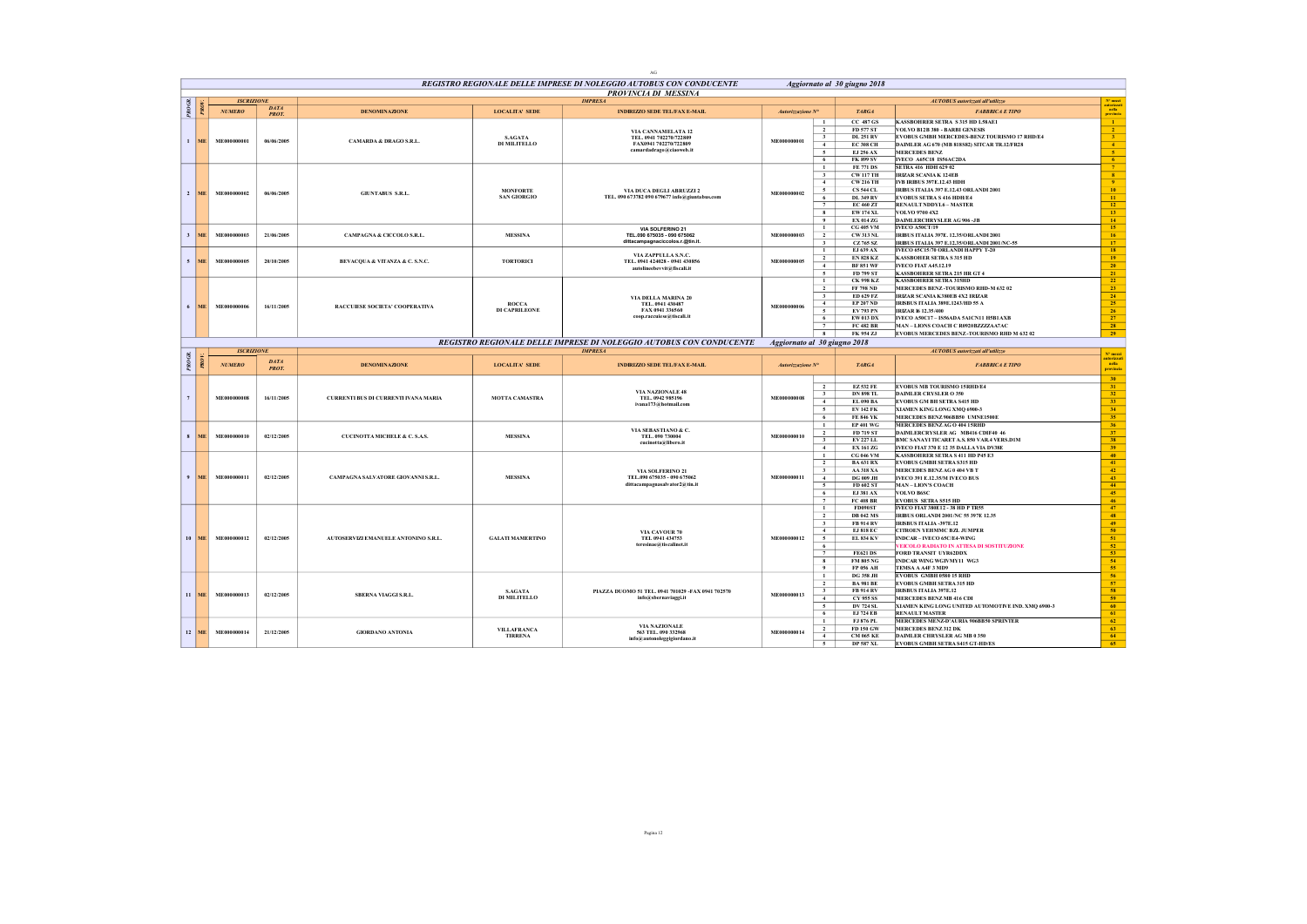|        |         |                   |                             |                               |                            | REGISTRO REGIONALE DELLE IMPRESE DI NOLEGGIO AUTOBUS CON CONDUCENTE |                   | Aggiornato al 30 giugno 2018                |                                                  |                                 |
|--------|---------|-------------------|-----------------------------|-------------------------------|----------------------------|---------------------------------------------------------------------|-------------------|---------------------------------------------|--------------------------------------------------|---------------------------------|
|        |         | <b>ISCRIZIONE</b> |                             |                               |                            | <b>IMPRESA</b>                                                      |                   |                                             | <b>AUTOBUS</b> autorizzati all'utilizzo          | N° mezzi                        |
| PROGR. |         | <b>NUMERO</b>     | <b>DATA</b><br><b>PROT.</b> | <b>DENOMINAZIONE</b>          | <b>LOCALITA' SEDE</b>      | <b>INDIRIZZO SEDE TEL/FAX E-MAIL</b>                                | Autorizzazione N° | <b>TARGA</b>                                | <b>FABBRICA E TIPO</b>                           | autorizzat<br>nella<br>provinci |
|        |         |                   |                             |                               |                            |                                                                     |                   | $\mathbf{1}$                                | <b>VEICOLO RADIATO IN ATTESA DI SOSTITUZIONE</b> | 66                              |
|        |         |                   |                             |                               |                            |                                                                     |                   | $\overline{2}$<br><b>EX 146 ZG</b>          | VOLVO B 12B 420-13.8 BARBI GENESIS HDH V         | - 67                            |
|        |         |                   |                             |                               |                            |                                                                     |                   | $-4$                                        | <b>VEICOLO RADIATO IN ATTESA DI SOSTITUZIONE</b> | 68                              |
|        |         |                   |                             |                               |                            |                                                                     |                   | $\sim$<br><b>DV 477 SL</b>                  | DAIMLERCRYSLER AG 670 – SITCAR TR.12/FR28        | 69                              |
|        |         |                   |                             |                               |                            | <b>VIA NAZIONALE</b><br><b>C.DA ARCHI 15</b>                        |                   | FH 073 DD<br>- 6                            | DALLA VIA DV 56L                                 | 70                              |
|        | $13$ ME | ME000000015       | 21/12/2005                  | <b>CRISAMAR VIAGGI S.A.S.</b> | <b>S. FILIPPO DEL MELA</b> | TEL./FAX 090 9241224                                                | ME000000015       | ET 385 LF<br>7                              | <b>IRISBUS ITALIA 397E/12.40</b>                 | 71                              |
|        |         |                   |                             |                               |                            | infocrisamarviaggi.com                                              |                   | <b>ER 860 AZ</b><br>8                       | DAIMLERCHRYSLER AG 906 JBN                       | 72                              |
|        |         |                   |                             |                               |                            |                                                                     |                   | $\overline{9}$<br><b>ES 954 ZH</b>          | VOLVO B12B 380 BARBI GENESIS N51                 | 73                              |
|        |         |                   |                             |                               |                            |                                                                     |                   | 10<br><b>EJ 129 RC</b>                      | IRISBUS ITALIA - 397E.12                         | 74                              |
|        |         |                   |                             |                               |                            |                                                                     |                   | <b>EK 631 SD</b><br>11                      | IRISBUS ITALIA - 397E.12                         | 75                              |
|        |         |                   |                             |                               |                            |                                                                     |                   | 12<br><b>EV 219 XK</b>                      | XIAMEN KING LONG U.A.L LTD - XMO 6900-3          | 76                              |
|        |         |                   |                             |                               | <b>VILLAFRANCA</b>         | VIA NAZIONALE 217                                                   |                   | <b>BP 739 ED</b><br>$\mathbf{1}$            | VOLVO B 10 M 60/31 I PADANE X2                   | 77                              |
|        | 14 ME   | ME000000016       | 21/12/2005                  | <b>POLLICINO ELIO</b>         | <b>TIRRENA</b>             | TEL. 090 9962877 FAX 090 336066                                     | ME000000016       | <b>BK 246 HC</b><br><sup>2</sup>            | SUNSUNDEGUI VOLVO B 12 - 42. 0 SUNSUNDEGUI       | 78                              |
|        |         |                   |                             |                               |                            | vinpolhotmail.it                                                    |                   | $\overline{\mathbf{3}}$<br><b>CJ 340 ZA</b> | DAIMLER CHRYSLER AG MB 412 DF 40/46              | 79                              |
|        |         |                   |                             |                               |                            |                                                                     |                   | ME 472484<br>$\mathbf{1}$                   | <b>KASSBOHRER SETRA S 215 HU</b>                 | 80                              |
|        |         |                   |                             |                               |                            |                                                                     |                   | $\overline{2}$<br><b>CL 370 AY</b>          | <b>VOLVO BARBI B 10M - 60/31</b>                 | 81                              |
|        |         |                   |                             |                               |                            |                                                                     |                   | <b>EB 137 NC</b><br>$\overline{\mathbf{3}}$ | VOLVO B12B 420 BARBI GENESIS N55                 | 82                              |
|        |         |                   |                             |                               |                            |                                                                     |                   | <b>AW135 HR</b><br>$-4$                     | MERCEDES BENZAG 412 DF 40/46                     | 83                              |
|        |         |                   |                             |                               |                            | PIAZZA S. DOMENICO 11                                               |                   | $\sim$<br><b>CC 683 GR</b>                  | SUNSUNDEGUI VOLVO B 12 - 420 SUNSUNDEGUI         | 84                              |
|        | $15$ ME | ME000000017       | 21/12/2005                  | VINCI AUTOSERVIZI S.R.L.      | <b>TAORMINA</b>            | TEL. 090 33 6066                                                    | ME000000017       | <b>DK 578 HM</b><br>6                       | <b>VOLVO B12 B420 BARBI GENESIS</b>              | 85                              |
|        |         |                   |                             |                               |                            | vincibus@tiscalinet.it                                              |                   | 7<br><b>DH 248 CS</b>                       | <b>SUNSUNDEGUI VOLVO B12-420</b>                 | 86                              |
|        |         |                   |                             |                               |                            |                                                                     |                   | 8<br><b>BA 241 BH</b>                       | KASSBOHRER SETRA S 215 HD P56A 4                 | 87                              |
|        |         |                   |                             |                               |                            |                                                                     |                   | <b>CL 369 AY</b><br>$^{9}$                  | SUNSUNDEGUI VOLVO B 12 - 420 SUNSUNDEGUI         | 88                              |
|        |         |                   |                             |                               |                            |                                                                     |                   | <b>CJ 895 BX</b><br>10                      | KASSBOHRER SETRA S 215 HD L58 3                  | 89                              |
|        |         |                   |                             |                               |                            |                                                                     |                   | 11<br><b>BA 769 RZ</b>                      | MERCEDES BENZ 412 DF 40/46                       | 90                              |
|        |         |                   |                             |                               |                            |                                                                     |                   | 12<br><b>CB 044 FD</b>                      | <b>VOLVO B 12-6038</b>                           | 91                              |
|        |         |                   |                             |                               |                            |                                                                     |                   | <b>DG 478 JH</b><br>$\mathbf{1}$            | <b>IRISBUS FRANCE SFR115-362 RTX</b>             | 92                              |
|        |         |                   |                             |                               |                            |                                                                     |                   | $\overline{2}$<br><b>DW 848 ML</b>          | <b>IVECO A50/E4/20/B</b>                         | 93                              |
|        |         |                   |                             |                               |                            | <b>CONTRADA SIRO'</b>                                               |                   | $\overline{\mathbf{3}}$<br><b>EL 312 KV</b> | IVECO A50/EV/21/SA                               | 94                              |
|        | $16$ ME | ME000000018       | 05/01/2006                  | <b>AUTOLINEE MAGISTRO</b>     | <b>BROLO</b>               | TEL. 0941 562295 - 562757                                           | ME000000018       | <b>ET 060 YP</b><br>$-4$                    | <b>IVECO FIAT S.P.A. A 50/E4/23</b>              | 95                              |
|        |         |                   |                             |                               |                            | autolinee.magistro@tiscali.it                                       |                   | EV 737 KL<br>5                              | <b>IRISBUS ITALIA 397E.12</b>                    | 96                              |
|        |         |                   |                             |                               |                            |                                                                     |                   | 6                                           | EICOLO RADIATO IN ATTESA DI SOSTITUZIONE         | 97                              |
|        |         |                   |                             |                               |                            |                                                                     |                   | <b>FC 940 RF</b><br>7                       | VOLVO 97001 B6SC A 9731                          | 98                              |
|        |         |                   |                             |                               |                            |                                                                     |                   | CY 656 SS<br>$\mathbf{1}$                   | IRIZAR SCANIA K124 EB IRIZAR CENTURY 12.3        | -99                             |
|        |         |                   |                             |                               |                            |                                                                     |                   | $\overline{2}$<br><b>CY 502 SS</b>          | IRIZAR SCANIA K 124 EB IRIZAR PB 12.37A          | 100                             |
|        |         |                   |                             |                               |                            | <b>C.DA PORTELLA MALVIZZI 9</b>                                     |                   | $\overline{\mathbf{3}}$<br><b>DY 414 CM</b> | IRIZAR SCANIA K 380 E.B. 4X2 IRIZAR              | 101                             |
|        | $17$ ME | ME000000023       | 24/01/2006                  | <b>MANFRE' ANTONINO</b>       | <b>NASO</b>                | TEL, 0941 954012 - 090 710064<br>info@manfreautolinee.it            | ME000000023       | EP 977 JV<br>$\sim$                         | MERCEDES/DIETRICH PRODIG 33-0 670.3              | 102                             |
|        |         |                   |                             |                               |                            |                                                                     |                   | $\sim$<br><b>FB148YW</b>                    | <b>SUNSUNDEGUI VOLVO B12 - 420</b>               | 103                             |
|        |         |                   |                             |                               |                            |                                                                     |                   | <b>FB149YW</b><br>- 6                       | <b>KASSBOHRER SETRA S211 HD</b>                  | 104                             |
|        |         |                   |                             |                               |                            |                                                                     |                   | FB 150 YW<br>7                              | DAIMLERCHRYSLER MB416CDI F40 46 1.75A            | 105                             |

AG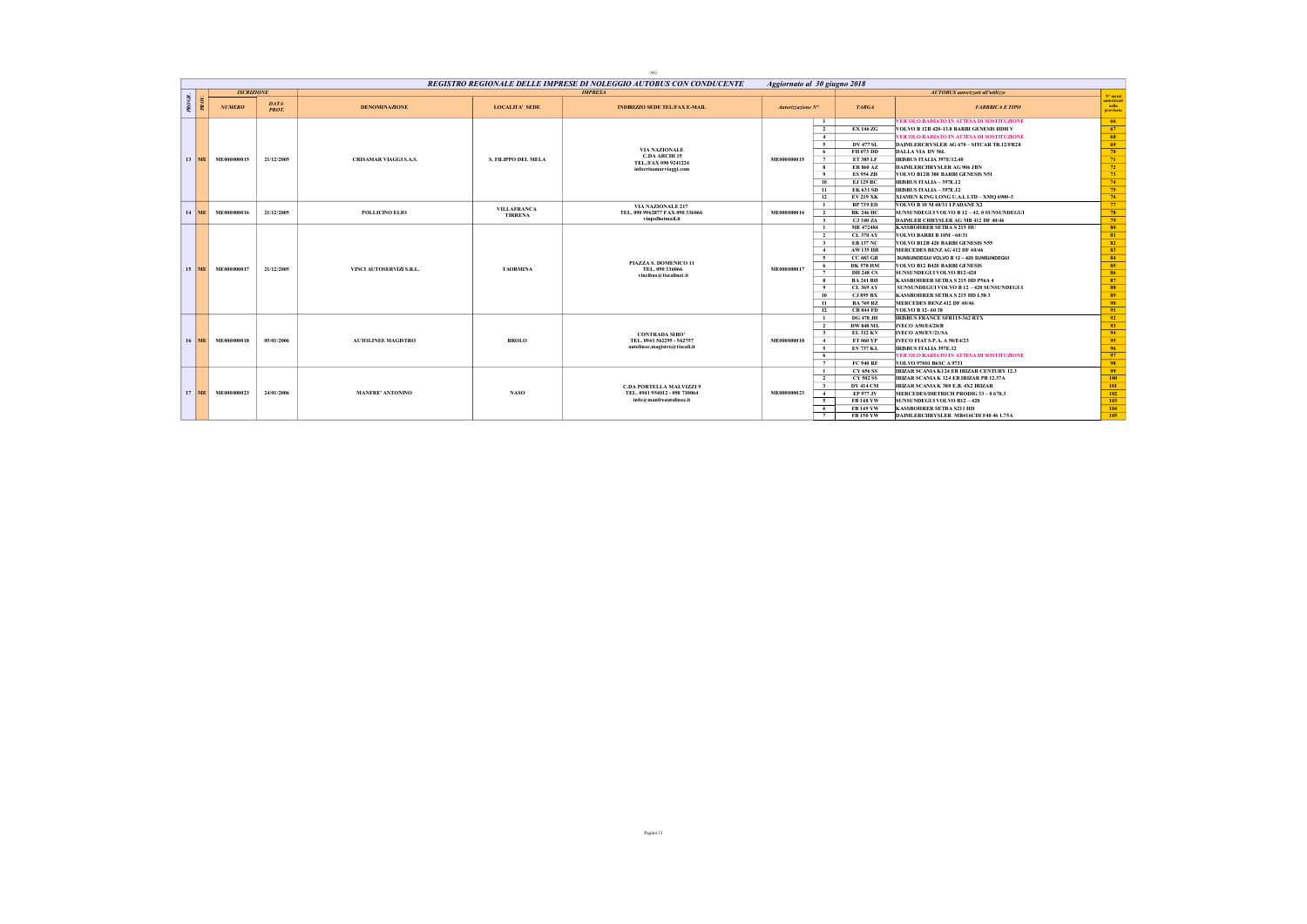|                        |                   |                             |                                                                      |                                     | AG                                                                                                   |                            |                                                                                                                                                                                                                                                                                                                                                                 |                                                                                                                                                                                                                                                                                                                                                                                                                                                                                                  |                                                                                         |
|------------------------|-------------------|-----------------------------|----------------------------------------------------------------------|-------------------------------------|------------------------------------------------------------------------------------------------------|----------------------------|-----------------------------------------------------------------------------------------------------------------------------------------------------------------------------------------------------------------------------------------------------------------------------------------------------------------------------------------------------------------|--------------------------------------------------------------------------------------------------------------------------------------------------------------------------------------------------------------------------------------------------------------------------------------------------------------------------------------------------------------------------------------------------------------------------------------------------------------------------------------------------|-----------------------------------------------------------------------------------------|
|                        |                   |                             |                                                                      |                                     | REGISTRO REGIONALE DELLE IMPRESE DI NOLEGGIO AUTOBUS CON CONDUCENTE                                  |                            | Aggiornato al 30 giugno 2018                                                                                                                                                                                                                                                                                                                                    |                                                                                                                                                                                                                                                                                                                                                                                                                                                                                                  |                                                                                         |
|                        | <b>ISCRIZIONE</b> |                             |                                                                      |                                     | <b>IMPRESA</b>                                                                                       |                            |                                                                                                                                                                                                                                                                                                                                                                 | AUTOBUS autorizzati all'utilizzo                                                                                                                                                                                                                                                                                                                                                                                                                                                                 | $N^*$ mezz                                                                              |
| PROGR.<br>PRO          | <b>NUMERO</b>     | <b>DATA</b><br><b>PROT.</b> | <b>DENOMINAZIONE</b>                                                 | <b>LOCALITA' SEDE</b>               | <b>INDIRIZZO SEDE TEL/FAX E-MAIL</b>                                                                 | Autorizzazione N°          | <b>TARGA</b>                                                                                                                                                                                                                                                                                                                                                    | <b>FABBRICA E TIPO</b>                                                                                                                                                                                                                                                                                                                                                                                                                                                                           | nella<br>provincia                                                                      |
| 19 ME                  | ME000000028       | 09/02/2006                  | ALIBRANDO SALVATRICE S.R.L. CON UNICO SOCIO                          | MILAZZO                             | VIA S. PAOLINO 58<br>TEL. 090 9288585<br>garagedelleisole@tin.it                                     | ME000000028                | EJ 907 CD<br>$\mathbf{1}$<br>$\overline{2}$<br>CY 956 SS<br>$\overline{\mathbf{3}}$<br>CV 692 FK<br>$\overline{4}$<br><b>CN 277 RK</b><br>$\sim$<br><b>DP 214 LT</b><br><b>EC 145 CH</b><br>6<br>$\overline{7}$<br>EV 705 ZZ<br>8<br>EW 991 AF<br>$\bullet$<br>EZ 053 VY<br>10 <sub>10</sub><br><b>EJ 219 RF</b>                                                | <b>IRISBUS ITALIA 397 E.12</b><br>IRIZAR SCANIA L 114IB IRIZAR CENTURY<br>RENAULT NDDSL 6/16 MASTER<br>DAIMLER CHRYSLER AGMB416CDI F 40 46 1.75 AC<br>FIAT GROUPE AUTOMOBILES S.P.A. 250EDMMC BZL (FIAT DUCATO)<br>DAIMLER AG 97 MB1324 - SITCAR AT10/NC37<br>RENAULT MASTER MEN 4 VE<br>ISUZU TURQUOISE Q-BUS31 3 0 AAL E1P2<br>MERCEDES BENZ 906BA50<br>MERCEDES BENZ SPRINTER CAFA SUD WINNER                                                                                                 | 106<br>107<br>108<br>109<br>110<br>111<br>112<br>113<br>114<br>115                      |
| 20 <sub>1</sub><br>ME. | ME000000030       | 24/02/2006                  | S.A.S. DI CALAMUNCI GIUSEPPE & C. S.N.C.                             | <b>TORTORICI</b>                    | VIA GARIBALDI 83<br>TEL. 0941 421045<br>trasporti@calamunci.it                                       | ME000000030                | $\mathbf{1}$<br><b>CE 522 SB</b><br>$\overline{2}$<br>DJ 302 PX<br>$\overline{\mathbf{3}}$<br>FL 273 MY<br><b>DH170 WF</b><br>4<br>DJ 425 LG<br>$\sim$<br><b>DS 767 XB</b><br>6<br><b>EC 082 CH</b><br>$\overline{7}$                                                                                                                                           | DAIMLERCHRYSLER AGMB416CDF40 46 175AE<br>BMC SANAYI TCARET A.S. 850/V AR.4 VERS D2<br><b>EVOBUS MB TRAVEGO 16 RHD</b><br>RENAULT NDDYL6<br>RENAULT FDCYL6<br>DAIMLERCHRYSLER 906 - MB 518 CDI F50/OFFIC. D'AURIA D5/MAX<br><b>IVECO A50/E4/20</b>                                                                                                                                                                                                                                                | 116<br>117<br>118<br>119<br>120<br>121<br>122                                           |
| 21<br><b>ME</b>        | ME000000031       | 24/02/2006                  | JONICA TRASPORTI E TURISMO S.P.A.                                    | <b>MESSINA</b>                      | VIA I SETTEMBRE 37<br>TEL. 090 771400 - 090 6415946<br>ionica itt@tiscalinet.it                      | ME000000031                | $\mathbf{1}$<br>FD 596 DA<br>$\overline{2}$<br><b>CC 353 HP</b><br>5<br><b>DC 347 HK</b>                                                                                                                                                                                                                                                                        | <b>VOLVO B12B FS380 BARBI ANTARES</b><br>VOLVO B12B 380 - BARBI GENESIS N53<br>MAN R07                                                                                                                                                                                                                                                                                                                                                                                                           | 123<br>124<br>125                                                                       |
| 22<br>ME               | ME000000034       | 31/03/2006                  | LONGANOBUS DI COIRO MARIO & ANDREA S.N.C.                            | <b>BARCELLONA</b><br>POZZO DI GOTTO | VIA PAPA GIOVANNI XXIII 49<br>TEL. 090 9797830<br>autoservizicoiro@hotmail.it                        | ME000000034                | $\mathbf{1}$<br><b>ER 113 EF</b><br>$\overline{2}$<br>EV 222 LL<br>$\overline{\mathbf{3}}$<br><b>CC 897 GM</b><br><b>EZ940 WL</b><br>4<br><b>CG 498 VM</b><br>$\sim$<br>CJ 747 ZA<br>6<br>7<br><b>DG 472 JH</b><br><b>DW 682 ML</b><br>8<br>9<br>EZ920 WL<br>10<br><b>EN 861 KZ</b><br>11<br><b>ET 861 AV</b><br>12<br><b>DH911 AH</b><br>13<br><b>EA348 XF</b> | MERCEDES BENZ TURASO 350<br><b>IVECO FIAT 49.12/N-36</b><br>EVOBUS GMBH 0 404 V8 T1 E2 PADANE NX12 N<br>EVOBUS GMBH SETRA S328 DT/P77E2<br>IVECO A45E12 T19 50<br><b>KASSBOHRER SETRA</b><br>IVECO FIAT 380E 12 38 HD P N PADANE MX<br>IVECO FIAT SPA - A65C/E4/27<br>KAESSBOHRER SETRA S 250P57 SPECIAL<br><b>IVECO FIAT A45 10 1 IG41 AUTORIZZAZIONE SUBORDINATA A CONTRATTO DI AFFIDAMENTO</b><br><b>SETRA S 415 HDH P55E3</b><br>EVOBUS GMBH SETRAS 416 HDH-V8/E3<br><b>IVECO A65C/E4/25</b> | 126<br>127<br>128<br>129<br>130<br>131<br>132<br>133<br>134<br>135<br>136<br>137<br>138 |
|                        |                   |                             |                                                                      |                                     | REGISTRO REGIONALE DELLE IMPRESE DI NOLEGGIO AUTOBUS CON CONDUCENTE                                  |                            | Aggiornato al 30 giugno 2018                                                                                                                                                                                                                                                                                                                                    |                                                                                                                                                                                                                                                                                                                                                                                                                                                                                                  |                                                                                         |
|                        | <b>ISCRIZIONE</b> |                             |                                                                      |                                     | <b>IMPRESA</b>                                                                                       |                            |                                                                                                                                                                                                                                                                                                                                                                 | AUTOBUS autorizzati all'utilizzo                                                                                                                                                                                                                                                                                                                                                                                                                                                                 | N° mezzi                                                                                |
| PROGR.                 | <b>NUMERO</b>     | <b>DATA</b><br><b>PROT</b>  | <b>DENOMINAZIONE</b>                                                 | <b>LOCALITA' SEDE</b>               | <b>INDIRIZZO SEDE TEL/FAX E-MAIL</b>                                                                 | Autorizzazione $N^{\circ}$ | <b>TARGA</b>                                                                                                                                                                                                                                                                                                                                                    | <b>FABBRICA E TIPO</b>                                                                                                                                                                                                                                                                                                                                                                                                                                                                           | nella<br>rovine                                                                         |
| 23<br><b>ME</b>        | ME000000037       | 31/03/2006                  | POLLICINO GAETANO                                                    | <b>ROMETTA</b>                      | VIA S. DOMENICA 136<br>TEL. 090 9924119<br>pollicinoviaggi@hotmail.it                                | ME000000037                | $\mathbf{1}$<br>$\overline{2}$<br><b>DL 650 KA</b><br><b>EK 874 GV</b><br>$\mathbf{3}$                                                                                                                                                                                                                                                                          | <b>EICOLO RADIATO IN ATTESA DI SOSTITUZIONE</b><br>MERCEDES BENZAG 0 817 L42 80 B<br>DAIMLER AGTEKAYDINLAR                                                                                                                                                                                                                                                                                                                                                                                       | 139<br>140<br>141                                                                       |
| 24 ME                  | ME000000038       | 31/03/2006                  | URSO GUGLIELMO S.R.L.                                                | <b>LIPART</b>                       | VIA CAPPUCCINI S.N.C.<br>TEL. 090 9811262 - 090 9811835<br>info@guglielmourso.191.it                 | ME000000038                | ME 58920<br>$\mathbf{1}$<br>$\overline{2}$<br><b>FD 080 ST</b><br>FD 080 ST<br>$\overline{\mathbf{3}}$<br>$\overline{4}$<br>DP 216 LT<br>$\sim$<br>FC 345 JS<br><b>DB 018 MS</b><br>6<br><b>DB 265 MS</b><br>$7\phantom{.0}$<br><b>DB 786 MS</b><br>8<br>$\overline{9}$<br><b>DP 608 JM</b><br>10 <sup>10</sup><br>ER 872 AZ                                    | MAN 10 180 HOCL SITCAR FT 11 CDNC 35<br><b>IRISBUS ITALIA 389E.1036/L60</b><br><b>INDCAR-IVECO 65C/E4-WING</b><br><b>IRISBUS ITALIA 397 E. 12.43</b><br>IRISBUS ITALIA 389E.12.36<br><b>IRIBUS ITALIA EUROCLASS 389E 12.35</b><br>IVECO JOLLY BUS 65 C JNB<br><b>IRISBUS FRANCE SFR115-10.362 ILIADE</b><br>IVECO S.P.A. A50/E4/20/B<br><b>IVECO A 40 C17</b>                                                                                                                                    | 142<br>143<br>$144 -$<br>145<br>146<br>147<br>148<br>149<br>150<br>151                  |
| 25<br><b>ME</b>        | ME000000039       | 12/04/2006                  | <b>FERRARO ROBERTO</b>                                               | S.FILIPPO DEL MELA                  | VIA GARIBALDI 479<br>TEL. 090 9392077 - 090 9391187<br>ferrarotour@tiscali.it                        | ME000000039                | CC 870 GS<br>$\mathbf{1}$<br>$\overline{2}$<br>CT 362 GX<br><b>DN 897 TL</b><br>$\mathbf{3}$                                                                                                                                                                                                                                                                    | DAIMLERCRYSLER AGMB416CDIF40 46 1.75AC<br>VW 2DM KHCQX0/OFFICINE D'AURIA SRL<br>TEMSA A.S. AUTOMOTIVE GROUP BG 136 HN                                                                                                                                                                                                                                                                                                                                                                            | 152<br>153<br>154                                                                       |
| 27<br><b>ME</b>        | ME000000043       | 10/05/2006                  | AUTONOLEGGILA SPADA SOC. COOPERATIVA                                 | MILAZZO                             | <b>CONTRADA CASAZZE S.N.</b><br>TEL 090 9281145<br>FAX 090 9281145<br>autonoleggilaspada@virgilio.it | ME000000043                | <b>DC 027 HK</b><br>$\mathbf{1}$<br>$\overline{2}$<br><b>DC 050 HK</b><br>$\sim$<br><b>DC 028 HK</b><br>5<br><b>EC 546 CH</b>                                                                                                                                                                                                                                   | DAIMLERCHRYSLER AG MB 416 CDIF 4046 1.75AC<br>KASSBOHRER SETRA S 215 HD/P 52.3<br>MERCEDES DAIMLERCHRYSLER AG MB 818 S<br><b>AUTOMOBILES PEUGEOT YEHMNC</b>                                                                                                                                                                                                                                                                                                                                      | 155<br>156<br>157<br>158                                                                |
| 28<br>MË               | ME000000044       | 10/05/2006                  | TOURIST SERVICE DI TARANTO FRANCESCO E FABRIZIO & C.<br>S.A.S.       | <b>MALFA</b>                        | VIA ROMA S.N.C.<br>TEL. 090 9844034                                                                  | ME000000044                | <b>DP 957 GC</b><br>$\mathbf{1}$<br>$\overline{2}$<br><b>DW 724 ML</b><br>$\overline{\mathbf{3}}$<br>EV 216 LL                                                                                                                                                                                                                                                  | <b>KASSBOHRER SETRA S 309 HD</b><br>IVECO FIAT A50/E4/20/B<br>FIAT 230CLMMC 00 FIAT DUCATO                                                                                                                                                                                                                                                                                                                                                                                                       | 159<br>160<br>161                                                                       |
| 29<br><b>ME</b>        | ME000000047       | 21/04/2008                  | AUTOSERVIZI FRANCO SAVOCA DI SAVOCA FRANCESCO<br>FILIPPO & C. S.N.C. | <b>SAVOCA</b>                       | VIA S. FRANCESCO DI PAOLA S.N.<br>TEL. 0942 751147<br>FAX 0942 756899 savocafranco@tiscali.it        | ME000000047                | FL 237 PA<br>$\mathbf{1}$<br>$\overline{2}$<br><b>DV 013 SL</b><br><b>DS 554 YV</b><br>$\mathbf{3}$<br>4<br><b>EA 331 XF</b><br>$\sim$<br>FB 007YW                                                                                                                                                                                                              | <b>IRISBUS ITALIA 389E.12.38/2001 HDH</b><br>MERCEDES BENZ 0350 RHD P55TE3<br>IVECO A50/E4/20/B<br><b>IVECO A65/E4/27</b><br>IRISBUS ITALIA -391E.12.35/M 2001/NC 55                                                                                                                                                                                                                                                                                                                             | 162<br>163<br>164<br>165<br>166                                                         |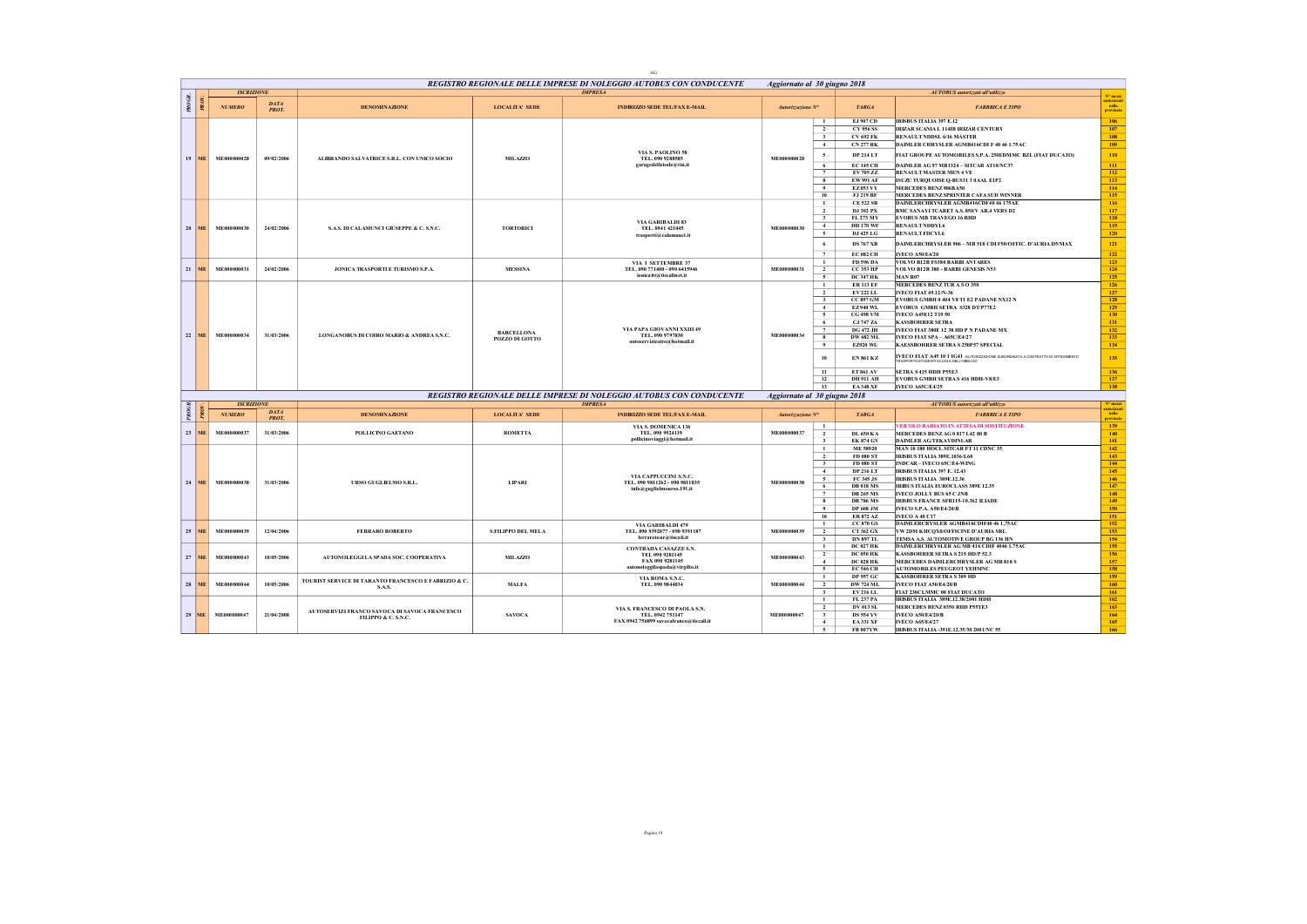|                 |                 |                   |                     |                                                |                       | AG                                                                   |                              |                                           |                                      |                                                                         |                     |
|-----------------|-----------------|-------------------|---------------------|------------------------------------------------|-----------------------|----------------------------------------------------------------------|------------------------------|-------------------------------------------|--------------------------------------|-------------------------------------------------------------------------|---------------------|
|                 |                 |                   |                     |                                                |                       | REGISTRO REGIONALE DELLE IMPRESE DI NOLEGGIO AUTOBUS CON CONDUCENTE  | Aggiornato al 30 giugno 2018 |                                           |                                      |                                                                         | N° mezzi            |
| PROGR.          |                 | <b>ISCRIZIONE</b> | <b>DATA</b>         |                                                |                       | <b>IMPRESA</b>                                                       |                              |                                           |                                      | AUTOBUS autorizzati all'utilizzo                                        | utorizza<br>  nella |
|                 |                 | <b>NUMERO</b>     | <b>PROT</b>         | <b>DENOMINAZIONE</b>                           | <b>LOCALITA' SEDE</b> | <b>INDIRIZZO SEDE TEL/FAX E-MAIL</b>                                 | Autorizzazione N°            |                                           | <b>TARGA</b>                         | <b>FABBRICA E TIPO</b>                                                  |                     |
|                 |                 |                   |                     |                                                |                       |                                                                      |                              | $\mathbf{1}$                              | <b>FP 121 BC</b>                     | <b>MAN 11.220 HOCL</b><br>MAN NUTZFAHRZ 18 460 HOCL BEULAS AURA N       | 167<br>168          |
| 30 <sub>1</sub> | MF.             | ME000000049       | 03/08/2006          | RAMADA BUS DI SPADARO CATERINA & C. S.A.S.     | <b>TAORMINA</b>       | VIA II GIUGNO S.N. TEL. 0942 36196<br>ramadabus@hotmail.it           | ME000000049                  | $\overline{2}$<br>$\overline{\mathbf{3}}$ | EV 553 PN<br><b>EZ856 FE</b>         | <b>IRISBUS ITALIA 397E.12</b>                                           | 169                 |
|                 |                 |                   |                     |                                                |                       |                                                                      |                              | $\overline{4}$                            | <b>FN 178 JC</b>                     | FORD TRANSIT FBD UYR62DDX                                               | 170                 |
|                 | $31$ ME         | ME000000050       | 03/08/2006          | VULCANIA TOUR DI SCAFFIDI RAIMONDO & C. S.N.C. | <b>LIPARI</b>         | <b>CONTRADA PIANO SPINICELLA</b>                                     | ME000000050                  | $\mathbf{1}$                              | ME 512284                            | IVECO FIAT A90-14.1 - CORIASCO 90                                       | 168                 |
|                 |                 |                   |                     |                                                |                       | TEL. 090 9853073 - 090 9223605                                       |                              | $\mathbf{1}$                              | <b>BA 446 RX</b>                     | <b>MERCEDES BENZ 412 DF</b>                                             | 169                 |
|                 |                 |                   |                     |                                                |                       | VIA NAZIONALE 105                                                    |                              | $\overline{2}$                            | <b>ER 082 EF</b>                     | D.C. MB 616 CDI 60A EVO BUS P20                                         | 170                 |
|                 | 32 ME           | ME000000053       | 21/09/2006          | TAORMINA AUTOSERVIZI S.R.L.                    | <b>TAORMINA</b>       | TEL. 0942 23493/232883<br>$-0942623469$                              | ME000000053                  | $\overline{\mathbf{3}}$                   | <b>DA 645 HK</b>                     | <b>KASSBOHRER SETRA S 215 HD</b>                                        | 171                 |
|                 |                 |                   |                     |                                                |                       | nino.micalizzi@tin.it                                                |                              | 4                                         | <b>CL 787 FA</b>                     | <b>MERCEDES 2700</b>                                                    | 169                 |
|                 |                 |                   |                     |                                                |                       |                                                                      |                              | 5                                         | <b>BR 597 PE</b>                     | DAIMLER BENZ/MERCEDES BENZ 410 DT37/46                                  | 170                 |
|                 | 33 ME           | ME000000055       | 15/12/2006          | LEVANTO PIETRO & C. S.N.C.                     | TUSA                  | VIA S. ANTONINO 2<br>TEL.091 330640                                  | ME000000055                  | $\mathbf{1}$                              | <b>CJ 054 NX</b>                     | <b>KASSBOHRER SETRA S 215 HU</b>                                        | 171                 |
|                 |                 |                   |                     |                                                |                       |                                                                      |                              | $\mathbf{1}$                              | FB 132 ZK                            | SETRA S416 HDH                                                          | 172                 |
|                 |                 |                   |                     |                                                |                       |                                                                      |                              | $\overline{2}$                            | <b>FD 560 ST</b>                     | DAIMLER CHRYSLER AG MB 416CDI F 40 46 1.75AC                            | 173                 |
|                 |                 |                   |                     |                                                |                       |                                                                      |                              | $\overline{\mathbf{3}}$                   | <b>FB154YW</b>                       | IRISBUS ITALIA 397 E.12                                                 | 174                 |
|                 |                 |                   |                     |                                                |                       |                                                                      |                              | $-4$                                      | <b>DP 589 XL</b>                     | XLAMEN KING LONG UNITED AUTOMOTIV INDUSTRY CO.ITD-XMQ 6900-3            | 175                 |
|                 |                 |                   |                     |                                                |                       |                                                                      |                              | 5                                         | <b>DX 845 SP</b>                     | <b>RENAULT NDDVL6</b>                                                   | 176                 |
|                 |                 |                   |                     |                                                |                       |                                                                      |                              | 6                                         | <b>EF 299 HN</b>                     | IRIBUS ITALIA 394E.12.45 ORLANDI 2001 H                                 | 177                 |
| 34              |                 |                   |                     |                                                |                       | VIA MASSAUA 11<br>TEL.0941 361462                                    | ME000000057                  | $\tau$                                    | <b>EG 251 DY</b>                     | DAIMLER CHRYSLER AG MB O 350 P55                                        | 178                 |
|                 | <b>ME</b>       | ME000000057       | 31/03/2007          | <b>GIARDINA VIAGGI S.R.L.</b>                  | <b>PATTI</b>          | giardinaviaggi@alice.it                                              |                              | $\overline{\mathbf{8}}$<br>9              | <b>EG 283 DY</b><br>ET 852 LV        | <b>EVOBUS GMBH SETRAS 328 DT R78</b><br><b>IVECO 100 - JBN</b>          | 179<br>180          |
|                 |                 |                   |                     |                                                |                       |                                                                      |                              | 10                                        | <b>ES 871 KS</b>                     | IVECO IS56AC2DA 5A1CN11 H5B1AXB                                         | 181                 |
|                 |                 |                   |                     |                                                |                       |                                                                      |                              | 11                                        | FH 536 DD                            | SETRA 410 01 ZACREDG                                                    | 182                 |
|                 |                 |                   |                     |                                                |                       |                                                                      |                              | 12                                        | FH 561 DD                            | TEMSA A A4F 3                                                           | 183                 |
|                 |                 |                   |                     |                                                |                       |                                                                      |                              | 13                                        | EV 563 LX                            | <b>EVOBUS SETRA S 415 HD</b>                                            | 184                 |
|                 |                 |                   |                     |                                                |                       |                                                                      |                              | 14<br>15                                  | FD 484 MP<br>FD 483 MP               | FORD TRANSIT FBD UYR62DDX<br>FORD TRANSIT FBD UYR62DDX                  | 185<br>186          |
|                 |                 |                   |                     |                                                |                       |                                                                      |                              | 16                                        | <b>FM 706 NR</b>                     | <b>SETRA S515 HD XJ</b>                                                 | 187                 |
|                 |                 |                   |                     |                                                |                       |                                                                      |                              | 17                                        | <b>FP 015 AH</b>                     | MERCEDES BENZ 906BA50                                                   | 188                 |
|                 |                 |                   |                     |                                                |                       | REGISTRO REGIONALE DELLE IMPRESE DI NOLEGGIO AUTOBUS CON CONDUCENTE  | Aggiornato al 30 giugno 2018 |                                           |                                      |                                                                         |                     |
|                 |                 | <b>ISCRIZIONE</b> |                     |                                                |                       | <b>IMPRESA</b>                                                       |                              |                                           |                                      | AUTOBUS autorizzati all'utilizzo                                        | Nº mezz             |
|                 |                 |                   |                     |                                                |                       |                                                                      |                              |                                           |                                      |                                                                         | <b>stearizz</b> y   |
| PROGR.          |                 | <b>NUMERO</b>     | DATA<br><b>PROT</b> | <b>DENOMINAZIONE</b>                           | <b>LOCALITA' SEDE</b> | <b>INDIRIZZO SEDE TEL/FAX E-MAIL</b>                                 | Autorizzazione Nº            |                                           | <b>TARGA</b>                         | <b>FABBRICA E TIPO</b>                                                  | nella<br>rovinci    |
|                 |                 |                   |                     |                                                |                       |                                                                      |                              | $\mathbf{1}$                              | <b>DG 461 JH</b>                     | DAIMLERCHRYSLER AG MB 0N350 P55                                         | 189                 |
|                 |                 |                   |                     |                                                |                       |                                                                      |                              | $\overline{2}$                            | <b>DG 296 JH</b>                     | DAIMLERCRYSLER AG MB O 350 P55                                          | 190                 |
|                 |                 |                   |                     |                                                |                       |                                                                      |                              | $\overline{\mathbf{3}}$                   | <b>DG 346 JH</b>                     | MERCEDES BENZ 0404 55 E2A                                               | 191                 |
|                 |                 |                   |                     |                                                |                       |                                                                      |                              | 4                                         | <b>DG 345 JH</b>                     | MERCEDES BENZ 0404 55 E2A                                               | 192                 |
|                 |                 |                   |                     |                                                |                       |                                                                      |                              | $\sim$<br>6                               | FD 493 MP<br><b>DG 897 JH</b>        | <b>SETRA S416 HDH 629 02</b><br>MERCEDES BENZ AG O 404 455 55T          | 193<br>194          |
| 35              | <b>ME</b>       | ME000000058       | 05/01/2007          |                                                |                       | VIA CUMBO BORGIA                                                     | ME000000058                  | 9                                         | <b>DG 243 JH</b>                     | MERCEDES BENZ TRAVECO 15 RHD/E4                                         | 195                 |
|                 |                 |                   |                     | CENTRAL S.R.L. DI VINCENZO MESSINA             | MILAZZO               | TEL. 090 9282472 - 090 9282473<br>mecentr@tiscali.it                 |                              | 10                                        | <b>DT 999 BS</b>                     | SETRA S 415 HD R53TE3                                                   | 196                 |
|                 |                 |                   |                     |                                                |                       |                                                                      |                              | 11<br>12                                  | <b>DG 363 JH</b><br><b>DL 173 RV</b> | DAIMLERCRYSLER AGMB416CDIF40 46 1.75AC<br>MERCEDES BENZAGO 404 455 55   | 197                 |
|                 |                 |                   |                     |                                                |                       |                                                                      |                              | 13                                        | <b>DL 172 RV</b>                     | DAIMLERCHRYSLER AG MB 416 CDIF40 46 1.75                                | 198<br>199          |
|                 |                 |                   |                     |                                                |                       |                                                                      |                              | 14                                        | <b>FE 812 DS</b>                     | MERCEDES BENZ SPRINTER 906BA50 LECLVA3                                  | 200                 |
|                 |                 |                   |                     |                                                |                       |                                                                      |                              | 15                                        | <b>DL 340 RN</b>                     | MERCEDES BENZ TOURISMO 15 RHD/E4<br>TEMSA SA RG136HN                    | 201                 |
|                 |                 |                   |                     |                                                |                       |                                                                      |                              | 16<br>$\mathbf{1}$                        | <b>DT 955 BS</b><br><b>CE 133 KG</b> | DAIMLER CHRYSLER AGMB416CDIF40 46 1.75ACJ                               | 202<br>203          |
| 36              | MF.             | ME000000062       | 24/05/2007          | LORAN VIAGGIS.N.C. DISAVOCA LORENZINA & C.     | <b>TAORMINA</b>       | VIA LUIGI PIRANDELLO 38/A<br>TEL. 0942 628716 - 0942 624007          | ME000000062                  | $\overline{2}$                            | <b>DK 729 GH</b>                     | <b>DAIMLERCRYSLER AG 906 JBN</b>                                        | 204                 |
|                 |                 |                   |                     |                                                |                       | loranviaggi@tao.it                                                   |                              | $\overline{\phantom{a}3}$                 | <b>EZ 600 ES</b>                     | <b>IVECO A65C17</b>                                                     | 205                 |
|                 | $37$ ME         | ME000000069       | 17/09/2007          | <b>HAPPY TRAVEL</b>                            | <b>LETOJANNI</b>      | VIA VITTORIO EMANUELE 366 TEL.0942 36884 info@happytravelsicilia.com | ME000000069                  | $\mathbf{1}$                              | CC 399 GS                            | <b>MERCEDES BENZ TURK A S 350</b>                                       | 206                 |
|                 |                 |                   |                     | DI TORNATORE FELICE & C. S.A.S.                |                       | VIA UMBERTO L34                                                      |                              | $\overline{2}$                            | DW 346 VT                            | <b>SETRA S315 HD</b>                                                    | 207                 |
|                 | 38 ME           | ME000000074       | 21/02/2008          | MERIBUS DI FERRO SEBASTIANO                    | MONGIUFFI MELIA       | TEL. 0942 20179 FAX 0942 20514 meribusdiferrosebastiano@hotmail.it   | ME000000074                  | $\mathbf{1}$                              | CT 562 CZ                            | <b>SUNSUNDEGUI VOLVO B12-420</b>                                        | 208                 |
|                 |                 |                   |                     |                                                |                       |                                                                      |                              | $\mathbf{1}$                              | <b>DL 466 RV</b>                     | IRIZAR SCANIA K124 IRIZAR CENTURY                                       | 209                 |
|                 | <b>ME</b>       | ME000000075       | 29/02/2008          | MEDITERRANEA VIAGGI S.A.S.                     |                       | VIA F. CRISPI 207<br>TEL. 0942 751506                                | ME000000075                  | $\overline{2}$                            |                                      | VEICOLO RADIATO IN ATTESA DI SOSTITUZIONE                               | 210                 |
| 39              |                 |                   |                     | DI BRANCATO SEBASTIANO                         | <b>S.TERESA RIVA</b>  | info@mediterranea-viaggi.it                                          |                              | $\overline{\mathbf{3}}$<br>5              | <b>DP 149 EZ</b><br><b>DN 389 MS</b> | <b>G. AUWAERTER N 212 H</b><br>IRIZAR SCANIA K124EB IRIZAR CENTURY 12.3 | 211<br>212          |
|                 |                 |                   |                     |                                                |                       |                                                                      |                              | 6                                         | <b>EN 846 CD</b>                     | <b>IVECO A50 C17</b>                                                    | 213                 |
|                 |                 |                   |                     |                                                |                       |                                                                      |                              | $\mathbf{1}$                              | <b>DN 389 MS</b>                     | IRIZAR SCANIA K114 IB IRIZAR CENTURY                                    | 214                 |
|                 |                 |                   |                     |                                                |                       |                                                                      |                              | $\overline{2}$                            | FL 057 RC                            | VOLVO B12 60 38 PADANE MX 14/N/A                                        | 215                 |
|                 |                 |                   |                     |                                                |                       |                                                                      |                              | $\overline{\mathbf{3}}$                   | <b>EW 244 DX</b><br><b>DL 461 RV</b> | <b>DROGMOLLER E 330 H</b><br>ANADOLU ISUZU OTOMOTIV SAN, VE TIC, A.S.   | 216                 |
| 40              | ME <sup> </sup> | ME000000076       | 29/02/2008          | MEDITERRANEA BUS S.A.S.                        | <b>FURCI SICULO</b>   | VIA M. D'AZEGLIO 6<br>TEL.0942 793020                                | ME000000076                  | 4<br>$\overline{5}$                       | <b>DV 421 RG</b>                     | SALVADOR CAETANO BB50L OPTIMO N29                                       | 217<br>218          |
|                 |                 |                   |                     | DI RIFUGGENTE MASSIMILIANO                     |                       | medbus@mediterraneabus.it                                            |                              | 6                                         | <b>BT 978 EJ</b>                     | <b>VOLVO B12B BARBI GENESIS</b>                                         | 219                 |
|                 |                 |                   |                     |                                                |                       |                                                                      |                              | 7                                         | ET 034 YP                            | VOLVO B12B BARBI 4x2                                                    | 220                 |
|                 |                 |                   |                     |                                                |                       |                                                                      |                              | 8<br>$\ddot{\mathbf{q}}$                  | <b>FJ 104 FM</b><br>FL 003 WZ        | <b>MERCEDES BENZ 906 BB50</b><br>MERCEDES BENZ 967 PKX2 - ATEGO         | 221<br>222          |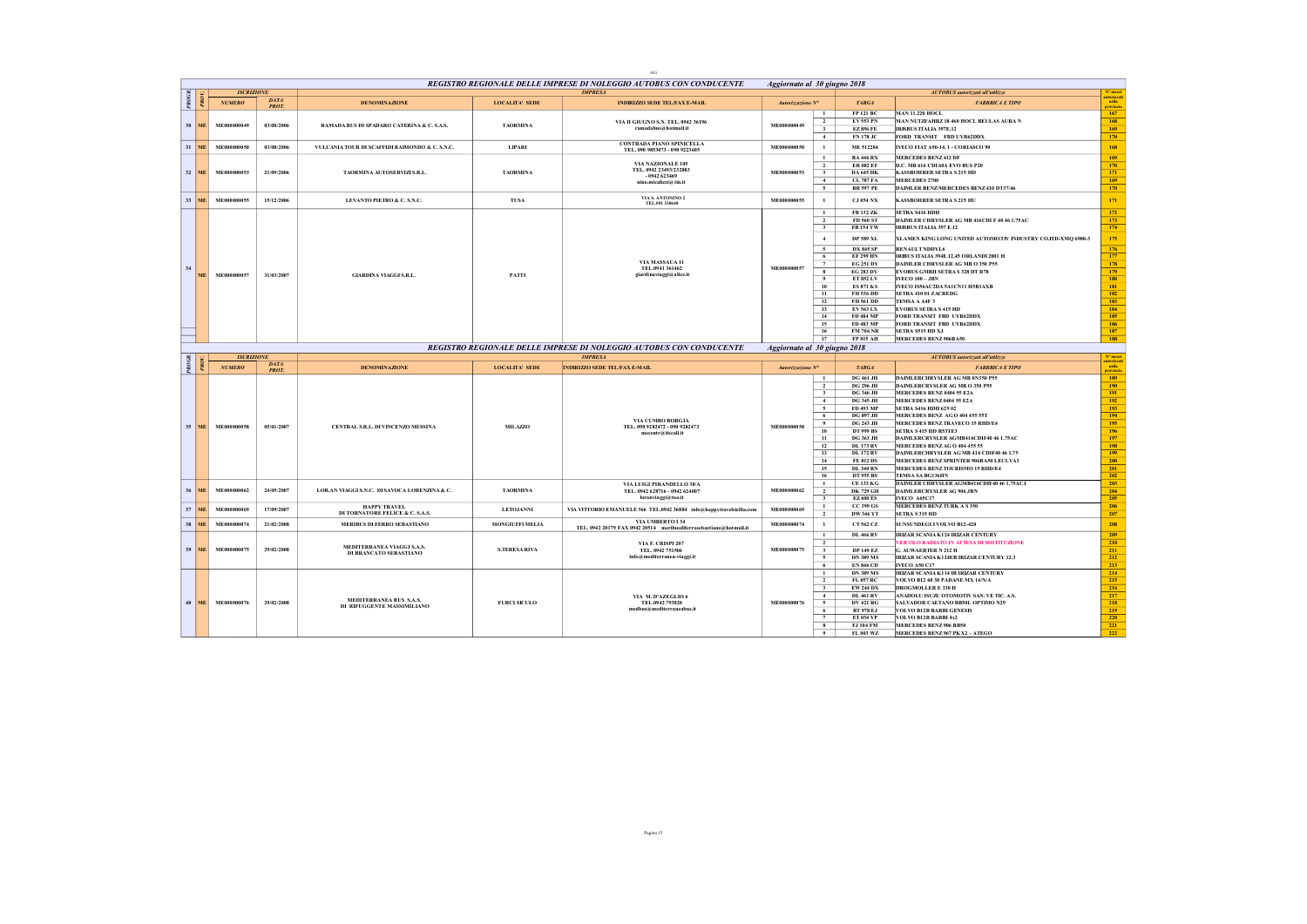|        |           |                   |              |                                                |                            | AG                                                                                    |                              |                                |                                      |                                                                                      |                                 |
|--------|-----------|-------------------|--------------|------------------------------------------------|----------------------------|---------------------------------------------------------------------------------------|------------------------------|--------------------------------|--------------------------------------|--------------------------------------------------------------------------------------|---------------------------------|
|        |           | <b>ISCRIZIONE</b> |              |                                                |                            | REGISTRO REGIONALE DELLE IMPRESE DI NOLEGGIO AUTOBUS CON CONDUCENTE<br><b>IMPRESA</b> | Aggiornato al 30 giugno 2018 |                                |                                      |                                                                                      | $N^o$ mezzi                     |
| PROGR. |           |                   | <b>DATA</b>  |                                                |                            |                                                                                       |                              |                                |                                      | <b>AUTOBUS</b> autorizzati all'utilizzo                                              | utorizzat                       |
|        |           | <b>NUMERO</b>     | <b>PROT</b>  | <b>DENOMINAZIONE</b>                           | <b>LOCALITA' SEDE</b>      | <b>INDIRIZZO SEDE TEL/FAX E-MAIL</b>                                                  | Autorizzazione Nº            |                                | <b>TARGA</b>                         | <b>FABBRICA E TIPO</b>                                                               | nella<br>$rac{1}{223}$          |
|        |           |                   |              |                                                |                            |                                                                                       |                              | $\mathbf{1}$                   | DL 458 RV                            | <b>IRISBUS ITALIA 391.12 38/2001 HDH/PL55</b>                                        |                                 |
|        |           |                   |              |                                                |                            |                                                                                       |                              | $\overline{2}$                 | DL 459 RV                            | <b>IRIRUS ITALIA 391 F.12.38/2001HDH/PL55</b>                                        | 226<br>227                      |
|        |           |                   |              |                                                |                            |                                                                                       |                              | $\mathbf{3}$<br>4              | <b>DL 452 RV</b><br><b>DL 460 RV</b> | IRIBUS ITALIA 397 E.12.43 ORLANDI<br><b>IVB IRIBUS 397E.12.43 HDH</b>                | 228                             |
|        |           |                   |              |                                                |                            | CONTRADA VINELLI S.N.C.                                                               |                              | -5                             | <b>DL 457 RV</b>                     | IRISBUS ITALIA 389 E.12 43/HD55A                                                     | 229                             |
|        | $41$ ME   | ME000000077       | 17/03/2008   | <b>GIUNTABUS TRASPORTI S.R.L.</b>              | MONFORTE SAN GIORGIO       | TEL. 090 675749                                                                       | ME000000077                  | 6                              | <b>DN 854 VL</b>                     | IRISBUS ITALIA - 397E.12                                                             | 230                             |
|        |           |                   |              |                                                |                            | giuntabus trasporti@alice.it                                                          |                              | $\overline{7}$                 | <b>DN 853 VL</b>                     | <b>IRIBUS ITALIA 397 E.12</b>                                                        | 231                             |
|        |           |                   |              |                                                |                            |                                                                                       |                              | 8                              | <b>DN 852 VL</b>                     | <b>IRIBUS ITALIA 397 E.12</b>                                                        | 232                             |
|        |           |                   |              |                                                |                            |                                                                                       |                              | $^{9}$                         | <b>EA891 BF</b>                      | <b>INDCAR 65C/E4-WING</b>                                                            | 233                             |
|        |           |                   |              |                                                |                            |                                                                                       |                              | 10<br>11                       | FF 553 ND<br><b>FK 773 WG</b>        | EVOBUS SETRA S517 HD 410 03<br>EVOBUS SETRA S516 HD 410 03                           | 234<br>235                      |
|        |           |                   |              |                                                |                            | VIA DANTE ALIGHIERI 15                                                                |                              | $\mathbf{1}$                   | <b>EB 432 KP</b>                     | <b>IVECO A50/EV/21/5A</b>                                                            | 236                             |
|        | $42$ ME   | ME000000080       | 17/04/2009   | <b>RAFFA GIUSEPPE</b>                          | <b>TORREGROTTA</b>         | TEL. 090/9912279                                                                      | ME000000080                  | $\overline{2}$                 | <b>DW 840 ML</b>                     | IVECO FIAT S.P.A. A50/E4/18                                                          | 237                             |
|        |           |                   |              |                                                |                            | raffatour@alice.it                                                                    |                              | $\overline{\mathbf{3}}$        | EA 622 BF                            | IVECO FIAT S.P.A. A50/E4/23                                                          | 238                             |
|        |           |                   |              |                                                |                            |                                                                                       |                              | $\mathbf{1}$                   | <b>DX 121 VC</b>                     | IVECO FIAT S.P.A. A50/E4/20                                                          | 239                             |
|        |           |                   |              |                                                |                            |                                                                                       |                              | $\overline{2}$                 | <b>FP 154 SR</b>                     | TEMSA A4F-MD9                                                                        | 240                             |
|        |           |                   |              |                                                |                            |                                                                                       |                              | $\overline{\mathbf{3}}$        | <b>EA 603 HC</b>                     | DAIMLERCHRYSLER AG 906 OFFICINE D'AURIA-D6 MAX PLUS                                  | 241                             |
|        | 43 ME     | ME000000081       | 17/12/2009   | <b>COSTANTINO ORAZIO</b>                       | <b>MESSINA</b>             | STR. PROVINCIALE CPL MILI RESIDENCE<br>TEL./FAX 090 881135                            | ME000000081                  | $\overline{4}$                 | <b>EG 575 HK</b>                     | <b>DAIMLER AG MERCEDES BENZ 906</b>                                                  | 242                             |
|        |           |                   |              |                                                |                            | info@costantinoviaggi.it                                                              |                              | $\sim$                         | <b>EL 081 VV</b>                     | <b>DROGMOLLER E 330 H</b>                                                            | 243                             |
|        |           |                   |              |                                                |                            |                                                                                       |                              | 6                              | <b>EV169 FW</b>                      | <b>EVOBUS GMBH SETRAS 415 GT HD</b>                                                  | 244                             |
|        |           |                   |              |                                                |                            |                                                                                       |                              | $\overline{7}$                 | <b>FA 916 BN</b>                     | XTAMEN KING LONG 6900-3                                                              | 245                             |
|        |           |                   |              |                                                |                            |                                                                                       |                              | $\bf{8}$<br>$\cdot$            | <b>FF 842 FX</b>                     | FORD-WERKE TRANSIT FBD UYR62DDX                                                      | 246                             |
|        |           |                   |              |                                                |                            |                                                                                       |                              | $\mathbf{1}$                   | FK 758 SV                            | IVECO A65C18 IS56AC2DA                                                               | 247                             |
| 44     | ME        | ME000000082       | 27/05/2010   | AUTOSERVIZI COIRO S.R.L.                       | <b>SPADAFORA</b>           | VIA RIOLO 1/B TEL. 090 9943328 -<br>FAX 090 9943458                                   | ME000000082                  | $\overline{2}$                 | <b>EC 522 CH</b>                     | VEICOLO RADIATO IN ATTESA DI SOSTITUZIONE<br><b>G. AUWAERTER N 116</b>               | 248<br>249                      |
|        |           |                   |              |                                                |                            | autoservizicoiro@tiscali.it                                                           |                              | $\overline{3}$                 | <b>EC 311 CH</b>                     | <b>KAESSBOHRER SETRA S 315 HDH P55</b>                                               | 250                             |
|        |           |                   |              |                                                |                            | REGISTRO REGIONALE DELLE IMPRESE DI NOLEGGIO AUTOBUS CON CONDUCENTE                   | Aggiornato al 30 giugno 2018 |                                |                                      |                                                                                      |                                 |
|        |           | <b>ISCRIZIONE</b> |              |                                                |                            | <b>IMPRESA</b>                                                                        |                              |                                |                                      | <b>AUTOBUS</b> autorizzati all'utilizzo                                              | $N^{\circ}$ mezzi<br>autorizzat |
| PROGR. |           | <b>NUMERO</b>     | <b>DATA</b>  | <b>DENOMINAZIONE</b>                           | <b>LOCALITA' SEDE</b>      | <b>INDIRIZZO SEDE TEL/FAX E-MAIL</b>                                                  | Autorizzazione N°            |                                | <b>TARGA</b>                         | <b>FABBRICA E TIPO</b>                                                               | nella                           |
|        |           |                   | <b>PROT.</b> |                                                |                            |                                                                                       |                              |                                | EX 147 ZG                            |                                                                                      | 251                             |
|        |           |                   |              |                                                |                            |                                                                                       |                              | $\mathbf{1}$<br>$\overline{2}$ | <b>EH 106 LW</b>                     | IRISBUS ITALIA 397E.12.43 ORLANDI 2001 HDH<br><b>IRISBUS ITALIA 397E/12.40</b>       | 252                             |
|        |           |                   |              | VIAGGI FIORE S.R.L.                            |                            | VIA PAPA GIOVANNI XXIII 302                                                           |                              | $\sim$                         | <b>ER 246 EF</b>                     | <b>RENAULT NDDL5 MASTER</b>                                                          | 253                             |
|        | 45 ME     | ME000000083       | 14/03/2011   |                                                | BARCELLONA POZZO DI GOTTO  | TEL. 090 9795054<br>info@viaggifiore.it                                               | ME000000083                  | $\sim$                         |                                      | VEICOLO RADIATO IN ATTESA DI SOSTITUZIONE                                            | 254                             |
|        |           |                   |              |                                                |                            |                                                                                       |                              | 6                              | FR 099 YW                            | <b>IVECO A50/E4/20</b>                                                               | 255                             |
|        |           |                   |              |                                                |                            |                                                                                       |                              | $\mathbf{1}$                   | EJ 601 EC                            | FIAT AUTO SPA 280 GB7                                                                | 256                             |
|        |           |                   |              |                                                |                            | VIA NINO BIXIO 14 TEL.0941 912444                                                     |                              | $\overline{2}$                 | <b>EC 959 CH</b>                     | <b>IVECO FIAT A45 10 IG 19</b>                                                       | 257                             |
|        | 46 ME     | ME000000084       | 12/04/2011   | <b>CAPO VERDE S.R.L.</b>                       | <b>CAPO D'ORLANDO</b>      | FAX 0941912753                                                                        | ME000000084                  | $\overline{\mathbf{3}}$        | <b>EC 900 CH</b>                     | IRIZAR SCANIA K124 EB IRIZAR CENTURY                                                 | 258                             |
|        |           |                   |              |                                                |                            |                                                                                       |                              | 4                              | <b>EJ 185 AX</b>                     | DAIMLERCHRYSLER AG MB416 CDI F40 46.75AC                                             | 259                             |
| 47     | ME.       | ME000000085       | 15/02/2013   | <b>CUNDARI PANCRAZIO</b>                       | <b>CASTELMOLA</b>          | CONTRADA LUMBIA S.N. - TEL.94228280                                                   | ME000000085                  | $\mathbf{1}$                   | <b>EN 867 CD</b>                     | <b>IVECO A50 C17</b>                                                                 | 260                             |
|        |           |                   |              |                                                |                            | cundari.noleggio@libero.it                                                            |                              |                                |                                      |                                                                                      |                                 |
|        | 48 ME     | ME000000086       | 10/04/2013   | <b>BONGIORNO ANTONIO</b>                       | S. MARINA SALINA           | VIA VALLONE CASTAGNO 2 TEL.0909843409 FAX 090/9843261<br>rentbongiorno@yahoo.it       | ME000000086                  | -1                             | <b>ER 054 EF</b>                     | DAIMLERCHRYSLER AG 906 MB 518 CDIF 50                                                | 261                             |
|        |           |                   |              |                                                |                            |                                                                                       |                              | $\overline{2}$<br>$\mathbf{1}$ | EZ942 JC<br><b>EP 922 RM</b>         | BMC SANAYI TICARET A.S. 850 VAR.4 VERS.D2M<br>RENAULT V I SFR112 M3 PADANE MX 9/A NC | 262<br>263                      |
|        |           |                   |              |                                                |                            |                                                                                       |                              | $\overline{2}$                 | <b>EP 921 RM</b>                     | <b>SUNSUNDEGUI VOLVO B 12 420</b>                                                    | 264                             |
|        |           |                   |              |                                                |                            |                                                                                       |                              | $\overline{\mathbf{3}}$        | <b>EP 923 RM</b>                     | <b>SUNSUNDEGUI VOLVO B12 - 420</b>                                                   | 265                             |
|        |           |                   |              |                                                |                            |                                                                                       |                              | $-4$                           | <b>ES 657 CH</b>                     | DAIMLERCHRYSLER AG906 518 CDI F 50                                                   | 266                             |
|        |           |                   |              |                                                |                            |                                                                                       |                              | $\overline{5}$                 |                                      | <b>FEICOLO RADIATO IN ATTESA DI SOSTITUZIONE</b>                                     | 267                             |
|        |           |                   |              |                                                |                            | <b>VIA STAZIONE 8</b>                                                                 |                              | 6                              | <b>ES 848 ZH</b>                     | VOLVO 9700 4X2                                                                       | 268                             |
| 49     | ME.       | ME000000087       | 22/04/2013   | MEO MATTEO AUTOSERVIZI S.R.L.                  | PACE DEL MELA              | TEL. 090/9385535                                                                      | ME000000087                  | $\tau$<br>9                    | <b>ES 846 ZH</b><br><b>FB055YW</b>   | VOLVO 9700 4X2 FL06 HDH<br>VOLVO 9700 4X2                                            | 269                             |
|        |           |                   |              |                                                |                            | meo.autoservizi@alice.it                                                              |                              | 10                             | <b>ET 017 MP</b>                     | VDL BUS DE40MS MX3S2B1ANOX                                                           | $\frac{270}{271}$               |
|        |           |                   |              |                                                |                            |                                                                                       |                              | 11                             | <b>FG 878 FT</b>                     | FORD TRANSIT FBD UYR62DDX                                                            | 272                             |
|        |           |                   |              |                                                |                            |                                                                                       |                              | 12                             | <b>FK 801 VB</b>                     | VOLVO 9700 B4SC A9731                                                                | 273                             |
|        |           |                   |              |                                                |                            |                                                                                       |                              | 13                             | FP 282 BC                            | <b>RENAULT SFR 14</b>                                                                | 274                             |
|        |           |                   |              |                                                |                            |                                                                                       |                              | 14                             | <b>FP 281 BC</b>                     | <b>VOLVO B12 60 36 E BARBI</b>                                                       | 275                             |
|        |           |                   |              |                                                |                            |                                                                                       |                              | 15                             | FP 263 BC                            | <b>IVECO A50/E4/23</b>                                                               | 276                             |
|        |           |                   |              |                                                |                            | VIA G.FALCONE E P. BORSELLINO S.N.                                                    |                              | $\mathbf{1}$                   | <b>ER 241 EF</b>                     | <b>KASSBOHRER SETRA S 212 H 422</b>                                                  | 277                             |
| 50     | ME.       | ME000000088       | 10/07/2013   | MEGASERVICE S.R.L.                             | LIPARI                     | TEL.090 9880089/FAX 090 9815121<br>megaservice.lipari@vi rgilio.it                    | ME000000088                  | $\overline{2}$                 | <b>ER 282 EF</b>                     | FIAT 370.12.30/T - POKER3.12.30                                                      | 278                             |
|        |           |                   |              |                                                |                            |                                                                                       |                              |                                |                                      |                                                                                      |                                 |
| 51     | <b>ME</b> | ME000000089       | 28/10/2013   | PINTAUDI TINDARO DI PINTAUDI TINDARO FRANCESCO | <b>S.ANGELO DI BROLO</b>   | VIA VALLONCELLO 25<br>TEL 0941/534035 FAX 0941 534209 tindaro.pintaudi@alice.it       | ME000000089                  | $\mathbf{1}$                   | <b>ES 919 KS</b>                     | IVECO S.P.A. A50C13/19                                                               | 279                             |
|        |           |                   |              |                                                |                            |                                                                                       |                              |                                | EW 084 XL                            | MERCEDES BENZAG 0 817 L42 80 B M                                                     | 280                             |
|        | 52 ME     | ME000000090       | 04/11/2013   | COIRO VIAGGI MILAZZO SOCIETA' COOPERATIVA      | MILAZZO                    | VIA ERTA SAN DOMENICO 27<br>TEL. 090/9797830 FAX 090/9797880                          | ME000000090                  | $\overline{2}$                 | <b>ER 342 EF</b>                     | DAIMMLERCHRYSLER AG MB 416 CDIF40 46 1.75                                            | 281                             |
|        |           |                   |              |                                                |                            | Coiroviaggimilazzo@pec,it                                                             |                              | 4                              | <b>ER 341 EF</b>                     | DAIMMLERCHRYSLER AG MB 416 CDIF40 46 1.75                                            | 282                             |
|        | 53 ME     |                   | 29/08/2014   |                                                |                            | VIA LUIGI PIRANDELLO S.N.                                                             | ME000000091                  | $\mathbf{1}$                   | EV 294 LL                            | DAIMLER BENZ MERCEDES 711 D INTERCAR ANP16                                           | 283                             |
|        |           | ME000000091       |              | <b>SAVOCAR S.R.L.</b>                          | <b>TAORMINA</b>            |                                                                                       |                              |                                |                                      |                                                                                      |                                 |
|        | $54$ ME   | ME000000092       | 07/05/2014   | FERRARA GIUSEPPE                               | <b>FONDACHELLI-FANTINA</b> | VIA INDUSTRIALE 8<br>VIA BELLINI 2 VIA BELLINI 2                                      | ME000000092                  | $\mathbf{1}$                   | <b>EV 268 LL</b>                     | XIAMEN KING LONG XMO 6900-3                                                          | 284                             |
|        | 55 ME     | ME000000093       | 15/10/2014   | MATASSO GIUSEPPE SAS AUTOSERVIZI               | <b>MISTRETTA</b>           | TEL. /FAX 092138400<br>Info@autoservizimatasso.com                                    | ME000000093                  | $\mathbf{1}$                   | EW 763 ZT                            | <b>IVECO 100/E4 IRISBUS 100/E4</b>                                                   | 285                             |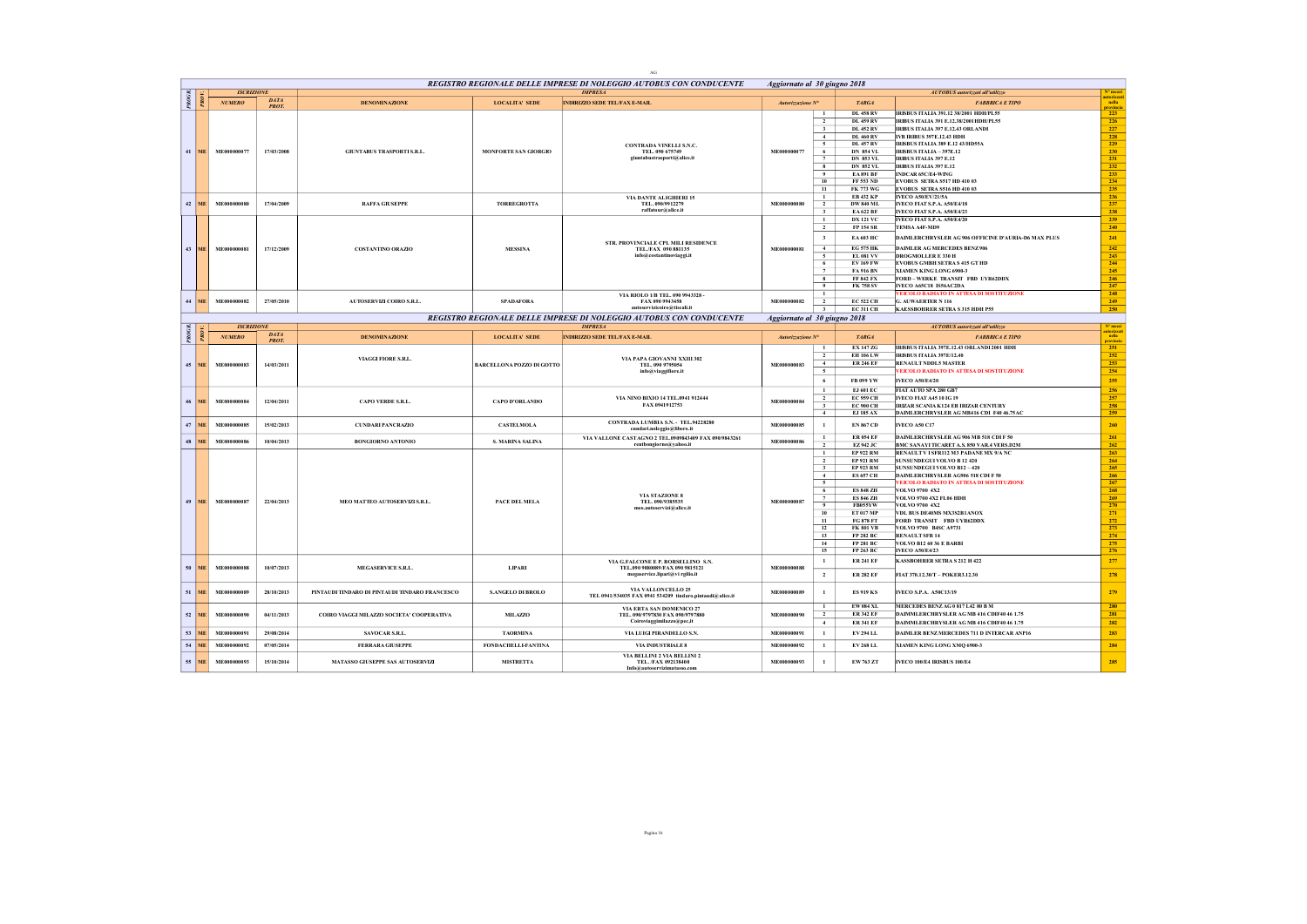|                 |                 |                   |                             |                                                     |                             | $\rm{AG}$                                                           |                              |                                |                                      |                                                                            |                      |
|-----------------|-----------------|-------------------|-----------------------------|-----------------------------------------------------|-----------------------------|---------------------------------------------------------------------|------------------------------|--------------------------------|--------------------------------------|----------------------------------------------------------------------------|----------------------|
|                 |                 |                   |                             |                                                     |                             | REGISTRO REGIONALE DELLE IMPRESE DI NOLEGGIO AUTOBUS CON CONDUCENTE | Aggiornato al 30 giugno 2018 |                                |                                      |                                                                            |                      |
|                 |                 | <b>ISCRIZIONE</b> |                             |                                                     |                             | <b>IMPRESA</b>                                                      |                              |                                |                                      | <b>AUTOBUS</b> autorizzati all'utilizzo                                    | Nº mezzi<br>uterizza |
| PROGR.          |                 | <b>NUMERO</b>     | <b>DATA</b><br><b>PROT.</b> | <b>DENOMINAZIONE</b>                                | <b>LOCALITA' SEDE</b>       | <b>INDIRIZZO SEDE TEL/FAX E-MAIL</b>                                | Autorizzazione N°            |                                | <b>TARGA</b>                         | <b>FABBRICA E TIPO</b>                                                     | nella<br>provincia   |
|                 |                 |                   |                             |                                                     |                             |                                                                     |                              | $\mathbf{1}$<br>$\overline{2}$ | <b>EX 472 TK</b><br><b>FD 838 SG</b> | MERCEDES BENZ TURK A S 0 350 CAT M3<br><b>MAN LION'S COACH R 07</b>        | 286<br>280           |
|                 |                 |                   |                             |                                                     |                             |                                                                     |                              | $\overline{\mathbf{3}}$        | <b>EX 476 TK</b>                     | DAIMLERCHRYSLER AG MB 412 DT 40 46                                         | 281                  |
|                 |                 |                   |                             |                                                     |                             |                                                                     |                              | 4                              | <b>EX 470 TK</b>                     | MERCEDES BENZ TURK A SO 350 CAT M3                                         | 282                  |
|                 |                 |                   |                             |                                                     |                             |                                                                     |                              | $\sim$                         | <b>EX 474 TK</b>                     | M B O350 RHD P55TE3 CAT M3                                                 | 283                  |
|                 |                 |                   |                             |                                                     |                             |                                                                     |                              | 6                              | <b>EK 969 MR</b>                     | SETRA S328 DT/P77E2                                                        | 284                  |
|                 |                 |                   |                             |                                                     |                             |                                                                     |                              | $\overline{7}$                 | <b>EX 473 TK</b>                     | <b>MERCEDES BENZ TURK A S O 350 CAT M3</b>                                 | 285                  |
|                 |                 |                   |                             |                                                     |                             | <b>CORSO UMBERTO 73</b>                                             |                              | 8                              | <b>EX 466 TK</b>                     | KASSBOHRER SETRA S228DT R CTG M3                                           | 286                  |
|                 | 56 ME           | ME000000094       | 24/12/2014                  | SICILIAN AIRBUS TRAVEL - SATGROUP S.R.L.            | <b>TAORMINA</b>             | TEL. 0942/24653 - info@satgroup.it                                  | ME000000094                  | 9                              | <b>EX 467 TK</b>                     | BENZ 0.303-15R/385.11/D-PADANE X2.45/RS                                    | 287                  |
|                 |                 |                   |                             |                                                     |                             |                                                                     |                              | 10                             | <b>EX 465 TK</b>                     | <b>KASSBOHRER SETRA 228 DT</b>                                             | 288                  |
|                 |                 |                   |                             |                                                     |                             |                                                                     |                              | 11                             | <b>EX 471 TK</b>                     | MERCEDES BENZ TURK A SO 350 CAT M3                                         | 289                  |
|                 |                 |                   |                             |                                                     |                             |                                                                     |                              | 12                             | <b>EX 469 TK</b>                     | MERCEDES BENZ TURK A SO 350 CAT M3                                         | 290                  |
|                 |                 |                   |                             |                                                     |                             |                                                                     |                              | 13                             | <b>EX 477 TK</b>                     | DAIMLERCHRYSLER AG MB 416 CDIF40 46 1.75AC B                               | 291                  |
|                 |                 |                   |                             |                                                     |                             |                                                                     |                              | 14                             | <b>EX 475 TK</b>                     | M B 0350 RHD P55TE3 CAT M3                                                 | 292                  |
|                 |                 |                   |                             |                                                     |                             |                                                                     |                              | 15                             | <b>EY 826 KS</b>                     | <b>EVOBUS GMBH SETRAS 415 GT-HD</b>                                        | 293                  |
|                 |                 |                   |                             |                                                     |                             |                                                                     |                              | 16<br>17                       | <b>EY 825 KS</b><br><b>EZ248 YP</b>  | DAIMLER AG 906 CAR IND-MB 519 CDI F                                        | 294<br>295           |
|                 |                 |                   |                             |                                                     |                             |                                                                     |                              | $\mathbf{1}$                   | <b>EX 482 TK</b>                     | <b>EVOBUS GMBH SETRAS 415 GT-HD/E4</b><br>VOLVO B12B 420 BARBI GENESIS N55 | 296                  |
|                 |                 |                   |                             |                                                     |                             |                                                                     |                              | $\overline{2}$                 | EL 685 LK                            | EVOBUS GMBH SETRA \$315 HD P57HE2 B                                        | 297                  |
|                 |                 |                   |                             |                                                     |                             |                                                                     |                              | $\overline{\mathbf{3}}$        | <b>EG 553 YD</b>                     | BENZ 0.303-15R/385.11/D-PADANE X2.45/RS                                    | 298                  |
|                 |                 |                   |                             |                                                     |                             |                                                                     |                              | 4                              | EL 683 LK                            | MERCEDES BENZ TURK A SO 350 CAT M3                                         | 299                  |
|                 |                 |                   |                             |                                                     |                             |                                                                     |                              | 6                              | <b>EX 478 TK</b>                     | MERCEDES BENZ TURK A SO 350 CAT M3                                         | 300                  |
|                 |                 |                   |                             |                                                     |                             |                                                                     |                              | $\tau$                         | FP 405 VP                            | <b>MAN LIO'S COACH B200746006</b>                                          | 301                  |
|                 |                 |                   |                             |                                                     |                             | <b>SALITA SANTIPPO 8</b>                                            |                              | $\ddot{\mathbf{Q}}$            | <b>EL 684 LK</b>                     | EVOBUS GMBHSETRA S 328 DT P80 E2                                           | 302                  |
| 57              | <b>ME</b>       | ME000000095       | 24/12/2015                  | SAT FINY SOCIETA' AUTOPULLMAN TURISTICI S.R.L.      | <b>TAORMINA</b>             | TEL. 0942/24653 - info@satgroup.it                                  | ME000000095                  | 11                             | EL 463 LK                            | BENZ 0.303-15R/385.11/D-PADANE X2.45/RST                                   | 303                  |
|                 |                 |                   |                             |                                                     |                             |                                                                     |                              | 12                             | <b>EX 481 TK</b>                     | KASSBOHRER SETRA S228DT 4 CTG M3                                           | 304                  |
|                 |                 |                   |                             |                                                     |                             |                                                                     |                              | 13                             | <b>EL 464 LK</b>                     | BENZ 0.303-15R/385.11/D-PADANE X2.45/RST                                   | 305                  |
|                 |                 |                   |                             |                                                     |                             |                                                                     |                              | 14                             | <b>EY 018 FV</b>                     | M B 0350 RHD E/3 CTG M3                                                    | 306                  |
|                 |                 |                   |                             |                                                     |                             |                                                                     |                              | 15                             | <b>DP 664 EZ</b>                     | EVOBUS GMBH SETRAS 415 GT-HD/E4                                            | 307                  |
|                 |                 |                   |                             |                                                     |                             |                                                                     |                              | 16                             | <b>EC 240 XJ</b>                     | <b>EVOBUS GMBH SETRAS 415 GT-HD</b>                                        | 308                  |
|                 |                 |                   |                             |                                                     |                             |                                                                     |                              | 17<br>$\mathbf{1}$             | EY 667 KS<br>FL 907 EN               | MAN TRUCK & BUS AG - MAN LION'S COACH R 07<br><b>SETRA 410 02 HJ3AKAA</b>  | 309<br>310           |
|                 |                 |                   |                             |                                                     |                             | P.ZZA ARIGO' 1, (fraz. Olivarella)                                  |                              | $\overline{2}$                 | <b>FB 043 FB</b>                     | <b>IVECO E100/E4</b>                                                       | 311                  |
|                 |                 |                   |                             |                                                     |                             | TEL 090/939152                                                      |                              | $\overline{\mathbf{3}}$        | <b>FB 099 FB</b>                     | DAIMLER 906/OFF D'AURIA SRL D6                                             | 312                  |
| 58 <sup>1</sup> | ME <sup>1</sup> | ME000000096       | 20/11/2015                  | DIPAOLA VIAGGIS.R.L.                                | <b>SAN FILIPPO DEL MELA</b> | info@autonoleggiodipaola.com                                        | ME000000096                  | $-4$                           | FD 161 GW                            | RENAULT ME MEN4 MEN4JE                                                     | 313                  |
|                 |                 |                   |                             |                                                     |                             |                                                                     |                              | 5                              | FD 160 GW                            | RENAULT ME MEN4 MEN4JE                                                     | 314                  |
|                 |                 |                   |                             |                                                     |                             |                                                                     |                              | 6                              | FD 480 MP                            | FORD FBD UYR62DDX LJMBDZCBHBZA                                             | 315                  |
|                 |                 |                   |                             |                                                     |                             |                                                                     |                              | 7                              | <b>FG 734 XD</b>                     | DAIMLERCHRYSLER 906 MB518 CDI F50                                          | 316                  |
|                 |                 |                   |                             | AUTOTRASPORTI DI LENZO BASILIO E PRINCIOTTO MARTINO |                             | VIA S. CARLO n. 12 tel. 0941-533499                                 |                              |                                |                                      |                                                                            |                      |
| 59              | ME              | ME000000098       | 10/01/2017                  | S.A.S.                                              | SANTANGELO DI BROLO         | aut.lenzoeprinciottol@gmail.com                                     | ME000000098                  | $\overline{1}$                 | FG 287 CM                            | <b>IVECO IS56AC2DA</b>                                                     | 317                  |
|                 |                 |                   |                             |                                                     |                             |                                                                     |                              | $\overline{1}$                 | FH 805 KM                            | VOLVO 9700 B6SC A9731                                                      | 318                  |
|                 | 60 ME           | ME000000099       | 28/02/17                    | T.A.I. trasporti automobilistici italiani s.r.l.    | <b>MESSINA</b>              | VIA G. BRUNO, 3 - IS.288 - TEL 090675184 - autolinee.tai@tiscali.it | ME000000099                  | $\overline{2}$                 | FL 136 PL                            | VOLVO 9700 B6SC A9731                                                      | 319                  |
|                 |                 |                   |                             |                                                     |                             |                                                                     |                              | $\overline{\mathbf{3}}$        | <b>FR 607 FN</b>                     | TEMSA A A4F 3 MD9                                                          | 320                  |
|                 |                 |                   |                             |                                                     |                             |                                                                     |                              | $\mathbf{1}$                   | FD 669 ST                            | VOLVO B4SC A9731                                                           | 321                  |
| 61              | ME.             | ME000000100       | 22/03/17                    | <b>GLOBAL TOUR s.r.l</b>                            | <b>MONFORTE SAN GIORGIO</b> | VIA TUCCIO N. 3 - tel: 090 9912405                                  | ME000000100                  | $\overline{2}$                 | FL 098 RC                            | IRIBUS ITALIA MOD. 397 E. 12.43/ORLANDI 2001 HDH/NC-55                     | 322                  |
|                 |                 |                   |                             |                                                     |                             |                                                                     |                              | $\overline{\mathbf{3}}$        | FN 722 ZS                            | IVECO IS56AC2DA V6F1AXE1                                                   | 323                  |
|                 |                 |                   |                             |                                                     |                             | P.ZZA ARIGO', 1/B - TEL 392 9209108                                 |                              | $\mathbf{1}$                   | <b>FJ 882 LH</b>                     | BEULAS SA - BEULAS SCANIA K113 CLA S94I                                    | 324                  |
| 62              | ME.             | ME000000101       | 21/04/17                    | POLLICINO & DIPAOLA S.R.L.S                         | <b>SAN FILIPPO DEL MELA</b> |                                                                     | ME000000101                  |                                |                                      |                                                                            |                      |
|                 |                 |                   |                             |                                                     |                             | pollicinoedipaola@gmail.com                                         |                              | $\overline{2}$                 | <b>FJ 881 LH</b>                     | <b>KAESSBOHRER SETRA S 215 HD</b>                                          | 325                  |
|                 | 63 ME           | ME000000102       | 04/08/17                    | RADIO TAXI JOLLI SOCIETA' COOPERATIVA               | <b>MESSINA</b>              | VIA CESARE BATTISTI, 64 - tel 0906565 - info@radiotaxijolli.it      | ME000000102                  | $\mathbf{1}$                   | FD 909 ST                            | FORD TRANSIT FBD UYR62DDX                                                  | 326                  |
|                 |                 |                   |                             |                                                     |                             | VIA CASTELLO 11-tel:0941485028                                      |                              |                                | FM 325 XL                            | <b>IVECO A45E12 T16 50</b>                                                 | 327                  |
| 64              | <b>ME</b>       | ME000000103       | 20/03/18                    | VALENTI BUS .S.A.S di Angelo Valenti & C.           | <b>LONGI</b>                | valenti a@libero.it                                                 | ME000000103                  | $\overline{2}$                 | FM 326 XL                            | KASSBOHRER SETRA S215 HD A3 7                                              | 328                  |
|                 |                 |                   |                             |                                                     |                             |                                                                     |                              |                                |                                      |                                                                            |                      |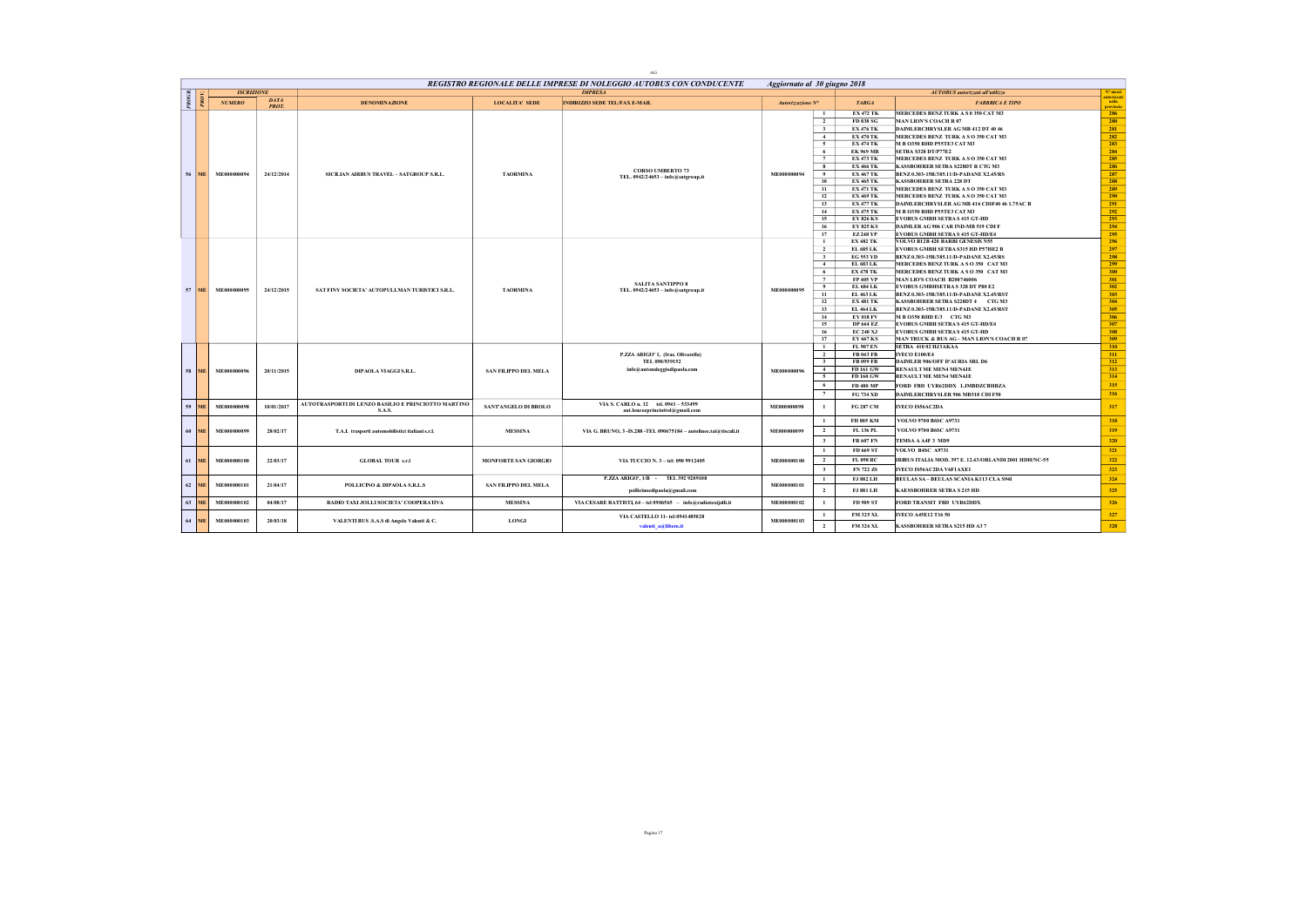|              |           |                       |                      |                                                          |                                          | REGISTRO REGIONALE DELLE IMPRESE DI NOLEGGIO AUTOBUS CON CONDUCENTE Aggiornato al 30 giugno 2018 |                   |                                                                |                                                                               |                                  |
|--------------|-----------|-----------------------|----------------------|----------------------------------------------------------|------------------------------------------|--------------------------------------------------------------------------------------------------|-------------------|----------------------------------------------------------------|-------------------------------------------------------------------------------|----------------------------------|
|              |           |                       |                      |                                                          |                                          | <b>PROVINCIA DI PALERMO</b>                                                                      |                   |                                                                |                                                                               |                                  |
|              |           | <b>ISCRIZIONE</b>     |                      |                                                          |                                          | <b>IMPRESA</b>                                                                                   |                   |                                                                | AUTOBUS autorizzati all'utilizzo                                              | N' mezzi                         |
| PROG         |           | <b>NUMERO</b>         | DATA<br><b>PROT.</b> | <b>DENOMINAZIONE</b>                                     | <b>LOCALITA' SEDE</b>                    | <b>INDIRIZZO SEDE TEL/FAX E-MAIL</b>                                                             | Autorizzazione N° | <b>TARGA</b>                                                   | <b>FABBRICA E TIPO</b>                                                        | autorizzat<br>nella<br>provincia |
|              |           |                       |                      | ATIS AZIENDA TRASPORTI DI PERI CRISPINO E                |                                          | <b>CORSO UMBERTO 90</b>                                                                          |                   | <b>FM 894 NG</b><br>$\mathbf{1}$                               | <b>SETRA S 415 GT HD</b>                                                      | $\blacksquare$                   |
| $\mathbf{1}$ |           | <b>PA PA000000001</b> | 24/05/2005           | FRANCO S.N.C.                                            | <b>SCIARA</b>                            | TEL. 091 8994048 - 091 8994059                                                                   | PA000000001       | $\overline{2}$<br><b>DW 550 YS</b>                             | <b>KASSBOHRER SETRA S DT</b>                                                  | $\overline{2}$                   |
|              |           |                       |                      |                                                          |                                          | pericrispino@libero.it                                                                           |                   | $\overline{\mathbf{3}}$<br><b>CV 404 LZ</b>                    | SETRA S 315 GT HD T48TE3                                                      | $\overline{\mathbf{3}}$          |
|              |           |                       |                      |                                                          |                                          | <b>VIA RUNFOLA 3</b>                                                                             |                   | <b>BR 005 XT</b><br>-1                                         | IRIZAR SCANIA K124 BIRIZAR CENTURY                                            | $\overline{4}$                   |
|              |           | 2   PA   PA000000002  | 31/05/2005           | AUTOSERVIZI LO IACONO SALVATORE & C. S.N.C.              | <b>VALLEDOLMO</b>                        | TEL. 0921 542049                                                                                 | PA000000002       | $\overline{2}$<br><b>CC 197 AF</b>                             | IVECO 370E1235H ORLANDI                                                       | $-5$                             |
|              |           |                       |                      |                                                          |                                          | autoservizi.loiacono@libero.it                                                                   |                   | $\overline{\mathbf{3}}$<br><b>CB 658 SL</b>                    | <b>DAIMLER CRYSLER AGMB416CDIF40</b>                                          | 6 <sup>°</sup>                   |
|              |           |                       |                      |                                                          |                                          |                                                                                                  |                   | $\overline{4}$<br>FG 922 ZR                                    | MERCEDES BENZ-D'AURIA SPRINTER 906BA50                                        | $\overline{7}$                   |
|              |           |                       |                      |                                                          |                                          | <b>CORSO UMBERTO IN 31</b>                                                                       |                   | <b>BL 498 MP</b><br>$\mathbf{1}$                               | <b>RENAULT SFR112GT</b>                                                       | $\bullet$                        |
|              |           | 3   PA   PA000000003  | 09/06/2005           | MIGLIAZZO MICHELE                                        | <b>GANGI</b>                             | TEL. 0921 644128<br>michele@migliazzoviaggi.it                                                   | PA000000003       | <b>BG 170 FV</b><br>$\overline{2}$                             | <b>MERCEDES DAIMLER CHRYSLER</b>                                              | $\overline{9}$<br>10             |
|              |           |                       |                      |                                                          |                                          |                                                                                                  |                   | $\overline{\mathbf{3}}$<br>DW 573 ML<br><b>BS 409 LX</b><br>-1 | MERCEDES BENZ HTAE 05/A4SF10<br>IRIBUS ITALIA 391/E.12.38/2001HDH/NC53        | 11                               |
|              |           |                       |                      |                                                          |                                          | <b>VIA PIETRO NENNI 38/B</b>                                                                     |                   | $\overline{2}$<br><b>DE 784 RW</b>                             | EVOBUS M.B. OC500RF1842 NOGE I HDH                                            | 12                               |
|              |           | 4   PA   PA000000004  | 22/06/2005           | PASSAFIUME TURISMO DI PASSAFIUME SALVATORE               | <b>TERMINI IMERESE</b>                   | TEL. 0919111870                                                                                  | PA000000004       | <b>BZ 609 NT</b><br>$\overline{\mathbf{3}}$                    | EVOBUS M BENZ OC 500 RF 1842 - NOGE/N HDH                                     | 13                               |
|              |           |                       |                      |                                                          |                                          | passafiumeturismo@hsoft.it                                                                       |                   | <b>CZ 720 SZ</b><br>$\overline{4}$                             | IVECO A50CT/19                                                                | 14                               |
|              |           |                       |                      |                                                          |                                          |                                                                                                  |                   | $\sim$<br><b>FM 664 NG</b>                                     | EVOBUS 63204 CH3AJBA - TRAVEGO RHD                                            | 15                               |
|              |           |                       |                      |                                                          |                                          |                                                                                                  |                   | <b>CJ 481 NX</b><br>$\mathbf{1}$                               | MERCEDES BENZ TURK A S 0 350                                                  | 16                               |
|              |           |                       |                      |                                                          |                                          |                                                                                                  |                   | <b>EL 835 KV</b><br>$\overline{2}$                             | <b>DAIMLERCHYSLER AG 906-JB</b>                                               | 17 <sup>2</sup>                  |
|              |           |                       |                      |                                                          |                                          | VIA LIBERTA' 171                                                                                 |                   | <b>EB 408 KP</b><br>$\overline{\mathbf{3}}$                    | <b>IVECO FRANCE SFR 160</b>                                                   | 18                               |
|              |           | 5   PA   PA000000006  | 30/09/2005           | SEGESTA AUTOLINEE A SOCIO UNICO S.R.L.                   | <b>PALERMO</b>                           | TEL. 091 304106/346376 - 091 343411                                                              | PA000000006       | $\overline{4}$<br>EJ 904 CD                                    | <b>IVECO FRANCE SFR 160</b>                                                   | 19                               |
|              |           |                       |                      |                                                          |                                          | Giuseppe giallombardo@segesta.it segestaautolinee@postacertificata.org                           |                   | 5                                                              | <b>VEICOLO RADIATO IN ATTESA SOSTITUZ.</b>                                    | 20                               |
|              |           |                       |                      |                                                          |                                          |                                                                                                  |                   | <b>FC 879 BR</b><br>6                                          | <b>EVOBUS SETRA S 410.01 S431DT</b>                                           | 21                               |
|              |           |                       |                      |                                                          |                                          |                                                                                                  |                   | <b>FN 504 ZS</b><br>7                                          | OTOKAR FX16SR2BX                                                              | 22                               |
| 6            |           | PA PA000000007        | 30/09/2005           | <b>GIAMBRONE VINCENZO</b>                                | <b>CALTAVUTURO</b>                       | VIA G. BRUNO 14                                                                                  | PA000000007       | <b>CL 275 XH</b><br>$\mathbf{1}$                               | DAIMLERCHRYSLER AGB416CDIF40 46 1.75 AC                                       | 23                               |
|              |           |                       |                      |                                                          |                                          | TEL. 0921 540141 autoservizigiambrone@libero.it                                                  |                   | $\overline{2}$<br>FD 623 KZ                                    | MERCEDES BENZ/OFF. D'AURIA SPRINTER 906 BA 50                                 | 24                               |
|              |           |                       |                      |                                                          |                                          |                                                                                                  |                   | <b>BG 270 FV</b><br>$\mathbf{1}$                               | <b>SCANIA IRIZAR K124EB IRIZAR CENTURY 12.3</b>                               | 25<br>26                         |
|              |           |                       |                      |                                                          |                                          |                                                                                                  |                   | $\overline{2}$<br>$\overline{\mathbf{3}}$<br><b>FM 369 NG</b>  | <b>VEICOLO RADIATO IN ATTESA SOSTITUZ.</b><br><b>KASSBOHRER SETRA S315 HD</b> | 27                               |
|              |           |                       |                      |                                                          |                                          |                                                                                                  |                   | <b>BR 048 XS</b><br>$\overline{4}$                             | IRIZAR SCANIA K124IB IRIZAR CENTURY                                           | 28                               |
|              |           |                       |                      |                                                          |                                          |                                                                                                  |                   | 5<br>AL 505 WK                                                 | VOLVO B10 - 60/81 - PADANE X2.46/RST53NC                                      | 29                               |
|              |           |                       |                      |                                                          |                                          |                                                                                                  |                   | <b>CZ 048 SZ</b><br>6                                          | SUNSUNDEGUI - VOLVO SIDERAL420/3.6/12.2N5                                     | 30                               |
|              |           |                       |                      |                                                          |                                          |                                                                                                  |                   | 7<br><b>DD 579 SG</b>                                          | IVECO 50C15/54/UNVI ABRAIO                                                    | 31                               |
|              |           |                       |                      |                                                          |                                          |                                                                                                  |                   | 8<br><b>DD 646 SG</b>                                          | IRIZAR SCANIA K124IB IRIZAR PB 12.37A                                         | 32 <sup>°</sup>                  |
|              |           |                       |                      |                                                          |                                          | <b>VIALE REGIONE SICILIANA 4835</b>                                                              |                   | DT 969 XE<br>- 9                                               | XIAMEN KING LONG CO.LTD XMQ 690°-3                                            | 33 <sup>°</sup>                  |
|              |           | 7 PA PA000000008      | 15/11/2005           | SPATOLA VIAGGI DI ALIOTO ALFIA                           | <b>PALERMO</b>                           | TEL. 091 6302842 - 091 6301577<br>spatolaviaggi@email.it                                         | PA000000008       | 10<br><b>DW 522 ML</b>                                         | IRISBUS ITALIA 380E 12 38 HD P N TR55                                         | 34                               |
|              |           |                       |                      |                                                          |                                          |                                                                                                  |                   | 11<br><b>DW 524 ML</b>                                         | <b>IRISBUS ITALIA 391E 12 35/M 2001C</b>                                      | 35                               |
|              |           |                       |                      |                                                          |                                          |                                                                                                  |                   | <b>DW 519 ML</b><br>12                                         | MERCEDES BENZ 0404 55 E2A                                                     | 36                               |
|              |           |                       |                      |                                                          |                                          |                                                                                                  |                   | DW 523 ML<br>13                                                | IVECO FIAT 380E 12 38 HD TR55                                                 | 37                               |
|              |           |                       |                      |                                                          |                                          |                                                                                                  |                   | 14<br><b>DW 520 ML</b>                                         | <b>IVECO BUS 380E 12 38 HD P N TR55</b>                                       | 38                               |
|              |           |                       |                      |                                                          |                                          |                                                                                                  |                   | 15<br><b>DW 526 ML</b>                                         | MERCEDES BENZ 0404 55 E2A                                                     | 39                               |
|              |           |                       |                      |                                                          |                                          |                                                                                                  |                   | 16<br><b>DW 521 ML</b>                                         | IRISBUS ITALIA 380E 12 38 HD P N TR55                                         | 40                               |
|              |           |                       |                      |                                                          |                                          |                                                                                                  |                   | <b>DW 525 ML</b><br>17                                         | <b>IVECO BUS 380E 12 38 HD P N TR55</b>                                       | 41                               |
|              |           |                       |                      |                                                          |                                          |                                                                                                  |                   | 18<br><b>EB 490 KX</b>                                         | <b>GOTTLOB AUWARTER N516SHD (NEOPLAN)</b>                                     | 42                               |
|              |           |                       |                      |                                                          |                                          | VIA ROMA 2 TEL. 091 8994120                                                                      |                   | CZ 716 SZ<br>-1                                                | DAIMLERCRYSLER AGMB416CDIF 40 1.75AC                                          | 43                               |
| $\mathbf{R}$ | <b>PA</b> | PA000000009           | 21/12/2005           | <b>GARIFO AUTOSERVIZI</b>                                | <b>SCIARA</b>                            | garifobus@libero.it                                                                              | PA000000009       | $\overline{2}$<br><b>DX 482 NW</b>                             | KAESSBOHRER S.R.L. SETRA S315 HDH                                             | 44<br>45                         |
|              |           |                       |                      |                                                          |                                          |                                                                                                  |                   | $\overline{\mathbf{3}}$<br><b>DX 481 NW</b>                    | MERCEDES BENZ 0 350 SHD/P53                                                   |                                  |
| 9            |           | PA PA000000010        | 10/01/2006           | <b>AUTOSERVIZI CASALE</b><br>DI VULLO ILLUMINATO DAMIANO | <b>CAMPOFELICE DI</b><br><b>ROCCELLA</b> | PIAZZETTA ROMA 5/A TEL. 0921 428823<br>vullodamv@tiscali.it                                      | PA000000010       | <b>DC 189 LJ</b><br>$\mathbf{1}$                               | DAIMLERCRYSLER AGMB416CDIF 40 46 1.75AC                                       | 46                               |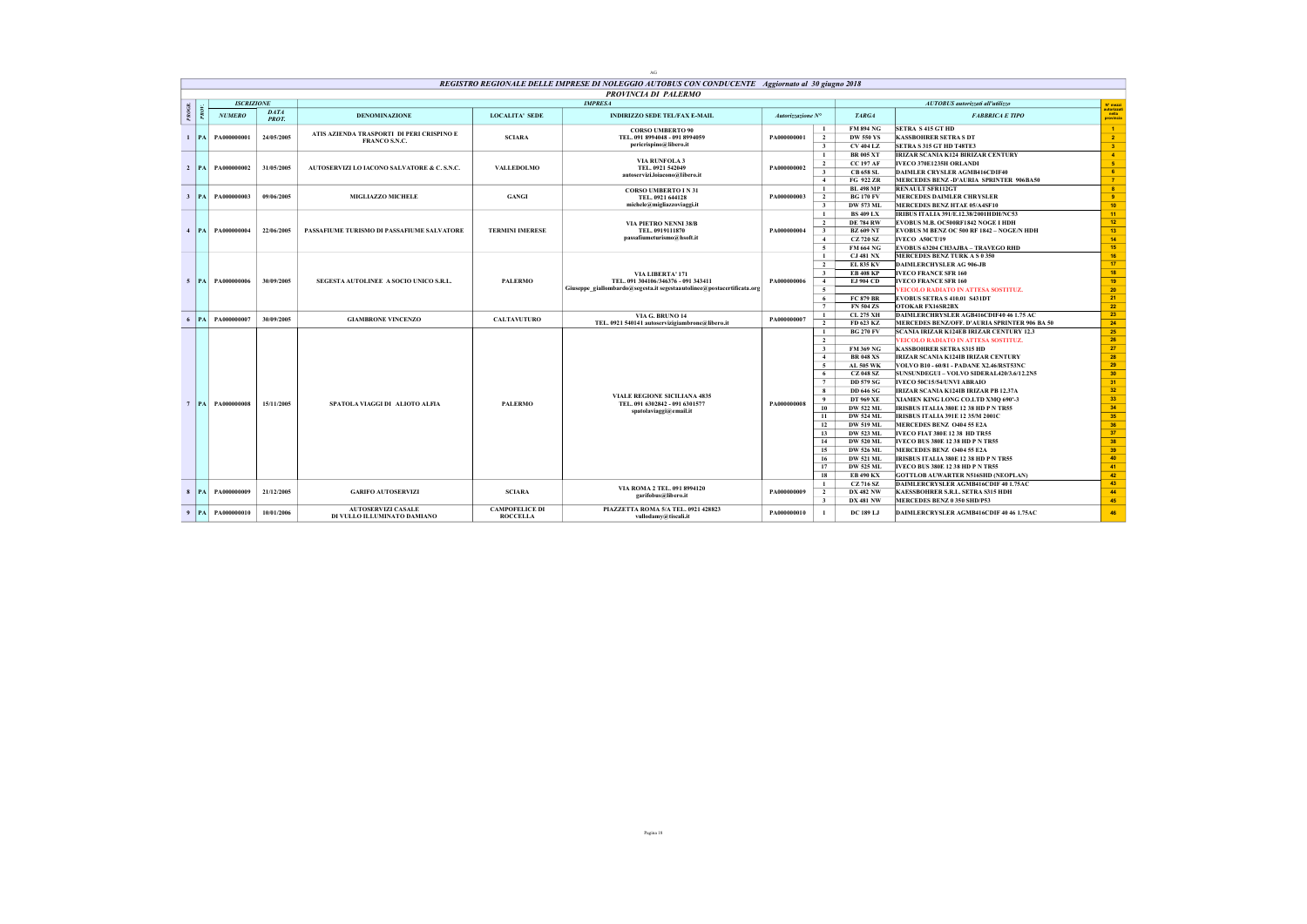|        |         |                       |                      |                                               |                          | REGISTRO REGIONALE DELLE IMPRESE DI NOLEGGIO AUTOBUS CON CONDUCENTE Aggiornato al 30 giugno 2018 |                              |                                           |                                      |                                                                                         |                                   |
|--------|---------|-----------------------|----------------------|-----------------------------------------------|--------------------------|--------------------------------------------------------------------------------------------------|------------------------------|-------------------------------------------|--------------------------------------|-----------------------------------------------------------------------------------------|-----------------------------------|
|        |         | <b>ISCRIZIONE</b>     |                      |                                               |                          | <b>IMPRESA</b>                                                                                   |                              |                                           |                                      | <b>AUTOBUS</b> autorizzati all'utilizzo                                                 | N° mezzi                          |
| PROGR. |         | <b>NUMERO</b>         | <b>DATA</b><br>PROT. | <b>DENOMINAZIONE</b>                          | <b>LOCALITA' SEDE</b>    | <b>INDIRIZZO SEDE TEL/FAX E-MAIL</b>                                                             | Autorizzazione N°            |                                           | <b>TARGA</b>                         | <b>FABBRICA E TIPO</b>                                                                  | utorizza<br>  nella<br>provincia  |
|        |         |                       |                      |                                               |                          |                                                                                                  |                              | $\mathbf{1}$                              | <b>FE 986 PS</b>                     | <b>SETRA S 416 HDH</b>                                                                  | 47                                |
|        |         |                       |                      |                                               |                          |                                                                                                  |                              | $\overline{2}$                            | <b>DN 354 MS</b>                     | IRISBUS ITALIA 391E.1238/2001HDH/NC55                                                   | 48                                |
|        |         |                       |                      |                                               |                          |                                                                                                  |                              | $\overline{\mathbf{3}}$<br>$\overline{4}$ | FG 367 RP                            | VEICOLO RADIATO IN ATTESA SOSTITUZ.<br><b>SETRA S 415 HDH</b>                           | 49<br>50                          |
|        |         | 10   PA   PA000000013 | 13/01/2006           | <b>AUTO SERVICE S.R.L.</b>                    | <b>PALERMO</b>           | VIA EMILIA 43<br>TEL. 091 6316007 091 363000                                                     | PA000000013                  | $\sim$                                    | <b>DN 355 MS</b>                     | EVOBUS M BENZ OC 500 RF 1842-NOGE/N HDH                                                 | 51                                |
|        |         |                       |                      |                                               |                          | info@autosercice.it.pa.it bus.autoservice@tin.it                                                 |                              | 6                                         | CL 390 GH                            | <b>IVECO S.P.A. A50C15/19</b>                                                           | 52                                |
|        |         |                       |                      |                                               |                          |                                                                                                  |                              | $\tau$                                    | <b>DW 658 ML</b>                     | <b>IVECO A/65/C/E4/27</b>                                                               | 53                                |
|        |         |                       |                      |                                               |                          |                                                                                                  |                              | 8                                         | <b>FG 446 RP</b>                     | <b>IVECO FIAT 380E 12 38 HD P TR55</b>                                                  | 54                                |
|        |         |                       |                      |                                               |                          |                                                                                                  |                              | 10                                        | <b>ES 342 RL</b>                     | <b>OPEL MOVANO WOLMVN4JECB027738</b>                                                    | 55                                |
|        |         |                       |                      |                                               |                          | VIA LIBERTA' 171                                                                                 |                              | $\mathbf{1}$                              | <b>BF 245 MD</b>                     | FIAT 370.12.35                                                                          | 56                                |
|        |         | 11   PA   PA000000015 | 25/01/2006           | SICILBUS S.R.L.                               | <b>PALERMO</b>           | TEL. 091 343811/346876 - 091 343411<br>amministrazione@sicilbus.it sicilbus@postacertificata.org | PA000000015                  | $\overline{2}$                            | FM 103 NG                            | M B O350 RHD L55E3 CAT M3                                                               | 57<br>58                          |
|        |         |                       |                      |                                               |                          |                                                                                                  |                              | $\overline{\mathbf{3}}$<br>$\mathbf{1}$   | <b>CC 132 AF</b>                     | VEICOLO RADIATO IN ATTESA SOSTITUZ.<br>EVOBUS GMBH SETRA S315 HD P57E2B                 | 59                                |
|        |         |                       |                      |                                               |                          |                                                                                                  |                              | $\overline{2}$                            | AJ 221 HC                            | VOLVO 312 - 60/38 BARBI ITALIA 99/1                                                     | 60                                |
|        |         |                       |                      |                                               |                          |                                                                                                  |                              | $\overline{\mathbf{3}}$                   | <b>CP 770 TG</b>                     | DAIMLER CHRYSLER AG MB 616 CD 60                                                        | 61                                |
|        |         |                       |                      |                                               |                          |                                                                                                  |                              | $\overline{4}$                            | <b>CZ 058 SZ</b>                     | MAN 18410 HOCL ANDECAR II                                                               | 62                                |
|        |         |                       |                      |                                               |                          |                                                                                                  |                              | $\overline{5}$                            | <b>DD 422 SG</b>                     | DAIMLERCHRYSLER AG MB 416CDIF40 46 1.75A                                                | 63                                |
|        |         | 12 PA PA000000017     | 24/02/2006           | AUTOSERVIZI TAORMINA S.R.L.                   | <b>CARINI</b>            | VIA PROVINCIALE 60<br>TEL. 091 8676465 - 091 8674521                                             | PA000000017                  | 6                                         | <b>DD 423 SG</b>                     | BEULAS A NUTZFAHRZEUGE 12.220 HOCL MIDISTAR N                                           | 64                                |
|        |         |                       |                      |                                               |                          | taorminasal@libero.it                                                                            |                              | $7\phantom{.0}$                           | <b>DM 343 EB</b>                     | <b>DAIMLERCHRYSLER AG 906 NEW CAR</b>                                                   | 65                                |
|        |         |                       |                      |                                               |                          |                                                                                                  |                              | 8                                         | <b>DW 731 ML</b>                     | IVECO C65D00/B UNVI COMPA                                                               | 66                                |
|        |         |                       |                      |                                               |                          |                                                                                                  |                              | 9                                         | <b>EA 333 XF</b>                     | IRISBUS ITALIA 39/E.12.43 ORLANDI 2001                                                  | 67                                |
|        |         |                       |                      |                                               |                          |                                                                                                  |                              | 10                                        |                                      | <b>VEICOLO RADIATO IN ATTESA SOSTITUZ.</b>                                              | 68                                |
|        |         |                       |                      |                                               |                          |                                                                                                  |                              | 11                                        | <b>EG 944 CA</b>                     | DAIMLER 906 CAR, IND, MB519CDI F 1                                                      | 69                                |
|        |         |                       |                      |                                               |                          | VIA UMBERTO Iº 237                                                                               |                              | $\mathbf{1}$                              | <b>CE 670 KH</b>                     | <b>KASSBOHRER SETRA S 215 HD</b>                                                        | 70                                |
|        |         | 13   PA   PA000000018 | 27/02/2006           | <b>LA PAGLIA SALVATORE</b>                    | <b>CIMINNA</b>           | TEL.091 8293558<br>salvatore.lapaglia@libero.it                                                  | PA000000018                  | $\overline{\mathbf{2}}$                   | EJ 756 DM                            | MERCEDES BENZ 632 04 CECQC5K - TRAVEGO RHD-M EVOBUS                                     | 71                                |
|        |         |                       |                      |                                               |                          | VIA STAZZONE N. 6                                                                                |                              |                                           |                                      |                                                                                         |                                   |
|        | $14$ PA | PA000000019           | 03/03/2006           | <b>D'AGOSTINO GIUSEPPE</b>                    | <b>SAN GIUSEPPE JATO</b> | TEL. 091 8572519                                                                                 | PA000000019                  | $\overline{2}$                            | <b>ES 959 JW</b>                     | <b>SETRA S 415 HDH</b>                                                                  | 72                                |
|        |         | <b>ISCRIZIONE</b>     |                      |                                               |                          | REGISTRO REGIONALE DELLE IMPRESE DI NOLEGGIO AUTOBUS CON CONDUCENTE<br><b>IMPRESA</b>            | Aggiornato al 30 giugno 2018 |                                           |                                      |                                                                                         |                                   |
| PROGR  |         |                       | <b>DATA</b>          |                                               |                          |                                                                                                  |                              |                                           |                                      | AUTOBUS autorizzati all'utilizzo                                                        | N° mezzi                          |
|        |         | <b>NUMERO</b>         | PROT.                | <b>DENOMINAZIONE</b>                          | <b>LOCALITA' SEDE</b>    | <b>INDIRIZZO SEDE TEL/FAX E-MAIL</b>                                                             | Autorizzazione N°            |                                           | <b>TARGA</b>                         | <b>FABBRICA E TIPO</b>                                                                  | utorizzat<br>  nella<br>provincia |
|        |         |                       |                      |                                               |                          |                                                                                                  |                              | $\mathbf{1}$                              |                                      | VEICOLO RADIATO IN ATTESA SOSTITUZ.                                                     | 73                                |
|        |         |                       |                      |                                               |                          |                                                                                                  |                              | $\overline{2}$                            | <b>BR 021 XR</b>                     | <b>KASSBOHRER SETRA S228DT R</b>                                                        | 74                                |
|        |         |                       | 03/03/2006           |                                               |                          | VIA VITTORIO EMANUELE IIIº N. 3<br>TEL. 091 8219459                                              |                              | $\overline{\mathbf{3}}$                   | <b>BZ 111 SS</b>                     | <b>KASSBOHRER SETRA S 215 HDH</b>                                                       | 75<br>76                          |
|        |         | 15   PA   PA000000020 |                      | IDEA VIAGGI DI COSTANZA SALVATORE E C. S.N.C. | <b>ALIA</b>              | sa.costanza@tiscali.it                                                                           | PA000000020                  | $\overline{4}$<br>$\sim$                  | <b>BZ 106 SS</b><br><b>CW 361 NC</b> | KASSBOHRER SETRA S 215 HDH<br>MAN NUTZFAHRZEUGE 14 280 HOCL IRIZAR                      | 77                                |
|        |         |                       |                      |                                               |                          |                                                                                                  |                              | 6                                         | CW 363 NC                            | EVOBUS MB TRAVEGO 16RHD/E4                                                              | 78                                |
|        |         |                       |                      |                                               |                          |                                                                                                  |                              | $\tau$                                    | FN 535 ZS                            | VDL BUS & COACH 501E1                                                                   | 79                                |
|        |         |                       |                      |                                               |                          |                                                                                                  |                              | $\bf 1$                                   | <b>EN 741 CD</b>                     | IRIZAR SCANIA K124EB IRIZAR CENTURY 12.37/42 B/IS E3/N/E                                | 80                                |
|        |         |                       |                      |                                               |                          | <b>VIA PIETRO NENNI 53</b>                                                                       |                              | $\overline{2}$                            | <b>DD 834 SG</b>                     | <b>BOVA B FUTURA FHX 12 400 N53</b>                                                     | 81                                |
|        |         | 16 PA PA000000021     | 07/03/2006           | <b>LA ROSA GIUSEPPE</b>                       | <b>LERCARA FRIDDI</b>    | TEL. 091 8213664<br>info@siciliabus.com                                                          | PA000000021                  | $\overline{\mathbf{3}}$                   | <b>ER 531 EY</b>                     | IRIZAR SCANIA K124EB IRIZAR CENTURY 12.3                                                | 82                                |
|        |         |                       |                      |                                               |                          |                                                                                                  |                              | $\overline{4}$<br>5 <sup>5</sup>          | <b>FG 248 RP</b><br><b>EY 820 NE</b> | MERCEDES MB 519 CDI F CAR IND<br><b>OPEL MV N4VE</b>                                    | 83<br>84                          |
|        |         |                       |                      |                                               |                          |                                                                                                  |                              | $\mathbf{1}$                              | DP 539 JM                            | INDCAR 6SC/E4-WING/25                                                                   | 85                                |
|        |         |                       |                      |                                               |                          |                                                                                                  |                              | $\overline{2}$                            | <b>FE 881 XX</b>                     | IVECO FIAT 380 12.38 H D P TR55                                                         | 86                                |
|        |         |                       |                      |                                               |                          |                                                                                                  |                              | $\overline{\mathbf{3}}$                   | <b>DB 785 MS</b>                     | EVOBUS MERCEDES-BENZ OC 500 RF 1842-NOGE/N HDH                                          | 87                                |
|        |         |                       |                      |                                               |                          |                                                                                                  |                              | $\overline{4}$                            | <b>DM 073 EB</b>                     | <b>IVECO BUS 380E 12 38 HD P N TR55</b>                                                 | 88                                |
|        |         |                       |                      |                                               |                          |                                                                                                  |                              | $\overline{5}$                            | <b>CP 910 TG</b>                     | IVECO FIAT 370.12.30.1/K/T-ORLANDI SICCA                                                | 89                                |
|        |         |                       |                      |                                               |                          |                                                                                                  |                              | 6                                         | CY 026 AD                            | IVECO FIAT 380E 12.38 HD P TR55                                                         | 90                                |
|        |         |                       |                      |                                               |                          | VIA PAISIELLO 52                                                                                 |                              | $7\phantom{.0}$                           | <b>FG 179 CR</b>                     | NOGE MAN N. R33 08 TOURING                                                              | 91<br>92                          |
|        |         | 17 PA PA000000022     | 06/03/2006           | ZIMMARDI GIUSEPPE & C. S.N.C.                 | <b>PALERMO</b>           | TEL. 091 228053 - 091 229763<br>zimmardig.@libero.it                                             | PA000000022                  | 8<br>9                                    | <b>DS 457 NN</b><br><b>AW 520 BG</b> | IRISBUS ITALIA 391E.12.38/2001HDH/NC55<br>BENZ 0.303-15R/315/A-PADANE Z1.55/KR          | 93                                |
|        |         |                       |                      |                                               |                          |                                                                                                  |                              | 10                                        | AW 636 BG                            | BENZ 0.303-13R/313/C-R-PADANE Z2.73/RS49                                                | 94                                |
|        |         |                       |                      |                                               |                          |                                                                                                  |                              | 11                                        | FP 787 DT                            | <b>DAIMLERCHRYSLER 906 KA50</b>                                                         | 95                                |
|        |         |                       |                      |                                               |                          |                                                                                                  |                              | 12                                        | <b>BC 520 PJ</b>                     | MERCEDES BENZ 0 303 15 R 415 D PADANEMX                                                 | 96                                |
|        |         |                       |                      |                                               |                          |                                                                                                  |                              | 13                                        | AJ 944 GN                            | RENAULT VEHICULES INDUSTRIELS SFR 114                                                   | 97                                |
|        |         |                       |                      |                                               |                          |                                                                                                  |                              | 14                                        | <b>CT 312 CD</b>                     | KASSBOHRER SETRA S 215 HD P52A 4                                                        | 98                                |
|        |         |                       |                      |                                               |                          |                                                                                                  |                              | 16                                        | <b>EX 491 PX</b>                     | KING LONG XMQ 6996                                                                      | 99                                |
|        |         |                       |                      |                                               |                          | VIA NEREO 4                                                                                      |                              | $\mathbf{1}$                              | <b>CB 013 KJ</b>                     | <b>KASSBOHRER SETRA S 315 HD</b>                                                        | 100                               |
|        |         | 18   PA   PA000000023 | 20/03/2006           | DIODORO VIAGGI S.R.L.                         | <b>CARINI</b>            | TEL. 091 6852821 - 091 6851661<br>diodoroviaggi@tin.it                                           | PA000000023                  | $\overline{2}$                            | <b>BL 573 XV</b>                     | <b>KASSBOHRER SETRA S 215 HD</b>                                                        | 101                               |
|        |         |                       |                      |                                               |                          |                                                                                                  |                              |                                           |                                      |                                                                                         |                                   |
|        |         |                       |                      |                                               |                          |                                                                                                  |                              |                                           |                                      |                                                                                         |                                   |
|        |         | 19   PA   PA000000024 | 20/03/2006           | <b>BRUSCEMI GIORGIO</b>                       | <b>CEFALU</b>            | C.DA SETTEFRATI S.N.<br>TEL. 0921 931317                                                         | PA000000024                  | $\mathbf{1}$<br>$\overline{2}$            | FK 933 NT                            | DAIMLERCRYHSLER 906 - MB518 CDI F50/off. D'Auria<br>VEICOLO RADIATO IN ATTESA SOSTITUZ. | 102<br>103                        |

AG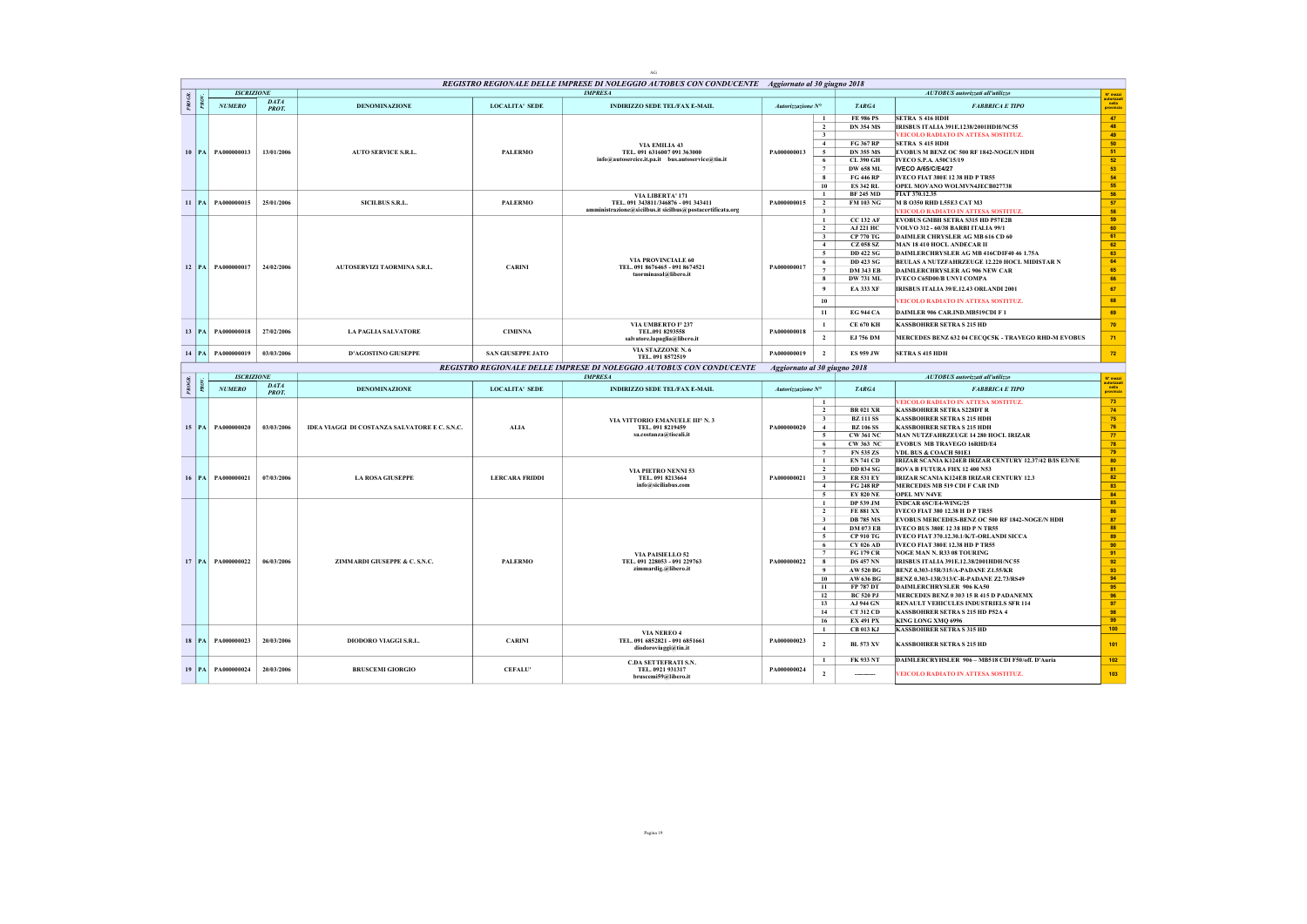|        |                       |                      |                                                 |                       | REGISTRO REGIONALE DELLE IMPRESE DI NOLEGGIO AUTOBUS CON CONDUCENTE Aggiornato al 30 giugno 2018 |                   |                                               |                                                                        |                                 |
|--------|-----------------------|----------------------|-------------------------------------------------|-----------------------|--------------------------------------------------------------------------------------------------|-------------------|-----------------------------------------------|------------------------------------------------------------------------|---------------------------------|
|        | <b>ISCRIZIONE</b>     |                      |                                                 |                       | <b>IMPRESA</b>                                                                                   |                   |                                               | AUTOBUS autorizzati all'utilizzo                                       | N° mezzi<br>autorizzat          |
| PROGR. | NUMERO                | <b>DATA</b><br>PROT. | <b>DENOMINAZIONE</b>                            | <b>LOCALITA' SEDE</b> | <b>INDIRIZZO SEDE TEL/FAX E-MAIL</b>                                                             | Autorizzazione N° | <b>TARGA</b>                                  | <b>FABBRICA E TIPO</b>                                                 | nella<br>provincia              |
|        |                       |                      |                                                 |                       |                                                                                                  |                   | <b>BR 376 VR</b><br>$\mathbf{1}$              | <b>KASSBOHRER SETRA S 215 HD</b>                                       | 104                             |
|        |                       |                      |                                                 |                       |                                                                                                  |                   | $\overline{2}$<br><b>EN 560 CD</b>            | KASSBOHRER SETRA S 215 HD P56 3                                        | 105                             |
|        |                       |                      |                                                 |                       |                                                                                                  |                   | 3<br><b>EN 559 CD</b>                         | <b>KASSBOHRER SETRA S 215 HD P58 4</b>                                 | 106                             |
|        |                       |                      |                                                 |                       |                                                                                                  |                   | <b>EB 445 KX</b><br>4                         | <b>KASSBOHRER SETRA S 215 HD</b>                                       | 107                             |
|        |                       |                      |                                                 |                       |                                                                                                  |                   | 5<br><b>FE 187 PJ</b>                         | DAIMLER MB 519 CDI F                                                   | 108                             |
|        |                       |                      |                                                 |                       |                                                                                                  |                   | 6<br>EX 626 JG<br>$\overline{7}$              | <b>MAN R07 E6</b>                                                      | 109                             |
|        |                       |                      |                                                 |                       |                                                                                                  |                   | <b>BB 884 XK</b>                              | EVOBUS GMBH SETRA S315 HDH 2 P55E2                                     | 110                             |
|        |                       |                      |                                                 |                       |                                                                                                  |                   | 8<br><b>CL 214 XH</b>                         | <b>KASSBOHRER SETRA S 315 HDH/2</b>                                    | 111<br>112                      |
|        |                       |                      |                                                 |                       |                                                                                                  |                   | 9<br><b>FC123BV</b><br>10<br><b>BY 471 BP</b> | <b>EVOBUS SETRA S431DT502</b><br>IVECO FIAT 370E 12.35 H ORLANDI SICCA | 113                             |
|        | 20   PA   PA000000025 | 27/03/2006           |                                                 | <b>PALERMO</b>        | VIA BONOMO GABRIELE 16<br>TEL. 0921 923881 - 0921 925362                                         | PA000000025       | 11<br><b>BW 729 YC</b>                        | IRISBUS ITALIA SPA 391E.12.35/M 2001/NC                                | 114                             |
|        |                       |                      | TURISCAR S.R.L.                                 |                       | turiscar@liberi.it                                                                               |                   | 12<br><b>CX 333 RP</b>                        | <b>RENAULT FDCSL6</b>                                                  | 115                             |
|        |                       |                      |                                                 |                       |                                                                                                  |                   | 13<br><b>BY 779 BP</b>                        | VOLVO B12 60 36 E BARBI ITALIA 99/1                                    | 116                             |
|        |                       |                      |                                                 |                       |                                                                                                  |                   | 14<br><b>DD 775 SG</b>                        | KAESSBOHRER SETRA S 315 HDH/2                                          | 117                             |
|        |                       |                      |                                                 |                       |                                                                                                  |                   | 15<br><b>DD 776 SG</b>                        | DAIMLERCHRYSLER AGMB416CDIF40 46                                       | 118                             |
|        |                       |                      |                                                 |                       |                                                                                                  |                   | 16<br><b>EA 207 HY</b>                        | SETRA S 415 GT - HD E5                                                 | 119                             |
|        |                       |                      |                                                 |                       |                                                                                                  |                   | 17<br><b>EA 602 BF</b>                        | VOLVO BUS CORPORATION 9700 6X2 FL.06 13,0                              | 120                             |
|        |                       |                      |                                                 |                       |                                                                                                  |                   | 18<br><b>EF 241 TS</b>                        | <b>EVOBUS GMBH SETRA S 415 GT HD</b>                                   | 121                             |
|        |                       |                      |                                                 |                       |                                                                                                  |                   | 19<br><b>EM 140 MV</b>                        | <b>IRISBUS ITALIA 397/12.40</b>                                        | 122                             |
|        |                       |                      |                                                 |                       |                                                                                                  |                   | 20<br><b>EM 215 MV</b>                        | IRISBUS ITALIA 397/12.40                                               | 123                             |
|        |                       |                      |                                                 |                       |                                                                                                  |                   | 21<br><b>EV 332 XK</b>                        | DAIMLER AG 906/OFFICINE D'AURIA SRL                                    | 124                             |
|        |                       |                      |                                                 |                       |                                                                                                  |                   | CF 793 ZM<br>$\mathbf{1}$                     | KASSBOHRER SETRA S 215 HD P 563                                        | 125                             |
|        | 21 PA PA000000027     | 31/03/2006           | AUTOSERVIZI MACALUSO DI LI POMI CALCEDONIO      | <b>CERDA</b>          | PIAZZA DOTT. ILARDI 15<br>TEL. 091 8991319                                                       | PA000000027       | <b>CT 694 CD</b><br>$\overline{2}$            | <b>KASSBOHRER SETRA S 215 HDH</b>                                      | 126                             |
|        |                       |                      |                                                 |                       | autoservizimacaluso@neomedia.it                                                                  |                   | <b>DB 067 MS</b><br>$\overline{\mathbf{3}}$   | <b>IVECO A50C/19/H</b>                                                 | 127                             |
|        |                       |                      |                                                 |                       | REGISTRO REGIONALE DELLE IMPRESE DI NOLEGGIO AUTOBUS CON CONDUCENTE                              |                   | Aggiornato al 30 giugno 2018                  |                                                                        |                                 |
|        | <b>ISCRIZIONE</b>     |                      |                                                 |                       | <b>IMPRESA</b>                                                                                   |                   |                                               | AUTOBUS autorizzati all'utilizzo                                       |                                 |
| PROGR. |                       | DATA                 |                                                 |                       |                                                                                                  |                   |                                               |                                                                        | N° mezzi<br>utorizza<br>  nella |
|        | NUMERO                | PROT.                | <b>DENOMINAZIONE</b>                            | <b>LOCALITA' SEDE</b> | <b>INDIRIZZO SEDE TEL/FAX E-MAIL</b>                                                             | Autorizzazione N° | <b>TARGA</b>                                  | <b>FABBRICA E TIPO</b>                                                 | provincia                       |
|        |                       |                      |                                                 |                       |                                                                                                  |                   | <b>BR 663 VR</b><br>$\mathbf{1}$              | <b>KASSBOHRER SETRA S 215 HD</b>                                       | 128                             |
|        |                       |                      |                                                 |                       | VIALE REGIONE SICILIANA 5482                                                                     |                   | $\overline{2}$<br><b>BC 761 PJ</b>            | <b>KASSBOHRER SETRA S 215 HD</b>                                       | 129                             |
|        | 22   PA   PA000000028 | 31/03/2006           | <b>RAINERI GIUSEPPE</b>                         | <b>PALERMO</b>        | TEL. 091 7541016                                                                                 | PA000000028       | $\overline{\mathbf{3}}$<br><b>BT 322 RY</b>   | <b>KASSBOHRER SETRA S 315 HD</b>                                       | 130                             |
|        |                       |                      |                                                 |                       | raineribus@tiscali.it                                                                            |                   | $\overline{4}$<br><b>BP 183 ND</b>            | <b>KASSBOHRER SETRA S 211 HD</b>                                       | 131                             |
|        |                       |                      |                                                 |                       |                                                                                                  |                   | 6<br><b>BT 563 RZ</b>                         | <b>KASSBOHRER SETRA S 315 HD</b>                                       | 132                             |
|        |                       |                      |                                                 |                       |                                                                                                  |                   | <b>EV 747 LX</b><br>$\mathbf{1}$              | MAN R07                                                                | 133                             |
|        |                       |                      |                                                 |                       |                                                                                                  |                   | $\overline{2}$<br><b>DB 022 MS</b>            | <b>KASSBOHRER SETRA S 315 HD</b>                                       | 134                             |
|        |                       |                      |                                                 |                       |                                                                                                  |                   | 3<br><b>EV 745 LX</b>                         | <b>MAN R07</b>                                                         | 135                             |
|        |                       |                      |                                                 |                       | <b>CORTILE P 1 N.8</b>                                                                           |                   | 4<br>FB 152 ZY                                | <b>EVOBUS MB TRAVEGO ISRHD</b>                                         | 136                             |
|        | 23 PA PA000000029     | 06/04/2006           | <b>CEFALU' TOURS S.R.L.</b>                     | <b>CEFALU</b>         | TEL. 0921 922283 0921 996865                                                                     | PA000000029       | $\sim$<br>DP 626 JL                           | <b>EVOBUS SETRA S 415 GT HD/E4</b>                                     | 137                             |
|        |                       |                      |                                                 |                       | cefalùtours@gmail.it                                                                             |                   | 6<br><b>EY 988 LD</b>                         | <b>MAN LION'S COACH R07</b>                                            | 138                             |
|        |                       |                      |                                                 |                       |                                                                                                  |                   | FJ 124 BF<br>$\tau$                           | FORD TRANSIT FBD UYR62DDX                                              | 139                             |
|        |                       |                      |                                                 |                       |                                                                                                  |                   | 8<br><b>FK 823 WG</b>                         | <b>EVOBUS MERCEDES BENZ MB E15 RHD</b>                                 | 140                             |
|        |                       |                      |                                                 |                       |                                                                                                  |                   | <b>DG 773 VJ</b><br>$\mathbf{1}$              | MERCEDES BENZ O 404 15 RHD                                             | 141                             |
|        |                       |                      |                                                 |                       | <b>VIA TEVERE 13</b>                                                                             |                   | $\overline{\mathbf{2}}$<br>FN 473 ZS          | NEOPLAN BUS GMBH P 11                                                  | 142                             |
|        | 24 PA PA000000030     | 11/04/2006           | <b>EVOLA PIETRO</b>                             | <b>TERRASINI</b>      | TEL. 091 8681624                                                                                 | PA000000030       | $\overline{\mathbf{3}}$                       | VEICOLO RADIATO IN ATTESA SOSTITUZ.                                    | 143                             |
|        |                       |                      |                                                 |                       | evolaviaggi@hotmail.com                                                                          |                   | 4                                             | VEICOLO RADIATO IN ATTESA SOSTITUZ.                                    | 144                             |
|        |                       |                      |                                                 |                       | VIA MULINI 64                                                                                    |                   |                                               |                                                                        |                                 |
|        | 25 PA PA000000031     | 11/04/2006           | AUTOSERVIZI LOMBARDO DI PROVENZANO MONICA &     | <b>PARTINICO</b>      | TEL. 091 8904053                                                                                 | PA000000031       | ET 061 MA<br>$\mathbf{1}$                     | <b>IVECO FIAT 380 E</b>                                                | 145                             |
|        |                       |                      | C.S.A.S.                                        |                       | autoservizilombardo@email.it                                                                     |                   |                                               |                                                                        |                                 |
|        |                       |                      |                                                 |                       |                                                                                                  |                   | $\overline{1}$<br><b>EZ 146 YP</b>            | SETRA S 415 HDH/3                                                      | 146                             |
|        |                       |                      |                                                 |                       |                                                                                                  |                   | $\overline{2}$<br><b>FC 868 AB</b>            | <b>SETRA S 415 HDH</b>                                                 | 147                             |
|        |                       |                      |                                                 |                       |                                                                                                  |                   | $\mathbf{3}$<br><b>EG 085 MX</b>              | KING LONG XMQ 6800 2AL 1AAA2B                                          | 148                             |
|        |                       |                      |                                                 |                       |                                                                                                  |                   | 4<br>DP 039 ZD                                | XIAMEN KING LONG XMQ 6900-3                                            | 149                             |
|        |                       |                      |                                                 |                       | VIA ALDO MORO 23                                                                                 |                   | 5<br><b>FE 924 PS</b>                         | <b>SETRA S 416 HDH</b>                                                 | 150                             |
|        | 26   PA   PA000000032 | 12/04/2006           | FILI' MARIO ANTONIO                             | <b>ALIMENA</b>        | filiautoservizi@tiscali.it                                                                       | PA000000032       | 6<br><b>EN 162 GX</b>                         | IVECO FIAT 380E 12.38 HD P L55                                         | 151                             |
|        |                       |                      |                                                 |                       |                                                                                                  |                   | $\tau$<br><b>DJ 082 PX</b>                    | <b>IRISBUS ITALIA - 397/12.40</b>                                      | 152                             |
|        |                       |                      |                                                 |                       |                                                                                                  |                   | 8<br><b>DM 445 EB</b>                         | <b>IRIISBUS ITALIA - 397E/12.40</b>                                    | $153$                           |
|        |                       |                      |                                                 |                       |                                                                                                  |                   | $\overline{9}$<br><b>FE 873 PS</b>            | MERCEDES MENZ 906 AC35 E KMMD1350                                      | 154                             |
|        |                       |                      |                                                 |                       |                                                                                                  |                   | 10<br><b>FH 576 PY</b>                        | MERCEDES MENZ 906 BB50 UMNE1500E                                       | 155                             |
|        |                       |                      |                                                 |                       |                                                                                                  |                   | ET 364 MA<br>$\mathbf{1}$                     | <b>IVECO FRANCE SFR210</b>                                             | 156                             |
|        |                       |                      |                                                 |                       |                                                                                                  |                   | $\overline{2}$<br><b>EV 847 KL</b>            | IVECO IG 100XM CA1S1A 1 AEAA CALIPSO NEW CAR                           | 157                             |
|        |                       |                      |                                                 |                       |                                                                                                  |                   |                                               |                                                                        |                                 |
|        |                       |                      |                                                 |                       | VIA MULINI 25 MONREALE (PA)                                                                      |                   | 4<br>ET 361 MA                                | <b>IVECO FRANCE SFR210</b>                                             | 158                             |
|        | 27 PA PA000000033     | 12/04/2006           | <b>AUTOSERVIZI GIORDANO Società Cooperativa</b> | <b>PALERMO</b>        | TEL. 091 6403441 - FAX 091 6407577<br>info@autoservizigiordano.it                                | PA000000033       | ET 362 MA<br>-6                               | <b>IVECO FRANCE SFR210</b>                                             | 159                             |
|        |                       |                      |                                                 |                       |                                                                                                  |                   | 8<br>ET 363 MA                                | <b>IVECO FRANCE SFR210</b>                                             | 160                             |
|        |                       |                      |                                                 |                       |                                                                                                  |                   | 9<br>ET 360 MA                                | <b>IVECO FRANCE SFR 210</b>                                            | 161                             |
|        |                       |                      |                                                 |                       |                                                                                                  |                   | 10<br>ET 359 MA                               | <b>IVECO FRANCE SFR 210</b>                                            | 162                             |

AG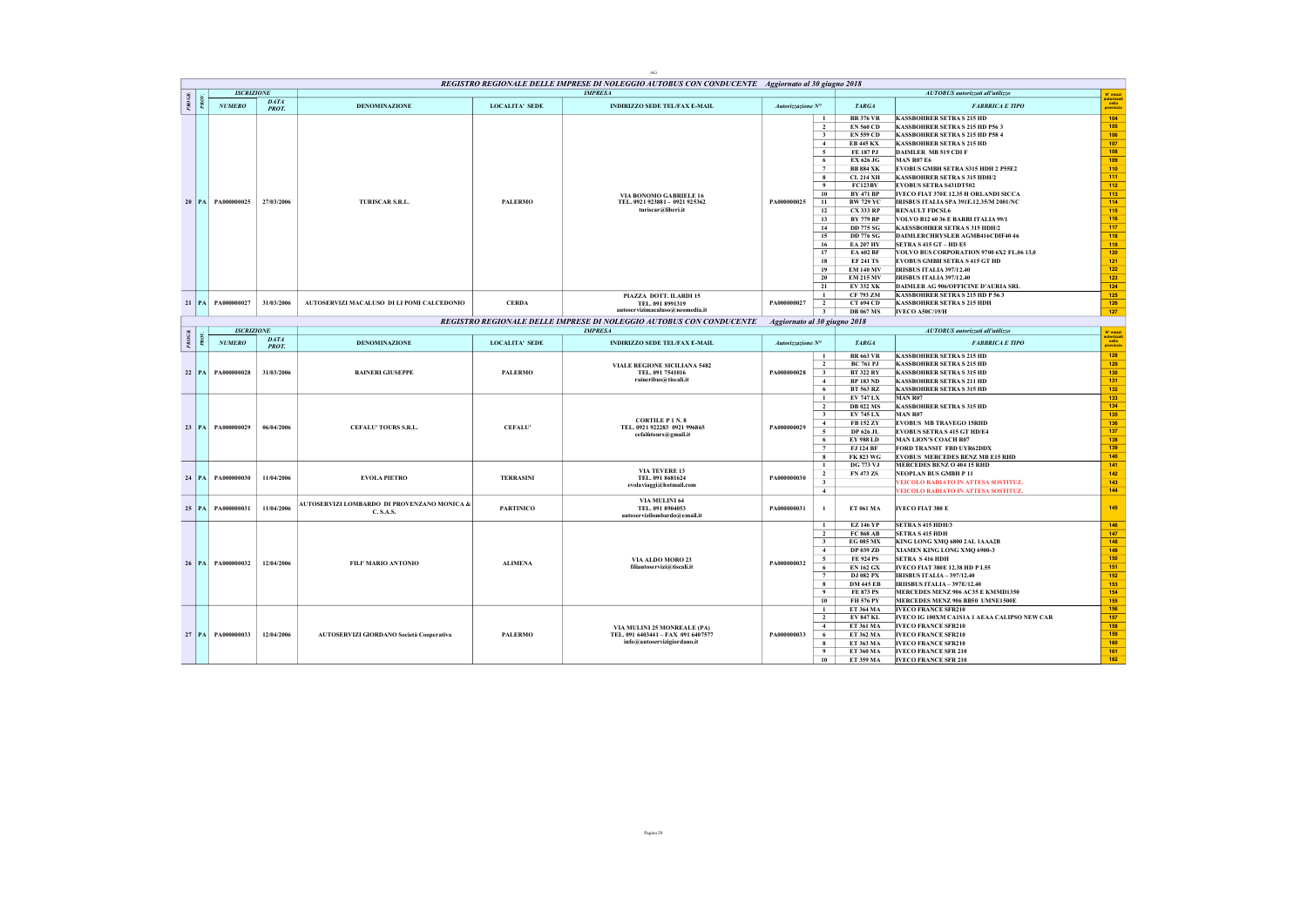|    |                 |                       |                      |                                                                         |                       | AG.                                                                                           |                   |                                                                                                                                                                                                                                                                                                                                                                                                                                                                                                                                                                                                                                                   |                                                                                                                                                                                                                                                                                                                                                                                                                                                                                                                                                                                                                                                                                                                                                                                                                                                                               |                                                                                                                                                                      |
|----|-----------------|-----------------------|----------------------|-------------------------------------------------------------------------|-----------------------|-----------------------------------------------------------------------------------------------|-------------------|---------------------------------------------------------------------------------------------------------------------------------------------------------------------------------------------------------------------------------------------------------------------------------------------------------------------------------------------------------------------------------------------------------------------------------------------------------------------------------------------------------------------------------------------------------------------------------------------------------------------------------------------------|-------------------------------------------------------------------------------------------------------------------------------------------------------------------------------------------------------------------------------------------------------------------------------------------------------------------------------------------------------------------------------------------------------------------------------------------------------------------------------------------------------------------------------------------------------------------------------------------------------------------------------------------------------------------------------------------------------------------------------------------------------------------------------------------------------------------------------------------------------------------------------|----------------------------------------------------------------------------------------------------------------------------------------------------------------------|
|    |                 |                       |                      |                                                                         |                       | REGISTRO REGIONALE DELLE IMPRESE DI NOLEGGIO AUTOBUS CON CONDUCENTE                           |                   | Aggiornato al 30 giugno 2018                                                                                                                                                                                                                                                                                                                                                                                                                                                                                                                                                                                                                      |                                                                                                                                                                                                                                                                                                                                                                                                                                                                                                                                                                                                                                                                                                                                                                                                                                                                               |                                                                                                                                                                      |
|    |                 | <b>ISCRIZIONE</b>     |                      |                                                                         |                       | <b>IMPRESA</b>                                                                                |                   |                                                                                                                                                                                                                                                                                                                                                                                                                                                                                                                                                                                                                                                   | AUTOBUS autorizzati all'utilizzo                                                                                                                                                                                                                                                                                                                                                                                                                                                                                                                                                                                                                                                                                                                                                                                                                                              | N' mezzi                                                                                                                                                             |
|    | PROG.           | <b>NUMERO</b>         | <b>DATA</b><br>PROT. | <b>DENOMINAZIONE</b>                                                    | <b>LOCALITA' SEDE</b> | <b>INDIRIZZO SEDE TEL/FAX E-MAIL</b>                                                          | Autorizzazione N° | <b>TARGA</b>                                                                                                                                                                                                                                                                                                                                                                                                                                                                                                                                                                                                                                      | <b>FABBRICA E TIPO</b>                                                                                                                                                                                                                                                                                                                                                                                                                                                                                                                                                                                                                                                                                                                                                                                                                                                        | autorizzati<br>nella<br>provincia                                                                                                                                    |
|    |                 | 28   PA   PA000000034 | 18/05/2006           | <b>S.A.L.S. TRASPORTI S.P.A.</b>                                        | <b>PALERMO</b>        | VIA PORTELLO <sub>32</sub><br>TEL. 091 7041211 - 091 6517717<br>commerciale@saistrasporti.it  | PA000000034       | <b>FG 785 PD</b><br>1<br>$\overline{2}$<br><b>EA 832 BF</b><br>$\overline{\mathbf{3}}$<br><b>EA 833 BF</b><br>$\overline{4}$<br>-5<br><b>FG 786 PD</b><br>EJ 922 CD<br>6<br>$\tau$<br>EJ 923 CD<br>EJ 920 CD<br>-8<br>$\overline{9}$<br><b>EL 803 DT</b><br>10<br><b>EL 805 DT</b><br>-11<br><b>EL 804 DT</b><br>12<br><b>EK 134 VV</b><br>13<br>EP 151 JJ<br>14<br>EP 150 JJ<br>15<br><b>EN 334 WD</b><br>16<br><b>EN 335 WD</b><br>17<br><b>ET 892 LR</b><br>18<br><b>ET 891 LR</b><br>19<br><b>ET 890 LR</b><br>20<br><b>ET 893 LR</b><br>21<br><b>EX 126 JG</b><br>22<br><b>EX 127 JG</b><br>23<br><b>EZ 953 ES</b><br>24<br><b>FF 711 ND</b> | MERCEDES BENZSPRINTER TRANSFER S45BD KA-UM/L<br><b>VEICOLO RADIATO IN ATTESA DI SOSTITUZIONE</b><br><b>VDL BUS JSD 122/410 E5</b><br><b>VDL BUS JSD 122/410 E5</b><br>MERCEDES BENZ SPRINTER TRANSFER S45BD KA-UM/L<br>VDL BOVA B.V. FUTURA FHD-365 E5/OBD2<br>VDL BOVA B.V. FUTURA FHD-365 E5/OBD2<br>VDL BERKHOF VALK. B.V. SYNERGY SDD-150 T E5/OBD2<br><b>SETRA S 417 HDH</b><br><b>SETRA 410 01VERSIONE S431DT</b><br><b>SETRA 410 02VERSIONE GC416YX</b><br><b>VDL 501 E1</b><br><b>SETRA S 417 HDH</b><br><b>SETRA S 417 HDH</b><br>SETRA 410 01 ZACREDG GC517Y0800003A000<br>SETRA 410 01 ZACREDG GC517Y0800003A000<br><b>SETRA S 419 GT HD</b><br><b>SETRA S 419 GT HD</b><br><b>SETRA S 419 GT HD</b><br><b>SETRA S 419 GT HD</b><br><b>SETRA 410S 431 DT</b><br><b>SETRA 410S 431 DT</b><br>VDL VENLO MB 906 BB50 MID EURO XL<br>VDL VENLO MB 906 BB50 MID EURO XL | 163<br>164<br>165<br>166<br>167<br>168<br>169<br>170<br>171<br>172<br>173<br>174<br>175<br>176<br>177<br>178<br>179<br>180<br>181<br>182<br>183<br>184<br>185<br>186 |
|    |                 |                       |                      |                                                                         |                       |                                                                                               |                   | 25<br><b>FG 784 PD</b><br>26<br><b>FG 783 PD</b>                                                                                                                                                                                                                                                                                                                                                                                                                                                                                                                                                                                                  | MERCEDES BENZSPRINTER TRANSFER S45BD KA-UM/L<br>MERCEDES BENZSPRINTER TRANSFER S45BD KA-UM/L                                                                                                                                                                                                                                                                                                                                                                                                                                                                                                                                                                                                                                                                                                                                                                                  | 187<br>188                                                                                                                                                           |
|    | $29$ $PA$       | PA000000035           | 18/05/2006           | <b>VIRGA GIUSEPPE</b>                                                   | <b>MONREALE</b>       | <b>STRADA PROVINCIALE 57</b><br>N. 82 TEL. 091 486150 - 091 486150<br>virgabusviaggi@vahoo.it | PA000000035       | <b>CZ 681 PE</b><br>$\overline{2}$<br><b>DX 429 FS</b>                                                                                                                                                                                                                                                                                                                                                                                                                                                                                                                                                                                            | VOLVO B12-60/38 BARBI ITALIA 99/RI<br>DAIMLERCHRYSLER AG MB 416 CDI T46 1.75 AC B                                                                                                                                                                                                                                                                                                                                                                                                                                                                                                                                                                                                                                                                                                                                                                                             | 189<br>190                                                                                                                                                           |
|    | 30 <sup>1</sup> | PA PA000000036        | 30/05/2006           | <b>GAMMA BUS S.R.L.</b>                                                 | <b>PALERMO</b>        | VIA PANDOLFINI, 3TEL. 091 582258 - 091 585589 gammabus@hotmail.it                             | PA000000036       | <b>CX 870 RR</b><br>$\mathbf{I}$<br>$\overline{2}$<br><b>ER 269 YB</b><br>$\overline{\mathbf{3}}$<br><b>ER 637 YB</b>                                                                                                                                                                                                                                                                                                                                                                                                                                                                                                                             | <b>MERCEDES BENZ 0404/455-55</b><br><b>DAIMLERCHRYSLER AG MERCEDES BENZ 0350</b><br>VOLVO B12 6038 PADANE MX 14/N/A                                                                                                                                                                                                                                                                                                                                                                                                                                                                                                                                                                                                                                                                                                                                                           | 191<br>192<br>193                                                                                                                                                    |
| 31 |                 | PA PA000000037        | 12/06/2006           | AUTOLINEE F.LLI ORTOLANO & PUGLISI<br>DI ORTOLANO FRANCESCO & C. S.N.C. | ALIA                  | VIA S. KOSALIA 14<br>TEL.091 8214122<br>rosoor@tin.it                                         | PA000000037       | $\mathbf{1}$<br>$\overline{2}$<br><b>EX 239 YG</b>                                                                                                                                                                                                                                                                                                                                                                                                                                                                                                                                                                                                | VEICOLO RADIATO IN ATTESA SOSTITUZ.<br><b>IRISBUS 397E/12.40</b>                                                                                                                                                                                                                                                                                                                                                                                                                                                                                                                                                                                                                                                                                                                                                                                                              | 194<br>195                                                                                                                                                           |
|    |                 | 32 PA PA000000038     | 20/06/2006           | FANALE VIAGGI DI FANALE FRANCESCO S.A.S.                                | <b>PALERMO</b>        | TEL. 091 6302209<br>fanalebus@vahoo.it                                                        | PA000000038       | <b>EV 998 LX</b><br>$\overline{2}$                                                                                                                                                                                                                                                                                                                                                                                                                                                                                                                                                                                                                | VOLVO B12B 380 BARBI GENESIS N55                                                                                                                                                                                                                                                                                                                                                                                                                                                                                                                                                                                                                                                                                                                                                                                                                                              | 196                                                                                                                                                                  |
|    |                 | 33   PA   PA000000040 | 22/06/2006           | <b>ZUCCARELLI ADELINA</b>                                               | <b>MONREALE</b>       | <b>VIA CIRAULO 39</b><br>TEL, 091 431817 autoservizizuccarelli@mail.com                       | PA000000040       | DP 916 JL                                                                                                                                                                                                                                                                                                                                                                                                                                                                                                                                                                                                                                         | <b>IVECO FIAT 380E 38 HD P N L55</b>                                                                                                                                                                                                                                                                                                                                                                                                                                                                                                                                                                                                                                                                                                                                                                                                                                          | 197                                                                                                                                                                  |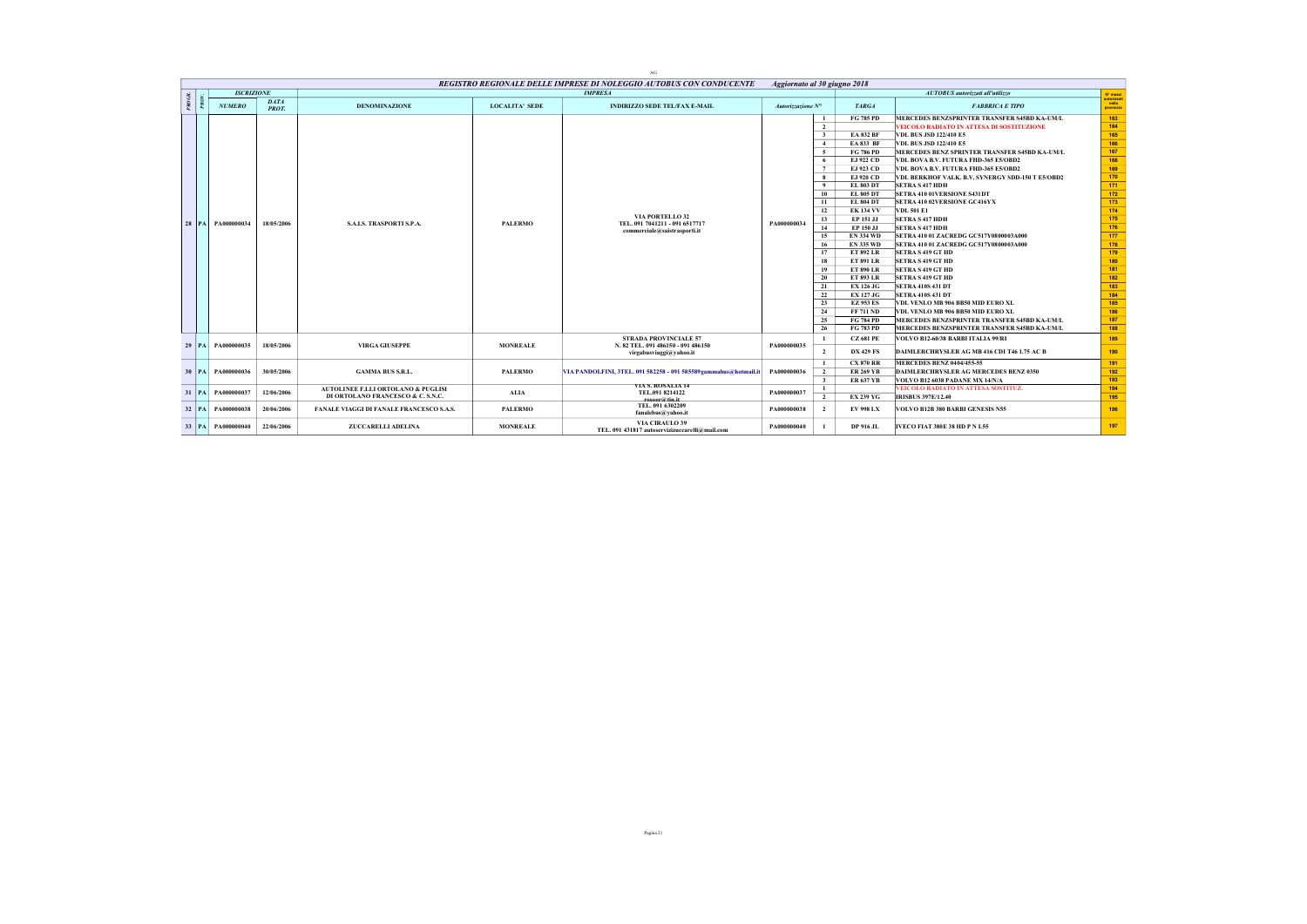|        |                       |                             |                             |                       | AG                                                                  |                            |                                             |                                                 |                                  |
|--------|-----------------------|-----------------------------|-----------------------------|-----------------------|---------------------------------------------------------------------|----------------------------|---------------------------------------------|-------------------------------------------------|----------------------------------|
|        |                       |                             |                             |                       | REGISTRO REGIONALE DELLE IMPRESE DI NOLEGGIO AUTOBUS CON CONDUCENTE |                            | Aggiornato al 30 giugno 2018                |                                                 |                                  |
|        | <b>ISCRIZIONE</b>     |                             |                             |                       | <b>IMPRESA</b>                                                      |                            |                                             | <b>AUTOBUS</b> autorizzati all'utilizzo         | N° mezzi                         |
| PROGR. | <b>NUMERO</b>         | <b>DATA</b><br><b>PROT.</b> | <b>DENOMINAZIONE</b>        | <b>LOCALITA' SEDE</b> | <b>INDIRIZZO SEDE TEL/FAX E-MAIL</b>                                | Autorizzazione $N^{\circ}$ | <b>TARGA</b>                                | <b>FABBRICA E TIPO</b>                          | autorizzat<br>nella<br>provincia |
|        |                       |                             |                             |                       |                                                                     |                            | <b>FG 096 CR</b>                            | IRIZAR SCANIA K124IB IRIZAR CENTURY             | 198                              |
|        | 35 PA PA000000047     | 31/07/2006                  | <b>BUSCEMI SALVATORE</b>    | <b>PALERMO</b>        | VIA LIBERO GRASSI 6<br>TEL. 091 6521669 - 091 6513270               | PA000000047                | $\overline{2}$<br><b>FK 728 SV</b>          | IRIZAR SCANIA K 124 EB IRIZAR CENTURY           | 199                              |
|        |                       |                             |                             |                       | autonoleggio, buscemi@libero.it                                     |                            | <b>FG 083 CR</b><br>$\overline{\mathbf{3}}$ | IRIZAR SCANIA K124IB IRIZAR CENTURY             | 200                              |
|        |                       |                             |                             |                       |                                                                     |                            | <b>FB 282 WT</b><br>$\overline{4}$          | VOLVO B12B 420 BARBI GENESIS HDL N55            | 201                              |
|        |                       |                             |                             |                       |                                                                     |                            | <b>CC 654 DL</b><br>-1                      | <b>MAN NUTZFAHRZEUGE A 51</b>                   | 202                              |
|        | 36   PA   PA000000049 | 31/07/2006                  | <b>BATTAGLIA SALVATORE</b>  | <b>TRABIA</b>         | VIA LA MASA 304<br>TEL. 091 8724086 - 091 8737547                   | PA000000049                | CC 355 DL<br>$\overline{2}$                 | <b>IVECO FIAT 59-12 C1 885</b>                  | 203                              |
|        |                       |                             |                             |                       | battagliasalvatore.bus@email.it                                     |                            | $\overline{\mathbf{3}}$<br><b>FN 948 XM</b> | <b>EVOBUS MB O580 15 RHD</b>                    | 204                              |
|        |                       |                             |                             |                       |                                                                     |                            | <b>BX 039 EM</b><br>$\overline{4}$          | <b>IVECO FIAT A45 12 16 C</b>                   | 205                              |
|        |                       |                             |                             |                       |                                                                     |                            | <b>EL 737 VV</b><br>-1                      | IRISBUS ITALIA SPA 391 E.12.35/M 2001/NC        | 206                              |
|        |                       |                             |                             |                       |                                                                     |                            | $\overline{2}$<br><b>DP 591 JM</b>          | <b>M B O305 RHD P55TE3</b>                      | 207                              |
|        |                       |                             |                             |                       |                                                                     |                            | <b>EK 729 VV</b><br>$\overline{\mathbf{3}}$ | IRIZAR SCANIA K 124 EB IRIZAR CENTURY           | 208                              |
|        |                       |                             |                             |                       |                                                                     |                            | <b>BC 003 DF</b><br>$\overline{4}$          | <b>MERCEDES BENZ AG O 404</b>                   | 209                              |
|        |                       |                             |                             |                       |                                                                     |                            | <b>BN 738 HK</b><br>$\sim$                  | D.C.M.B.815 DT SC 75 NEW CAR N                  | 210                              |
|        |                       |                             |                             |                       | SS121 -Km 329.300 n.126                                             |                            | <b>FN 300ZS</b><br>- 6                      | <b>EVOBUS MB TOURISMO 15RHD</b>                 | 211                              |
|        |                       |                             |                             |                       | Tel. 091873754                                                      |                            | $7^{\circ}$<br><b>EL 993 VV</b>             | <b>DAIMLERCHRYSLER AG MB O 350</b>              | 212                              |
|        | 37   PA   PA000000050 | 31/07/2006                  | <b>BARBACCIA CARMELO</b>    | <b>BOLOGNETTA</b>     | info@autoservizibarbaccia                                           | PA000000050                | <b>EM 655 LW</b>                            | XIAMEN KING LONG UNITED AUTOMOTIVE XMQ 6900 - 3 | 213                              |
|        |                       |                             |                             |                       |                                                                     |                            | 10                                          | VEICOLO RADIATO IN ATTESA SOSTITUZ.             | 214                              |
|        |                       |                             |                             |                       |                                                                     |                            | <b>EN 645 PF</b><br>11                      | XIAMEN KING LONG XMQ 6900-3                     | 215                              |
|        |                       |                             |                             |                       |                                                                     |                            | 12<br>ET 392 MA                             | <b>IRISBUS ITALIA 397.12</b>                    | 216                              |
|        |                       |                             |                             |                       |                                                                     |                            | 13<br><b>FD 525 DA</b>                      | <b>MERCEDES BENZ 906BB50</b>                    | 217                              |
|        |                       |                             |                             |                       |                                                                     |                            | 14<br><b>FG 286 PD</b>                      | MAN LION'S COACH J0ACE B200746006               | 218                              |
|        |                       |                             |                             |                       |                                                                     |                            | 15<br><b>FN 243 NY</b>                      | MERCEDES BENZ 906BB50 UMNE1500E                 | 219                              |
|        |                       |                             |                             |                       |                                                                     |                            | <b>FG 153 RP</b><br>-1                      | <b>EVOBUS MERCEDES BENZ 0 580-15 RHD</b>        | 220                              |
|        |                       |                             |                             |                       | <b>VIA PIETRO SBACCHI 281</b>                                       |                            | $\overline{2}$<br><b>DG 136 VJ</b>          | <b>KASSBOHRER SETRA S 315 HDH/2</b>             | 221                              |
|        | 38   PA   PA000000051 | 31/07/2006                  | <b>BADALAMENTI GIUSEPPE</b> | <b>CINISI</b>         | TEL.091 8667205                                                     | PA000000051                | $\overline{\mathbf{3}}$<br><b>EV 725 LX</b> | <b>EVOBUS GMBH M B</b>                          | 222                              |
|        |                       |                             |                             |                       | autonoleggio.giuseppebadalamenti@email.it                           |                            | <b>DT 868 XE</b><br>$\overline{4}$          | VOLKSWAGEN AG 2EKZ                              | 223                              |
|        |                       |                             |                             |                       |                                                                     |                            | -5<br>EL 757 GJ                             | <b>EVOBUS GMBH 0 580-15 HD</b>                  | 224                              |
|        |                       |                             |                             |                       |                                                                     |                            | <b>EX 151 YG</b><br>$\mathbf{1}$            | MENARINI M 101/1 PCE/55/DA                      | 225                              |
|        |                       |                             |                             |                       |                                                                     |                            | <b>BN 565 XZ</b><br>$\overline{2}$          | BENZ O 303-15R/385/17.6-PADANE X2.37/RS55       | 226                              |
|        |                       |                             |                             |                       | <b>C.DA CALA ROSSA 28</b>                                           |                            | FA 433 PN<br>$\overline{\mathbf{3}}$        | <b>GOTTLOB AUWARTER - NEOPLAN N4026/3</b>       | 227                              |
|        | 39   PA   PA000000052 | 03/08/2006                  | <b>CRACCHIOLO S.R.L.</b>    | <b>TERRASINI</b>      | TEL. 091 8683361 - 091 8685358                                      | PA000000052                | FA 432 PN<br>$\overline{4}$                 | <b>GOTTLOB AUWARTER - NEOPLAN N4026/3</b>       | 228                              |
|        |                       |                             |                             |                       | info@autoservizicracchiolo.it                                       |                            | <b>CL 788 GH</b><br>-5                      | <b>IVECO FIAT 380 E.12.38/HD/TR53</b>           | 229                              |
|        |                       |                             |                             |                       |                                                                     |                            | <b>CL 789 GH</b><br>6                       | IVECO FIAT 380 E.12.38/HD/TR53                  | 230                              |
|        |                       |                             |                             |                       |                                                                     |                            | <b>CP 320 HZ</b><br>7                       | <b>KAESSBOHRER SETRA S 315 HDH/2</b>            | 231                              |
|        |                       |                             |                             |                       |                                                                     |                            | 10<br><b>DM 750 CP</b>                      | <b>RENAULT NDDYL6</b>                           | 232                              |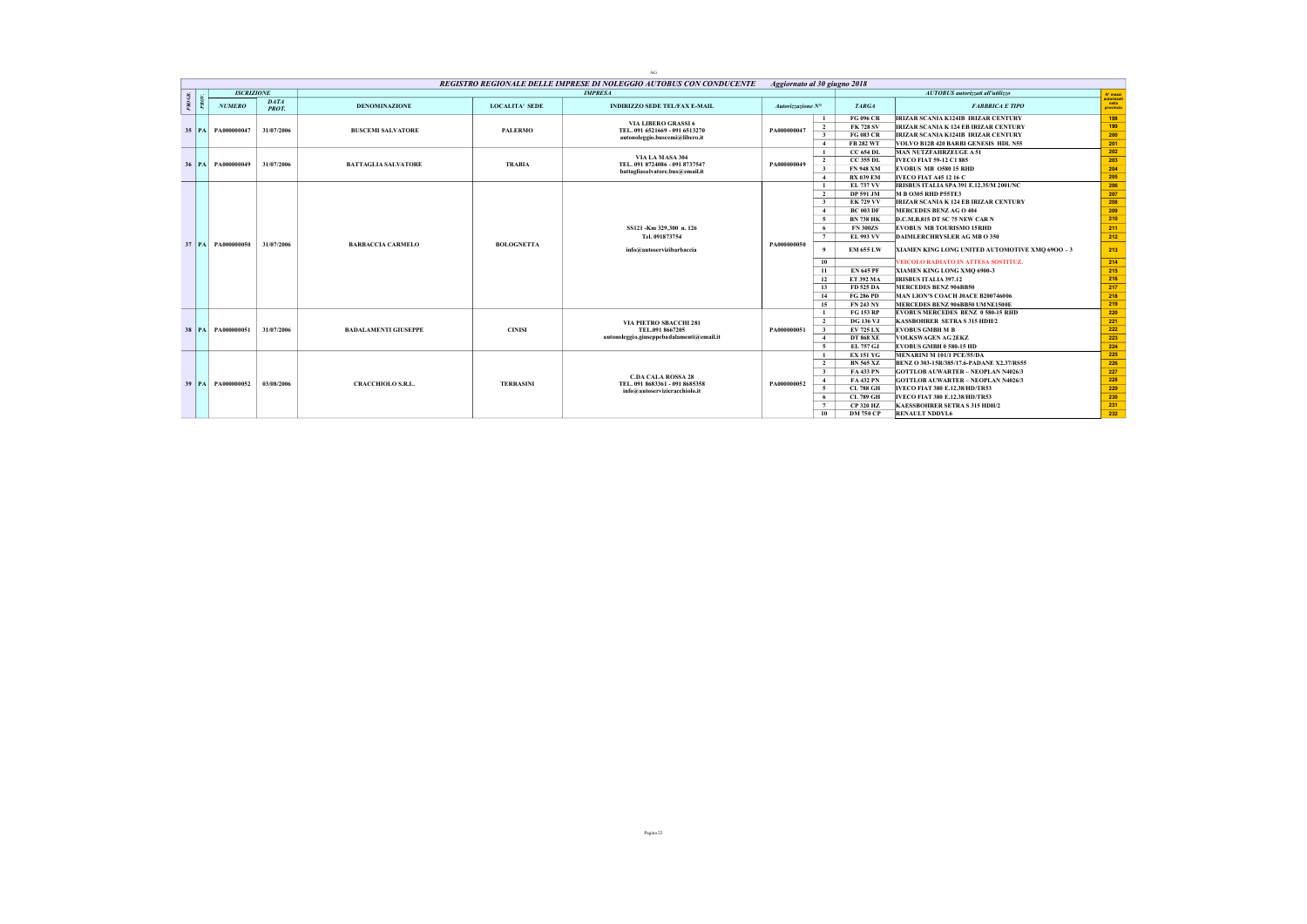|            |           |                       |                      |                                              |                                          | AG                                                                                               |                   |                         |                  |                                                      |                                   |
|------------|-----------|-----------------------|----------------------|----------------------------------------------|------------------------------------------|--------------------------------------------------------------------------------------------------|-------------------|-------------------------|------------------|------------------------------------------------------|-----------------------------------|
|            |           |                       |                      |                                              |                                          | REGISTRO REGIONALE DELLE IMPRESE DI NOLEGGIO AUTOBUS CON CONDUCENTE Aggiornato al 30 giugno 2018 |                   |                         |                  |                                                      |                                   |
|            |           | <b>ISCRIZIONE</b>     |                      |                                              |                                          | <b>IMPRESA</b>                                                                                   |                   |                         |                  | AUTOBUS autorizzati all'utilizzo                     | $N^*$ mezzi                       |
| $^{pqOGR}$ |           | <b>NUMERO</b>         | DATA<br><b>PROT.</b> | <b>DENOMINAZIONE</b>                         | <b>LOCALITA' SEDE</b>                    | <b>INDIRIZZO SEDE TEL/FAX E-MAIL</b>                                                             | Autorizzazione N° |                         | <b>TARGA</b>     | <b>FABBRICA E TIPO</b>                               | autorizzati<br>nella<br>provincia |
|            |           |                       |                      |                                              |                                          |                                                                                                  |                   | -1                      | <b>CA 358 ED</b> | <b>KAESSBOHRER SETRA S 315 HD</b>                    | 233                               |
|            |           |                       |                      |                                              |                                          |                                                                                                  |                   | $\overline{2}$          | DJ 189 PX        | DAIMLERCHRYSLER AG 906 JOLLBUS                       | 234                               |
|            |           | 40   PA   PA000000053 | 08/09/2006           | <b>PIAZZA SALVATORE</b>                      | PETRALIA SOPRANA                         | BIVIO MADONNUZZA S.N.C.<br>TEL. 091 640002                                                       | PA000000053       | $\overline{\mathbf{3}}$ | <b>DT 712 XE</b> | <b>KASSBOHRER SETRA S 211 HD</b>                     | 235                               |
|            |           |                       |                      |                                              |                                          |                                                                                                  |                   | -5                      | <b>EX 040 YN</b> | <b>EVOBUS GMBH SETRA S 415 HDH</b>                   | 236                               |
|            |           |                       |                      |                                              |                                          |                                                                                                  |                   | - 6                     | <b>FN306 ZS</b>  | FORD FBD UYR62DDX TRANSIT                            | 237                               |
|            |           |                       |                      |                                              |                                          | <b>VIALE STRASBURGO 387</b>                                                                      |                   | -1                      | <b>FG 886 HB</b> | <b>SCANIA COACH IRIZAR</b>                           | 238                               |
|            |           | 41   PA   PA000000055 | 08/09/2006           | <b>MESSINA STEFANO</b>                       | <b>PALERMO</b>                           | TEL. 091 6714420 - 091 6834324 busstefanomessina@virgilio.it                                     | PA000000055       | $\overline{2}$          | <b>FK 847 CH</b> | <b>SCANIA IRIZAR PB 12.37</b>                        | 239                               |
|            |           |                       |                      |                                              |                                          |                                                                                                  |                   | $\overline{\mathbf{3}}$ | EC 670 ZT        | XIAMEN KING LONG CO.LTD XMO 6127 420-3               | 240                               |
|            |           |                       |                      | AUTOSERVIZI SASSADORO DI TOCCO GIUSEPPA & C. |                                          | <b>VIA DON SERAFINO 19</b>                                                                       |                   | $\mathbf{1}$            | <b>CK 894 KZ</b> | <b>KASSBOHRER SETRA S 315 HDH/2</b>                  | 241                               |
|            | $42$   PA | PA000000056           | 08/09/2006           | <b>S.A.S.</b>                                | <b>BALESTRATE</b>                        | TEL, 091 8786510 sassadoro@libero.it autoservizisassadoro@pec.it                                 | PA000000056       | $\overline{2}$          | <b>CV 468 CV</b> | <b>KASSBOHRER SETRA S 215 HD R52 3</b>               | 242                               |
|            |           |                       |                      |                                              |                                          |                                                                                                  |                   | $\overline{\mathbf{3}}$ | <b>EA 618 BF</b> | <b>IVECO A65C/E4/27</b>                              | 243                               |
|            | $43$   PA | PA000000057           | 12/09/2006           | <b>GIAMBRONE CALOGERO</b>                    | <b>CAMPOFELICE DI</b><br><b>ROCCELLA</b> | VIALE DELLA PROVINCIA TEL. 0921 933058 - 0921 933058<br>doriana.giambrone.@libero.it             | PA000000057       |                         | <b>ER 727 AZ</b> | IVECO IS56AC2DA 5A1CN11 H5B1AX                       | 244                               |
|            |           |                       |                      |                                              |                                          |                                                                                                  |                   | -1                      | PA B94632        | IVECO FIAT 370E 12 35H - ORLANDI SICCA               | 245                               |
|            |           |                       |                      |                                              |                                          | <b>VIA GIUSEPPE VERDI 16</b>                                                                     |                   | $\overline{2}$          | <b>CF 889 ZS</b> | MERCEDES BENZ AG O 404 V8 T                          | 246                               |
|            |           | 44 PA PA000000059     | 04/10/2006           | <b>AUTOSERVIZI DI MICELI S.R.L.</b>          | <b>CORLEONE</b>                          | TEL. 091 8463088 - 091 8467200                                                                   | PA000000059       | $\overline{\mathbf{3}}$ | FC 195 JS        | <b>RENAULT NDDSL6/16</b>                             | 247                               |
|            |           |                       |                      |                                              |                                          | autoservizidimiceli@virgilio.it                                                                  |                   | $\overline{4}$          | <b>EA 591 BF</b> | <b>KASSBOHRER SETRA S 215 HD</b>                     | 248                               |
|            |           |                       |                      |                                              |                                          |                                                                                                  |                   | $\overline{5}$          | <b>EA 892 BF</b> | <b>IVECO A 50/E4/20</b>                              | 249                               |
|            |           |                       |                      |                                              |                                          |                                                                                                  |                   | -1                      | <b>CK 546 DB</b> | <b>KASSBOHRER SETRA S 315 HD</b>                     | 250                               |
|            |           |                       |                      |                                              |                                          |                                                                                                  |                   | $\overline{2}$          | <b>CF 867 ZM</b> | <b>EVOBUS GMBH SETRA S315 GT L71</b>                 | 251                               |
|            |           |                       |                      |                                              |                                          |                                                                                                  |                   | $\overline{\mathbf{3}}$ | <b>EX 276 YG</b> | MERCEDES-BENZ 906BA50 FFNE1500N LEC3KTA3             | 252                               |
|            |           |                       |                      |                                              |                                          |                                                                                                  |                   | $\overline{4}$          | <b>CF 480 ZV</b> | <b>RENAULT S AFDCCL5 MASTER</b>                      | 253                               |
|            |           |                       |                      |                                              |                                          |                                                                                                  |                   | $\sim$                  | <b>EA 487 HC</b> | <b>EVOBUS GM BH SETRA S A15 HDH</b>                  | 254                               |
|            |           |                       |                      |                                              |                                          |                                                                                                  |                   | - 6                     | FD 622 KZ        | <b>EVOBUS GMBH SETRA S 431 DT</b>                    | 255                               |
|            |           |                       |                      |                                              |                                          |                                                                                                  |                   | $7\phantom{.0}$         | <b>CJ 942 NX</b> | KASSBOHRER SETRA S 215 HD P58A 4                     | 256                               |
|            |           |                       |                      |                                              |                                          |                                                                                                  |                   | - 8                     | <b>CJ 943 NX</b> | KASSBOHRER SETRA S 215 HD P56 3                      | 257                               |
|            |           |                       |                      |                                              |                                          |                                                                                                  |                   | 9                       | <b>BY 664 FB</b> | SETRA S 315 GT HD P57TE3                             | 258                               |
|            |           |                       |                      |                                              |                                          | <b>CONTRADA SAN NICOLA S.N.</b>                                                                  |                   | 11                      | <b>DD 584 SG</b> | <b>KASSBOHRER SETRA S 211 H P 463</b>                | 259                               |
|            |           | 45 PA PA000000063     | 23/10/2006           | AUTOLINEE LOMBARDO & GLORIOSO S.R.L.         | <b>CEFALU'</b>                           | TEL. 0921 9233648 - 0921 921179                                                                  | PA000000063       | 12                      | <b>DD 687 SG</b> | <b>KASSBOHRER SETRA S 215 HD</b>                     | 260                               |
|            |           |                       |                      |                                              |                                          | lombardoeglorioso@libero.it                                                                      |                   | 13                      | DJ 459 PX        | <b>EVOBUS MERCEDES - B. OC. RF 1842 - NOGE/N HDH</b> | 261                               |
|            |           |                       |                      |                                              |                                          |                                                                                                  |                   | 14                      | <b>DM 453 EB</b> | EVOBUS GMBH SETRA S 328 DT P74                       | 262                               |
|            |           |                       |                      |                                              |                                          |                                                                                                  |                   | 15                      | <b>DM 454 EB</b> | DAIMLERCHRYSLER AGMB416CDIF40                        | 263                               |
|            |           |                       |                      |                                              |                                          |                                                                                                  |                   | 16                      | <b>DM 693 EB</b> | EBOBUS MERCEDES BENZ OC 500 RF 1842 - NOGE/I HDH     | 264                               |
|            |           |                       |                      |                                              |                                          |                                                                                                  |                   | 17                      | <b>FR 017 CK</b> | FERQUI SI S327C MW01EM                               | 265                               |
|            |           |                       |                      |                                              |                                          |                                                                                                  |                   | 18                      | <b>EP 077 PX</b> | KING LONG XMQ 6996                                   | 266                               |
|            |           |                       |                      |                                              |                                          |                                                                                                  |                   | 19                      | <b>FF 982 ND</b> | <b>VDL FUTURA FH D2 129.440/S</b>                    | 267                               |
|            |           |                       |                      |                                              |                                          |                                                                                                  |                   | 20                      | <b>FM 382 AE</b> | <b>FORD TRANSIT FDD YNR62 ADX</b>                    | 268                               |
|            |           |                       |                      |                                              |                                          |                                                                                                  |                   | 21                      | <b>FR 015 CK</b> | <b>VDL BUS &amp; COACH - VDL FUTURA</b>              | 269                               |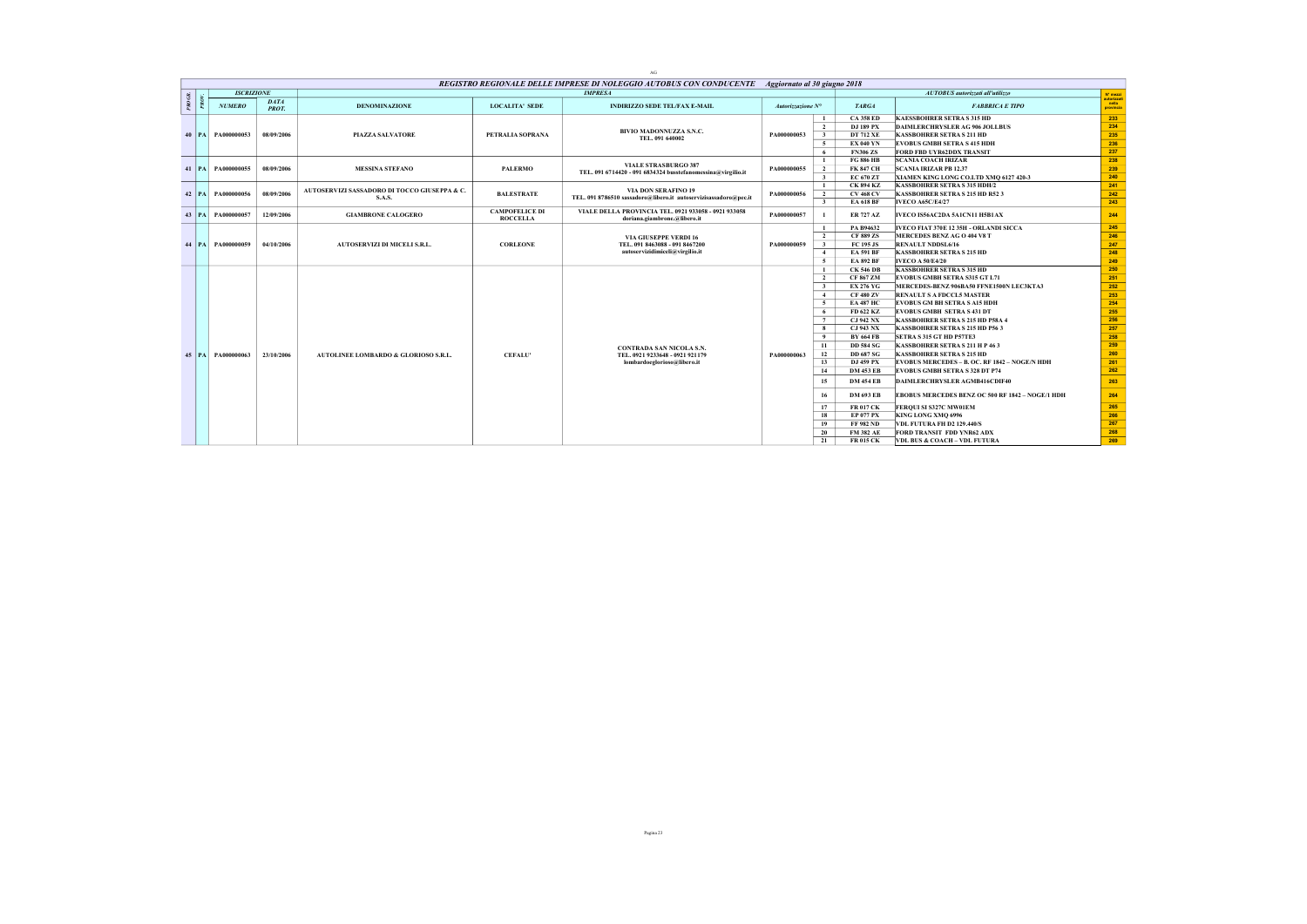|           |           |                        |                             |                                                        |                                          | AG                                                                                               |                              |                                                                                                                                |                                                                                                                                                             |                                                                                                                                                                                                                                                                            |                                                             |
|-----------|-----------|------------------------|-----------------------------|--------------------------------------------------------|------------------------------------------|--------------------------------------------------------------------------------------------------|------------------------------|--------------------------------------------------------------------------------------------------------------------------------|-------------------------------------------------------------------------------------------------------------------------------------------------------------|----------------------------------------------------------------------------------------------------------------------------------------------------------------------------------------------------------------------------------------------------------------------------|-------------------------------------------------------------|
|           |           |                        |                             |                                                        |                                          | REGISTRO REGIONALE DELLE IMPRESE DI NOLEGGIO AUTOBUS CON CONDUCENTE Aggiornato al 30 giugno 2018 |                              |                                                                                                                                |                                                                                                                                                             |                                                                                                                                                                                                                                                                            |                                                             |
|           |           | <b>ISCRIZIONE</b>      |                             |                                                        |                                          | <b>IMPRESA</b>                                                                                   |                              |                                                                                                                                |                                                                                                                                                             | AUTOBUS autorizzati all'utilizzo                                                                                                                                                                                                                                           | N° mezzi<br>utorizza                                        |
| $PROGR$ . |           | <b>NUMERO</b>          | DATA<br><b>PROT.</b>        | <b>DENOMINAZIONE</b>                                   | <b>LOCALITA' SEDE</b>                    | <b>INDIRIZZO SEDE TEL/FAX E-MAIL</b>                                                             | Autorizzazione N°            |                                                                                                                                | <b>TARGA</b>                                                                                                                                                | <b>FABBRICA E TIPO</b>                                                                                                                                                                                                                                                     | nella<br>provincia                                          |
|           | $46$   PA | PA000000064            | 30/10/2006                  | AUTONOLEGGIO DI BATTAGLIA SIMONE & C. S.A.S.           | <b>CAMPOFELICE DI</b><br><b>ROCCELLA</b> | VIA BELGIO N. 2<br>TEL. 091 8994223<br>autonoleggi.battagliasimone.sas@email.it                  | PA000000064                  | $\mathbf{1}$<br>$\overline{2}$<br>$\overline{\mathbf{3}}$<br>$\overline{4}$                                                    | <b>EN 762 NC</b><br><b>DG 027 VJ</b><br><b>ER 572 HW</b><br><b>FM 420 AE</b>                                                                                | <b>KASSBOHRER SETRA S 315 HD</b><br>BENZO.303-15R/385/17.6-PADANE X2.37/R55<br>MERCEDES BENZ 0 350 SHD/R<br>FORD FBD UYR62DDX TRANSIT                                                                                                                                      | 270<br>271<br>272<br>273                                    |
|           |           | 47 PA PA000000067      | 01/12/2006                  | <b>KEFATUR S.R.L.</b>                                  | <b>GRATTERI</b>                          | VIA BAGNO CICERONE 6 TEL. 092/1922164<br>info@kefatur.it                                         | PA000000067                  | $\mathbf{1}$<br>$\overline{2}$<br>$\overline{\mathbf{3}}$<br>$\overline{4}$                                                    | <b>BZ 673 NZ</b><br><b>EV 725 DN</b><br><b>EV 844 KL</b><br>CW 370 NC                                                                                       | IRISBUS ITALIA SPA 391E.12.35/1 2001/NC<br>INDCAR 100/EA - MAGO2/33<br>M B 0350 RHD P55TE3<br>MB 518 CDI F 50/ D'AURIA                                                                                                                                                     | 274<br>275<br>276<br>277                                    |
|           | $49$   PA | PA000000082            | 07/06/2007                  | LO PINTO DOMENICO                                      | <b>CIMINNA</b>                           | VIA FASO 45 TEL. 091 8293135 - 091 8293135<br>lopintour@virgilio.it                              | PA000000082                  | $\mathbf{1}$                                                                                                                   | <b>EM 005 MV</b>                                                                                                                                            | IVECO FIAT 380 E.12.38/HD/TR48                                                                                                                                                                                                                                             | 278                                                         |
|           | $50$   PA | PA000000085            | 20/07/2007                  | COOP. TERRASINI SERVIZI E TURISMO A R.L.               | <b>TERRASINI</b>                         | <b>VIA ARCHIMEDE 62</b><br>TEL. 091 8686829 - 091 8810896<br>info@coopterrasini.it               | PA000000085                  | $\mathbf{1}$<br>$\overline{2}$<br>$\overline{\mathbf{3}}$                                                                      | <b>BV 250 TS</b><br><b>DP 104 AJ</b><br>FD 210 PP                                                                                                           | <b>IVECO A50/E4/21</b><br>DAIMLERCHRYSLER AG MERCEDES BENZ 906 OFFICINE D'AURIA<br>RENAULT MASTER MUA31C63J3T0                                                                                                                                                             | 279<br>280<br>281                                           |
| 52        | PA        | PA000000094            | 30/11/2007                  | <b>EUROSERVICE</b><br>DI CUSIMANO VINCENZO & C. S.N.C. | <b>CEFALU'</b>                           | <b>VIA PIETRAGROSSA N. 38</b><br>c.euroservice@libero.it euroservicesnc@pec.it                   | PA000000094                  | $\mathbf{1}$                                                                                                                   | <b>CL 469 GH</b>                                                                                                                                            | <b>KASSBOHRER SETRA S 215 HDH</b>                                                                                                                                                                                                                                          | 282                                                         |
|           | 53 PA     | PA000000095            | 06/12/2007                  | <b>DI BELLA TURISMO</b>                                | <b>CASTELBUONO</b>                       | PIAZZA MARGHERITA 8<br>TEL.0921/671947<br>Dibellaturismo@libero.it                               | PA000000095                  | $\mathbf{1}$<br>$\overline{2}$                                                                                                 | <b>ER 795 RD</b><br>FN 570 ZS                                                                                                                               | SETRA S 145 HDH P55E3<br><b>IRIZAR SCANIA K124EB IRIZAR CENTURY</b>                                                                                                                                                                                                        | 283<br>284                                                  |
| 54        | PA        | PA000000098            | 30/01/2008                  | VISALO TOUR DI LORENZONI MARCO E C. S.A.S.             | <b>CARINI</b>                            | VIA BULLOTTA 52<br>TEL.091 8668601-<br>Fax 091 8662996 amministrazione@viaggiazzurra.it          | PA000000098                  | $\mathbf{1}$<br>$\overline{2}$<br>$\overline{\mathbf{3}}$                                                                      | <b>DS 324 NN</b><br><b>EH 131 CX</b><br><b>DX 744 VC</b>                                                                                                    | <b>BOVA B V FUTURA FHX 12 400 N55</b><br>DAIMLERCHRYSLER MB 350 SHD/P53<br>MERCEDES BENZ TURK A.S. O 350                                                                                                                                                                   | 285<br>286<br>287                                           |
|           | 55   PA   | PA000000099            | 28/03/2008                  | <b>CALANDRINO EDOARDO</b>                              | <b>MISILMERI</b>                         | VIA E. VITTORINI N. 43<br>TEL. 091 8733778<br>calandrino-viaggi@hotmail.it                       | PA000000099                  | $\overline{1}$<br>$\overline{2}$<br>$\overline{\mathbf{3}}$<br>$\overline{4}$                                                  | DP 263 JL<br>EY 990 YM<br><b>ER 951 CT</b><br>ET 332 MA                                                                                                     | <b>EVOBUS GMBH SETRA S 315 GT HD</b><br><b>EVOBUS GMBH 0580</b><br><b>IRIZAR SCANIA K124EB IRIZAR CENTURY</b><br>IVECO - A50C17                                                                                                                                            | 288<br>289<br>290<br>291                                    |
|           |           |                        |                             |                                                        |                                          | REGISTRO REGIONALE DELLE IMPRESE DI NOLEGGIO AUTOBUS CON CONDUCENTE                              | Aggiornato al 30 giugno 2018 |                                                                                                                                |                                                                                                                                                             |                                                                                                                                                                                                                                                                            |                                                             |
|           |           |                        |                             |                                                        |                                          |                                                                                                  |                              |                                                                                                                                |                                                                                                                                                             |                                                                                                                                                                                                                                                                            |                                                             |
|           |           | <b>ISCRIZIONE</b>      |                             |                                                        |                                          | <b>IMPRESA</b>                                                                                   |                              |                                                                                                                                |                                                                                                                                                             | AUTOBUS autorizzati all'utilizzo                                                                                                                                                                                                                                           | N° mezzi                                                    |
| $^{p}$    |           | <b>NUMERO</b>          | <b>DATA</b><br><b>PROT.</b> | DENOMINAZIONE                                          | <b>LOCALITA' SEDE</b>                    | <b>INDIRIZZO SEDE TEL/FAX E-MAIL</b>                                                             | Autorizzazione N°            |                                                                                                                                | <b>TARGA</b>                                                                                                                                                | <b>FABBRICA E TIPO</b>                                                                                                                                                                                                                                                     | utorizza<br>nella<br>provincia                              |
|           |           | 56 PA PA000000101      | 21/05/2008                  | PRESTIA E COMANDE' S.R.L.                              | <b>PALERMO</b>                           | VIA DOMENICO PER ANNI 9<br>TEL. 091 586351 FAX 091 581241<br>Info@prestiaecomande.it             | PA000000101                  | $\mathbf{1}$<br>$\overline{2}$<br>$\overline{\mathbf{3}}$<br>$\overline{4}$<br>$\sim$<br>6<br>$7\phantom{.0}$<br>$\bf{8}$<br>9 | DP 966 JM<br><b>EN 726 CD</b><br><b>EN 727 CD</b><br>EJ 905 CD<br><b>EL 688 FT</b><br><b>FA 235 PN</b><br><b>FB 421 WT</b><br>FD 389 PP<br><b>FK 574 SV</b> | <b>IRISBUS ITALIA 397E/12.40</b><br><b>IVECO FRANCE SFR 210</b><br><b>IVECO FRANCE SFR 210</b><br><b>IVECO A65C/E4/29</b><br><b>IRISBUS SFR210</b><br><b>IVECO SFR2XX E2CN</b><br>IVECO A65C17 IS56AC2DA<br>IVECO BUS MAGELYS SFRXX QC<br>INDCAR WGIVMY11 WG3 CD5INNO WING | 291<br>292<br>293<br>294<br>295<br>296<br>297<br>298<br>299 |
|           |           | 57   PA   PA000000102  | 26/05/2008                  | LG TOUR SOCIETA' COOPERATIVA                           | <b>CORLEONE</b>                          | CORSO DEI MILLE 28TEL. 091 8464764 Igtour@live.it                                                | PA000000102                  | $\mathbf{1}$<br>$\overline{2}$                                                                                                 | DP 606 JM<br><b>REIMM.</b>                                                                                                                                  | BEULAS MAN N. 18.400 HOCL EUROSTAR E<br><b>MERCEDES 906</b>                                                                                                                                                                                                                | 300<br>301                                                  |
|           | 58 PA     | PA000000103            | 09/06/2008                  | MEDITRAVEL S.R.L.                                      | <b>CEFALU' 10</b>                        | PIAZZA GARIBALDI 12<br>TEL. 0921 420441 - 0921 923753<br>info@meditravel.it                      | PA000000103                  | $\mathbf{1}$<br>$\overline{2}$<br>$\overline{\phantom{0}}$<br>6<br>7<br>$\bf{8}$<br>9<br>10                                    | DP 959 JM<br>FD 925 KF<br><b>EN 973 CD</b><br><b>EZ 580 ES</b><br><b>FB 886 XK</b><br><b>FE 506 WB</b><br>FJ 253 FM<br>FL 572 JP                            | <b>EVOBUS ULM SETRA S 315 HD</b><br><b>SETRA S 415 GT-HD</b><br>EVOBUS GMBH M B 0580 15RHD/P55E3<br>FORD FBD UYR62DDX TRANSIT<br>MERCEDES BENZ 0 350 SHD/R<br><b>MERCEDES BENZ SPRINTER</b><br>TRANSIT FORD-WERKE GMBH<br>IVECO SFR2XX QC E2CN MAGELYS                     | 302<br>303<br>304<br>305<br>306<br>307<br>308<br>309        |
|           |           | 60 PA PA0000000109     | 29/09/2010                  | <b>INTERBUS IN S.P.A.</b>                              | <b>PALERMO</b>                           | VIA LIBERTA' 171<br>TEL. 0916759015 FAX 091 2513679<br>mail@interbusin.it                        | PA000000109                  | $\mathbf{1}$<br>$\overline{2}$<br>$\overline{\mathbf{3}}$<br>$\overline{4}$                                                    | <b>EA 557 BF</b><br><b>DT 203 AY</b><br><b>EY 195 XL</b><br><b>EY 194 XL</b>                                                                                | MERCEDES BENZ TOURISMO 17 RHD<br>DAIMLER 906<br><b>SETRA S 431 DT</b><br>SETRA 410 ZB3BJAA                                                                                                                                                                                 | 310<br>311<br>312<br>313                                    |
|           |           | 61   PA   PA0000000110 | 07/09/2010                  | <b>CANGIAMILA FRANCESCO</b>                            | <b>SCLAFANI BAGNI</b>                    | <b>VIA MATTARELLA 7</b><br>gennusolait@mail.com                                                  | PA000000110                  | $\mathbf{1}$                                                                                                                   | <b>EA 291 XF</b>                                                                                                                                            | <b>RENAULT NDDYL6</b>                                                                                                                                                                                                                                                      | 314                                                         |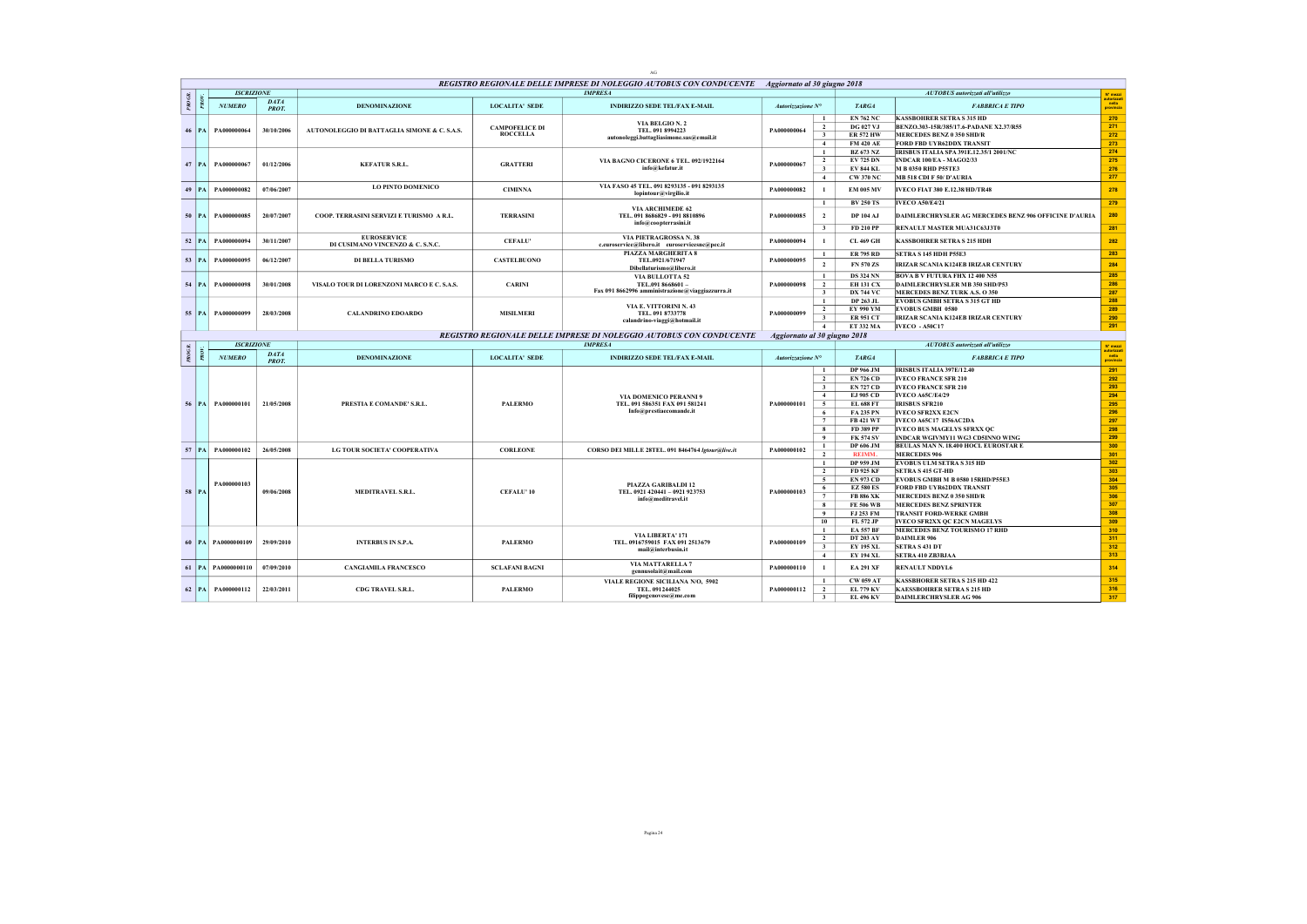|        |         |                       |                             |                                                                   |                       | AG                                                                  |                              |                         |                  |                                                        |                                   |
|--------|---------|-----------------------|-----------------------------|-------------------------------------------------------------------|-----------------------|---------------------------------------------------------------------|------------------------------|-------------------------|------------------|--------------------------------------------------------|-----------------------------------|
|        |         |                       |                             |                                                                   |                       | REGISTRO REGIONALE DELLE IMPRESE DI NOLEGGIO AUTOBUS CON CONDUCENTE | Aggiornato al 30 giugno 2018 |                         |                  |                                                        |                                   |
|        |         | <b>ISCRIZIONE</b>     |                             |                                                                   |                       | <b>IMPRESA</b>                                                      |                              |                         |                  | AUTOBUS autorizzati all'utilizzo                       | N' mezzi                          |
| PROGR. |         | <b>NUMERO</b>         | <b>DATA</b><br><b>PROT.</b> | <b>DENOMINAZIONE</b>                                              | <b>LOCALITA' SEDE</b> | <b>INDIRIZZO SEDE TEL/FAX E-MAIL</b>                                | Autorizzazione N°            |                         | <b>TARGA</b>     | <b>FABBRICA E TIPO</b>                                 | autorizzati<br>nella<br>provincia |
|        |         |                       |                             |                                                                   |                       |                                                                     |                              | -1                      | <b>EG 396 YD</b> | DAIMLER AG/TEKAYDINLAR 906/CONERO                      | 318                               |
|        | 63   PA | PA000000113           | 02/05/2011                  | LIMOUSINE SERVICE AND GUIDE SICILY SOCIETA'<br><b>COOPERATIVA</b> | <b>CARINI</b>         | VIA MANGANELLI 49 TEL./ FAX 091 8683399<br>limosicily@gmail.com     | PA000000113                  | $\overline{2}$          | <b>FK 659 SV</b> | IVECO IS72 CI2A 70C17-SMILE3 NE                        | 319                               |
|        |         |                       |                             |                                                                   |                       |                                                                     |                              | 3 <sup>1</sup>          | FJ 034 BF        | FORD-WERKE GMBH TRANSIT UYR62DDX                       | 320                               |
|        |         |                       |                             |                                                                   |                       |                                                                     |                              | $\mathbf{1}$            | <b>EB 449 KP</b> | <b>EVOBUS SETRA S 419 GT HD</b>                        | 321                               |
|        |         |                       |                             |                                                                   |                       |                                                                     |                              | $\overline{2}$          | EF 836 JH        | <b>VDL BUS &amp; COACH B.V.</b>                        | 322                               |
|        |         |                       |                             |                                                                   |                       | VIA PORTELLO 32/A                                                   |                              | $\overline{\mathbf{3}}$ | <b>EX 325 JG</b> | VDL BERKHOF SYNERGY SDD 130                            | 323                               |
|        |         | 64   PA   PA000000114 | 10/05/2011                  | <b>AUTOLINEE GALLO S.R.L.</b>                                     | <b>PALERMO</b>        | TEL. 091 7041211 FAX 091 6517717 commerciale@saistrasporti.it       | PA000000114                  | $\overline{4}$          | <b>EX 326 JG</b> | VDL BERKHOF SYNERGY SDD 130                            | 324                               |
|        |         |                       |                             |                                                                   |                       |                                                                     |                              | 5                       | <b>FK 175 WG</b> | VDL BUS & COACH B.V. FUTURA FDD 2 130-510/C            | 325                               |
|        |         |                       |                             |                                                                   |                       |                                                                     |                              | -6                      | <b>FK 176 WG</b> | VDL BUS & COACH B.V. FUTURA FDD 2 130-510/C            | 326                               |
|        |         |                       |                             |                                                                   |                       |                                                                     |                              | 7                       | <b>FK 177 WG</b> | VDL BUS & COACH B.V. FUTURA FDD 2 130-510/C            | 327                               |
|        |         |                       |                             |                                                                   |                       |                                                                     |                              | $\mathbf{1}$            | <b>FG 286 CM</b> | IRISBUS ITALIA 391E, 12,38/2001 HDH/NC55               | 328                               |
|        |         |                       |                             |                                                                   |                       |                                                                     |                              | $\overline{2}$          | <b>EJ 918 CD</b> | IRISBUS ITALIA 391E, 12.38/2001 HDH/NC55               | 329                               |
|        |         |                       |                             |                                                                   |                       |                                                                     |                              | $\overline{\mathbf{3}}$ | <b>EJ 919 CD</b> | MAN NUTZFAHRZEUGE 18 460 HOCL NOGE/N HDH               | 330                               |
|        |         | 65   PA   PA000000115 | 12/09/2011                  | SICILY IN THE WORLD S.R.L.                                        | <b>CARINI</b>         | VIA DOMINICI 50<br>TEL. /FAX 091 8931161                            | PA000000115                  | $\overline{4}$          | <b>FN 301 ZS</b> | EVOBUS GMBH MERCEDES-BENZ TRAVEGO RHD-M                | 331                               |
|        |         |                       |                             |                                                                   |                       | nfo@sicilyintheworld.it                                             |                              | 5                       | <b>FG 286 CM</b> | <b>EVOBUS SETRA S 411</b>                              | 332                               |
|        |         |                       |                             |                                                                   |                       |                                                                     |                              | 6                       | FE 761 BC        | <b>MERCEDES BENZ 906BB50</b>                           | 333                               |
|        |         |                       |                             |                                                                   |                       |                                                                     |                              | $\tau$                  | <b>FH 085 DD</b> | EVOBUS M BENZ OC 500 RF 1842 - NOGE/N HDH              | 334                               |
|        |         |                       |                             |                                                                   |                       |                                                                     |                              | -8                      | <b>FM 273 NG</b> | <b>KAESSBOHRER SETRA S 411 HD</b>                      | 335                               |
|        |         |                       |                             |                                                                   |                       |                                                                     |                              | $\mathbf{1}$            | <b>EN 530 GC</b> | XIAMEN KING LONG UNITED AUTOMOTIVE                     | 336                               |
|        |         |                       |                             |                                                                   |                       |                                                                     |                              | $\overline{2}$          | <b>EN 895 KZ</b> | <b>IVECO - A50/E4//20/B</b>                            | 337                               |
|        |         |                       |                             |                                                                   |                       |                                                                     |                              | $\overline{\mathbf{3}}$ | <b>FC 163 VA</b> | <b>SETRA S 415 HDH EVOBUS GM</b>                       | 338                               |
|        |         |                       |                             |                                                                   |                       |                                                                     |                              | $\overline{4}$          | <b>FP 413BC</b>  | <b>EVOBUS GMBH S416HDH</b>                             | 339                               |
|        |         |                       |                             |                                                                   |                       | <b>CONTRADA S. NICOLA</b>                                           |                              | 5 <sup>5</sup>          | FG 933 ZR        | <b>EVOBUS SETRA S 416 GT HD</b>                        | 340                               |
|        |         | 66   PA   PA000000117 | 31/05/2012                  | <b>GLORITOUR S.R.L.</b>                                           | <b>CEFALU'</b>        | gloriosonicola78@gmail.com                                          | PA000000117                  | 6                       | <b>EV 736 KL</b> | IRIZAR SCANIA K114IB IRIZAR CENTURY                    | 341                               |
|        |         |                       |                             |                                                                   |                       |                                                                     |                              | $\overline{7}$          | <b>EX 297 WY</b> | <b>EVOBUS SETRA S 411 HD</b>                           | 342                               |
|        |         |                       |                             |                                                                   |                       |                                                                     |                              | 8                       | FD 669 KZ        | DAIMLER AG MERCEDES-BENZ/OFFICINE D'AURIA SRL          | 343                               |
|        |         |                       |                             |                                                                   |                       |                                                                     |                              | - 9                     | FH 839 HT        | <b>EVOBUS GMBH SETRA S 411HD</b>                       | 344                               |
|        |         |                       |                             |                                                                   |                       |                                                                     |                              | 10                      | FH 685 JV        | DAIMLER AG/OFFICINE D'AURIA SPRINTER 906BA50 FFNE1550N | 345                               |
|        |         |                       |                             |                                                                   |                       |                                                                     |                              | 11                      | <b>FN 356 JC</b> | SETRA 410 03 XM3AKAA GE71D20480001E000                 | 346                               |
|        | $67$ PA | PA000000118           | 08/05/2012                  | <b>VITALE GIUSEPPE</b>                                            | <b>SAN CIPIRELLO</b>  | VIA MAZZINI 59<br>vitale67@alice.it - vitale@pec.it                 | PA000000118                  |                         | FL 371 JP        | EVOBUS GMBH M B O580 15RHD/P55E3                       | 347                               |
|        | PA      |                       |                             |                                                                   |                       |                                                                     |                              | -1                      | <b>ER 744 EY</b> | <b>DAIMLERCHRYSLER 0350</b>                            | 348                               |
|        |         |                       |                             |                                                                   |                       |                                                                     |                              | $\overline{2}$          | <b>ER 745 EY</b> | VOLVO B 10M-60/31.I-BARBI V118                         | 349                               |
|        |         |                       |                             |                                                                   |                       | VIA AGNETTA 115                                                     |                              | $\overline{\mathbf{3}}$ | <b>ER 280 RD</b> | VOLVO B12 60 38 PADANE M 14/N/A                        | 350                               |
| 68     |         | PA0000000120          | 07/05/2013                  | DI FULGO S.R.L.                                                   | <b>PALERMO</b>        | TEL 6631383 FAX 091 432491                                          | PA0000000120                 | $\overline{4}$          | <b>ER 746 EY</b> | VOLVO B12 60 38 PADANE MX 14/N/A                       | 351                               |
|        |         |                       |                             |                                                                   |                       | difulgobus@virgilio.it                                              |                              | $\sim$                  | <b>ER 283 RD</b> | VOLVO B10M-60/I-BARBI V115-ABS                         | 352                               |
|        |         |                       |                             |                                                                   |                       |                                                                     |                              | 6                       | FG 256 CM        | <b>SUNSUNDEGUI VOLVO B 12- 420 -SUNSUNDEGUI</b>        | 353                               |
|        |         |                       |                             |                                                                   |                       |                                                                     |                              | $\tau$                  | IMM.             | <b>FORD TRANSIT FORD-WERKE GMBH</b>                    | 354                               |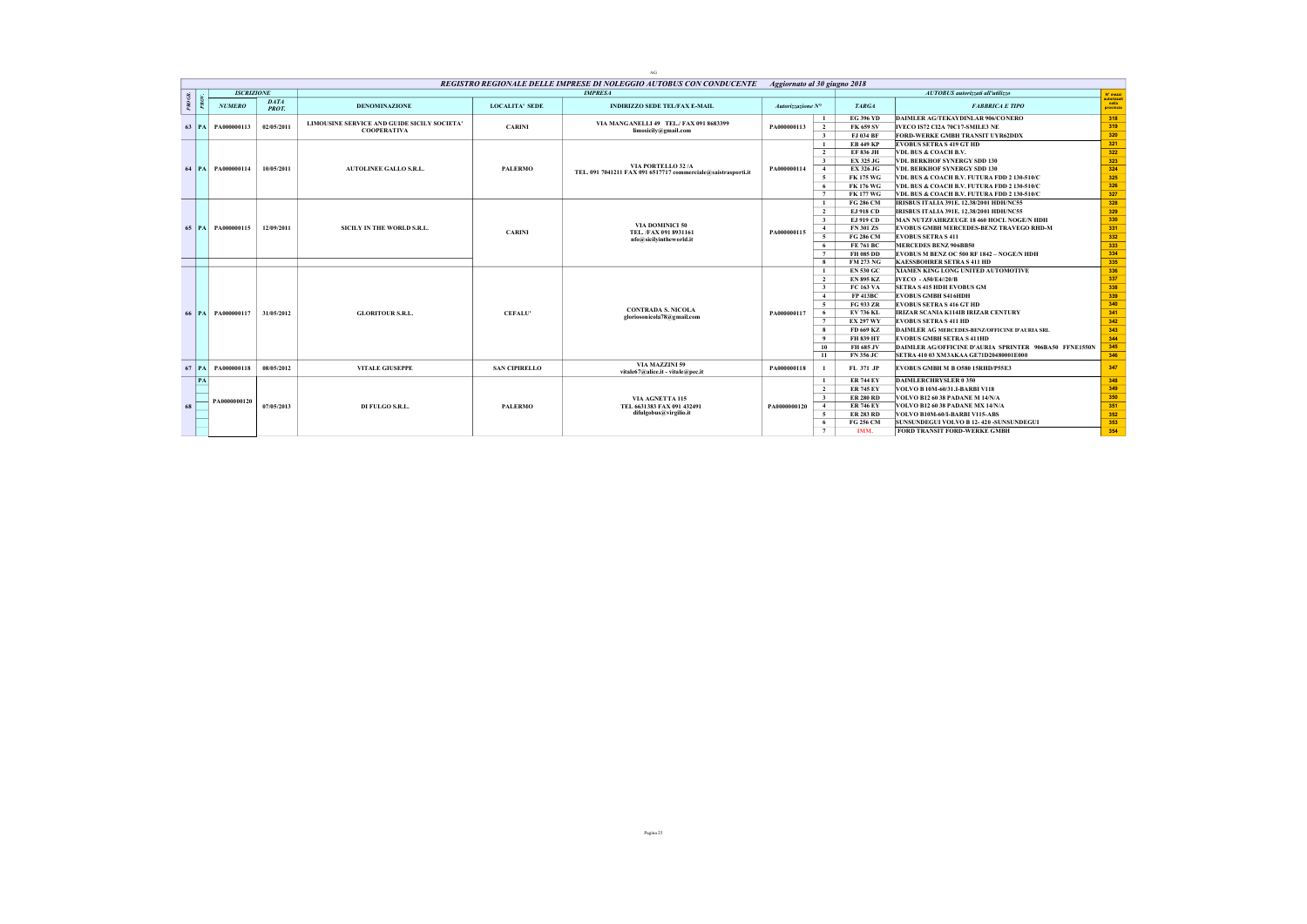|        |           |                        |                      |                                           |                          | AG                                                                                               |                   |                         |                                      |                                            |                                  |
|--------|-----------|------------------------|----------------------|-------------------------------------------|--------------------------|--------------------------------------------------------------------------------------------------|-------------------|-------------------------|--------------------------------------|--------------------------------------------|----------------------------------|
|        |           |                        |                      |                                           |                          | REGISTRO REGIONALE DELLE IMPRESE DI NOLEGGIO AUTOBUS CON CONDUCENTE Aggiornato al 30 giugno 2018 |                   |                         |                                      |                                            |                                  |
|        |           | <b>ISCRIZIONE</b>      |                      |                                           |                          | <b>IMPRESA</b>                                                                                   |                   |                         |                                      | <b>AUTOBUS</b> autorizzati all'utilizzo    | N° mezzi                         |
| PROGR. |           | <b>NUMERO</b>          | <b>DATA</b><br>PROT. | <b>DENOMINAZIONE</b>                      | <b>LOCALITA' SEDE</b>    | <b>INDIRIZZO SEDE TEL/FAX E-MAIL</b>                                                             | Autorizzazione N° |                         | <b>TARGA</b>                         | <b>FABBRICA E TIPO</b>                     | autorizzat<br>nella<br>provincia |
|        | $69$   PA | PA000000121            | 18/04/2013           | SEGESTA INTERNAZIONAZIONALE S.R.L.        | <b>PALERMO</b>           | VIA LIBERTA' 171<br>mail@segestainternazionale.it                                                | PA000000121       |                         | <b>ES 005 AF</b>                     | <b>SETRA 410 - S 431 DT</b>                | 355                              |
|        | $70$   PA | PA000000122            | 16/07/2013           | <b>CARLOTTA ANTONINO</b>                  | <b>ALIMENA</b>           | <b>VIA TENENTE CONSOLO 20</b><br>antonio carlotta@mail.com                                       | PA000000122       | $\overline{2}$          | <b>ER 859 AZ</b><br><b>ET 761 LV</b> | IVECO A50/EV/21/SA<br>KING LONG XMO 6900   | 356<br>357                       |
|        |           |                        |                      |                                           |                          |                                                                                                  |                   |                         | <b>ES 879 KS</b>                     | <b>KASSBOHRER SETRA S 315</b>              | 358                              |
|        |           |                        |                      |                                           |                          | <b>VIA SIRACUSA 14</b>                                                                           |                   | $\overline{2}$          | <b>ES 880 KS</b>                     | <b>KASSBOHRER SETRA S 315</b>              | 359                              |
|        |           | 71   PA   PA0000000123 | 28/10/2013           | <b>TUZZOLINO GIOVANNA</b>                 | <b>MARINEO</b>           | TEL.0918725847                                                                                   | PA0000000123      | $\overline{\mathbf{3}}$ | <b>ET 238 MA</b>                     | <b>KAESSBOHERER SETRA S315 HDH/2</b>       | 360                              |
|        |           |                        |                      |                                           |                          | autoservizituzzolino@libero.it                                                                   |                   | $\overline{4}$          | FC 293 JS                            | EVOBUS GMBH 416 HDH/3 SETRA S 416 HDH/3    | 361                              |
|        |           | 72   PA   PA0000000124 | 19/06/2014           | <b>GT TRAVEL DI TRIOLO GIUSEPPE</b>       | <b>ALTAVILLA MILICIA</b> | VIA TRENTO 27 TEL/FAX 091951757<br>st.travel@tiscali.it                                          | PA0000000124      |                         | <b>EW 030 DX</b>                     | <b>RENAULT MEN4VE</b>                      | 362                              |
|        |           | 73   PA   PA0000000127 | 20/01/2015           | STS SOTTILE TRANSFER SERVICE              | <b>PALERMO</b>           | VIA GIUSEPPE PARATORE, 26 - info@ststransfer.it                                                  | PA0000000127      |                         | ET 329 LV                            | <b>IRIBUS 391 E.12.38</b>                  | 363                              |
|        |           | 74   PA   PA0000000128 | 16/02/2015           | <b>GENDUSO CALOGERA DITTA INDIVIDUALE</b> | <b>PALERMO</b>           | VIA G. BESIO 81<br>TEL. 091 9740034<br>Sedita@neomedia.it                                        | PA0000000128      |                         | <b>EX 170 YG</b>                     | VOLVO B <sub>12</sub>                      | 364                              |
|        |           |                        |                      |                                           |                          |                                                                                                  |                   |                         | FE 975 XX                            | <b>GUANGTONG</b>                           | 365                              |
|        |           |                        |                      |                                           |                          |                                                                                                  |                   | $\overline{2}$          | <b>FN 473 ZS</b>                     | <b>NEOPLAN BUS GMBH P 11</b>               | 366                              |
|        |           |                        |                      |                                           |                          |                                                                                                  |                   | $\overline{\mathbf{3}}$ | <b>FN 884 ZS</b>                     | VOLVO 9700 4X2 9700 4X2 FL06 HDH           | 367                              |
|        |           |                        |                      |                                           |                          |                                                                                                  |                   | $\overline{4}$          | FL 245 JP                            | <b>TOURING 12 BUSCAR TOURING 12</b>        | 368                              |
|        |           | 75   PA   PA0000000130 | 10/02/2015           | ALECLA' S.A.S.                            | <b>PALERMO</b>           | VIA PANDOLFINI N. 3                                                                              | PA0000000130      | -5                      | <b>FM 939 NG</b>                     | XIAMEN KING LONG 420-3                     | 369                              |
|        |           |                        |                      |                                           |                          | TEL. 091/6683618 alecla.bus@outlook.it                                                           |                   | 6                       | <b>FM 940 NG</b>                     | <b>BEULAS SCANIA K 124</b>                 | 370                              |
|        |           |                        |                      |                                           |                          |                                                                                                  |                   | $7^{\circ}$             | <b>FE 903 XX</b>                     | VOLVO B12B 380 BARBI GENESIS N53           | 371                              |
|        |           |                        |                      |                                           |                          |                                                                                                  |                   | $\mathbf{8}$            | FL 086 JP                            | <b>IRISBUS ITALIA 389E.12.43/HD/N53A</b>   | 372                              |
|        |           |                        |                      |                                           |                          |                                                                                                  |                   | $\overline{9}$          | <b>FC 122 JS</b>                     | VOLVO B12B 380 BARBI GENESIS N55           | 373                              |
|        |           |                        |                      |                                           |                          |                                                                                                  |                   | 10                      | FC 382 JS                            | <b>SALVADOR CAETANO XZB50L</b>             | 374                              |
|        |           |                        |                      |                                           |                          |                                                                                                  |                   | -1                      | <b>FG 164 LN</b>                     | <b>SETRA KASSBOHRER S 228 DT</b>           | 375                              |
|        |           |                        |                      |                                           |                          |                                                                                                  |                   | $\overline{2}$          | <b>FA 808 NW</b>                     | EVOBUS M BENZ OC 500 RF 3842 BEULAS AURA   | 376                              |
|        |           |                        |                      |                                           |                          | <b>VIA CAVOUR 2</b><br>TEL. 0934/564181 FAX 0934/598238                                          |                   | $\overline{\mathbf{3}}$ | <b>FA 805 NW</b>                     | XIAMEN KING LONG CO. LTD XMQ 6127 420 -3   | 377                              |
|        |           | 76   PA   PA0000000131 | 25/06/2015           | SOMMATINESE VIAGGI S.R.L.                 | <b>CEFALU'</b>           | Sommatineseviaggi@gvv.it                                                                         | PA0000000131      | $\overline{4}$          | <b>FA 807 NW</b>                     | VOLVO B12-60/38 BARBI ECHO/R1              | 378                              |
|        |           |                        |                      |                                           |                          |                                                                                                  |                   | -5                      | <b>FG 158 RP</b>                     | <b>AUWAERTER GOTTLOB N122 2 PIANI</b>      | 379                              |
|        |           |                        |                      |                                           |                          |                                                                                                  |                   | - 6                     | <b>BV 283 TN</b>                     | DAIMLERCHRYSLER AG MB C CF2A32D2EI29       | 380                              |
|        |           |                        |                      |                                           |                          |                                                                                                  |                   | $7^{\circ}$             | <b>DY 475 GC</b>                     | EVOBUS M BENZ OC 500 RF 1842 BEULAS AURA N | 381                              |
|        |           |                        |                      |                                           |                          |                                                                                                  |                   | -8                      | <b>DZ 382 YV</b>                     | EVOBUS M BENZ OC 500 RF 1842-NOGE/I HDH    | 382                              |
|        |           | 77 PA PA0000000132     | 26/06/2015           | <b>ACOUARO AUTONOLEGGIO S.A.S.</b>        | <b>BALESTRATE</b>        | <b>VIA MONTEGRAPPA 45</b><br>Pieroacquaro@gmail.com                                              | PA0000000132      |                         | <b>EZ 961 ES</b>                     | <b>IVECO 50C15</b>                         | 383                              |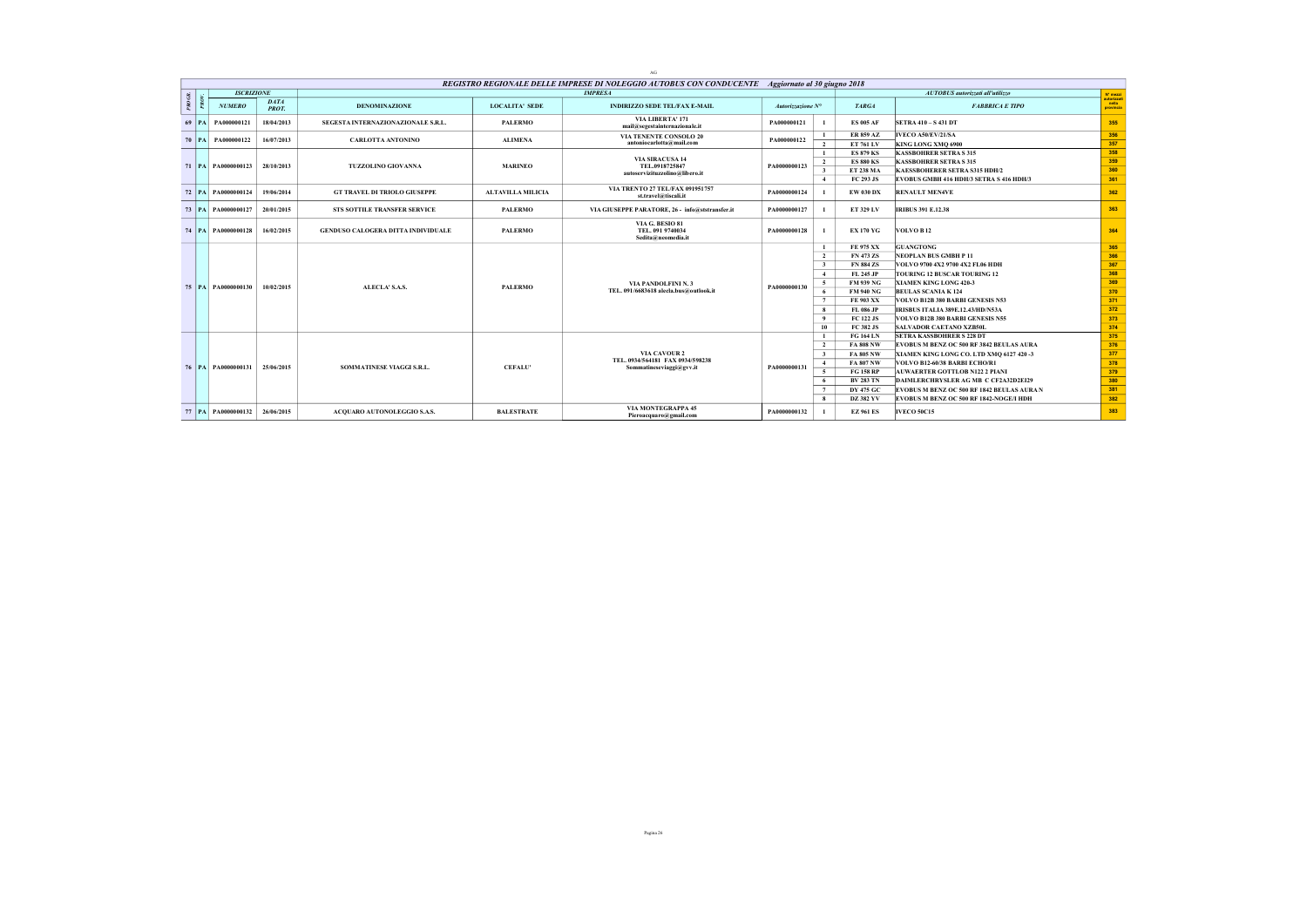| REGISTRO REGIONALE DELLE IMPRESE DI NOLEGGIO AUTOBUS CON CONDUCENTE Aggiornato al 30 giugno 2018<br><b>ISCRIZIONE</b><br><b>IMPRESA</b><br>PROGR.<br>DATA<br><b>NUMERO</b><br><b>LOCALITA' SEDE</b><br><b>DENOMINAZIONE</b><br><b>INDIRIZZO SEDE TEL/FAX E-MAIL</b><br>PROT.<br>VIA TOMMASO NATALE 87/T<br>07/07/2015<br><b>PALERMO</b><br>78 PA PA0000000133<br><b>SILVESTRI GROUP S.R.L.</b><br>info@silvestrigroup.com<br>TEL. 091 6859786/FAX 09168558163<br>VIA ROCCAZZO 77 TEL. 091350111<br>79   PA   PA0000000134<br>02/12/2015<br>AMAT S.P.A.<br><b>PALERMO</b><br>FAX 091 224563 amat@amat.pa.it - amat.segrgen@pec.it<br>VIA SALVO D'ACOUISTO 2<br>13/01/2016<br><b>CALTAVUTURO</b><br>80<br>PA PA0000000135<br>PRINZIVALLI GESUALDO GIUSEPPE<br>TEL 339 2712033<br>prinzivalliviaggi@gmail.com<br><b>CONTRADA GROTTE S.N.</b><br>PA0000000137<br>81<br>21/03/2016<br><b>BB BIAGGI SRL SEMPLIFICATA</b><br><b>CASTRONOVO DI SICILIA</b><br>TEL. 091 8217109 bruna1193@live.it<br>VIA LICCIO 33 TEL/FAX .0918148235<br>27/05/2016<br>CACCAMO<br>82 PA PA0000000138<br>RANDAZZO FILIPPO DI DI GESU' LORENZO & C. s.a.s. | Autorizzazione N°<br>PA0000000133<br>PA0000000134 | $\mathbf{1}$<br>$\overline{2}$<br>$\mathbf{3}$<br>$\mathbf{1}$<br>$\overline{2}$<br>$\overline{\mathbf{3}}$<br>$\overline{4}$<br>$\sim$<br>6<br>$7\phantom{.0}$<br>$\bf{8}$ | <b>TARGA</b><br><b>EZ 874 ES</b><br><b>EZ 907 ES</b><br><b>EZ 908 ES</b><br><b>FB 147 WT</b><br><b>FB 146 WT</b><br><b>FB 145 WT</b><br><b>FB 173 WT</b><br><b>FB 175 WT</b><br><b>FB 178 WT</b><br><b>FB 176 WT</b> | AUTOBUS autorizzati all'utilizzo<br><b>FABBRICA E TIPO</b><br>IVECO FIAT 380E 12 38 HD P TR55<br><b>IRISBUS ITALIA 391E, 12.35/M 2001/NC</b><br><b>KASSBOHRER SETRA S 215 HD P56</b><br>IVECO A50/S34/VI<br><b>IVECO A50/S34/VI</b><br>IVECO A50/S34/VI<br><b>SITCAR CZ 15 SC2C 45 2HO 2P</b><br><b>SITCAR CZ 15 SC2C 45 2HO 2P</b> | N° mezzi<br>autorizzat<br>  nella<br>provincia<br>384<br>385<br>386<br>387<br>388<br>389<br>390 |
|----------------------------------------------------------------------------------------------------------------------------------------------------------------------------------------------------------------------------------------------------------------------------------------------------------------------------------------------------------------------------------------------------------------------------------------------------------------------------------------------------------------------------------------------------------------------------------------------------------------------------------------------------------------------------------------------------------------------------------------------------------------------------------------------------------------------------------------------------------------------------------------------------------------------------------------------------------------------------------------------------------------------------------------------------------------------------------------------------------------------------------|---------------------------------------------------|-----------------------------------------------------------------------------------------------------------------------------------------------------------------------------|----------------------------------------------------------------------------------------------------------------------------------------------------------------------------------------------------------------------|-------------------------------------------------------------------------------------------------------------------------------------------------------------------------------------------------------------------------------------------------------------------------------------------------------------------------------------|-------------------------------------------------------------------------------------------------|
|                                                                                                                                                                                                                                                                                                                                                                                                                                                                                                                                                                                                                                                                                                                                                                                                                                                                                                                                                                                                                                                                                                                                  |                                                   |                                                                                                                                                                             |                                                                                                                                                                                                                      |                                                                                                                                                                                                                                                                                                                                     |                                                                                                 |
|                                                                                                                                                                                                                                                                                                                                                                                                                                                                                                                                                                                                                                                                                                                                                                                                                                                                                                                                                                                                                                                                                                                                  |                                                   |                                                                                                                                                                             |                                                                                                                                                                                                                      |                                                                                                                                                                                                                                                                                                                                     |                                                                                                 |
|                                                                                                                                                                                                                                                                                                                                                                                                                                                                                                                                                                                                                                                                                                                                                                                                                                                                                                                                                                                                                                                                                                                                  |                                                   |                                                                                                                                                                             |                                                                                                                                                                                                                      |                                                                                                                                                                                                                                                                                                                                     |                                                                                                 |
|                                                                                                                                                                                                                                                                                                                                                                                                                                                                                                                                                                                                                                                                                                                                                                                                                                                                                                                                                                                                                                                                                                                                  |                                                   |                                                                                                                                                                             |                                                                                                                                                                                                                      |                                                                                                                                                                                                                                                                                                                                     |                                                                                                 |
|                                                                                                                                                                                                                                                                                                                                                                                                                                                                                                                                                                                                                                                                                                                                                                                                                                                                                                                                                                                                                                                                                                                                  |                                                   |                                                                                                                                                                             |                                                                                                                                                                                                                      |                                                                                                                                                                                                                                                                                                                                     |                                                                                                 |
|                                                                                                                                                                                                                                                                                                                                                                                                                                                                                                                                                                                                                                                                                                                                                                                                                                                                                                                                                                                                                                                                                                                                  |                                                   |                                                                                                                                                                             |                                                                                                                                                                                                                      |                                                                                                                                                                                                                                                                                                                                     |                                                                                                 |
|                                                                                                                                                                                                                                                                                                                                                                                                                                                                                                                                                                                                                                                                                                                                                                                                                                                                                                                                                                                                                                                                                                                                  |                                                   |                                                                                                                                                                             |                                                                                                                                                                                                                      |                                                                                                                                                                                                                                                                                                                                     |                                                                                                 |
|                                                                                                                                                                                                                                                                                                                                                                                                                                                                                                                                                                                                                                                                                                                                                                                                                                                                                                                                                                                                                                                                                                                                  |                                                   |                                                                                                                                                                             |                                                                                                                                                                                                                      |                                                                                                                                                                                                                                                                                                                                     |                                                                                                 |
|                                                                                                                                                                                                                                                                                                                                                                                                                                                                                                                                                                                                                                                                                                                                                                                                                                                                                                                                                                                                                                                                                                                                  |                                                   |                                                                                                                                                                             |                                                                                                                                                                                                                      |                                                                                                                                                                                                                                                                                                                                     |                                                                                                 |
|                                                                                                                                                                                                                                                                                                                                                                                                                                                                                                                                                                                                                                                                                                                                                                                                                                                                                                                                                                                                                                                                                                                                  |                                                   |                                                                                                                                                                             |                                                                                                                                                                                                                      |                                                                                                                                                                                                                                                                                                                                     | 391                                                                                             |
|                                                                                                                                                                                                                                                                                                                                                                                                                                                                                                                                                                                                                                                                                                                                                                                                                                                                                                                                                                                                                                                                                                                                  |                                                   |                                                                                                                                                                             |                                                                                                                                                                                                                      | SITCAR CZ 15 SC2C 45 2HO 2P                                                                                                                                                                                                                                                                                                         | 392                                                                                             |
|                                                                                                                                                                                                                                                                                                                                                                                                                                                                                                                                                                                                                                                                                                                                                                                                                                                                                                                                                                                                                                                                                                                                  |                                                   |                                                                                                                                                                             |                                                                                                                                                                                                                      | SITCAR CZ 15 SC2C 45 2HO 2P                                                                                                                                                                                                                                                                                                         | 393                                                                                             |
|                                                                                                                                                                                                                                                                                                                                                                                                                                                                                                                                                                                                                                                                                                                                                                                                                                                                                                                                                                                                                                                                                                                                  |                                                   |                                                                                                                                                                             | <b>FB 177 WT</b>                                                                                                                                                                                                     | <b>SITCAR CZ 15 SC2C 45 2HO 2P</b>                                                                                                                                                                                                                                                                                                  | 394                                                                                             |
|                                                                                                                                                                                                                                                                                                                                                                                                                                                                                                                                                                                                                                                                                                                                                                                                                                                                                                                                                                                                                                                                                                                                  |                                                   | 9                                                                                                                                                                           | <b>FB 183 WT</b>                                                                                                                                                                                                     | <b>SITCAR CZ 15 SC2C 45 2HO 2P</b>                                                                                                                                                                                                                                                                                                  | 395                                                                                             |
|                                                                                                                                                                                                                                                                                                                                                                                                                                                                                                                                                                                                                                                                                                                                                                                                                                                                                                                                                                                                                                                                                                                                  |                                                   | 10                                                                                                                                                                          | <b>FB 180 WT</b>                                                                                                                                                                                                     | IVECO A50/S34/VI                                                                                                                                                                                                                                                                                                                    | 396                                                                                             |
|                                                                                                                                                                                                                                                                                                                                                                                                                                                                                                                                                                                                                                                                                                                                                                                                                                                                                                                                                                                                                                                                                                                                  |                                                   | 11                                                                                                                                                                          | <b>FB 181 WT</b>                                                                                                                                                                                                     | IVECO A50/S34/VI                                                                                                                                                                                                                                                                                                                    | 397                                                                                             |
|                                                                                                                                                                                                                                                                                                                                                                                                                                                                                                                                                                                                                                                                                                                                                                                                                                                                                                                                                                                                                                                                                                                                  |                                                   | 12                                                                                                                                                                          | FB 179 WT                                                                                                                                                                                                            | <b>IVECO A50/S34/VI</b>                                                                                                                                                                                                                                                                                                             | 398                                                                                             |
|                                                                                                                                                                                                                                                                                                                                                                                                                                                                                                                                                                                                                                                                                                                                                                                                                                                                                                                                                                                                                                                                                                                                  |                                                   | 13                                                                                                                                                                          | <b>FB 182 WT</b>                                                                                                                                                                                                     | <b>IVECO A50/S34/VI</b>                                                                                                                                                                                                                                                                                                             | 399                                                                                             |
|                                                                                                                                                                                                                                                                                                                                                                                                                                                                                                                                                                                                                                                                                                                                                                                                                                                                                                                                                                                                                                                                                                                                  | PA000000135                                       | -1                                                                                                                                                                          | <b>FB 315 WT</b>                                                                                                                                                                                                     | <b>FORD - TRANSIT UYR62DDX</b>                                                                                                                                                                                                                                                                                                      | 400                                                                                             |
|                                                                                                                                                                                                                                                                                                                                                                                                                                                                                                                                                                                                                                                                                                                                                                                                                                                                                                                                                                                                                                                                                                                                  |                                                   | $\mathbf{1}$                                                                                                                                                                | <b>FK 662 SV</b>                                                                                                                                                                                                     | EVOBUS M BENZ OC 500 RF 1842 BEULAS AURA                                                                                                                                                                                                                                                                                            | 401                                                                                             |
|                                                                                                                                                                                                                                                                                                                                                                                                                                                                                                                                                                                                                                                                                                                                                                                                                                                                                                                                                                                                                                                                                                                                  | PA000000137                                       | $\overline{2}$                                                                                                                                                              | <b>BV 269 TN</b>                                                                                                                                                                                                     | <b>EVOBUS SETRA S 309 HD</b>                                                                                                                                                                                                                                                                                                        | 402                                                                                             |
|                                                                                                                                                                                                                                                                                                                                                                                                                                                                                                                                                                                                                                                                                                                                                                                                                                                                                                                                                                                                                                                                                                                                  |                                                   | $\overline{3}$                                                                                                                                                              | <b>EN 763 NC</b>                                                                                                                                                                                                     | DAIMLERCHRYSLER AGMB416CDIF 40 46 1.75 AE                                                                                                                                                                                                                                                                                           | 403                                                                                             |
|                                                                                                                                                                                                                                                                                                                                                                                                                                                                                                                                                                                                                                                                                                                                                                                                                                                                                                                                                                                                                                                                                                                                  | PA000000138                                       | $\mathbf{1}$                                                                                                                                                                | FE 902 MP                                                                                                                                                                                                            | TEMSA A4F - MD9                                                                                                                                                                                                                                                                                                                     | 404                                                                                             |
|                                                                                                                                                                                                                                                                                                                                                                                                                                                                                                                                                                                                                                                                                                                                                                                                                                                                                                                                                                                                                                                                                                                                  |                                                   | $\overline{2}$                                                                                                                                                              | <b>FG021CR</b>                                                                                                                                                                                                       | <b>IVECO A65C17</b>                                                                                                                                                                                                                                                                                                                 | 405                                                                                             |
|                                                                                                                                                                                                                                                                                                                                                                                                                                                                                                                                                                                                                                                                                                                                                                                                                                                                                                                                                                                                                                                                                                                                  |                                                   | $\mathbf{1}$                                                                                                                                                                | FG 319 RP                                                                                                                                                                                                            | <b>M B O305 RHD P55TE3</b>                                                                                                                                                                                                                                                                                                          | 406                                                                                             |
|                                                                                                                                                                                                                                                                                                                                                                                                                                                                                                                                                                                                                                                                                                                                                                                                                                                                                                                                                                                                                                                                                                                                  |                                                   | $\overline{2}$                                                                                                                                                              | FG 330 RP                                                                                                                                                                                                            | DAIMLERCHRHYSLER MB O 350 P55                                                                                                                                                                                                                                                                                                       | 407                                                                                             |
| 83<br>VIA F. LAURANA, 65                                                                                                                                                                                                                                                                                                                                                                                                                                                                                                                                                                                                                                                                                                                                                                                                                                                                                                                                                                                                                                                                                                         | PA000000139                                       | $\overline{\mathbf{3}}$                                                                                                                                                     | <b>FG 317 RP</b>                                                                                                                                                                                                     | DAIMLERCHRHYSLER MB O 350 P55                                                                                                                                                                                                                                                                                                       | 408                                                                                             |
| 15/12/2016<br><b>PALERMO</b><br>PA PA0000000139<br><b>FRECCIAROSSA BUS OPERATOR S.r.L</b>                                                                                                                                                                                                                                                                                                                                                                                                                                                                                                                                                                                                                                                                                                                                                                                                                                                                                                                                                                                                                                        |                                                   | $\overline{4}$                                                                                                                                                              | <b>FG 166 RP</b>                                                                                                                                                                                                     | <b>FORD TRANSIT FORD-WERKE GMBH</b>                                                                                                                                                                                                                                                                                                 | 409                                                                                             |
| TEL. 091203511 - frecciarossabusoperator@gmail.com                                                                                                                                                                                                                                                                                                                                                                                                                                                                                                                                                                                                                                                                                                                                                                                                                                                                                                                                                                                                                                                                               |                                                   | $\sim$                                                                                                                                                                      | FG 165 RP                                                                                                                                                                                                            | M B O 350 RHD P55 TE3                                                                                                                                                                                                                                                                                                               | 410                                                                                             |
|                                                                                                                                                                                                                                                                                                                                                                                                                                                                                                                                                                                                                                                                                                                                                                                                                                                                                                                                                                                                                                                                                                                                  |                                                   | 6                                                                                                                                                                           | FG 167 RP                                                                                                                                                                                                            | <b>EVOBUS M B O580 15RHD</b>                                                                                                                                                                                                                                                                                                        | 411                                                                                             |
| VIA L. EINAUDI, 3 tel: 348 09114793<br>13/09/2017<br>84<br><b>PA PA0000000140</b><br>SICILY S.A.S. DI GLORIOSO MARIA CONCETTA<br><b>POLLINA</b>                                                                                                                                                                                                                                                                                                                                                                                                                                                                                                                                                                                                                                                                                                                                                                                                                                                                                                                                                                                  | PA0000000140                                      | $\overline{\mathbf{3}}$                                                                                                                                                     | FD 967 ST                                                                                                                                                                                                            | IVECO FIAT 380 12.38 H D P TR55                                                                                                                                                                                                                                                                                                     | 412                                                                                             |
| mariaconcettaglorioso@gmail.it                                                                                                                                                                                                                                                                                                                                                                                                                                                                                                                                                                                                                                                                                                                                                                                                                                                                                                                                                                                                                                                                                                   |                                                   | 5                                                                                                                                                                           | <b>FP 249 BC</b>                                                                                                                                                                                                     | <b>EVOBUS SETRA S431 DT502</b>                                                                                                                                                                                                                                                                                                      | 413                                                                                             |
|                                                                                                                                                                                                                                                                                                                                                                                                                                                                                                                                                                                                                                                                                                                                                                                                                                                                                                                                                                                                                                                                                                                                  |                                                   | $\mathbf{1}$                                                                                                                                                                | <b>FM 905 NG</b>                                                                                                                                                                                                     | <b>SETRA S 315 HD</b>                                                                                                                                                                                                                                                                                                               | 414                                                                                             |
| VIA VITTORIO EMANUELE, 27 tel: 0921923877<br>85   PA   PA0000000141<br>18/01/2018<br><b>CEFALU'</b><br>BARRANCO EXCURSIONS VIAGGI S.R.L. a cap. ridotto                                                                                                                                                                                                                                                                                                                                                                                                                                                                                                                                                                                                                                                                                                                                                                                                                                                                                                                                                                          | PA000000141                                       | $\overline{2}$                                                                                                                                                              | <b>FN 382 ZS</b>                                                                                                                                                                                                     | KAESSBOHERER SETRA S315 HD                                                                                                                                                                                                                                                                                                          | 415                                                                                             |
| info@barrancoexcursions.it                                                                                                                                                                                                                                                                                                                                                                                                                                                                                                                                                                                                                                                                                                                                                                                                                                                                                                                                                                                                                                                                                                       |                                                   | $\overline{\mathbf{3}}$                                                                                                                                                     | <b>FM740 NG</b>                                                                                                                                                                                                      | DAIMLERCHRYSLER - MB 518 CDI F 50 OFF. D'AURIA D5/MAX                                                                                                                                                                                                                                                                               | 416                                                                                             |
|                                                                                                                                                                                                                                                                                                                                                                                                                                                                                                                                                                                                                                                                                                                                                                                                                                                                                                                                                                                                                                                                                                                                  |                                                   | 4                                                                                                                                                                           | <b>FP 267 BC</b>                                                                                                                                                                                                     | <b>EVOBUS MERCEDES BENZ TRAVEGO SHD</b>                                                                                                                                                                                                                                                                                             | 417                                                                                             |
|                                                                                                                                                                                                                                                                                                                                                                                                                                                                                                                                                                                                                                                                                                                                                                                                                                                                                                                                                                                                                                                                                                                                  |                                                   | $\mathbf{1}$<br>$\overline{2}$                                                                                                                                              | <b>FN 321 ZS</b><br><b>FN 323 ZS</b>                                                                                                                                                                                 | IRIZAR SCANIA K124EB IRIZAR 12.37A/E<br>IRIZAR SCANIA K124EB IRIZAR 12.37A/E                                                                                                                                                                                                                                                        | 418<br>419                                                                                      |
| 09/04/2018<br>86   PA   PA0000000142<br>DI FILIPPO BUS S.R.L<br><b>PALERMO</b><br>VIA MESSINA MONTAGNE 9 TEL.091473993 info@difilippobus.it                                                                                                                                                                                                                                                                                                                                                                                                                                                                                                                                                                                                                                                                                                                                                                                                                                                                                                                                                                                      | PA000000142                                       | $\overline{\mathbf{3}}$                                                                                                                                                     | <b>FN 324 ZS</b>                                                                                                                                                                                                     | VOLVO B12 60 36 E BARBI ITALIA 99                                                                                                                                                                                                                                                                                                   | 420                                                                                             |
|                                                                                                                                                                                                                                                                                                                                                                                                                                                                                                                                                                                                                                                                                                                                                                                                                                                                                                                                                                                                                                                                                                                                  |                                                   | $\overline{4}$                                                                                                                                                              | <b>FN 327 ZS</b>                                                                                                                                                                                                     | IRISBUS ITALIA 397E.12.43 ORLANDI 2001 HDH                                                                                                                                                                                                                                                                                          | 421                                                                                             |
| <b>VIA NAZIONALE 146</b><br>$87$   PA<br>PA000000143<br>02/05/2018<br><b>A6O DI NASELLO GIUSEPPE</b><br><b>GANGI</b><br>Cell.3805268655 areseo@libero.it                                                                                                                                                                                                                                                                                                                                                                                                                                                                                                                                                                                                                                                                                                                                                                                                                                                                                                                                                                         | PA000000143                                       | $\mathbf{1}$                                                                                                                                                                | <b>FN 773 ZS</b>                                                                                                                                                                                                     | <b>FORD-WERKE GMBH FBD</b>                                                                                                                                                                                                                                                                                                          | 422                                                                                             |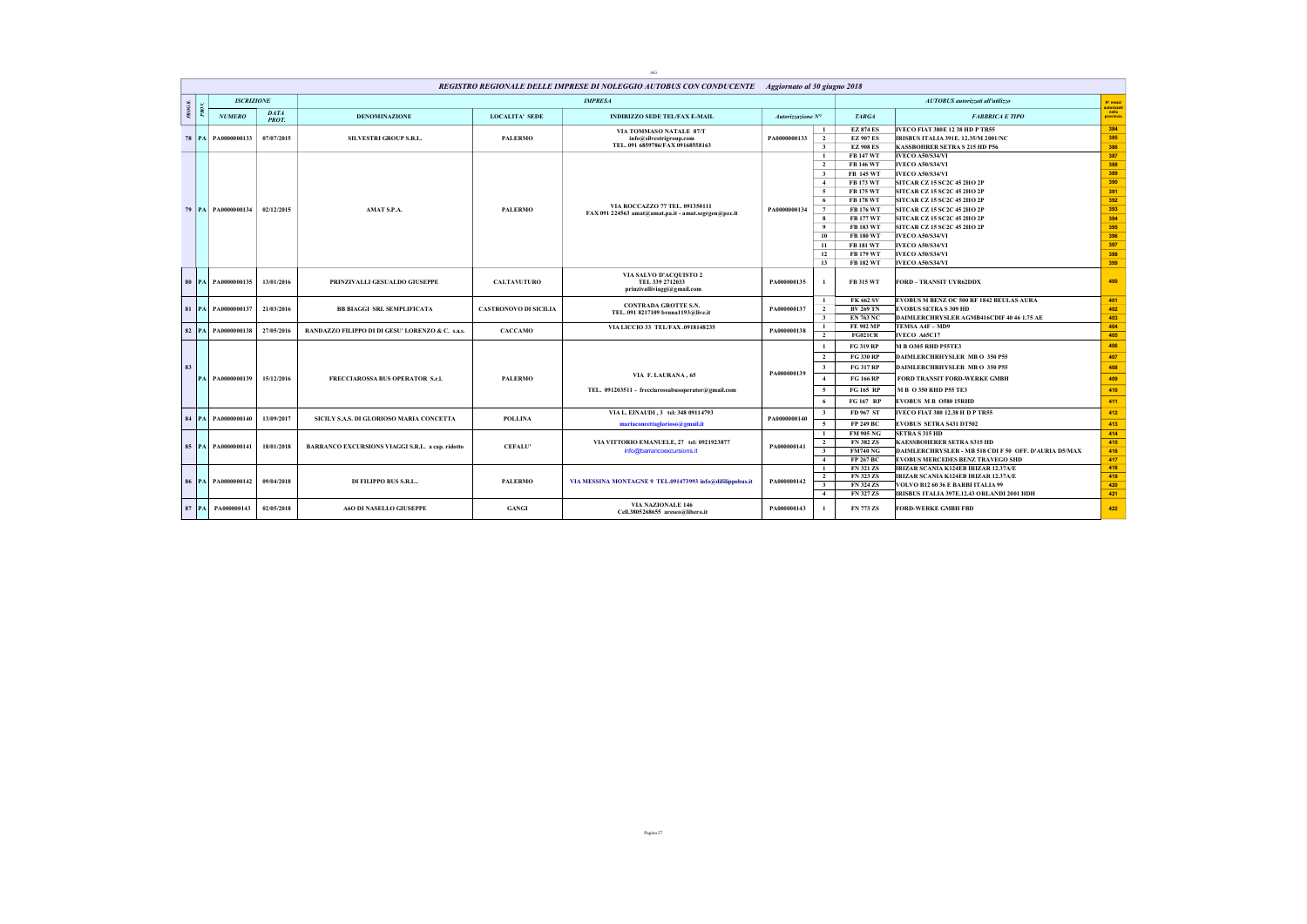|        |                       |                             |                                                                     |                       | AG                                                                                   |                    |                                                                                                                                                                                                                                                                                                                                                                          |                                                                                                                                                                                                                                                                                                                                                                                                                                                                                                                                                                                                                                                                                                                                                        |                                                                                                                                                                                                                   |
|--------|-----------------------|-----------------------------|---------------------------------------------------------------------|-----------------------|--------------------------------------------------------------------------------------|--------------------|--------------------------------------------------------------------------------------------------------------------------------------------------------------------------------------------------------------------------------------------------------------------------------------------------------------------------------------------------------------------------|--------------------------------------------------------------------------------------------------------------------------------------------------------------------------------------------------------------------------------------------------------------------------------------------------------------------------------------------------------------------------------------------------------------------------------------------------------------------------------------------------------------------------------------------------------------------------------------------------------------------------------------------------------------------------------------------------------------------------------------------------------|-------------------------------------------------------------------------------------------------------------------------------------------------------------------------------------------------------------------|
|        |                       |                             | REGISTRO REGIONALE DELLE IMPRESE DI NOLEGGIO AUTOBUS CON CONDUCENTE |                       | Aggiornato al 30 giugno 2018                                                         |                    |                                                                                                                                                                                                                                                                                                                                                                          |                                                                                                                                                                                                                                                                                                                                                                                                                                                                                                                                                                                                                                                                                                                                                        |                                                                                                                                                                                                                   |
|        |                       |                             |                                                                     |                       | <b>PROVINCIA DI RAGUSA</b>                                                           |                    |                                                                                                                                                                                                                                                                                                                                                                          |                                                                                                                                                                                                                                                                                                                                                                                                                                                                                                                                                                                                                                                                                                                                                        |                                                                                                                                                                                                                   |
|        | <b>ISCRIZIONE</b>     |                             |                                                                     |                       | <b>IMPRESA</b>                                                                       |                    | <b>AUTOBUS</b> autorizzati all'utilizzo                                                                                                                                                                                                                                                                                                                                  |                                                                                                                                                                                                                                                                                                                                                                                                                                                                                                                                                                                                                                                                                                                                                        | N° mezzi                                                                                                                                                                                                          |
| PROGR. | <b>NUMERO</b>         | <b>DATA</b><br><b>PROT.</b> | <b>DENOMINAZIONE</b>                                                | <b>LOCALITA' SEDE</b> | <b>INDIRIZZO SEDE TEL/FAX E-MAIL</b>                                                 | Autorizzazione N°  | <b>TARGA</b>                                                                                                                                                                                                                                                                                                                                                             | <b>FABBRICA E TIPO</b>                                                                                                                                                                                                                                                                                                                                                                                                                                                                                                                                                                                                                                                                                                                                 | autorizzati<br>nella<br>provincia                                                                                                                                                                                 |
|        | <b>RG</b> RG000000001 | 10/01/2006                  | Autotrasporti Tumino S.r.L.                                         | Ragusa                | Via Dandolo, 37<br>TEL. 0932 623184 FAX: 0932 653960                                 | RG000000001        | <b>EB 573 WA</b><br>2 BY 693 WH<br>3 CS 552 CR<br>4 DV 755 WT<br>5 EG 978 EB<br>6 FL 827 CE<br>7 FL 826 CE<br>8 DV 975 WT<br>9 DV 757 WT<br>10 FA 964 YM<br>11 DV 974 WT<br>12 DV 973 WT<br>13 EB 731 WA<br>14 EB 745 WA<br>15 EH 572 MS<br>16 EH 571 MS<br>17 EH 637 MS<br>18 EH 638 MS<br>19 EY 954 RP<br>20 FH 910 ME<br>21 FH 939 ME<br>22 FP 023 DX<br>23 FP 040 DX | <b>KASSBOHRER SETRA S 210 H L 40</b><br>DAIMLERCRYSLER AG MB0 815 D SITCAR TR<br><b>KASSBOHRER SETRA 522 B DT 3</b><br><b>KASSBOHRER SETRA S315 HD</b><br><b>KASSBOHRER SETRA S315 HD</b><br><b>EVOBUS GMBH SETRA S 315 GT HD</b><br><b>EVOBUS GMBH SETRA S 315 GT HD</b><br>DAIMLERCRYSLER AG 906 SITCAR FY.16/NC16<br><b>KASSBOHRER SETRA S 215 HD</b><br><b>EVOBUS SETRA S 431 DT</b><br><b>EVOBUS SETRA S 415 GT HD/E5</b><br>DAIMLER AG 670 MB 818 S782 SITCAR TR 12<br><b>SETRA S415 HD</b><br><b>SETRA S415 HD</b><br><b>SETRA S415 HD</b><br><b>SETRA S415 HD</b><br><b>DAIMLER AG MB 906</b><br>DAIMLER AG MB 670<br><b>SETRA S 431 DT</b><br><b>SETRA S 515 HD</b><br><b>SETRA S 517 HD</b><br><b>SETRA S515 HD</b><br><b>SETRA S 517 HD</b> | $\blacksquare$<br>$\overline{2}$<br>3 <sup>2</sup><br>$-4$<br>$-5$<br>$-6$<br>$-7$<br>$8 -$<br>$-9$<br>$10-10$<br>$11 -$<br>12 <sub>12</sub><br>13<br>14<br>15<br>16<br>$-17$<br>18<br>19<br>20<br>21<br>22<br>23 |
|        | 3 RG RG000000005      | 14/02/2007                  | Autotrasporti Accetta di Accetta Emanuele & C. s.n.c                | Pedalino              | Via XXV Luglio 53 TEL./FAX. 0932 729698 mail: accettapulmans@tiscali.it              | RG000000005        | 1 EX 037 YN<br>2 DF 112 SF<br>$\overline{\mathbf{3}}$<br>4 CL 274 NN<br>5<br>6 DF 087 SF<br>7 DP 514 WN                                                                                                                                                                                                                                                                  | <b>SETRA S416 HDH</b><br>TEMSA S.A. BG 16 H/N<br>VEICOLO RADIATO IN ATTESA DI SOSTITUZIONE<br><b>KASSBOHRER SETRA S 210 HD</b><br>VEICOLO RADIATO IN ATTESA DI SOSTITUZIONE<br>TEMSA A.S. AUTOMOTIVE GROUP<br><b>MERCEDES BENZ 0817L</b>                                                                                                                                                                                                                                                                                                                                                                                                                                                                                                               | 24<br>25<br>26<br>27<br>28<br>29<br>30 <sub>2</sub>                                                                                                                                                               |
|        | 4 RG RG000000006      | 08/03/2007                  | <b>Mercorillo Giacomo Francesco</b>                                 | Acate                 | Via Neghelli, 221 TEL. 0932 989314 FAX. 0932 875422 mail:<br>mercorillobus@gmail.com | <b>RG000000006</b> | -1<br>$\overline{2}$<br>3 DY 599 FV<br>$4$ DY 600 FV<br>5 DY 579 FV<br>6                                                                                                                                                                                                                                                                                                 | VEICOLO RADIATO IN ATTESA DI SOSTITUZIONE<br>VEICOLO RADIATO IN ATTESA DI SOSTITUZIONE<br>XIAMEN KING LONG UNITED AUT. IND.CO. LTD-XMQ 6127 420-3<br>XIAMEN KING LONG UNITED AUT. IND.CO. LTD-XMO 6127 420-3<br>XIAMEN KING LONG UNITED AUT. IND.CO. LTD-XMQ 6127 420-3<br>VEICOLO RADIATO IN ATTESA DI SOSTITUZIONE                                                                                                                                                                                                                                                                                                                                                                                                                                   | 31<br>32<br>33<br>34<br>35<br>36                                                                                                                                                                                  |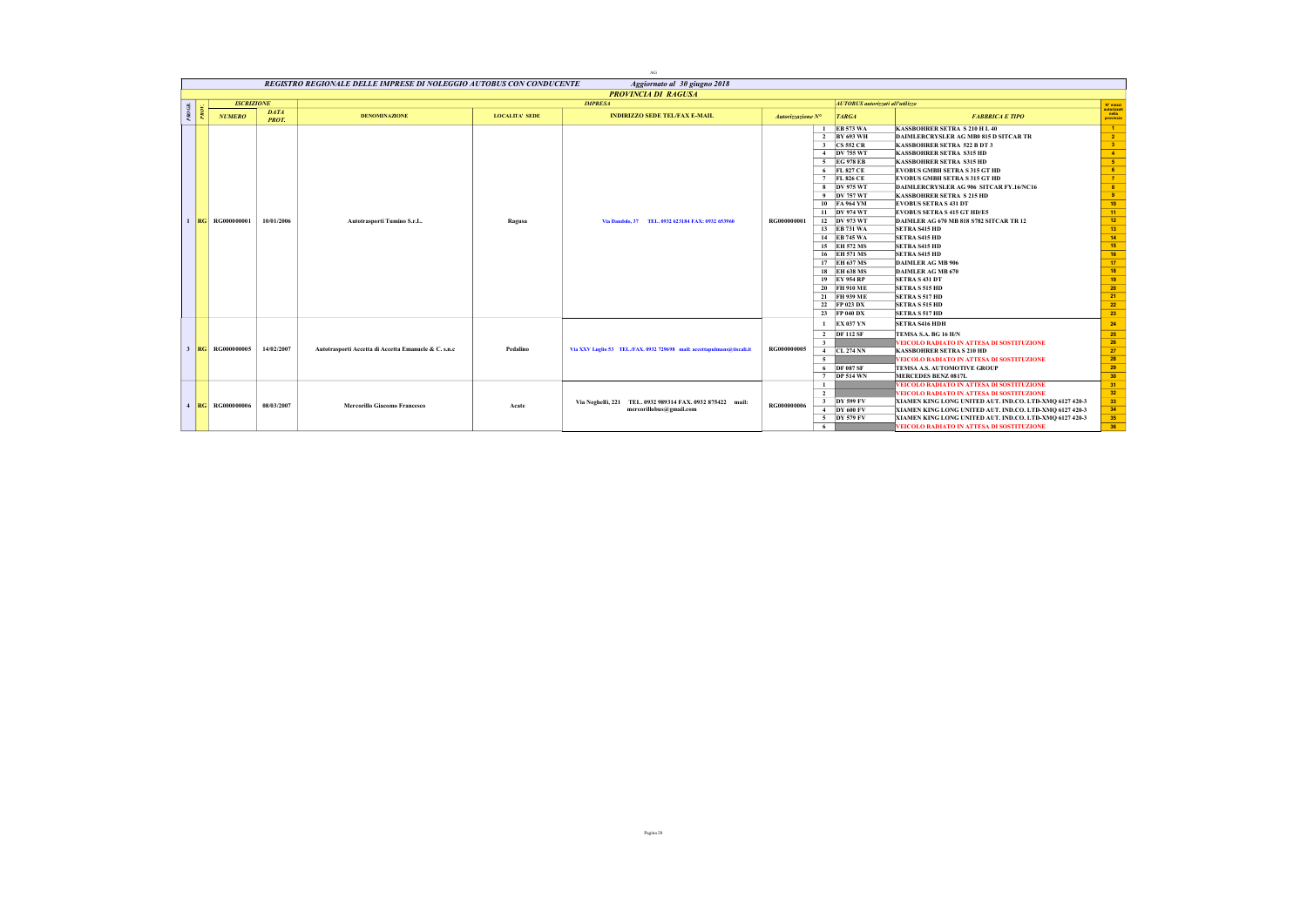|           |         |                       |                             |                                                                     |                       | $\rm{AG}$                                                                                          |                    |                         |                                         |                                                                                   |                                             |
|-----------|---------|-----------------------|-----------------------------|---------------------------------------------------------------------|-----------------------|----------------------------------------------------------------------------------------------------|--------------------|-------------------------|-----------------------------------------|-----------------------------------------------------------------------------------|---------------------------------------------|
|           |         |                       |                             | REGISTRO REGIONALE DELLE IMPRESE DI NOLEGGIO AUTOBUS CON CONDUCENTE |                       | Aggiornato al 30 giugno 2018                                                                       |                    |                         |                                         |                                                                                   |                                             |
|           |         | <b>ISCRIZIONE</b>     |                             |                                                                     |                       | <b>IMPRESA</b>                                                                                     |                    |                         | <b>AUTOBUS</b> autorizzati all'utilizzo |                                                                                   |                                             |
| $PROGR$ . |         | <b>NUMERO</b>         | <b>DATA</b><br><b>PROT.</b> | <b>DENOMINAZIONE</b>                                                | <b>LOCALITA' SEDE</b> | <b>INDIRIZZO SEDE TEL/FAX E-MAIL</b>                                                               | Autorizzazione N°  |                         | <b>TARGA</b>                            | <b>FABBRICA E TIPO</b>                                                            | N° mezzi<br>autorizza<br>nella<br>provincia |
|           |         |                       |                             |                                                                     |                       |                                                                                                    |                    | $\mathbf{1}$            | <b>DX 095 ME</b>                        | <b>KASSBOHERER SETRA 315 HDH/2</b>                                                | 37                                          |
|           |         |                       |                             |                                                                     |                       |                                                                                                    |                    |                         | 2 DJ 130 ZE                             | <b>DAIMLERCHRYSLER AG 906</b>                                                     | 38                                          |
|           |         |                       |                             |                                                                     |                       |                                                                                                    |                    |                         | 3 EK 873 GJ                             | FIAT DUCATO 250 MNC EZL                                                           | 39                                          |
|           |         |                       |                             |                                                                     |                       | Via Torre Palombo SP 41 km. 2,300 n.17 TEL.0932 841843 FAX.                                        |                    | 4                       | <b>CZ 935 TN</b>                        | <b>EVO BUS GMBH SETRA S 417 HDH</b>                                               | 40                                          |
|           | 5  RG   | <b>RG000000008</b>    | 26/06/2007                  | Elios Globus Service di Giovanna Di Giacomo & C S.a.S.              | Scicli                | 0932932415                                                                                         | <b>RG000000008</b> | 5                       | <b>EP 984 RF</b>                        | VOLVO B12-60/38 BARBI ITALIA 99/1                                                 | 41                                          |
|           |         |                       |                             |                                                                     |                       | mail:eliosglobusservice.sas@email.it                                                               |                    | 6                       | <b>EV 922 JE</b><br>7 EZ 880 AG         | <b>SETRA S315 HDH/3</b>                                                           | 42<br>43                                    |
|           |         |                       |                             |                                                                     |                       |                                                                                                    |                    |                         | 8 FA 997 PZ                             | VOLVO B12-60/38 BARBI ITALIA 99/1<br><b>IVECO 65C18/P AK</b>                      | 44                                          |
|           |         |                       |                             |                                                                     |                       |                                                                                                    |                    | $\mathbf{q}$            | FB 003 NA                               | <b>SETRA S 516 HDH</b>                                                            | 45                                          |
|           |         |                       |                             |                                                                     |                       |                                                                                                    |                    | 10                      | FD 950 CT                               | <b>SETRA S 416 HDH</b>                                                            | 46                                          |
|           |         |                       |                             |                                                                     |                       |                                                                                                    |                    | $\mathbf{1}$            | <b>EY 494 KH</b>                        | <b>EVO BUS SETRA S 431 DT E3</b>                                                  | 47                                          |
|           |         |                       |                             |                                                                     |                       |                                                                                                    |                    | $\overline{2}$          | AE 383 RP                               | <b>KASSBOHRER SETRA S 328 DT P80</b>                                              | 48                                          |
|           |         |                       |                             |                                                                     |                       |                                                                                                    |                    |                         | 3 FE 144 ZK                             | MERCEDES BENZ 632 01 TOURISMO RHD                                                 | 49                                          |
|           |         |                       |                             |                                                                     |                       |                                                                                                    |                    |                         | 4 FP 990 DZ                             | <b>SETRA S 411 HD</b>                                                             | 50                                          |
|           |         |                       |                             |                                                                     |                       |                                                                                                    |                    |                         | 5 reimm                                 | DAIMLERCHRYHSLER AG906/OFFICINE D'AURIA                                           | $-51$<br>52                                 |
|           |         |                       |                             |                                                                     |                       |                                                                                                    |                    | 6<br>7                  | <b>AS 942 KS</b><br><b>BF 747 YW</b>    | <b>EVOBUS GMBH SETRA S 315 GT HDH2</b><br><b>EVOBUS GMBH SETRA S 315 GT HD2</b>   | 53                                          |
|           |         |                       |                             |                                                                     |                       |                                                                                                    |                    | -8                      | <b>BY 620 WH</b>                        | EVOBUS GMBH SETRA S 315 HDH 2 P55E2                                               | 54                                          |
|           |         |                       |                             |                                                                     |                       |                                                                                                    |                    |                         | 9 BY 241 WH                             | <b>EVOBUS GMBH SETRA S 315 GT HDH 2 P55E2</b>                                     | 55                                          |
|           |         |                       |                             |                                                                     |                       |                                                                                                    |                    |                         | 10 EL 851 DX                            | SETRA-S416 HDH                                                                    | 56                                          |
|           |         |                       |                             |                                                                     |                       |                                                                                                    |                    |                         | 11 DL 807 AZ                            | <b>KASSBOHRER SETRA S 312 HD</b>                                                  | 57                                          |
|           |         |                       |                             |                                                                     |                       | Corso Vittorio Veneto, 439 TEL.0932 626240 FAX. 0932                                               |                    |                         | 12 FD 945 CT                            | <b>IVECO SITCAR VY.10/NC 2B</b>                                                   | 58                                          |
|           |         | 6 RG RG000000010      | 05/09/2007                  | La Terra S.r.l.                                                     | Ragusa                | 682373<br>mail: info@laterra.it                                                                    | RG000000010        |                         | 13 ER 949 JC                            | <b>EVOBUS GMBH S411 HD</b>                                                        | 59                                          |
|           |         |                       |                             |                                                                     |                       |                                                                                                    |                    | 14                      |                                         | VEICOLO RADIATO IN ATTESA DI SOSTITUZIONE                                         | 60                                          |
|           |         |                       |                             |                                                                     |                       |                                                                                                    |                    |                         | 15 DX 021 ME                            | <b>EVOBUS GMBH S315 HDH 2 P55E2</b>                                               | 61                                          |
|           |         |                       |                             |                                                                     |                       |                                                                                                    |                    |                         | 16 EL 852 DX                            | SETRA-S416 HDH                                                                    | 62<br>63                                    |
|           |         |                       |                             |                                                                     |                       |                                                                                                    |                    |                         | 17 CW 888 AT<br>18 CY 324 NW            | DAIMLERCHRYSLER AGMB416CDIF4046 1.75AC<br>DAIMLERCHRYSLER AGMB416CDIF 4046 1.75AC | 64                                          |
|           |         |                       |                             |                                                                     |                       |                                                                                                    |                    |                         | 19 EH 555 MS                            | DAIMLER AG 906 SITCAR EU.13/NC19                                                  | 65                                          |
|           |         |                       |                             |                                                                     |                       |                                                                                                    |                    |                         | 20 CW 410 AT                            | MERCEDES BENZ 0590 15RHD                                                          | 66                                          |
|           |         |                       |                             |                                                                     |                       |                                                                                                    |                    |                         | 21 CL 297 NN                            | KAESSBOHERER SETRA S315 HDH 2 P55E2                                               | $\sqrt{67}$                                 |
|           |         |                       |                             |                                                                     |                       |                                                                                                    |                    |                         | 22 CS 510 CR                            | D.BENZ MERCEDES BENZ 312 DF NG/40/35/B                                            | 68                                          |
|           |         |                       |                             |                                                                     |                       |                                                                                                    |                    |                         | 23 DL 621 AZ                            | IRIZAR SCANIA K420 4X2 IRIZAR PB 12.37 E4                                         | 69                                          |
|           |         |                       |                             |                                                                     |                       |                                                                                                    |                    |                         | 24 EB 605 WA                            | <b>EVOBUS SETRA S 417 HDH</b>                                                     | 70 <sub>2</sub>                             |
|           |         |                       |                             |                                                                     |                       |                                                                                                    |                    |                         | 25 EH 628 MS                            | DAIMLER AG 670 SITCAR TR 12                                                       | 71                                          |
|           |         |                       |                             |                                                                     |                       |                                                                                                    |                    |                         | 1 CT 331 BV<br>2 CT 330 BV              | <b>KASSBOHRER SETRA S 315 HDD</b><br><b>KAESSBOHRER SETRA S315 HDH/2</b>          | $72\,$<br>73                                |
|           |         |                       |                             |                                                                     |                       |                                                                                                    |                    | $\overline{\mathbf{3}}$ | <b>DT 857 HT</b>                        | VOLVO B 12 36 E BARBI ITALIA 99                                                   | 74                                          |
|           |         | 7 RG RG000000011      | 17/09/2007                  | La Turistica Trasporti di La Terra Emanuele & C S.n.c.              | Modica                | Vico San Marco Mista, 27/A TEL: 0932 251713 FAX. 0932 257262                                       | RG000000011        |                         | 4 DM 857 RA                             | RENAULT NDDUL5 NISSAN INTERSTAR                                                   | 75 <sub>2</sub>                             |
|           |         |                       |                             |                                                                     |                       |                                                                                                    |                    |                         | 5 FH 625 JV                             | EVOBUS GMBH SETRA S 416 GTHD GT-HD                                                | 76                                          |
|           |         |                       |                             |                                                                     |                       |                                                                                                    |                    |                         | 6 DL 728 AZ                             | RENAULT NDDUL NISSAN INTERSTAR                                                    | 77                                          |
|           |         |                       |                             |                                                                     |                       |                                                                                                    |                    |                         | 7 DX 818 ME                             | BMC SANAYI TICARET A.S. - 750 VARIANTE C VERSIONE 13                              | 78                                          |
|           |         |                       |                             | REGISTRO REGIONALE DELLE IMPRESE DI NOLEGGIO AUTOBUS CON CONDUCENTE |                       | Aggiornato al 30 giugno 2018                                                                       |                    |                         |                                         |                                                                                   |                                             |
|           |         | <b>ISCRIZIONE</b>     |                             |                                                                     |                       | <b>IMPRESA</b>                                                                                     |                    |                         | <b>AUTOBUS</b> autorizzati all'utilizzo |                                                                                   | $N^*$ mezzi                                 |
| PROGR.    |         | <b>NUMERO</b>         | <b>DATA</b><br><b>PROT.</b> | <b>DENOMINAZIONE</b>                                                | <b>LOCALITA' SEDE</b> | <b>INDIRIZZO SEDE TEL/FAX E-MAIL</b>                                                               | Autorizzazione N°  |                         | <b>TARGA</b>                            | <b>FABBRICA E TIPO</b>                                                            | nuovussa<br> <br> provinci                  |
|           |         |                       |                             |                                                                     |                       |                                                                                                    |                    | $\mathbf{1}$            | <b>DV 026 WT</b>                        | <b>KASSBOHRER SETRA S 315 HDH/2</b>                                               | 79                                          |
|           |         |                       |                             |                                                                     |                       |                                                                                                    |                    |                         | 2 DM 989 RA                             | <b>KASSBOHRER SETRA S 228 DT</b>                                                  | 80                                          |
|           |         |                       |                             |                                                                     |                       |                                                                                                    |                    |                         | 3 CZ 905 TN                             | DAIMLER AG 906/OFFICINE D'AURIA                                                   | 81                                          |
|           |         | 8 RG RG000000012      | 25/10/2007                  | <b>Accetta Giuseppe</b>                                             | Vittoria              | Via Tenente Alessandrello, 151 TEL. 0932 729298 FAX. 0932 720007<br>mail:accettapulmans@tiscali.it | RG000000012        |                         | 4 FB 934 ZK                             | <b>EVOBUS SETRA S 416 HDH</b>                                                     | 82                                          |
|           |         |                       |                             |                                                                     |                       |                                                                                                    |                    | 5                       | DZ 977 ZH                               | <b>EVOBUS ULM SETRA S 328 DT</b>                                                  | 83                                          |
|           |         |                       |                             |                                                                     |                       |                                                                                                    |                    |                         | 6 DN 872 TL                             | TEMSA A.S. AUTOMOTIVE GROUP TB 283N                                               | 84                                          |
|           |         |                       |                             |                                                                     |                       |                                                                                                    |                    |                         | 7 EG 949 EB                             | TEMSA SA BG 136 H                                                                 | 85                                          |
|           | 9  RG   | RG000000014           | 23/04/2008                  | Scarpata Viaggi d'Elite S.r.l.                                      | Scieli                | Via Millefiori, 6 - TEL./FAX, 0932 066089 mail:<br>giuseppe.scarpata@tiscali.it                    | RG000000014        |                         | 1 DP 258 AJ                             | DAIMLERCHRYHSLER AG906/OFFICINE D'AURIA                                           | 86                                          |
|           |         |                       |                             |                                                                     |                       |                                                                                                    |                    |                         | 1 FK 881 SV                             | <b>IVECO FRANCE SFR310</b>                                                        | 87                                          |
|           | $10$ RG | RG000000015           | 09/03/2015                  | Abbate Viaggi S.r.L.                                                | Modica                | Via Sorda Sampieri, 116/B TEL/FAX. 0932 763976                                                     | RG000000015        | $\overline{2}$          | <b>EY965 RP</b>                         | <b>GUANGTON LEXEA G124D</b>                                                       | 88                                          |
|           |         |                       |                             |                                                                     |                       |                                                                                                    |                    |                         | 3 EY973 RP                              | IRISBUS ITALIA 397E.12.43 ORLANDI 2001 H<br>VOLKSWAGEN AG 2D LT 46                | 89<br>90 <sup>°</sup>                       |
|           |         |                       |                             |                                                                     |                       |                                                                                                    |                    |                         | 4 EY 975 RP<br>1 EZ 994 TM              | <b>KASSBOHRER SETRA S 215 HD</b>                                                  | 91                                          |
|           |         | 11   RG   RG000000016 | 29/06/2015                  | Elios Bus S.p.L.                                                    | Scieli                | contrada Guarrasi, s.n.<br>TEL./FAX. 0932 841109<br>mail:                                          | RG000000016        |                         | 2 EZ 996 TM                             | <b>KASSBOHRER SETRA S 315 HD</b>                                                  | 92                                          |
|           |         |                       |                             | & C. S.N.C.                                                         |                       | elionoleggio@tiscali.it                                                                            |                    |                         | 3 EZ 995 TM                             | <b>KASSBOHRER SETRA S 309 HD</b>                                                  | 93                                          |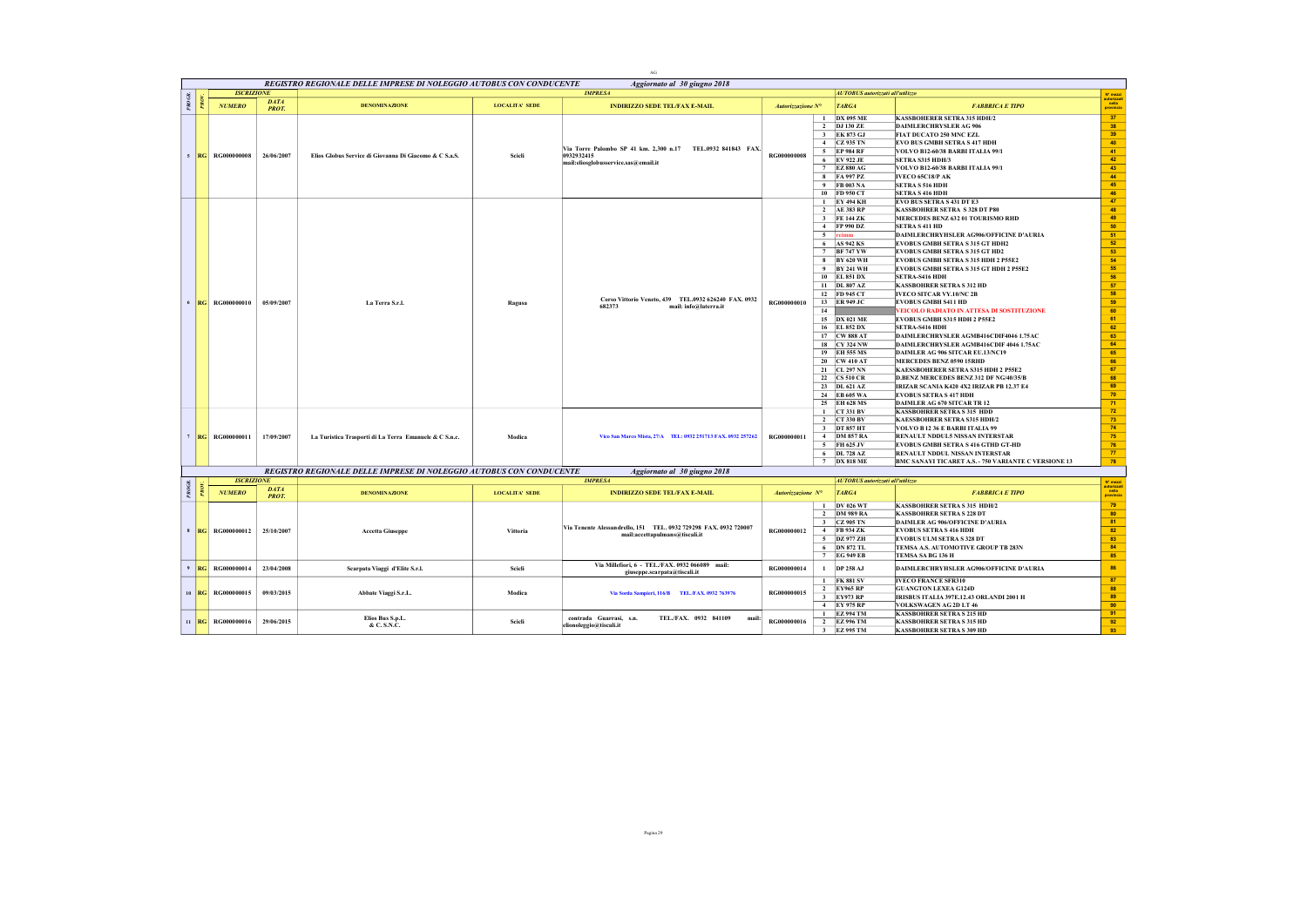|        |                                                                                                                                                                                                                                                                                                                                                                                                                                                         |                             |                                                                     |                       | AG                                   |                            |   |                                         |                                                  |                                   |
|--------|---------------------------------------------------------------------------------------------------------------------------------------------------------------------------------------------------------------------------------------------------------------------------------------------------------------------------------------------------------------------------------------------------------------------------------------------------------|-----------------------------|---------------------------------------------------------------------|-----------------------|--------------------------------------|----------------------------|---|-----------------------------------------|--------------------------------------------------|-----------------------------------|
|        |                                                                                                                                                                                                                                                                                                                                                                                                                                                         |                             | REGISTRO REGIONALE DELLE IMPRESE DI NOLEGGIO AUTOBUS CON CONDUCENTE |                       | Aggiornato al 30 giugno 2018         |                            |   |                                         |                                                  |                                   |
|        |                                                                                                                                                                                                                                                                                                                                                                                                                                                         |                             |                                                                     |                       | <b>PROVINCIA DI SIRACUSA</b>         |                            |   |                                         |                                                  |                                   |
|        | <b>ISCRIZIONE</b>                                                                                                                                                                                                                                                                                                                                                                                                                                       |                             |                                                                     |                       | <b>IMPRESA</b>                       |                            |   | <b>AUTOBUS</b> autorizzati all'utilizzo |                                                  | N° mezzi                          |
| $^{p}$ | <b>NUMERO</b>                                                                                                                                                                                                                                                                                                                                                                                                                                           | <b>DATA</b><br><b>PROT.</b> | <b>DENOMINAZIONE</b>                                                | <b>LOCALITA' SEDE</b> | <b>INDIRIZZO SEDE TEL/FAX E-MAIL</b> | Autorizzazione $N^{\circ}$ |   | <b>TARGA</b>                            | <b>FABBRICA E TIPO</b>                           | autorizzati<br>nella<br>provincia |
|        |                                                                                                                                                                                                                                                                                                                                                                                                                                                         |                             |                                                                     |                       |                                      |                            |   | <b>DX 832 ME</b>                        | IVECO FIAT 370E 12 35H - ORLANDI SICCA           | $\blacksquare$                    |
|        |                                                                                                                                                                                                                                                                                                                                                                                                                                                         |                             |                                                                     |                       |                                      |                            |   | 2 EX 990 KT                             | IRIZAR SCANIA K124EB IRIZAR CENTURY              | 2 <sup>7</sup>                    |
|        |                                                                                                                                                                                                                                                                                                                                                                                                                                                         |                             |                                                                     |                       |                                      |                            |   | 3 FH 211 PY                             | <b>SETRA S416 HDH</b>                            | 3 <sup>2</sup>                    |
|        |                                                                                                                                                                                                                                                                                                                                                                                                                                                         |                             |                                                                     |                       | Via Gonzaga, 24                      | SR000000002                |   | 4 FA 956 FS                             | <b>KASSBOHRER SETRA S 315 HDH</b>                | $-4$                              |
|        | $\overline{\text{S}}$ $\overline{\text{S}}$ $\overline{\text{S}}$ $\overline{\text{S}}$ $\overline{\text{R}}$ $\overline{\text{R}}$ $\overline{\text{R}}$ $\overline{\text{R}}$ $\overline{\text{R}}$ $\overline{\text{R}}$ $\overline{\text{R}}$ $\overline{\text{R}}$ $\overline{\text{R}}$ $\overline{\text{R}}$ $\overline{\text{R}}$ $\overline{\text{R}}$ $\overline{\text{R}}$ $\overline{\text{R}}$ $\overline{\text{R}}$ $\overline{\text{R}}$ | 10/01/2006                  | Autobus Baglieri S.r.L.                                             | Rosolini              | TEL. 0931 856047 FAX. 0931 881997    |                            |   | 5 DB 687 TA                             | IVECO 391E.12.35/M IRISBUS ITALIA SPA            | $-5$                              |
|        |                                                                                                                                                                                                                                                                                                                                                                                                                                                         |                             |                                                                     |                       | mail: info@autobusbaglieri.it        |                            |   | 6 EL 992 DX                             | <b>IVECO A 50C15/L19</b>                         | $-6$                              |
|        |                                                                                                                                                                                                                                                                                                                                                                                                                                                         |                             |                                                                     |                       |                                      |                            |   | 7 FP 137 SR                             | DAIMLER AG 906 CAR IND                           | 7 <sup>2</sup>                    |
|        |                                                                                                                                                                                                                                                                                                                                                                                                                                                         |                             |                                                                     |                       |                                      |                            |   | 8 EP 869 RF                             | XIAMEN KING LONG XMO 6900 -3                     | 8                                 |
|        |                                                                                                                                                                                                                                                                                                                                                                                                                                                         |                             |                                                                     |                       |                                      |                            |   | <b>EY 505 GV</b>                        | <b>EVOBUS GMBH 0 404</b>                         | -9                                |
|        |                                                                                                                                                                                                                                                                                                                                                                                                                                                         |                             |                                                                     |                       |                                      |                            |   | 2 DV 603 SL                             | <b>DB AG M.B. 412 DF 40/46 SORA MX/MB 4.2L</b>   | 10 <sub>1</sub>                   |
|        |                                                                                                                                                                                                                                                                                                                                                                                                                                                         |                             |                                                                     |                       |                                      |                            |   | 3 BY 845 WE                             | BENZ O 303 - 15R/315/A - MENARINI C14/3/RF/57    | 11 <sub>1</sub>                   |
|        |                                                                                                                                                                                                                                                                                                                                                                                                                                                         |                             |                                                                     |                       |                                      |                            |   | 4 DA 149 EJ                             | <b>IRISBUS ITALIA 397E. 12.43 - ORLANDI 2001</b> | 12                                |
|        |                                                                                                                                                                                                                                                                                                                                                                                                                                                         |                             |                                                                     |                       |                                      |                            |   | 5 DB 962 TA                             | <b>RENAULT NDDYL6</b>                            | 13                                |
|        |                                                                                                                                                                                                                                                                                                                                                                                                                                                         |                             |                                                                     |                       |                                      |                            | 6 | <b>DG 888 GR</b>                        | BMC SANAYI TICARET A.S. 850 VAR.4 VERS. D1       | 14                                |
|        |                                                                                                                                                                                                                                                                                                                                                                                                                                                         |                             |                                                                     |                       |                                      |                            |   | DT 027 ZH                               | <b>SETRA KASSBOHRER S 228 DT</b>                 | 15                                |
|        |                                                                                                                                                                                                                                                                                                                                                                                                                                                         |                             |                                                                     |                       |                                      |                            |   | 8 EZ 857 FE                             | IVECO 100E21N CACCIAMALI C5034                   | 16                                |
|        |                                                                                                                                                                                                                                                                                                                                                                                                                                                         |                             |                                                                     |                       |                                      |                            |   | 9 DT 033 ZH                             | MERCEDES BENZ 0.303 - 15R/415 - PADANE Z 21      | 17 <sup>2</sup>                   |
|        |                                                                                                                                                                                                                                                                                                                                                                                                                                                         |                             |                                                                     |                       | Statale 287 Maremonti km, 4,00, s.n. |                            |   | 10 EZ 888 FE                            | <b>SETRA 328 DT</b>                              | 18                                |
|        | $2$ SR SR000000004                                                                                                                                                                                                                                                                                                                                                                                                                                      | 03/01/2006                  | Ziccone S.r.L.                                                      | Palazzolo Acreide     | TEL. 0931 882555 FAX. 0931 883902    | SR000000004                |   | 11 EL 482 FH                            | <b>IRISBUS ORLANDI 2001 HDH</b>                  | 19                                |
|        |                                                                                                                                                                                                                                                                                                                                                                                                                                                         |                             |                                                                     |                       | mail: info@ziccone.com               |                            |   | 12 DV 727 SL                            | IRIZAR SCANIA K124EB IRIZAR CENTURY 12.3         | 20                                |
|        |                                                                                                                                                                                                                                                                                                                                                                                                                                                         |                             |                                                                     |                       |                                      |                            |   | 13 DT 029 ZH                            | <b>G. AUWAERTER N 516 SHD STARLINER</b>          | 21                                |
|        |                                                                                                                                                                                                                                                                                                                                                                                                                                                         |                             |                                                                     |                       |                                      |                            |   | 14 EP 318 CZ                            | <b>RENAULT NDDDSL/16 MASTER</b>                  | 22                                |
|        |                                                                                                                                                                                                                                                                                                                                                                                                                                                         |                             |                                                                     |                       |                                      |                            |   | 15 FB 984 KS                            | <b>EVOBUS SETRA S 315 HDH/3</b>                  | 23                                |
|        |                                                                                                                                                                                                                                                                                                                                                                                                                                                         |                             |                                                                     |                       |                                      |                            |   | 16 DT 032 ZH                            | DAIMLERCHRYLER AGM416DDIF 40 46 1.7 AC           | 24                                |
|        |                                                                                                                                                                                                                                                                                                                                                                                                                                                         |                             |                                                                     |                       |                                      |                            |   | 17 DR 577 HM                            | IRISBUS ITALIA 397E.12.43 ORLANDI 2001 R         | 25                                |
|        |                                                                                                                                                                                                                                                                                                                                                                                                                                                         |                             |                                                                     |                       |                                      |                            |   | 18 FJ 116 FM                            | DAIMELRCHRYSLER AG 670 SITCAR TR.12              | 26                                |
|        |                                                                                                                                                                                                                                                                                                                                                                                                                                                         |                             |                                                                     |                       |                                      |                            |   | 19 EW 770 NF                            | <b>IVECO FIAT 315 8 18 ORLANDI SICCAR</b>        | 27                                |
|        |                                                                                                                                                                                                                                                                                                                                                                                                                                                         |                             |                                                                     |                       |                                      |                            |   | 20 DK 576 HM                            | IRISBUS ITALIA 297E.12.35/ORLANDI 2001           | 28                                |
|        |                                                                                                                                                                                                                                                                                                                                                                                                                                                         |                             |                                                                     |                       |                                      |                            |   | 21 FP 325 BC                            | <b>FORD TRANSIT</b>                              | 29                                |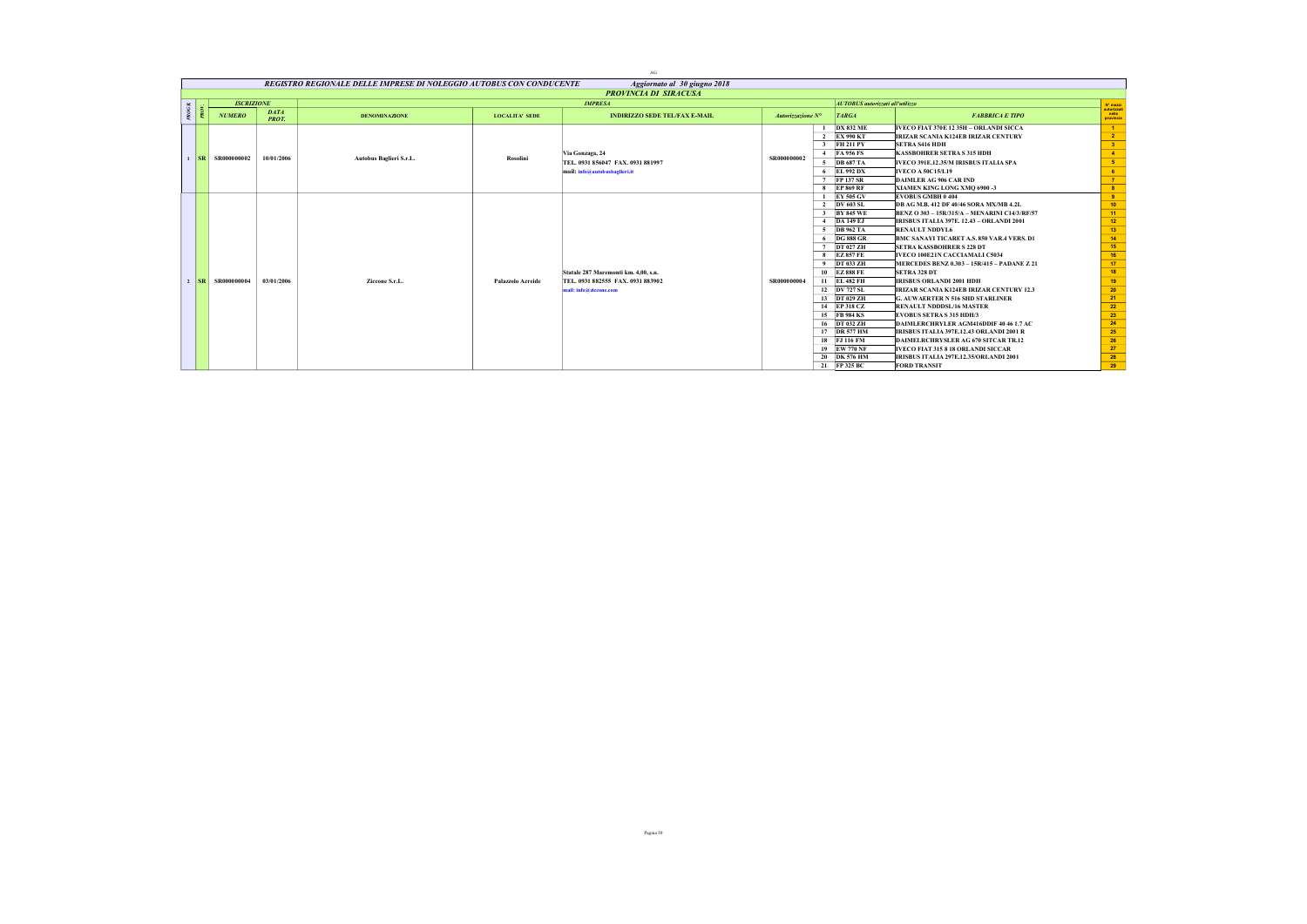|       |                      |                             |                                                                     |                       | AG                                                                                       |                   |                                                                                                                                                                                                                                                                                                                                                             |                                                                                                                                                                                                                                                                                                                                                                                                                                                                                                                                                                                                                                                                                                                                                                                                                                                                                                                               |                                                                                                                                                    |
|-------|----------------------|-----------------------------|---------------------------------------------------------------------|-----------------------|------------------------------------------------------------------------------------------|-------------------|-------------------------------------------------------------------------------------------------------------------------------------------------------------------------------------------------------------------------------------------------------------------------------------------------------------------------------------------------------------|-------------------------------------------------------------------------------------------------------------------------------------------------------------------------------------------------------------------------------------------------------------------------------------------------------------------------------------------------------------------------------------------------------------------------------------------------------------------------------------------------------------------------------------------------------------------------------------------------------------------------------------------------------------------------------------------------------------------------------------------------------------------------------------------------------------------------------------------------------------------------------------------------------------------------------|----------------------------------------------------------------------------------------------------------------------------------------------------|
|       |                      |                             | REGISTRO REGIONALE DELLE IMPRESE DI NOLEGGIO AUTOBUS CON CONDUCENTE |                       | Aggiornato al 30 giugno 2018                                                             |                   |                                                                                                                                                                                                                                                                                                                                                             |                                                                                                                                                                                                                                                                                                                                                                                                                                                                                                                                                                                                                                                                                                                                                                                                                                                                                                                               |                                                                                                                                                    |
|       | <b>ISCRIZIONE</b>    |                             |                                                                     |                       | <b>IMPRESA</b>                                                                           |                   | <b>AUTOBUS</b> autorizzati all'utilizzo                                                                                                                                                                                                                                                                                                                     |                                                                                                                                                                                                                                                                                                                                                                                                                                                                                                                                                                                                                                                                                                                                                                                                                                                                                                                               | N° mezzi<br>autorizzat                                                                                                                             |
| PROGR | <b>NUMERO</b>        | <b>DATA</b><br><b>PROT.</b> | <b>DENOMINAZIONE</b>                                                | <b>LOCALITA' SEDE</b> | <b>INDIRIZZO SEDE TEL/FAX E-MAIL</b>                                                     | Autorizzazione N° | <b>TARGA</b>                                                                                                                                                                                                                                                                                                                                                | <b>FABBRICA E TIPO</b>                                                                                                                                                                                                                                                                                                                                                                                                                                                                                                                                                                                                                                                                                                                                                                                                                                                                                                        | nella<br>provincia                                                                                                                                 |
|       | 3   SR   SR000000005 | 23/01/2006                  | Ziccone Autonoleggi S.r.L.                                          | <b>Siracusa</b>       | Viale Ermocrate, 151<br>TEL. 0931 463650 FAX. 0931 463000<br>nail: info@azautonoleggi.it | SR000000005       | <b>FN 645 GD</b><br>-1<br>2 FH 703 DD<br>3 DA 180 EJ<br>4 FE 875 PS<br>5 DH 425 WF<br>6<br>7<br>8 EJ 309 YF<br>9 EJ 308 YF<br>10 EJ 310 YF<br>11 EJ 311 YF<br>12 FL 808 KG<br>13<br>14 EM 681 LW<br>15<br>16 FK 872 ZJ<br>17 EZ 869 SC<br>18 EX 853 JG<br>19<br>20<br>21 FC 880 AB<br>22 FG 888 ZH<br>23 FK 933 DN<br>24 FL 878 KG<br>25 FL 880 KG          | <b>SCANIA 12B 4X2</b><br>IRIZAR SCANIA K420EB 4X2 IRIZAR<br><b>DAIMLERCHRYSLER AG MB C</b><br><b>SETRA S 431 DT</b><br><b>BEULAS SCANIA K122 EB</b><br>VEICOLO RADIATO IN ATTESA DI SOSTITUZIONE<br>VEICOLO RADIATO IN ATTESA DI SOSTITUZIONE<br>VOLVO B12-60/38 BARBI ITALIA 99/1<br>VOLVO B12-60/38 BARBI ITALIA 99/1<br>MERCEDES BENZ AG O 404-13R<br>BEULAS SCANIA K124 EB EU3 AURA N<br>IRIZAR RZR-SCN M 325-10<br>VEICOLO RADIATO IN ATTESA DI SOSTITUZIONE<br><b>DAIMLER MERCEDES BENZ 670 - MB</b><br>EICOLO RADIATO IN ATTESA DI SOSTITUZIONE<br>MERCEDES - BENZ 0404 55 E2A<br>VOLVO B12-60/38 BARBI ECHO/R1<br>IRIZAR RZR-SCN M325-10<br>VEICOLO RADIATO IN ATTESA DI SOSTITUZIONE<br>VEICOLO RADIATO IN ATTESA DI SOSTITUZIONE<br>IRIZAR RZR-SCN M325-10<br><b>MERCEDES BENZ SPRINTER 519</b><br><b>RENAULT MASTER</b><br><b>IRIZAR SCANIA K450 EB 4X2 16 13.37 E6C</b><br>IRIZAR SCANIA K450 EB 4X2 16 13.37 E6C | 30<br>31<br>32<br>33<br>34<br>35<br>36<br>37<br>38<br>39<br>40<br>41<br>42<br>43<br>44<br>44<br>45<br>46<br>47<br>48<br>49<br>50<br>51<br>52<br>53 |
|       | 4   SR   SR000000006 | 24/01/2006                  | EURO TOUR Servizi di Russo Santo & C. S.a.S.                        | Villasmundo           | Via Pò, s.n.<br>TEL. 0931 959912 FAX. 0931 959225<br>mail: info@eurotourviaggi.com       | SR000000006       | 1 ET 916 LR<br>2 ED 276 SE<br>3 FF 080 RH<br>4 ED 231 SE<br>5 FF 354 RH<br>$6$ EA 815 HN<br>7 EF 845 CZ<br>8 EP 365 ND<br>9 DD 317 SG<br>10 DT 054 LJ<br>11 EL 929 KV<br>12 BP 106 ET<br>13 BP 103 ET<br>14 EK 574 XB<br>15 FC 006 JS<br>16 FD 524 DA<br>17 FG 735 XD<br>18 FL 130 EN<br>19 FL 131 EN<br>20 FL 132 EN<br>21 FL 133 EN<br>22 FM 819 NG<br>23 | <b>EVOBUS SETRA S432 DT E3</b><br><b>IRIZAR SCANIA K124EB CENTURY 12.3</b><br>EVO BUS GMBH SETRA S 416 HDHV8/E3<br><b>IRIZAR SCANIA K 124 EB CENTURY 12.3</b><br>VOLVO B12-60/38 BARBI ITALIA 99/R2<br>IRIZAR SCANIA K124EB IRIZAR CENTURY 12.3<br>IRIZAR SCANIA K124EB IRIZAR CENTURY 12,3<br><b>EVOBUS SETRA S328 DT P74</b><br>IVECO FIAT A50C/19/H<br>DAIMLERCHRYSLER AG 670 SITCAR TR 12<br>IVECO A50/EV/21/SA<br><b>MERCEDES 0350D2</b><br>MERCEDES BENZ AG 0 404 V8 T<br>MERCEDES BENZ AG 0 404 V8 T<br><b>IRIZAR SCANIA K420 EB</b><br><b>IRIZAR 16 12.35/400</b><br><b>IVECO 70C17</b><br>IVECO FIAT 380E 12 38 HD L55<br><b>IVECO FIAT 380E 12 38 HD P N TR 55</b><br>IVECO 50C13/56 ORLANDI HAPPY SBM-32<br><b>MERCEDES - BENZ AGO 404 V8 T</b><br>MUSSA & GRAZIANO IS65MG 5A1CR11 V6F1AXE1<br>VEICOLO RADIATO IN ATTESA DI SOSTITUZIONE                                                                           | 54<br>55<br>56<br>57<br>58<br>59<br>60<br>61<br>62<br>63<br>64<br>65<br>66<br>67<br>68<br>69<br>70<br>71<br>72<br>73<br>74<br>75<br>76             |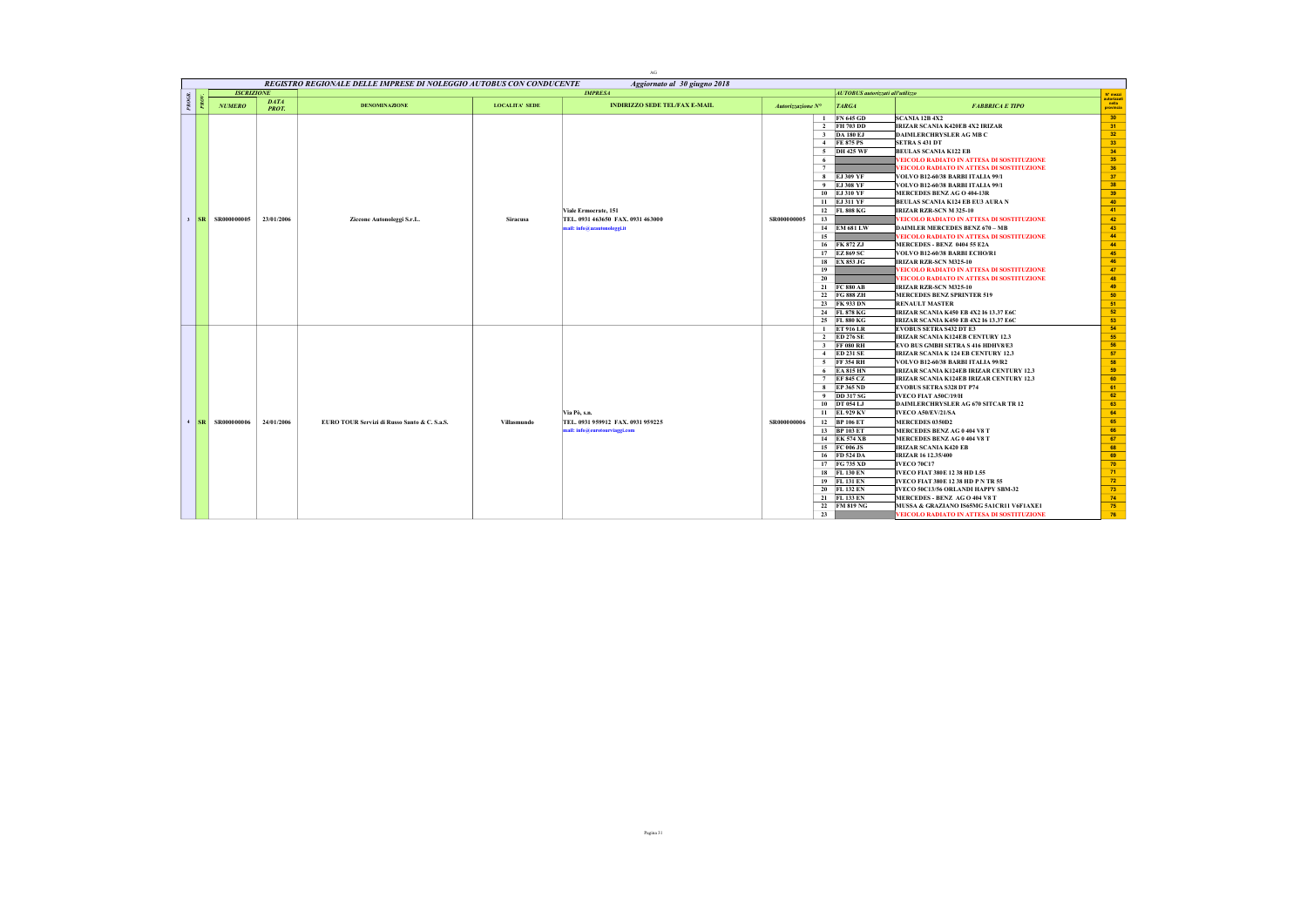|            |                   |                             | REGISTRO REGIONALE DELLE IMPRESE DI NOLEGGIO AUTOBUS CON CONDUCENTE |                       | AG                                                                                               |                   |    |                                                                                                                                                                                                                                                                                                                                     |                                                                                                                                                                                                                                                                                                                                                                                                                                                                                                                                                                                                                                                                                                                                                                                             |                                                                                                                                  |
|------------|-------------------|-----------------------------|---------------------------------------------------------------------|-----------------------|--------------------------------------------------------------------------------------------------|-------------------|----|-------------------------------------------------------------------------------------------------------------------------------------------------------------------------------------------------------------------------------------------------------------------------------------------------------------------------------------|---------------------------------------------------------------------------------------------------------------------------------------------------------------------------------------------------------------------------------------------------------------------------------------------------------------------------------------------------------------------------------------------------------------------------------------------------------------------------------------------------------------------------------------------------------------------------------------------------------------------------------------------------------------------------------------------------------------------------------------------------------------------------------------------|----------------------------------------------------------------------------------------------------------------------------------|
|            | <b>ISCRIZIONE</b> |                             |                                                                     |                       | Aggiornato al 30 giugno 2018<br><b>IMPRESA</b>                                                   |                   |    | <b>AUTOBUS</b> autorizzati all'utilizzo                                                                                                                                                                                                                                                                                             |                                                                                                                                                                                                                                                                                                                                                                                                                                                                                                                                                                                                                                                                                                                                                                                             | N' mezzi                                                                                                                         |
| PROGR      | <b>NUMERO</b>     | <b>DATA</b><br><b>PROT.</b> | <b>DENOMINAZIONE</b>                                                | <b>LOCALITA' SEDE</b> | <b>INDIRIZZO SEDE TEL/FAX E-MAIL</b>                                                             | Autorizzazione N° |    | <b>TARGA</b>                                                                                                                                                                                                                                                                                                                        | <b>FABBRICA E TIPO</b>                                                                                                                                                                                                                                                                                                                                                                                                                                                                                                                                                                                                                                                                                                                                                                      | autorizzat<br>nella<br>provincia                                                                                                 |
| $5$ $ SR $ | SR000000010       | 08/06/2006                  | Biagio Crescente di Crescente Giuseppe & C. S.a.S.                  | <b>Siracusa</b>       | Via Aristide Gabelli, 80<br>TEL. 0931 711206 FAX. 0931745407<br>mail: info@biagiocrescente.it    | SR000000010       | 15 | 1 EW 192 BR<br>2 CM 715 FF<br>3 DR 899 LJ<br>4 EB 945 SJ<br>5 ED 227 SE<br>6 EL 930 DX<br>7 FL 863 KG<br>8 DS 625 GC<br>9 FF 900 YE<br>10 FN 395 GD<br>11 EB 669 VB<br>12 EJ 914 CD<br>13 EL 080 KV<br>14 FB 408 FP<br>16 EK 577 XB<br>17 EW 747 DT<br>18 FE 552 DS<br>19 FG 835 FT<br>20 FJ 719 WM<br>21 FL 932 VB<br>22 FP 641 ED | EVO BUS GMBH SETRA S 416 HDHV8/E3<br>IRISBUS ITALIA 397E.12.43 ORLANDI 2001 H<br><b>IRIZAR SCANIA K 124 EB IRIZAR CENTURY</b><br><b>RENAULT NDDYL6</b><br><b>IRIZAR SCANIA K114EB IRIZAR CENTURY</b><br><b>EVOBUS GMBH SETRA S 416</b><br><b>IRIZAR SCANIA K124EB IRIZAR PB 12.37A</b><br>XIAMEN KING LONG XM Q 6900-3<br><b>EVOBUS GMBH SETRA S 416 HDH</b><br><b>RENAULT MASTER</b><br><b>IRIS SCANIA K440EB 4X2 IRIZAR</b><br>IVECO A50/3V/21/2A<br><b>IRISBUS ITALIA 397E.12</b><br><b>EVOBUS GMBH SETRA S 328 DT/L77E2</b><br>VEICOLO RADIATO IN ATTESA DI SOSTITUZIONE<br><b>RENAULT ME MEN4J MEN4JE</b><br>XIAMEN KING LONG XMO 6900-3<br><b>MERCEDES BENZ SPRINTER</b><br><b>OPEL MOVANO SIAFB17</b><br><b>SETRA S516 HDH</b><br>IRIZAR 16 12.37/450 E6/51<br><b>SETRA S 515 HD</b> | 77<br>78<br>79<br>80<br>81<br>82<br>83<br>84<br>85<br>86<br>87<br>88<br>89<br>90<br>91<br>92<br>93<br>94<br>95<br>96<br>97<br>98 |
| $6$ $ SR $ | SR000000011       | 20/06/2006                  | <b>Caligiore Renato</b>                                             | Palazzolo Acreide     | Via Salamone, 3<br>TEL./FAX. 0931 882326<br>mail: renatocaligiore@virgilio.it                    | SR000000011       |    | $1$ ET 014 AV<br>2 DZ 901 LD                                                                                                                                                                                                                                                                                                        | <b>GOTTLOB AUWARTER N516/3SHD-H NEOPLAN</b><br>MERCEDES BENZ 906701                                                                                                                                                                                                                                                                                                                                                                                                                                                                                                                                                                                                                                                                                                                         | 99<br>100                                                                                                                        |
| $7$ SR     | SR000000012       | 11/08/2006                  | Caruso Midolo Paolo & C. S.a.S.                                     | Noto                  | Corso Vittorio Emanuele, 96<br>TEL. 0931 836123 FAX. 0931 574431<br>mail: caruso.midolo@alice.it | SR000000012       |    | 1 CG 056 WD<br>2 EL 674 DX<br>3 EZ 975 SC<br>4 BL 937 PE<br>5 CV 295 TZ<br>6 DJ 084 PX<br>7 DL 201 ET<br>8 DL 202 ET<br>9 DJ 085 PX<br>10 EP 387 RE<br>11 EV 056 ZJ<br>12 EV 086 ZJ<br>13 FE 911 PN<br>14 EV 059 ZJ<br>15 EV 058 ZJ<br>16 EV 087 ZJ                                                                                 | IVECO FIAT 370.12.30 1/K/TH - ORLANDI<br><b>KASSBOHRER SETRA S 209 H</b><br>IVECO FIAT 370E 12 35H-ORLANDI SICCA<br>MERCEDES BENZ 409 DF 37 46 C - TOMASSINI NRR<br>FIAT 370.12.35.1/K/PT - ORLANDI<br><b>IVECO A50C/19/H</b><br>FIAT 370.12.35.1/K/T - ORLANDI POKER 7.12.35<br>BENZ 0.303 - 15R/415/A - PADANE Z.59/RIC<br>IVECO FIAT SPA A 50/E4/20/B<br>IVECO 49E10 52 CACCIAMALI THESI 43<br><b>IVECO FIAT 315 8 18 ORLANDI SICCA</b><br>IVECO FIAT 370.12.30.1/K/TH-ORLANDI DMGTS2<br>IRISBUS ITALIA 397E.12.35/ORLANDI 2001<br><b>IVECO FIAT A45 12 19</b><br>MERCEDES-BENZ 0.303-15R/415 - PADANE ZX33T<br><b>IVECO FIAT A 45-10/19</b>                                                                                                                                             | 101<br>102<br>103<br>104<br>105<br>106<br>107<br>108<br>109<br>110<br>111<br>112<br>113<br>114<br>115<br>116                     |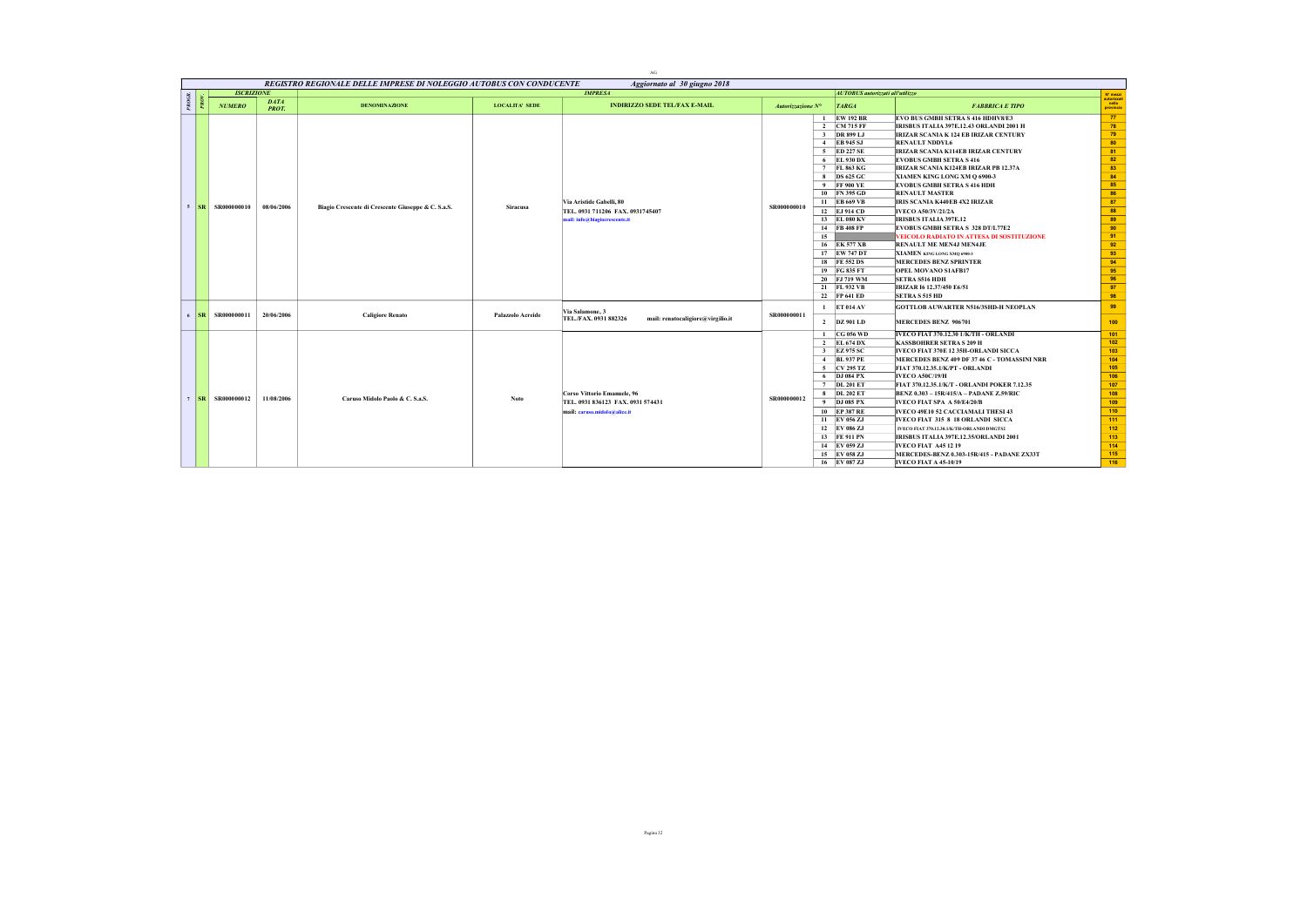|              |                             |                       |                             |                                                                     |                          | $\rm{AG}$                                                                    |                   |                         |                                         |                                                                                 |                                  |
|--------------|-----------------------------|-----------------------|-----------------------------|---------------------------------------------------------------------|--------------------------|------------------------------------------------------------------------------|-------------------|-------------------------|-----------------------------------------|---------------------------------------------------------------------------------|----------------------------------|
|              |                             |                       |                             | REGISTRO REGIONALE DELLE IMPRESE DI NOLEGGIO AUTOBUS CON CONDUCENTE |                          | Aggiornato al 30 giugno 2018                                                 |                   |                         |                                         |                                                                                 |                                  |
|              |                             | <b>ISCRIZIONE</b>     |                             |                                                                     |                          | <b>IMPRESA</b>                                                               |                   |                         | <b>AUTOBUS</b> autorizzati all'utilizzo |                                                                                 | N' mezzi                         |
| <b>PROGR</b> |                             | <b>NUMERO</b>         | <b>DATA</b><br><b>PROT.</b> | <b>DENOMINAZIONE</b>                                                | <b>LOCALITA' SEDE</b>    | <b>INDIRIZZO SEDE TEL/FAX E-MAIL</b>                                         | Autorizzazione N° |                         | <b>TARGA</b>                            | <b>FABBRICA E TIPO</b>                                                          | autorizzat<br>nella<br>provincia |
|              | $s$ $ SR $                  | SR000000015           | 29/12/2006                  | Ivan Viaggi di Gaetano Tuccitto                                     | <b>Siracusa</b>          | Via Giuseppe Giusti TEL./FAX. 0931 718720<br>mail: martina.tuccitto@alice.it | SR000000015       | $\mathbf{I}$            | <b>DB 891 TA</b>                        | DAIMLERCHRYSLER AG MB C CF4A32B2EV29                                            | 117                              |
|              |                             |                       |                             |                                                                     |                          | Via D'Albergo, 66                                                            |                   |                         | 1 FB 969 KS                             | DAIMLERCHRYSLER MB 616 CD160A EVOBUS P24                                        | 118                              |
|              | $9$ $SR$                    | SR000000018           | 15/03/2007                  | Paolino Maurizio                                                    | Palazzolo Acreide        | TEL./FAX. 0931 881997                                                        | SR000000018       |                         | 2 FN 197 NY                             | KING LONG XMQ6800 2AL 1AA2B                                                     | 119                              |
|              |                             |                       |                             |                                                                     |                          | mail: paolinomaurizio@alice.it                                               |                   |                         | 3 DY 578 FV                             | DAIMLER AG 906 CAR 906                                                          | 120                              |
|              |                             |                       |                             |                                                                     |                          | C/da Piana Sottana, s.n.                                                     |                   |                         | 1 DT 005 LJ                             | <b>MERCEDES BENZ AG 0 404</b>                                                   | 121                              |
|              | $10$ SR                     | SR000000019           | 15/03/2007                  | <b>Reale Giuseppe</b>                                               | Buccheri                 | TEL./FAX. 0931 873189                                                        | SR000000019       |                         | 2 FC 881 AB                             | <b>EVOBUS GMBH SETRA S 315 HDH/2</b>                                            | 122                              |
|              |                             |                       |                             |                                                                     |                          | mail: realebus@hotmail.it                                                    |                   |                         | 3 ED 275 SE                             | DAIMLERCHRYSLER AG MB 416 CDIF 40 46 1.75                                       | 123                              |
|              |                             |                       |                             |                                                                     |                          | Via Leonardo da Vinci, 33                                                    |                   |                         | 1 EW 746 TD                             | <b>IVECO FIAT A45 12 19 C</b>                                                   | 124                              |
|              | $\parallel$ SR              | SR000000020           | 12/06/2007                  | <b>Ribera Francesco</b>                                             | Buccheri                 | TEL./FAX. 0931 873739                                                        | SR000000020       |                         | 2 EJ 809 ZF                             | <b>SUNSUNDEGUI VOLVO B12 - 420</b>                                              | 125                              |
|              |                             |                       |                             |                                                                     |                          | mail: riberabus@alice.it                                                     |                   | $\overline{\mathbf{3}}$ |                                         | VEICOLO RADIATO IN ATTESA DI SOSTITUZIONE                                       | 126                              |
|              |                             |                       |                             |                                                                     |                          | Via Roma, 116                                                                |                   | $\mathbf{1}$            | <b>DM 873 RA</b>                        | <b>KASSBOHRER SETRA S 215 HDH</b>                                               | 127                              |
|              | $12$ SR                     | SR000000024           | 10/12/2009                  | Nello Viaggi e Turismo di Tanasi Sebastiano                         | Palazzolo Acreide        | TEL./FAX. 0931 881260                                                        | SR00000002        |                         | 2 EP 068 CZ                             | <b>KAESSBOHERER SETRA S309 HD</b>                                               | 128                              |
|              |                             |                       |                             |                                                                     |                          | mail: nelloviaggi@alice.it                                                   |                   |                         | 3 FB 988 KS                             | <b>EVOBUS MERCEDES BENZ 0 510 E3</b>                                            | 129                              |
|              | $13$ SR                     | SR000000025           | 18/05/2010                  | Viaggi Birrico di Birrico Corrado                                   | Avola                    | Corso Vittorio Emanuele, 149 TEL./FAX, 0931 834051<br>mail: v                | SR000000025       |                         |                                         | VEICOLO RADIATO IN ATTESA DI SOSTITUZIONE                                       | 130                              |
|              | $14$ SR                     | SR000000026           | 05/07/2010                  | G.M. Tours di Messina Giuseppe                                      | Floridia                 | Via XXIV Maggio, 19 TEL./FAX. 0931 949196<br>mail: gmtours@hotmail.it        | SR000000026       | $\mathbf{1}$            | <b>EC 320 NN</b>                        | <b>IVECO A50CT/19</b>                                                           | 131                              |
|              | $15$ $ SR $                 | SR000000028           | 29/05/2013                  | <b>Medas Salvaotore</b>                                             | <b>Siracusa</b>          | Via Grammichele, 1 FAX, 0931 491226<br>mail: medas.s.n.c.@alice.it           | SR000000028       |                         | $1$ FA 314 VV                           | <b>ORLANDI SICCA</b>                                                            | 132                              |
|              |                             |                       |                             |                                                                     |                          |                                                                              |                   |                         | 1 EV 758 PN                             | DAIMELRCHRYSLER MB 350 SHD/P53                                                  | 133                              |
|              |                             |                       |                             |                                                                     |                          | Viale Ermocrate, 151                                                         |                   |                         | 2 EV 253 MR                             | MERCEDES BENZ 0404 53 T E2A                                                     | 134                              |
|              | $16$ $\overline{\text{SR}}$ | SR000000029           | 02/04/2014                  | AZ Autonoleggi S.r.L.                                               | <b>Siracusa</b>          | TEL. 0931 463650 FAX. 0931 463000                                            | SR000000029       |                         | 3 EV 190 XK                             | BEULAS SCANIA K124 EB EU3 AURA N                                                | 135<br>136                       |
|              |                             |                       |                             |                                                                     |                          | mail: info@azautonoleggi.it                                                  |                   |                         | 4 EV 255 MR<br>5 EV 256 MR              | MERCEDES BENZ AG 0 404 V8 T                                                     | 137                              |
|              |                             |                       |                             |                                                                     |                          |                                                                              |                   |                         | 1 EW 461 FN                             | VOLVO B12-60/38 BARBI ITALIA 99/R1<br>MERCEDES BENZ 0.303-14R/314 - PADANE Z 48 | 138                              |
|              |                             |                       |                             |                                                                     |                          | Viale Italia, 19                                                             |                   |                         | 2 FL 922 KG                             | IRISBUS ITALIA 391E.12.35/M 2001/NC                                             | 139                              |
|              |                             | 17   SR   SR000000030 | 21/05/2014                  | Vecchio S.r.L:                                                      | Melilli                  | TEL. 0931 551116                                                             | SR00000003        |                         | 3 EW 825 NF                             | <b>IVECO FIAT 380 12 35 P</b>                                                   | 140                              |
|              |                             |                       |                             |                                                                     |                          | mail: vecchiosrl.melilli@gmail.com                                           |                   |                         | 4 EW 797 NF                             | <b>KASSBOHRER SETRA S 215 HDH</b>                                               | 141                              |
|              |                             |                       |                             |                                                                     |                          |                                                                              |                   |                         | 5 EW 796 NF                             | DAIMLER 906 CAR.IND, MB 519 CDI FI                                              | 142                              |
|              | $18$ $\overline{\text{SR}}$ | SR000000031           | 04/05/2017                  | Pronto Viaggi di Giovanni Migneco                                   | <b>Canicattini Bagni</b> | Via Dante Alighieri, 62 TEL: 3389535422<br>mail:<br>prontoviaggigm@alice.it  | SR000000031       | $\mathbf{I}$            | FH 903 ME                               | <b>FORD TRANSIT</b>                                                             | 143                              |
|              |                             | 19   SR   SR000000032 |                             | Autoservizi Scuderi Soc. Coop.                                      | <b>Siracusa</b>          | via Venezia, 23 TEL: 3392197697<br>mail:<br>info@autoserviziscuderi.com      | SR000000032       | $\mathbf{I}$            | <b>FN 203 NY</b>                        | INDBUS ITALMAK D.O.O.E.L. SKOPJE INDBUS 0HM3 B10T0N39A                          | 144                              |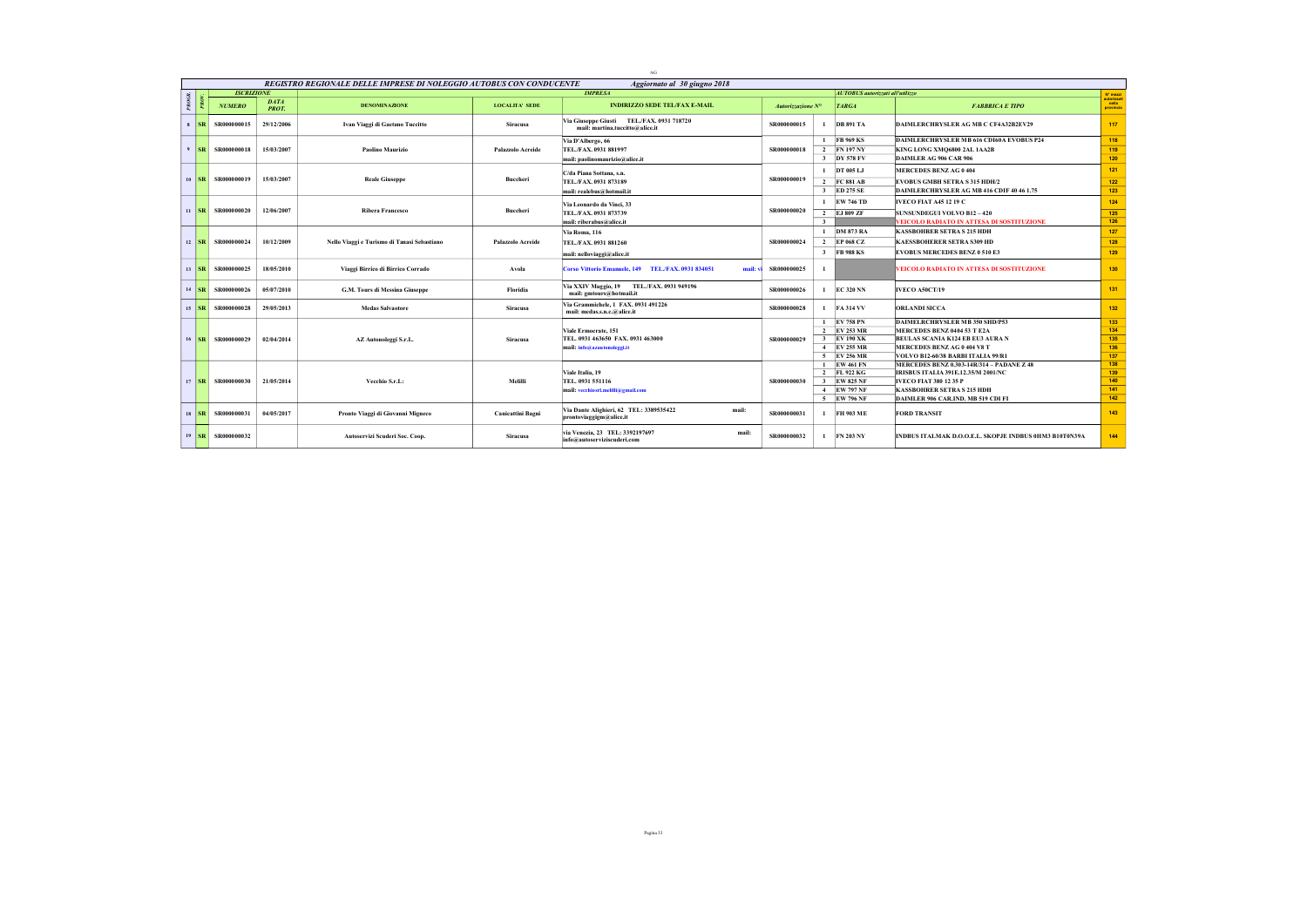|       |          |                    |                      |                                     |                          | $\rm{AG}$                                                                                                                 |                   |                                                                        |                                                                                |                                                 |
|-------|----------|--------------------|----------------------|-------------------------------------|--------------------------|---------------------------------------------------------------------------------------------------------------------------|-------------------|------------------------------------------------------------------------|--------------------------------------------------------------------------------|-------------------------------------------------|
|       |          |                    |                      |                                     |                          | REGISTRO REGIONALE DELLE IMPRESE DI NOLEGGIO AUTOBUS CON CONDUCENTE  Aggiornato al 30 giugno 2018<br>PROVINCIA DI TRAPANI |                   |                                                                        |                                                                                |                                                 |
|       |          | <b>ISCRIZIONE</b>  |                      |                                     |                          | <b>IMPRESA</b>                                                                                                            |                   |                                                                        | AUTOBUS autorizzati all'utilizzo                                               | N° mezzi                                        |
| PROGR | PROV.    | <b>NUMERO</b>      | <b>DATA</b><br>PROT. | <b>DENOMINAZIONE</b>                | <b>LOCALITA' SEDE</b>    | <b>INDIRIZZO SEDE TEL/FAX E-MAIL</b>                                                                                      | Autorizzazione N° | <b>TARGA</b>                                                           | <b>FABBRICA E TIPO</b>                                                         | nella<br>provincia                              |
|       |          |                    |                      |                                     |                          |                                                                                                                           |                   | <b>DX 063 VC</b>                                                       | <b>IVECO A65C/E4/27</b>                                                        | $-1$                                            |
|       |          |                    |                      |                                     |                          |                                                                                                                           |                   | $\overline{2}$<br><b>FC 548 BR</b>                                     | NEOPLAN SKYLINER L. V6ACB<br>EVOBUS GMBH 632 02 DJ3AKAA MERCEDES-BENZ TOURISMO | $\sim$ 2                                        |
|       |          |                    |                      |                                     |                          |                                                                                                                           |                   | $\mathbf{3}$<br>EX 976 JG                                              | RHD-L                                                                          | $\mathbf{3}$                                    |
|       |          |                    |                      |                                     |                          |                                                                                                                           |                   | <b>FG 610 PD</b><br>$\overline{4}$<br><b>FR 465 FN</b><br>$\sim$       | <b>SETRA S 517 HD</b>                                                          | $\blacktriangleleft$<br>$-8$                    |
|       |          |                    |                      |                                     |                          |                                                                                                                           |                   | FG 163 PD<br>6                                                         | MERCEDES BENZ 410 03 DS3AKCCA MB E 17 RHD<br><b>MAN B200746006</b>             | 6 <sup>2</sup>                                  |
|       |          |                    |                      |                                     |                          |                                                                                                                           |                   | $7\phantom{.0}$<br><b>EX 058 JG</b>                                    | <b>SETRA S 431 DT</b>                                                          | $\tau$                                          |
|       |          |                    |                      |                                     |                          |                                                                                                                           |                   | <b>FR 466 FN</b><br>$\mathbf{8}$                                       | MERCEDES BENZ 410 03 DS3AKCCA MB E 17 RHD EVOBUS GMBH                          | $\bullet$                                       |
|       |          |                    |                      |                                     |                          |                                                                                                                           |                   | <b>DF 599 DD</b><br>9                                                  | IRISBUS ITALIA 397E.12.43 ORLANDI 2001 HDH                                     | $\mathbf{s}$                                    |
|       |          |                    |                      |                                     |                          | VIA SALEMI 97                                                                                                             |                   | $10$<br><b>DZ 044 FX</b>                                               | <b>EVOBUS SETRA S415GT HD/E5</b>                                               | $10^\circ$                                      |
|       |          | 1 TP TP000000001   | 09/06/2006           | AUTOSERVIZI SALEMI S.R.L.           | <b>MARSALA</b>           | TEL. 0923 981120 - 0923 9822465                                                                                           | TP0000000001      | 11<br><b>EJ 908 CD</b>                                                 | <b>EVOBUS SETRA S 415 GT HD</b>                                                | 11 <sub>1</sub>                                 |
|       |          |                    |                      |                                     |                          | Urp@autoservizisalemi.it                                                                                                  |                   | 12<br>FP 569 VP<br>13                                                  | LINER LMAN TRUCK & AG<br><b>MEZZO RADIATO</b>                                  | $12\,$                                          |
|       |          |                    |                      |                                     |                          |                                                                                                                           |                   | 14                                                                     | <b>MEZZO RADIATO</b>                                                           | ${\bf 13}$<br>14                                |
|       |          |                    |                      |                                     |                          |                                                                                                                           |                   | 15<br><b>EH 886 AC</b>                                                 | <b>EVOBUS SETRA S 417 HDH</b>                                                  | 15                                              |
|       |          |                    |                      |                                     |                          |                                                                                                                           |                   | 16<br><b>EA 349 XF</b>                                                 | IVECO A65/EA/26                                                                | ${\bf 16}$                                      |
|       |          |                    |                      |                                     |                          |                                                                                                                           |                   | 17<br><b>FC 410 BR</b>                                                 | SETRA-431 DT                                                                   | $17\,$                                          |
|       |          |                    |                      |                                     |                          |                                                                                                                           |                   | 18<br><b>DX 159 NW</b>                                                 | <b>IVECO A65C/E4/27</b>                                                        | 18                                              |
|       |          |                    |                      |                                     |                          |                                                                                                                           |                   | 19<br>FC 409 BR                                                        | <b>SETRA-431 DT</b>                                                            | 19                                              |
|       |          |                    |                      |                                     |                          |                                                                                                                           |                   | 20<br>FG 162 PD                                                        | <b>MAN TRUCK &amp; BUS AG B200746006</b>                                       | $\overline{\bf 20}$<br>$\overline{\mathbf{21}}$ |
|       |          |                    |                      |                                     |                          |                                                                                                                           |                   | 21<br><b>ES 196 AF</b><br>22<br>FE 790 YK                              | SETRA 632 06 XF3ACJG DB4I420630003A000<br>MERCEDES BENZ TOURISMO 15 RHD        | $\bf{22}$                                       |
|       |          |                    |                      |                                     |                          |                                                                                                                           |                   | 23<br>FE 789 YK                                                        | MERCEDES BENZ TOURISMO 15 RHD                                                  | 23                                              |
|       |          |                    |                      |                                     |                          |                                                                                                                           |                   | $\mathbf{1}$<br><b>EZ 081 BD</b>                                       | VOLVO B12 FS 420 BARBI GENESIS HDL V                                           | 24 <sup>°</sup>                                 |
|       |          |                    |                      |                                     |                          |                                                                                                                           |                   | FG 022 PV<br>$\overline{2}$                                            | <b>IRISBUS ITALIA 397/12.40</b>                                                | 25 <sub>2</sub>                                 |
|       |          |                    | 06/04/2006           | <b>AUTOSERVIZI SIBERIANA</b>        |                          | VIA VITO OCA 1/A                                                                                                          |                   | $\mathbf{3}$<br>EJ 312 AB                                              | IRISBUS ITALIA 391E.12.38/2001 HDH/AC 54                                       | 26                                              |
|       |          | 2 TP TP000000002   |                      | <b>SOCIETA' COOPERATIVA</b>         | <b>MAZARA DEL VALLO</b>  | TEL. 0923 9098027 - 0923 909941                                                                                           | TP0000000002      | $\overline{4}$<br><b>FJ 986 RM</b>                                     | VOLVO B12-60/38 BARBI ECHO/R2                                                  | 27                                              |
|       |          |                    |                      |                                     |                          | Info@siberiana.it                                                                                                         |                   | 5<br><b>FK 912 KR</b>                                                  | <b>IRIZAR 12B4X2 K380EB4X2</b>                                                 | 28<br>29                                        |
|       |          |                    |                      |                                     |                          |                                                                                                                           |                   | 6<br>EV 079 XK<br>$\overline{7}$<br>FD 270 PP                          | XIAMEN KING LONG XMQ 6900 - 3<br>IVECO SPA A65C17 IS56AC2DA                    | 30 <sub>1</sub>                                 |
|       |          |                    |                      |                                     |                          |                                                                                                                           |                   | <b>EX 981 YN</b><br>$\mathbf{1}$                                       | SETRA SETRA S 415 GT-HD                                                        | 31 <sup>2</sup>                                 |
|       |          |                    |                      |                                     |                          |                                                                                                                           |                   | $\overline{2}$<br><b>BP 139 EY</b>                                     | VOLVO B12 60 36 E BARBI ITALIA 99/1                                            | 32 <sup>°</sup>                                 |
|       |          |                    |                      |                                     |                          |                                                                                                                           |                   | $\overline{\mathbf{3}}$<br><b>FM 594 LT</b>                            | VOLVO BUS CORPORATION A9731 R191JS43J8101                                      | 33                                              |
|       |          | 3 TP TP000000003   | 09/05/2006           | SERVIZI TURISTICI MARRONE S.R.L.    | <b>PARTANNA</b>          | VIA CAPRERA 49<br>TEL/FAX 0924 87592                                                                                      | TP000000003       | 4<br>FL 913 GM                                                         | EVOBUS GMBH SETRA S415 GT-HD                                                   | 34 <sub>1</sub>                                 |
|       |          |                    |                      |                                     |                          | Marronepullman@gmail.com                                                                                                  |                   | $\overline{5}$<br><b>ER 538 EY</b>                                     | M B O RHD P55TE3                                                               | 35 <sup>°</sup>                                 |
|       |          |                    |                      |                                     |                          |                                                                                                                           |                   | 6<br><b>EZ 003 BD</b><br>$\overline{7}$<br>FH 540 HG                   | <b>IVECO A65C/E4/29</b><br><b>IVECO SPA VOYAGER</b>                            | 36<br>37 <sub>z</sub>                           |
|       |          |                    |                      |                                     |                          |                                                                                                                           |                   | FG 439 PD<br>8                                                         | <b>MAN-LION'S COACH</b>                                                        | 38                                              |
|       |          |                    |                      |                                     |                          |                                                                                                                           |                   | FC 925 RG<br>1                                                         | VOLVO B12B FS 420 BARBI GENESIS HDL V                                          | 39                                              |
|       |          |                    |                      |                                     |                          |                                                                                                                           |                   | $\overline{2}$<br>EZ 040 ZT                                            | <b>VOLVO B12B BARBI GENESIS</b>                                                | 40 <sup>°</sup>                                 |
|       |          | 4 TP TP000000004   | 09/05/2006           | AUTOTRASPORTI PARTANNA              | <b>PARTANNA</b>          | C.DA VALLESECCO S.N.C.<br>TEL.fax 0924 87355/592 - 0924 87355                                                             | TP000000004       | FD 995 HY<br>$\overline{\mathbf{3}}$                                   | IVECO A)                                                                       | 41                                              |
|       |          |                    |                      | SOC. COOP.                          |                          | Autotrasportipartanna@aruba.it                                                                                            |                   | $\overline{4}$<br>FF 833 PR                                            | VOLVO B12 420 BARBI GENESIS<br><b>MD 7 TEMSA</b>                               | 42<br>43                                        |
|       |          |                    |                      |                                     |                          |                                                                                                                           |                   | $\sqrt{5}$<br><b>EX 388 YN</b><br>6<br>FP 022 AH                       | FORD-FBD UYR62DDX LJMBDZCBHBZA TRANSIT                                         | $\overline{44}$                                 |
|       |          |                    |                      |                                     |                          |                                                                                                                           |                   | $\mathbf{1}$<br>FL 001 KP                                              | IVECO FIAT 380E 12 38 HD P TR55                                                | 43                                              |
|       |          |                    |                      |                                     |                          |                                                                                                                           |                   | $\overline{2}$<br>FD 010 HX                                            | MERCEDES BENZ 0.303 15R/385.11/D PADANE4                                       | $\bf 44$                                        |
|       |          |                    |                      |                                     |                          |                                                                                                                           |                   | $\overline{\mathbf{3}}$<br><b>BL 973 PP</b>                            | SUNSUNDEGUI VOLVO B12-420-SUNSUNDEGUI                                          | 45                                              |
|       |          |                    |                      |                                     |                          |                                                                                                                           |                   | $\overline{4}$<br>FF 021 EC                                            | DAIMLERCHRYSLER AG MB 818 S JBI                                                | 46                                              |
|       |          | $5$ TP TP000000008 | 01/08/2006           | TARANTOLA BUS S.R.L.                | <b>CASTELLAMMARE DEL</b> | VIA MARINA PETROLO 16<br>TEL. 0924 31020 - 0924 31023                                                                     | TP000000008       | 5<br><b>CL 328 NV</b>                                                  | EVOBUS SETRA S 309 HD P37TAE2                                                  | 47                                              |
|       |          |                    |                      |                                     | <b>GOLFO</b>             | info@tarantolabus.it                                                                                                      |                   | CM 930 LG<br>6<br>$\overline{7}$<br>EJ 063 GE                          | DAIMLER CHRYSLER AGMB416CDIF4046 1.75AC<br>EVOBUS GM BH MERCEDES BENZ 0404 10R | 48                                              |
|       |          |                    |                      |                                     |                          |                                                                                                                           |                   | 8<br>FH 975 MW                                                         | IVECO FIAT 380 10 29 PL72 CTG M3                                               | 49<br>50                                        |
|       |          |                    |                      |                                     |                          |                                                                                                                           |                   | $\overline{9}$<br><b>EZ 721 ES</b>                                     | EVOBUS ULM SETRA S 315 HDH/2                                                   | 51                                              |
|       |          |                    |                      |                                     |                          |                                                                                                                           |                   | 10<br><b>EZ 722 ES</b>                                                 | IVECO FIAT 380 12 35 P T53 C                                                   | ${\bf 52}$                                      |
|       |          |                    |                      |                                     |                          |                                                                                                                           |                   | $\mathbf{1}$<br><b>DD 702 SG</b>                                       | IRISBUS ITALIA - 397E.12.35/ORLANDI 2001/                                      | 53                                              |
|       | $6$ $TP$ | TP000000010        | 22/01/2007           | <b>AUTOSERVIZI RUSSO S.R.L.</b>     | <b>CASTELLAMMARE DEL</b> | <b>CORSO GARIBALDI 20</b><br>TEL. 0924 31364 - 0924 35325                                                                 | TP000000010       | $\overline{2}$<br><b>DD 701 SG</b>                                     | IRISBUS ITALIA - 397E.12.35/ORLANDI 2001/                                      | 54                                              |
|       |          |                    |                      |                                     | <b>GOLFO</b>             | russoautolinee@libero.it                                                                                                  |                   | $\mathbf{3}$<br><b>DY 987 FV</b>                                       | XIAMEN KING LONG CO LTD XMQ 6127 420-3                                         | 55                                              |
|       |          |                    |                      |                                     |                          |                                                                                                                           |                   | $\overline{4}$<br><b>EM 868 EA</b>                                     | <b>IRISBUS ITALIA 397 E.12</b>                                                 | 56                                              |
|       | $7$ TP   | TP000000011        | 13/03/2007           | ERICE SERVICE DI DOMINGO ROCCO & C. | <b>ERICE</b>             | VIA VITTORIO EMANUELE N.71<br>TEL. 0923 869230                                                                            | TP000000011       | <b>EZ 999 FE</b><br>$\mathbf{1}$<br>$\overline{2}$<br><b>EB 415 KX</b> | <b>MAN NUTTZAHRZEUGE RH 413</b><br>IVECO 100/E4 IRISBUS 100/E4                 | 57<br>58                                        |
|       |          |                    |                      |                                     |                          | TORREARSA 84 TEL. 0923 526539 - 0923 526539                                                                               |                   | <b>CA783 NR</b><br>$\mathbf{1}$                                        | IVECO FIAT 380 E.12.38/HD/TR48                                                 | 59                                              |
|       | $8$ TP   | TP000000014        | 10/07/2007           | <b>CIULLA PAOLO</b>                 | <b>PACECO</b>            | Ciulla.paolobus@email.it                                                                                                  | TP000000014       | $\overline{2}$<br><b>EX 424 VP</b>                                     | MERCEDES BENZ 301225 0.303-15 B                                                | 60                                              |